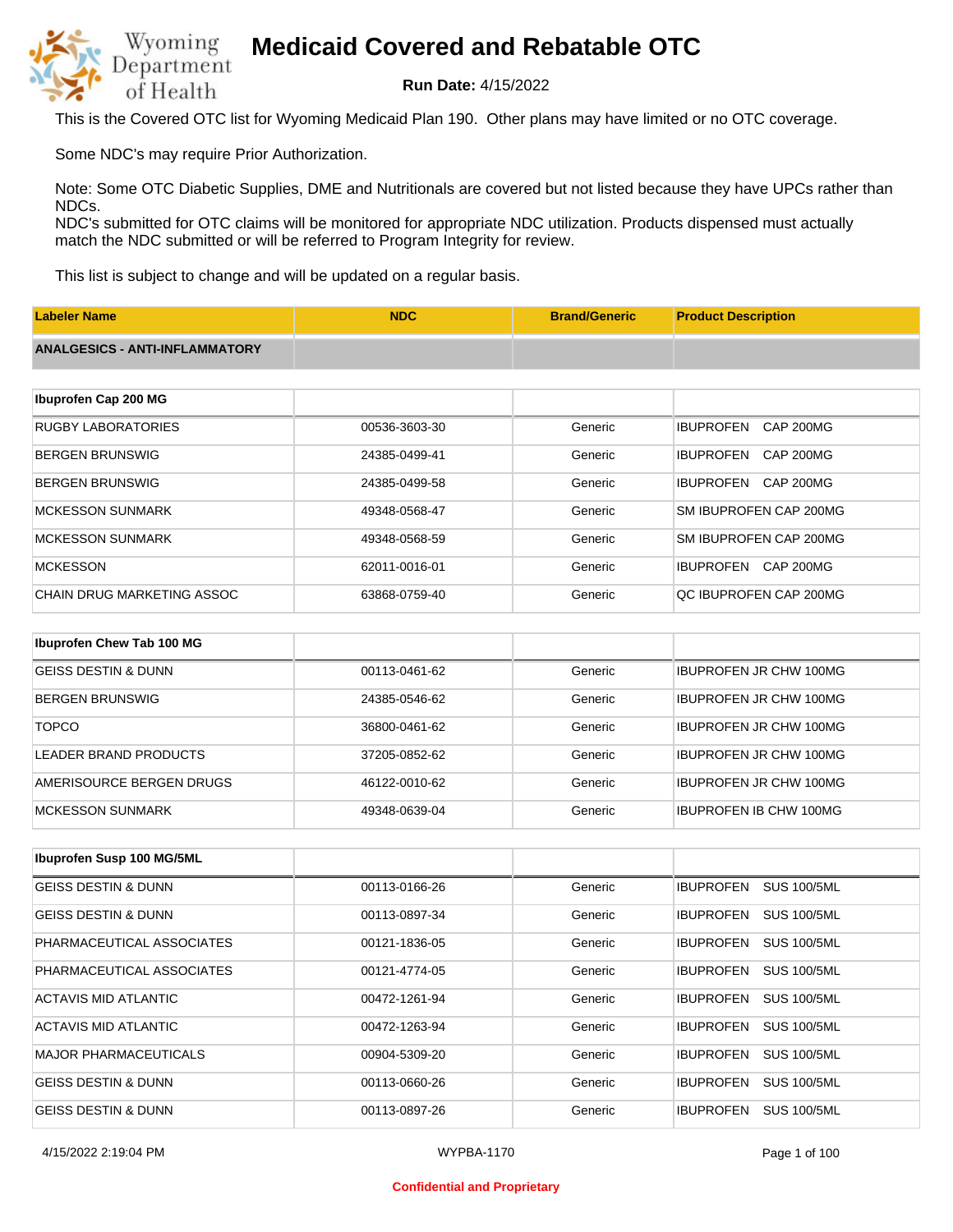# Wyoming<br>Department<br>of Health **Medicaid Covered and Rebatable OTC**

| <b>ACTAVIS MID ATLANTIC</b>  | 00472-1255-94 | Generic | IBUPROFEN SUS 100/5ML                  |
|------------------------------|---------------|---------|----------------------------------------|
| <b>SELECT BRAND</b>          | 15127-0900-04 | Generic | <b>IBUPROFEN</b><br><b>SUS 100/5ML</b> |
| <b>SELECT BRAND</b>          | 15127-0978-04 | Generic | IBUPROFEN SUS 100/5ML                  |
| <b>BERGEN BRUNSWIG</b>       | 24385-0009-34 | Generic | <b>IBUPROFEN</b><br><b>SUS 100/5ML</b> |
| <b>MAJOR PHARMACEUTICALS</b> | 00904-5309-09 | Generic | IBUPROFEN SUS 100/5ML                  |
| <b>MAJOR PHARMACEUTICALS</b> | 00904-5577-20 | Generic | <b>IBUPROFEN</b><br><b>SUS 100/5ML</b> |
| <b>BERGEN BRUNSWIG</b>       | 24385-0009-26 | Generic | IBUPROFEN SUS 100/5ML                  |
| <b>BERGEN BRUNSWIG</b>       | 24385-0372-26 | Generic | <b>IBUPROFEN</b><br><b>SUS 100/5ML</b> |
| <b>BERGEN BRUNSWIG</b>       | 24385-0905-26 | Generic | IBUPROFEN SUS 100/5ML                  |
| <b>BERGEN BRUNSWIG</b>       | 24385-0905-34 | Generic | <b>IBUPROFEN</b><br><b>SUS 100/5ML</b> |
| <b>TOPCO</b>                 | 36800-0166-26 | Generic | IBUPROFEN SUS 100/5ML                  |
| <b>BERGEN BRUNSWIG</b>       | 24385-0361-26 | Generic | <b>IBUPROFEN</b><br><b>SUS 100/5ML</b> |
| <b>BERGEN BRUNSWIG</b>       | 24385-0361-34 | Generic | IBUPROFEN SUS 100/5ML                  |
| <b>TOPCO</b>                 | 36800-0660-26 | Generic | <b>IBUPROFEN</b><br><b>SUS 100/5ML</b> |
| <b>TOPCO</b>                 | 36800-0897-26 | Generic | IBUPROFEN SUS 100/5ML                  |
| LEADER BRAND PRODUCTS        | 37205-0643-26 | Generic | <b>IBUPROFEN</b><br><b>SUS 100/5ML</b> |
| LEADER BRAND PRODUCTS        | 37205-0660-26 | Generic | IBUPROFEN SUS 100/5ML                  |
| LEADER BRAND PRODUCTS        | 37205-0282-26 | Generic | <b>IBUPROFEN</b><br><b>SUS 100/5ML</b> |
| LEADER BRAND PRODUCTS        | 37205-0283-26 | Generic | IBUPROFEN SUS 100/5ML                  |
| <b>PADAGIS</b>               | 45802-0140-26 | Generic | <b>IBUPROFEN</b><br><b>SUS 100/5ML</b> |
| <b>MCKESSON SUNMARK</b>      | 49348-0229-37 | Generic | IBUPROFEN SUS 100/5ML                  |
| <b>MCKESSON SUNMARK</b>      | 49348-0499-34 | Generic | <b>IBUPROFEN</b><br><b>SUS 100/5ML</b> |
| <b>MCKESSON SUNMARK</b>      | 49348-0500-34 | Generic | IBUPROFEN SUS 100/5ML                  |
| <b>MCKESSON SUNMARK</b>      | 49348-0876-34 | Generic | <b>IBUPROFEN</b><br><b>SUS 100/5ML</b> |
| <b>LEADER BRAND PRODUCTS</b> | 37205-0848-26 | Generic | IBUPROFEN SUS 100/5ML                  |
| <b>PADAGIS</b>               | 45802-0133-26 | Generic | IBUPROFEN SUS 100/5ML                  |
| <b>PADAGIS</b>               | 45802-0897-26 | Generic | <b>IBUPROFEN</b><br><b>SUS 100/5ML</b> |
| <b>PADAGIS</b>               | 45802-0897-34 | Generic | <b>IBUPROFEN</b><br><b>SUS 100/5ML</b> |
| AMERISOURCE BERGEN DRUGS     | 46122-0110-26 | Generic | <b>IBUPROFEN</b><br><b>SUS 100/5ML</b> |
| <b>MCKESSON SUNMARK</b>      | 49348-0229-34 | Generic | <b>IBUPROFEN</b><br><b>SUS 100/5ML</b> |
| <b>MCKESSON</b>              | 62011-0011-01 | Generic | <b>IBUPROFEN</b><br><b>SUS 100/5ML</b> |
| <b>MCKESSON</b>              | 62011-0030-01 | Generic | <b>IBUPROFEN</b><br><b>SUS 100/5ML</b> |
| <b>MCKESSON</b>              | 62011-0214-01 | Generic | <b>IBUPROFEN</b><br><b>SUS 100/5ML</b> |
| PRECISION DOSE, INC          | 68094-0503-61 | Generic | <b>IBUPROFEN</b><br><b>SUS 100/5ML</b> |
| PRECISION DOSE, INC          | 68094-0494-58 | Generic | <b>IBUPROFEN</b><br><b>SUS 100/5ML</b> |
| PRECISION DOSE, INC          | 68094-0494-59 | Generic | <b>IBUPROFEN</b><br><b>SUS 100/5ML</b> |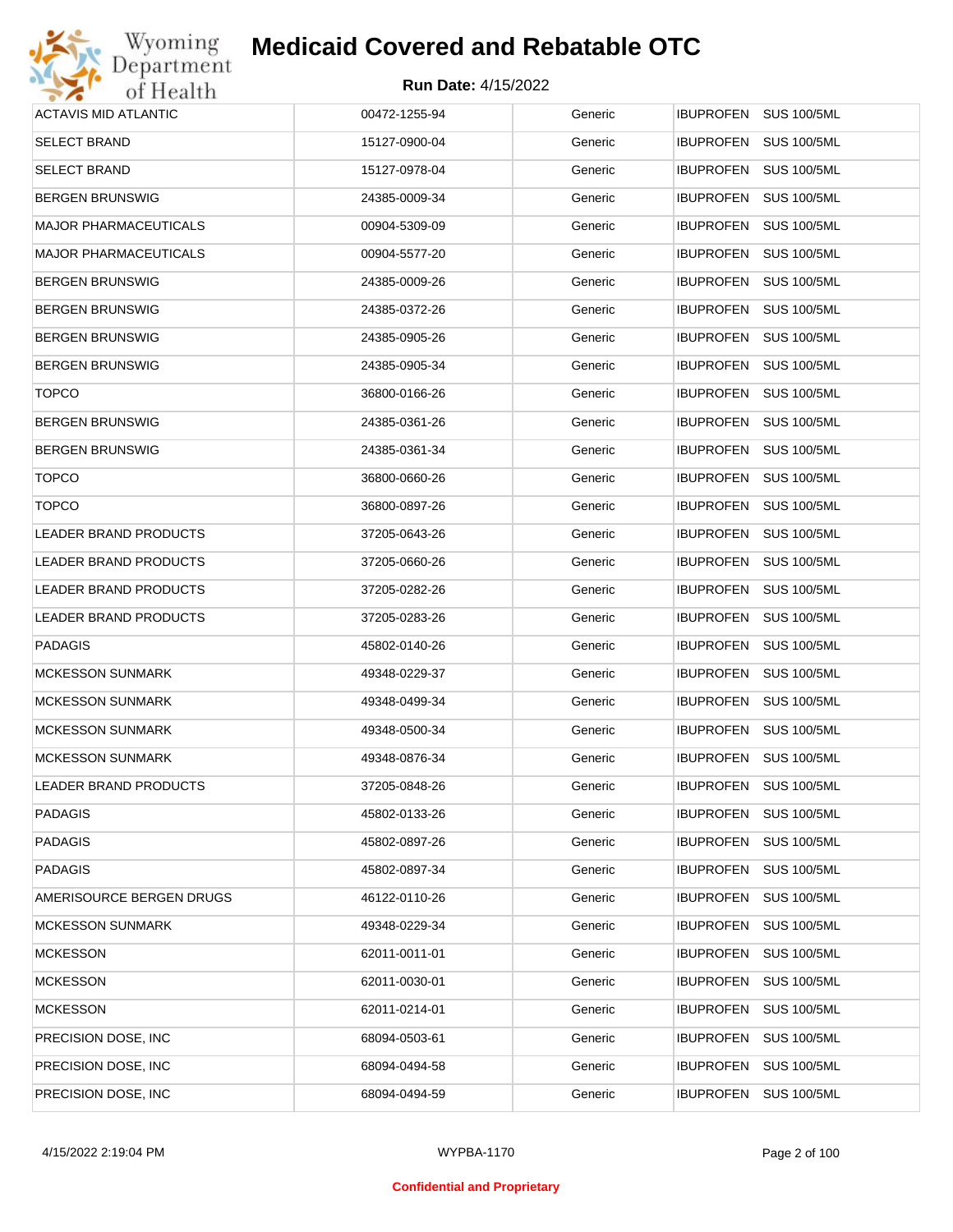

| PRECISION DOSE, INC.       | 68094-0494-61 | Generic | <b>SUS 100/5ML</b><br><b>IBUPROFEN</b> |
|----------------------------|---------------|---------|----------------------------------------|
| <b>MCKESSON</b>            | 62011-0010-01 | Generic | <b>SUS 100/5ML</b><br><b>IBUPROFEN</b> |
| <b>MCKESSON</b>            | 62011-0030-02 | Generic | <b>SUS 100/5ML</b><br><b>IBUPROFEN</b> |
| CHAIN DRUG MARKETING ASSOC | 63868-0758-18 | Generic | <b>SUS 100/5ML</b><br><b>IBUPROFEN</b> |
| PRECISION DOSE, INC.       | 68094-0503-62 | Generic | <b>SUS 100/5ML</b><br><b>IBUPROFEN</b> |
| CHAIN DRUG MARKETING ASSOC | 63868-0756-18 | Generic | <b>SUS 100/5ML</b><br><b>IBUPROFEN</b> |
| PRECISION DOSE, INC.       | 68094-0494-62 | Generic | <b>IBUPROFEN</b><br><b>SUS 100/5ML</b> |
| PRECISION DOSE, INC.       | 68094-0503-59 | Generic | <b>SUS 100/5ML</b><br><b>IBUPROFEN</b> |

| <b>Ibuprofen Susp 40 MG/ML</b> |               |         |                                 |
|--------------------------------|---------------|---------|---------------------------------|
| <b>GEISS DESTIN &amp; DUNN</b> | 00113-0057-05 | Generic | <b>IBUPROFEN</b><br>DRO 50/1.25 |
| <b>MAJOR PHARMACEUTICALS</b>   | 00904-5463-35 | Generic | <b>IBUPROFEN</b><br>DRO 50/1.25 |
| <b>TOPCO</b>                   | 36800-0057-05 | Generic | <b>IBUPROFEN</b><br>DRO 50/1.25 |
| <b>TOPCO</b>                   | 36800-0255-10 | Generic | <b>IBUPROFEN</b><br>DRO 50/1.25 |
| <b>LEADER BRAND PRODUCTS</b>   | 37205-0436-10 | Generic | <b>IBU-DROPS</b><br>DRO 50/1.25 |
| <b>LEADER BRAND PRODUCTS</b>   | 37205-0646-05 | Generic | <b>IBU-DROPS</b><br>DRO 40MG/ML |
| <b>ACTAVIS</b>                 | 45963-0125-23 | Generic | <b>IBUPROFEN</b><br>DRO 50/1.25 |
| <b>BERGEN BRUNSWIG</b>         | 24385-0550-10 | Generic | <b>IBUPROFEN</b><br>DRO 50/1.25 |
| <b>MCKESSON SUNMARK</b>        | 49348-0374-69 | Generic | <b>IBUPROFEN</b><br>DRO 50/1.25 |
| <b>MCKESSON SUNMARK</b>        | 49348-0642-27 | Generic | <b>IBUPROFEN</b><br>DRO 50/1.25 |
| <b>PADAGIS</b>                 | 45802-0057-05 | Generic | <b>IBUPROFEN</b><br>DRO 50/1.25 |
| <b>ACTAVIS</b>                 | 45963-0125-24 | Generic | <b>IBUPROFEN</b><br>DRO 50/1.25 |
| <b>MCKESSON</b>                | 62011-0004-01 | Generic | <b>IBUPROFEN</b><br>DRO 50/1.25 |
| <b>MCKESSON</b>                | 62011-0012-01 | Generic | <b>IBUPROFEN</b><br>DRO 50/1.25 |
| CHAIN DRUG MARKETING ASSOC     | 63868-0076-30 | Generic | <b>IBUPROFEN</b><br>DRO 50/1.25 |

| Ibuprofen Tab 200 MG           |               |         |                                      |
|--------------------------------|---------------|---------|--------------------------------------|
| <b>PERRIGO</b>                 | 00113-0604-71 | Generic | <b>IBUPROFEN</b><br><b>TAB 200MG</b> |
| <b>PERRIGO</b>                 | 00113-0647-78 | Generic | <b>IBUPROFEN</b><br><b>TAB 200MG</b> |
| <b>GEISS DESTIN &amp; DUNN</b> | 00113-0517-71 | Generic | <b>IBUPROFEN</b><br><b>TAB 200MG</b> |
| <b>PERRIGO</b>                 | 00113-0604-62 | Generic | <b>IBUPROFEN</b><br><b>TAB 200MG</b> |
| <b>PERRIGO</b>                 | 00113-0074-71 | Generic | <b>IBUPROFEN</b><br><b>TAB 200MG</b> |
| <b>PERRIGO</b>                 | 00113-0074-78 | Generic | <b>IBUPROFEN</b><br><b>TAB 200MG</b> |
| <b>PERRIGO</b>                 | 00113-0647-62 | Generic | <b>IBUPROFEN</b><br><b>TAB 200MG</b> |
| <b>PERRIGO</b>                 | 00113-0647-71 | Generic | <b>IBUPROFEN</b><br><b>TAB 200MG</b> |
| <b>RUGBY LABORATORIES</b>      | 00536-3587-01 | Generic | <b>IBUPROFEN</b><br><b>TAB 200MG</b> |
| RUGBY LABORATORIES             | 00536-3587-06 | Generic | <b>TAB 200MG</b><br><b>IBUPROFEN</b> |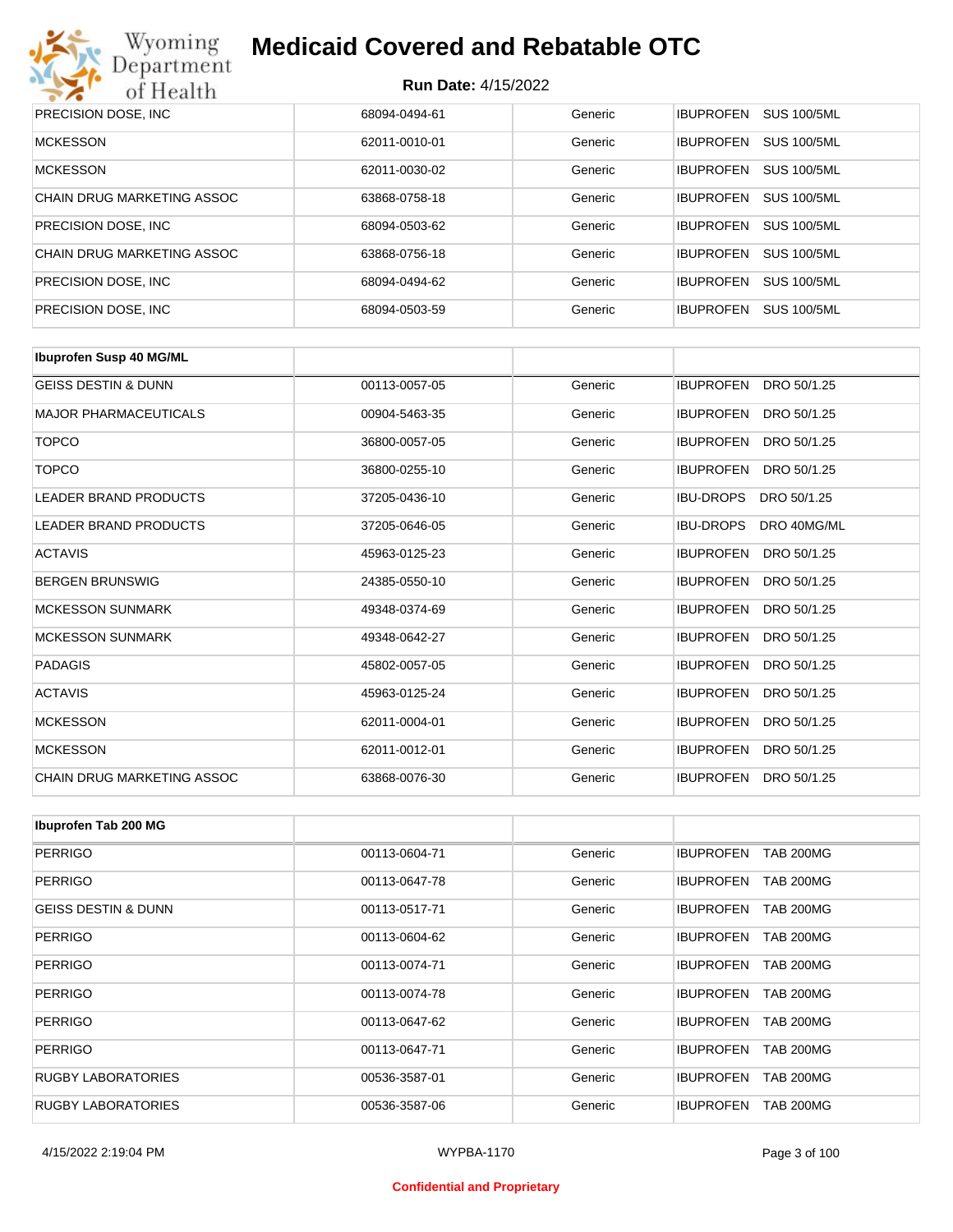

| <b>PERRIGO</b>               | 00113-0604-78 | Generic | IBUPROFEN TAB 200MG         |
|------------------------------|---------------|---------|-----------------------------|
| <b>PERRIGO</b>               | 00113-0604-90 | Generic | IBUPROFEN TAB 200MG         |
| <b>MAJOR PHARMACEUTICALS</b> | 00904-7915-24 | Generic | IBUPROFEN TAB 200MG         |
| <b>MAJOR PHARMACEUTICALS</b> | 00904-7915-40 | Generic | IBUPROFEN TAB 200MG         |
| <b>MAJOR PHARMACEUTICALS</b> | 00904-7915-51 | Generic | IBUPROFEN TAB 200MG         |
| <b>MAJOR PHARMACEUTICALS</b> | 00904-7915-59 | Generic | IBUPROFEN TAB 200MG         |
| <b>SELECT BRAND</b>          | 15127-0312-01 | Generic | SB IBUPROFEN TAB 200MG      |
| <b>SELECT BRAND</b>          | 15127-0312-24 | Generic | SB IBUPROFEN TAB 200MG      |
| <b>MAJOR PHARMACEUTICALS</b> | 00904-7914-59 | Generic | <b>TAB 200MG</b><br>IBU-200 |
| <b>MAJOR PHARMACEUTICALS</b> | 00904-7915-80 | Generic | IBUPROFEN TAB 200MG         |
| <b>SELECT BRAND</b>          | 15127-0312-50 | Generic | SB IBUPROFEN TAB 200MG      |
| <b>SELECT BRAND</b>          | 15127-0335-50 | Generic | SB IBUPROFEN TAB 200MG      |
| <b>SELECT BRAND</b>          | 15127-0905-50 | Generic | SB IBUPROFEN TAB 200MG      |
| <b>SELECT BRAND</b>          | 15127-0907-50 | Generic | SB IBUPROFEN TAB 200MG      |
| PHARBEST PHARMACEUTICALS     | 16103-0393-06 | Generic | IBUPROFEN TAB 200MG         |
| <b>BERGEN BRUNSWIG</b>       | 24385-0058-78 | Generic | IBUPROFEN TAB 200MG         |
| <b>BERGEN BRUNSWIG</b>       | 24385-0058-82 | Generic | <b>IBUPROFEN TAB 200MG</b>  |
| <b>MAJOR PHARMACEUTICALS</b> | 00904-7912-51 | Generic | IBUPROFEN TAB 200MG         |
| <b>MAJOR PHARMACEUTICALS</b> | 00904-7912-59 | Generic | IBUPROFEN TAB 200MG         |
| <b>SELECT BRAND</b>          | 15127-0335-01 | Generic | SB IBUPROFEN TAB 200MG      |
| PHARBEST PHARMACEUTICALS     | 16103-0393-08 | Generic | <b>IBUPROFEN TAB 200MG</b>  |
| <b>BERGEN BRUNSWIG</b>       | 24385-0059-78 | Generic | IBUPROFEN TAB 200MG         |
| <b>BERGEN BRUNSWIG</b>       | 24385-0604-78 | Generic | IBUPROFEN TAB 200MG         |
| <b>BERGEN BRUNSWIG</b>       | 24385-0604-90 | Generic | IBUPROFEN TAB 200MG         |
| <b>BERGEN BRUNSWIG</b>       | 24385-0647-71 | Generic | <b>IBUPROFEN TAB 200MG</b>  |
| <b>TOPCO</b>                 | 36800-0517-78 | Generic | <b>IBUPROFEN TAB 200MG</b>  |
| <b>TOPCO</b>                 | 36800-0604-90 | Generic | IBUPROFEN TAB 200MG         |
| <b>TOPCO</b>                 | 36800-0647-62 | Generic | IBUPROFEN TAB 200MG         |
| <b>TOPCO</b>                 | 36800-0647-78 | Generic | IBUPROFEN TAB 200MG         |
| <b>BERGEN BRUNSWIG</b>       | 24385-0604-71 | Generic | IBUPROFEN TAB 200MG         |
| <b>BERGEN BRUNSWIG</b>       | 24385-0647-78 | Generic | IBUPROFEN TAB 200MG         |
| <b>TOPCO</b>                 | 36800-0604-62 | Generic | IBUPROFEN TAB 200MG         |
| <b>TOPCO</b>                 | 36800-0604-71 | Generic | IBUPROFEN TAB 200MG         |
| <b>TOPCO</b>                 | 36800-0604-78 | Generic | IBUPROFEN TAB 200MG         |
| <b>TOPCO</b>                 | 36800-0604-85 | Generic | IBUPROFEN TAB 200MG         |
| LEADER BRAND PRODUCTS        | 37205-0341-78 | Generic | IBUPROFEN TAB 200MG         |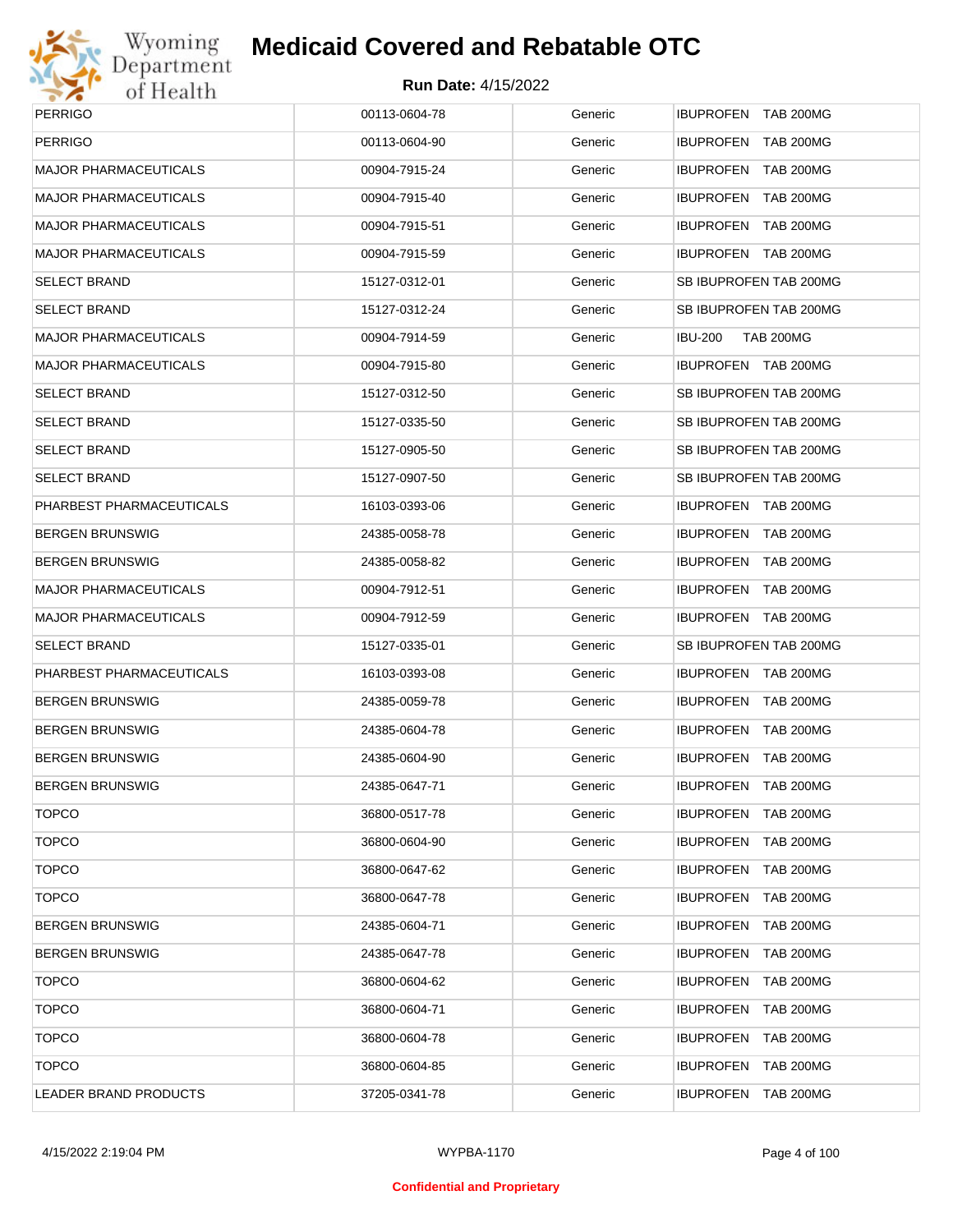| Wyoming                      | <b>Medicaid Covered and Rebatable OTC</b> |         |                                      |
|------------------------------|-------------------------------------------|---------|--------------------------------------|
| Department<br>of Health      | <b>Run Date: 4/15/2022</b>                |         |                                      |
| <b>LEADER BRAND PRODUCTS</b> | 37205-0345-71                             | Generic | <b>IBUPROFEN TAB 200MG</b>           |
| <b>LEADER BRAND PRODUCTS</b> | 37205-0345-78                             | Generic | <b>IBUPROFEN</b><br><b>TAB 200MG</b> |
| LEADER BRAND PRODUCTS        | 37205-0350-71                             | Generic | IBUPROFEN TAB 200MG                  |
| <b>TOPCO</b>                 | 36800-0074-71                             | Generic | IBUPROFEN TAB 200MG                  |
| <b>TOPCO</b>                 | 36800-0074-78                             | Generic | IBUPROFEN TAB 200MG                  |
| <b>MAJOR PHARMACEUTICALS</b> | 00904-7914-51                             | Generic | <b>IBU-200</b><br><b>TAB 200MG</b>   |
| <b>MAJOR PHARMACEUTICALS</b> | 00904-7914-61                             | Generic | IBUPROFEN TAB 200MG                  |
| <b>MAJOR PHARMACEUTICALS</b> | 00904-7915-70                             | Generic | IBUPROFEN TAB 200MG                  |
| <b>SELECT BRAND</b>          | 15127-0312-25                             | Generic | SB IBUPROFEN TAB 200MG               |
| <b>SELECT BRAND</b>          | 15127-0335-24                             | Generic | SB IBUPROFEN TAB 200MG               |
| <b>SELECT BRAND</b>          | 15127-0907-24                             | Generic | SB IBUPROFEN TAB 200MG               |
| <b>LEADER BRAND PRODUCTS</b> | 37205-0605-71                             | Generic | IBUPROFEN TAB 200MG                  |
| <b>BERGEN BRUNSWIG</b>       | 24385-0604-85                             | Generic | IBUPROFEN TAB 200MG                  |
| <b>TOPCO</b>                 | 36800-0183-83                             | Generic | IBUPROFEN TAB 200MG                  |
| <b>TOPCO</b>                 | 36800-0517-71                             | Generic | <b>IBUPROFEN</b><br>TAB 200MG        |
| <b>TOPCO</b>                 | 36800-0604-93                             | Generic | <b>IBUPROFEN</b><br><b>TAB 200MG</b> |
| MCKESSON SUNMARK             | 49348-0706-09                             | Generic | <b>IBUPROFEN</b><br><b>TAB 200MG</b> |
| <b>MCKESSON SUNMARK</b>      | 49348-0706-14                             | Generic | <b>IBUPROFEN</b><br><b>TAB 200MG</b> |
| <b>MCKESSON SUNMARK</b>      | 49348-0196-09                             | Generic | <b>IBUPROFEN</b><br><b>TAB 200MG</b> |
| <b>MCKESSON SUNMARK</b>      | 49348-0196-10                             | Generic | IBUPROFEN TAB 200MG                  |
| <b>MCKESSON SUNMARK</b>      | 49348-0196-35                             | Generic | IBUPROFEN TAB 200MG                  |
| <b>MCKESSON SUNMARK</b>      | 49348-0727-09                             | Generic | SM IBUPROFEN TAB 200MG               |
| <b>TOPCO</b>                 | 36800-0647-71                             | Generic | IBUPROFEN TAB 200MG                  |
| <b>TOPCO</b>                 | 36800-0647-90                             | Generic | IBUPROFEN TAB 200MG                  |
| LEADER BRAND PRODUCTS        | 37205-0341-71                             | Generic | <b>IBUPROFEN</b><br>TAB 200MG        |
| <b>MCKESSON SUNMARK</b>      | 49348-0706-04                             | Generic | IBUPROFEN TAB 200MG                  |
| <b>MCKESSON SUNMARK</b>      | 49348-0706-10                             | Generic | IBUPROFEN TAB 200MG                  |
| <b>MCKESSON SUNMARK</b>      | 49348-0727-10                             | Generic | SM IBUPROFEN TAB 200MG               |
| AMNEAL PHARMACEUTICALS       | 53746-0140-10                             | Generic | IBUPROFEN TAB 200MG                  |
| <b>MCKESSON</b>              | 62011-0014-01                             | Generic | HM IBUPROFEN TAB 200MG               |
| <b>MCKESSON</b>              | 62011-0014-02                             | Generic | HM IBUPROFEN TAB 200MG               |
| <b>MCKESSON</b>              | 62011-0014-03                             | Generic | HM IBUPROFEN TAB 200MG               |
| <b>MCKESSON</b>              | 62011-0015-02                             | Generic | HM IBUPROFEN TAB 200MG               |
| <b>MCKESSON</b>              | 62011-0222-02                             | Generic | HM IBUPROFEN TAB 200MG               |
| AMNEAL PHARMACEUTICALS       | 53746-0140-01                             | Generic | IBUPROFEN TAB 200MG                  |
| AUBURN PHARMACEUTICAL        | 62107-0002-01                             | Generic | <b>PROVIL</b><br><b>TAB 200MG</b>    |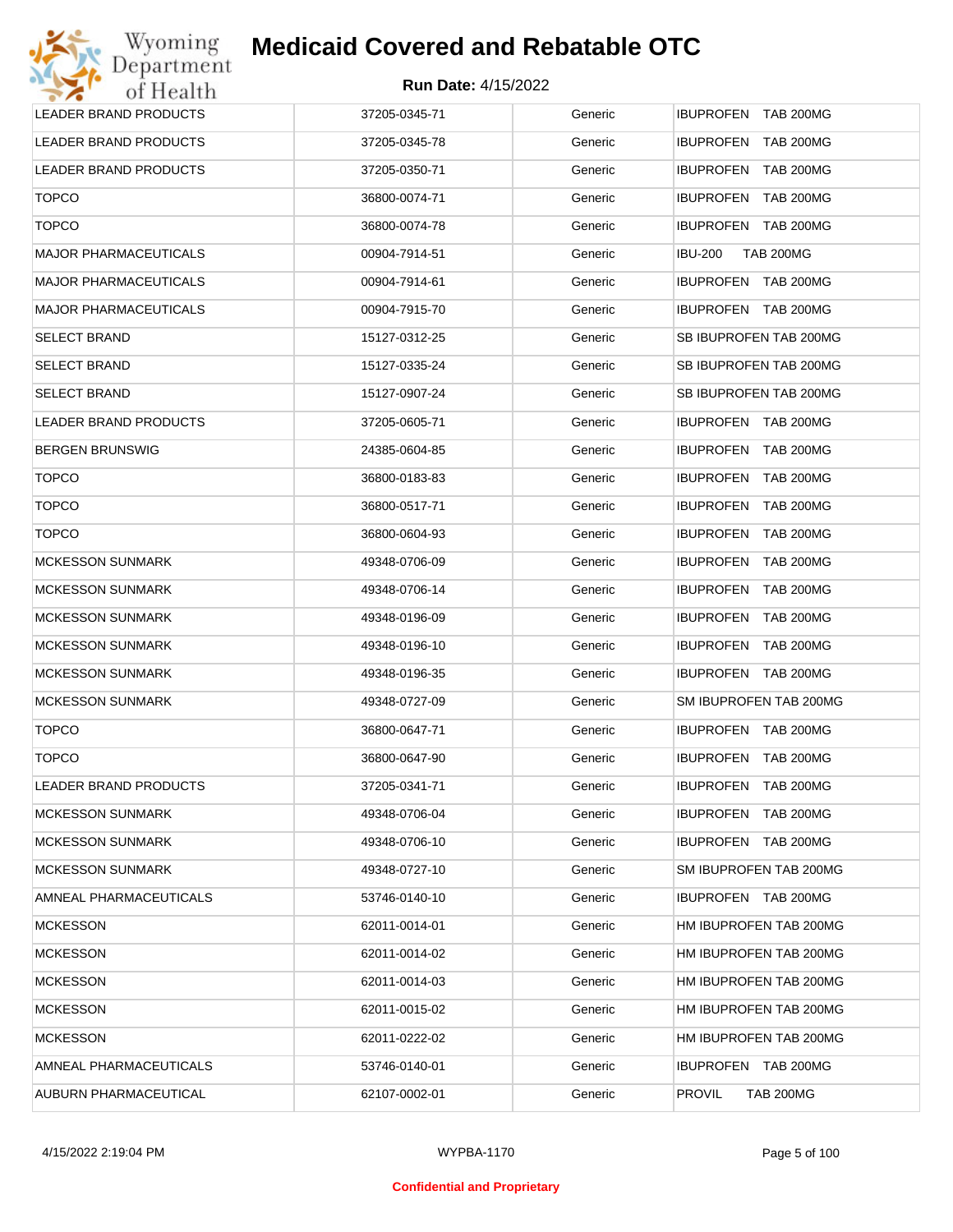

| AUBURN PHARMACEUTICAL             | 62107-0002-50 | Generic | <b>PROVIL</b><br><b>TAB 200MG</b> |
|-----------------------------------|---------------|---------|-----------------------------------|
| <b>SKY PACKAGING</b>              | 63739-0134-01 | Generic | TAB 200MG<br><b>IBUPROFEN</b>     |
| <b>CHAIN DRUG MARKETING ASSOC</b> | 63868-0790-50 | Generic | QC IBUPROFEN TAB 200MG            |
| CHAIN DRUG MARKETING ASSOC        | 63868-0983-50 | Generic | OC IBUPROFEN TAB 200MG            |
| <b>MCKESSON</b>                   | 62011-0015-01 | Generic | HM IBUPROFEN TAB 200MG            |
| <b>MCKESSON</b>                   | 62011-0213-01 | Generic | HM IBUPROFEN TAB 200MG            |
| <b>MCKESSON</b>                   | 62011-0222-01 | Generic | HM IBUPROFEN TAB 200MG            |
| CHAIN DRUG MARKETING ASSOC        | 63868-0791-50 | Generic | OC IBUPROFEN TAB 200MG            |

| Naproxen Sodium Cap 220 MG |               |         |                        |
|----------------------------|---------------|---------|------------------------|
| LEADER BRAND PRODUCTS      | 37205-0854-58 | Generic | NAPROXEN SOD CAP 220MG |
| LEADER BRAND PRODUCTS      | 37205-0854-60 | Generic | NAPROXEN SOD CAP 220MG |
| AMERISOURCE BERGEN DRUGS   | 46122-0038-58 | Generic | NAPROXEN SOD CAP 220MG |
| AMERISOURCE BERGEN DRUGS   | 46122-0038-60 | Generic | NAPROXEN SOD CAP 220MG |
| <b>MCKESSON</b>            | 62011-0007-01 | Generic | NAPROXEN SOD CAP 220MG |

| Naproxen Sodium Tab 220 MG     |               |         |                        |
|--------------------------------|---------------|---------|------------------------|
| <b>GEISS DESTIN &amp; DUNN</b> | 00113-0368-62 | Generic | NAPROXEN SOD TAB 220MG |
| <b>GEISS DESTIN &amp; DUNN</b> | 00113-0368-71 | Generic | NAPROXEN SOD TAB 220MG |
| <b>GEISS DESTIN &amp; DUNN</b> | 00113-0368-78 | Generic | NAPROXEN SOD TAB 220MG |
| <b>GEISS DESTIN &amp; DUNN</b> | 00113-9490-62 | Generic | NAPROXEN SOD TAB 220MG |
| <b>GEISS DESTIN &amp; DUNN</b> | 00113-9490-71 | Generic | NAPROXEN SOD TAB 220MG |
| <b>RUGBY LABORATORIES</b>      | 00536-1022-01 | Generic | ALL DAY RELF TAB 220MG |
| <b>RUGBY LABORATORIES</b>      | 00536-1022-06 | Generic | ALL DAY RELF TAB 220MG |
| <b>RUGBY LABORATORIES</b>      | 00536-1023-01 | Generic | ALL DAY RELF TAB 220MG |
| <b>GEISS DESTIN &amp; DUNN</b> | 00113-9490-78 | Generic | NAPROXEN SOD TAB 220MG |
| <b>SELECT BRAND</b>            | 15127-0466-01 | Generic | NAPROXEN SOD TAB 220MG |
| <b>BERGEN BRUNSWIG</b>         | 24385-0368-71 | Generic | ALL DAY PAIN TAB 220MG |
| <b>TOPCO</b>                   | 36800-0490-62 | Generic | ALL DAY PAIN TAB 220MG |
| <b>TOPCO</b>                   | 36800-0490-78 | Generic | ALL DAY PAIN TAB 220MG |
| <b>BERGEN BRUNSWIG</b>         | 24385-0368-78 | Generic | ALL DAY PAIN TAB 220MG |
| <b>BERGEN BRUNSWIG</b>         | 24385-0368-81 | Generic | ALL DAY PAIN TAB 220MG |
| <b>BERGEN BRUNSWIG</b>         | 24385-0490-78 | Generic | ALL DAY PAIN TAB 220MG |
| <b>TOPCO</b>                   | 36800-0368-62 | Generic | ALL DAY PAIN TAB 220MG |
| <b>TOPCO</b>                   | 36800-0368-71 | Generic | ALL DAY PAIN TAB 220MG |
| <b>TOPCO</b>                   | 36800-0368-78 | Generic | ALL DAY PAIN TAB 220MG |
| <b>TOPCO</b>                   | 36800-0368-82 | Generic | ALL DAY PAIN TAB 220MG |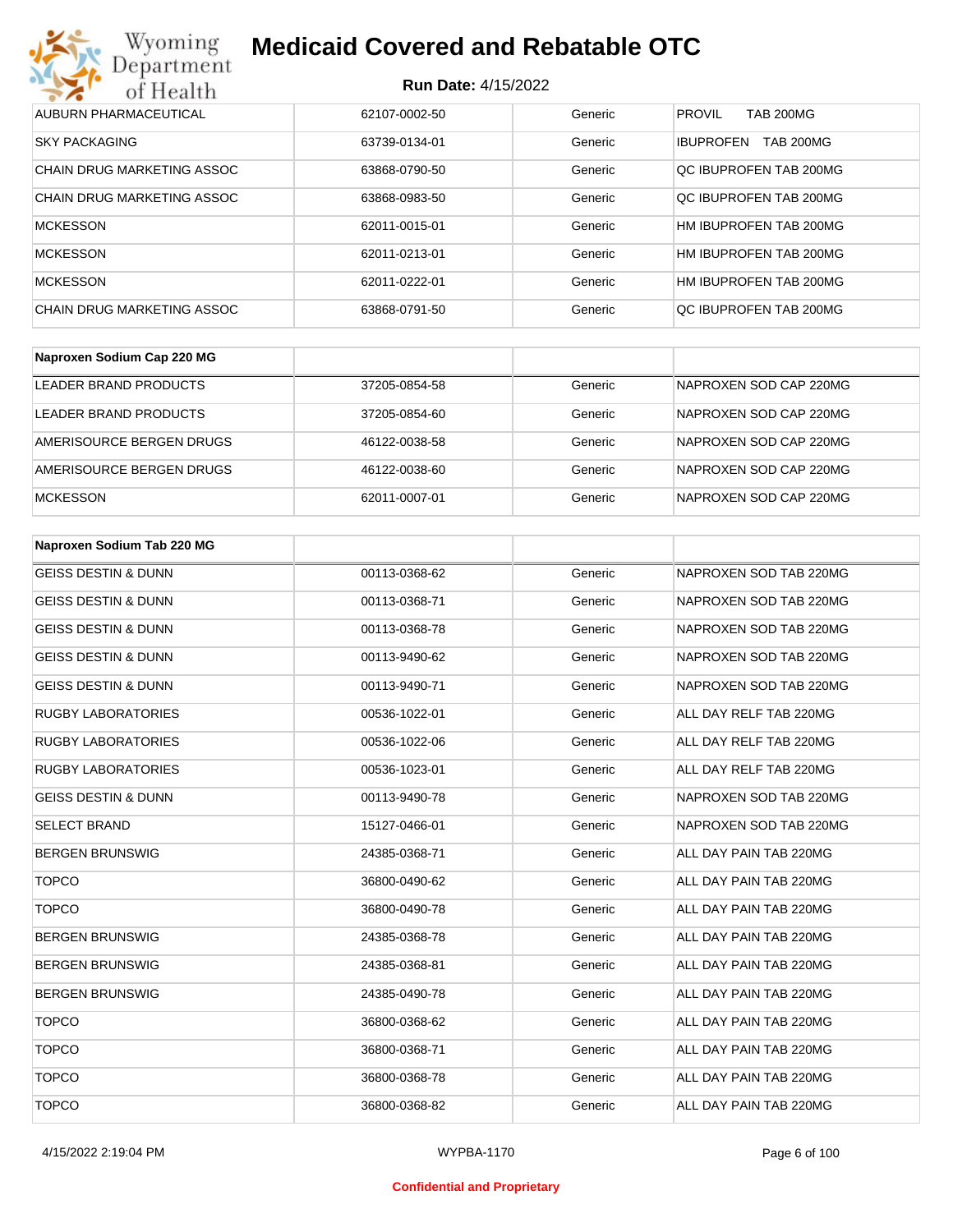

| <b>SELECT BRAND</b>             | 15127-0466-24 | Generic | NAPROXEN SOD TAB 220MG |
|---------------------------------|---------------|---------|------------------------|
| <b>SELECT BRAND</b>             | 15127-0466-50 | Generic | NAPROXEN SOD TAB 220MG |
| <b>PADAGIS</b>                  | 45802-0490-78 | Generic | NAPROXEN SOD TAB 220MG |
| <b>BERGEN BRUNSWIG</b>          | 24385-0490-71 | Generic | ALL DAY PAIN TAB 220MG |
| <b>MCKESSON SUNMARK</b>         | 49348-0306-09 | Generic | NAPROXEN SOD TAB 220MG |
| <b>PADAGIS</b>                  | 45802-0490-71 | Generic | NAPROXEN SOD TAB 220MG |
| <b>MCKESSON</b>                 | 62011-0017-01 | Generic | NAPROXEN SOD TAB 220MG |
| <b>MCKESSON</b>                 | 62011-0017-02 | Generic | NAPROXEN SOD TAB 220MG |
| CHAIN DRUG MARKETING ASSOC      | 63868-0465-01 | Generic | NAPROXEN SOD TAB 220MG |
| CHAIN DRUG MARKETING ASSOC      | 63868-0465-50 | Generic | NAPROXEN SOD TAB 220MG |
| <b>ANALGESICS - NonNarcotic</b> |               |         |                        |

| Acetaminophen Cap 500 MG |               |         |       |                  |
|--------------------------|---------------|---------|-------|------------------|
| MAJOR PHARMACEUTICALS    | 00904-1987-80 | Generic | MAPAP | CAP 500MG        |
| MAJOR PHARMACEUTICALS    | 00904-1987-60 | Generic | MAPAP | <b>CAP 500MG</b> |

| Acetaminophen Chew Tab 80 MG |               |         |                                  |
|------------------------------|---------------|---------|----------------------------------|
| <b>RUGBY LABORATORIES</b>    | 00536-1014-07 | Generic | <b>PAIN &amp; FEVER CHW 80MG</b> |
| MAJOR PHARMACEUTICALS        | 00904-5256-46 | Generic | CHW 80MG<br>MAPAP                |
| MAJOR PHARMACEUTICALS        | 00904-5791-46 | Generic | MAPAP CHILD CHW 80MG             |

| Acetaminophen Disintegrating Tab 160 MG |               |         |                           |
|-----------------------------------------|---------------|---------|---------------------------|
| MAJOR PHARMACEUTICALS                   | 00904-5754-24 | Generic | JUNIOR MAPAP TAB 160MG RT |
| <b>MCKESSON SUNMARK</b>                 | 49348-0063-04 | Generic | SM RPD MELT TAB 160MG     |
| <b>MCKESSON</b>                         | 62011-0230-01 | Generic | HM RPD MELT TAB 160MG     |
| CHAIN DRUG MARKETING ASSOC              | 63868-0158-24 | Generic | NON-ASA JR TAB 160MG      |

| Acetaminophen Disintegrating Tab 80 MG |               |         |                         |
|----------------------------------------|---------------|---------|-------------------------|
| MAJOR PHARMACEUTICALS                  | 00904-5751-46 | Generic | CHLDS MAPAP TAB 80MG RT |
| LEADER BRAND PRODUCTS                  | 37205-0516-65 | Generic | CHLD PAIN RL TAB 80MG   |

| Acetaminophen Liquid 160 MG/5ML       |               |         |                             |
|---------------------------------------|---------------|---------|-----------------------------|
| <b>PAR PHARMACEUTICALS</b>            | 00603-0840-94 | Generic | Q-PAP<br>LIQ 160/5ML        |
| <b>PAR PHARMACEUTICALS</b>            | 00603-0839-94 | Generic | Q-PAP<br>LIQ 160/5ML        |
| <b>PAR PHARMACEUTICALS</b>            | 00603-0839-58 | Generic | Q-PAP<br>LIQ 160/5ML        |
| MAJOR PHARMACEUTICALS                 | 00904-1985-00 | Generic | LIQ 160/5ML<br><b>MAPAP</b> |
| MAJOR PHARMACEUTICALS                 | 00904-1985-20 | Generic | <b>MAPAP</b><br>LIQ 160/5ML |
| <b>WOMEN'S CHOICE PHARMACEUTICALS</b> | 00485-0057-08 | Generic | ED-APAP<br>LIQ 80MG/2.5     |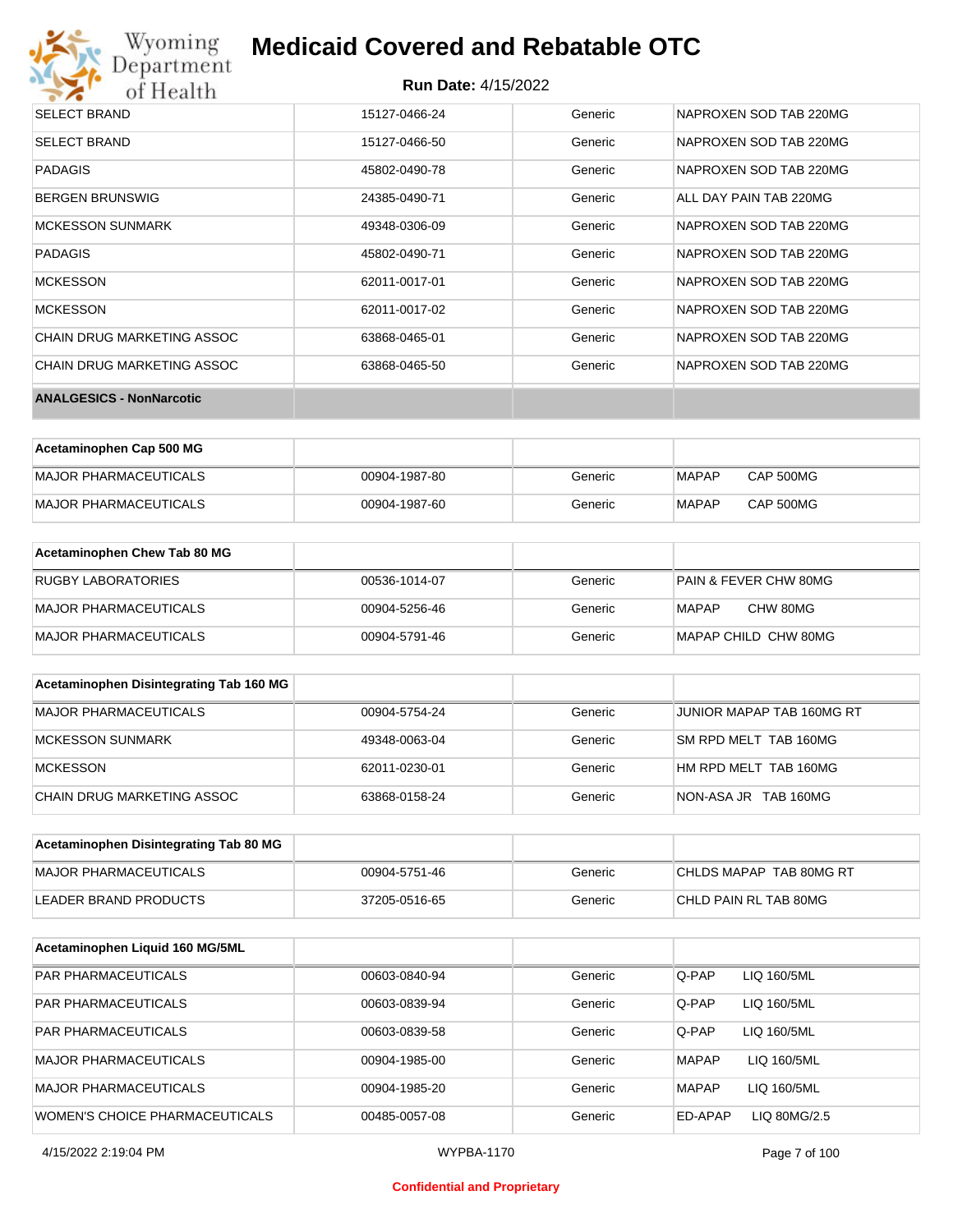

| <b>Run Date: 4/15/2022</b> |  |
|----------------------------|--|
|----------------------------|--|

| <b>MAJOR PHARMACEUTICALS</b>    | 00904-1985-16 | Generic      | <b>MAPAP</b><br>LIQ 160/5ML           |
|---------------------------------|---------------|--------------|---------------------------------------|
| <b>SILARX</b>                   | 54838-0144-40 | Generic      | CHLD SILAPAP LIQ 160/5ML              |
| <b>SILARX</b>                   | 54838-0144-70 | Generic      | CHLD SILAPAP LIQ 160/5ML              |
| <b>SILARX</b>                   | 54838-0144-80 | Generic      | CHLD SILAPAP LIQ 160/5ML              |
| <b>METHOD PHARMACEUTICALS</b>   | 58657-0520-16 | Generic      | <b>ACETAMIN</b><br>LIQ 160/5ML        |
|                                 |               |              |                                       |
| Acetaminophen Liquid 167 MG/5ML |               |              |                                       |
| <b>MAJOR PHARMACEUTICALS</b>    | 00904-5847-09 | Generic      | MAPAP APAP LIQ 500/15ML               |
| Acetaminophen Soln 100 MG/ML    |               |              |                                       |
| PAR PHARMACEUTICALS             |               |              |                                       |
|                                 | 00603-0838-73 | Generic      | Q-PAP INFANT DRO 80/0.8ML             |
| <b>SILARX</b>                   | 54838-0145-15 | <b>Brand</b> | INF SILAPAP DRO 80/0.8ML              |
| <b>SILARX</b>                   | 54838-0145-30 | <b>Brand</b> | INF SILAPAP DRO 80/0.8ML              |
| Acetaminophen Soln 160 MG/5ML   |               |              |                                       |
| PHARMACEUTICAL ASSOCIATES       | 00121-0657-05 | Generic      | <b>SOL 160/5ML</b><br><b>ACETAMIN</b> |
| PHARMACEUTICAL ASSOCIATES       | 00121-0657-11 | Generic      | <b>SOL 160/5ML</b><br><b>ACETAMIN</b> |
| PHARMACEUTICAL ASSOCIATES       | 00121-0657-21 | Generic      | <b>SOL 160/5ML</b><br><b>ACETAMIN</b> |
| <b>RUGBY LABORATORIES</b>       | 00536-0122-85 | Generic      | PAIN & FEVER SOL 160/5ML              |
| <b>RUGBY LABORATORIES</b>       | 00536-0122-97 | Generic      | PAIN & FEVER SOL 160/5ML              |
|                                 |               |              |                                       |
| Acetaminophen Suppos 120 MG     |               |              |                                       |
| <b>COSETTE PHARMACEUTICALS</b>  | 00713-0118-01 | Generic      | <b>ACEPHEN</b><br><b>SUP 120MG</b>    |
| <b>COSETTE PHARMACEUTICALS</b>  | 00713-0118-12 | Generic      | <b>ACEPHEN</b><br><b>SUP 120MG</b>    |
| <b>COSETTE PHARMACEUTICALS</b>  | 00713-0118-50 | Generic      | <b>ACEPHEN</b><br><b>SUP 120MG</b>    |
| <b>PERRIGO</b>                  | 45802-0732-30 | Generic      | <b>SUP 120MG</b><br><b>ACETAMIN</b>   |
| <b>PERRIGO</b>                  | 45802-0732-33 | Generic      | <b>ACETAMIN</b><br><b>SUP 120MG</b>   |
| <b>TARO</b>                     | 51672-2115-04 | Generic      | <b>SUP 120MG</b><br><b>FEVERALL</b>   |
| <b>TARO</b>                     | 51672-2115-02 | Generic      | <b>SUP 120MG</b><br><b>FEVERALL</b>   |
|                                 |               |              |                                       |
| Acetaminophen Suppos 325 MG     |               |              |                                       |
| <b>COSETTE PHARMACEUTICALS</b>  | 00713-0164-01 | Generic      | <b>ACEPHEN</b><br><b>SUP 325MG</b>    |
| <b>COSETTE PHARMACEUTICALS</b>  | 00713-0164-50 | Generic      | <b>ACEPHEN</b><br><b>SUP 325MG</b>    |
| <b>COSETTE PHARMACEUTICALS</b>  | 00713-0164-12 | Generic      | <b>ACEPHEN</b><br><b>SUP 325MG</b>    |
| <b>TARO</b>                     | 51672-2116-04 | <b>Brand</b> | <b>FEVERALL</b><br><b>SUP 325MG</b>   |
| <b>TARO</b>                     | 51672-2116-02 | <b>Brand</b> | <b>SUP 325MG</b><br><b>FEVERALL</b>   |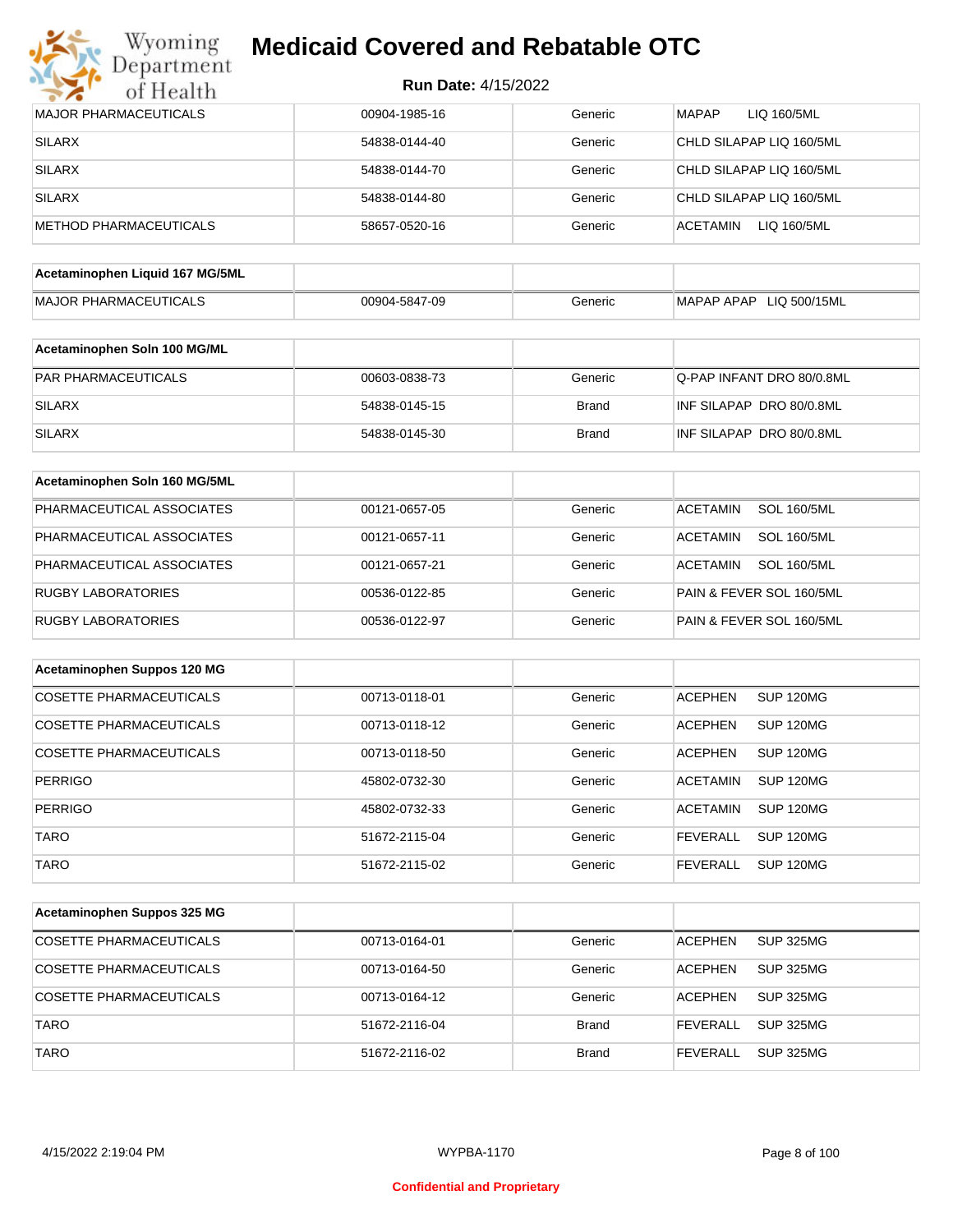

| Acetaminophen Suppos 650 MG    |               |              |                                     |
|--------------------------------|---------------|--------------|-------------------------------------|
| <b>COSETTE PHARMACEUTICALS</b> | 00713-0165-12 | Generic      | <b>ACEPHEN</b><br>SUP 650MG         |
| COSETTE PHARMACEUTICALS        | 00713-0165-50 | Generic      | <b>ACEPHEN</b><br>SUP 650MG         |
| COSETTE PHARMACEUTICALS        | 00713-0165-01 | Generic      | <b>ACEPHEN</b><br>SUP 650MG         |
| <b>PERRIGO</b>                 | 45802-0730-30 | Generic      | <b>ACETAMIN</b><br><b>SUP 650MG</b> |
| <b>PERRIGO</b>                 | 45802-0730-32 | Generic      | <b>ACETAMIN</b><br>SUP 650MG        |
| <b>PERRIGO</b>                 | 45802-0730-33 | Generic      | <b>ACETAMIN</b><br><b>SUP 650MG</b> |
| <b>TARO</b>                    | 51672-2117-04 | Generic      | <b>FEVERALL</b><br><b>SUP 650MG</b> |
|                                |               |              |                                     |
| Acetaminophen Suppos 80 MG     |               |              |                                     |
| <b>TARO</b>                    | 51672-2114-04 | <b>Brand</b> | FEVERALL INF SUP 80MG               |
| <b>TARO</b>                    | 51672-2114-02 | <b>Brand</b> | FEVERALL INF SUP 80MG               |
| Acetaminophen Susp 160 MG/5ML  |               |              |                                     |
|                                |               |              |                                     |
| <b>GEISS DESTIN &amp; DUNN</b> | 00113-0212-26 | Generic      | PAIN & FEVER SUS 160/5ML            |
| <b>PERRIGO</b>                 | 00113-0590-10 | Generic      | PAIN & FEVER SUS 160/5ML            |
| <b>PERRIGO</b>                 | 00113-0105-26 | Generic      | PAIN RELIEF SUS 160/5ML             |
| <b>GEISS DESTIN &amp; DUNN</b> | 00113-0608-26 | Generic      | PAIN & FEVER SUS 160/5ML            |
| PAR PHARMACEUTICALS            | 00603-0841-54 | Generic      | Q-PAP CHILD SUS 160/5ML             |
| PAR PHARMACEUTICALS            | 00603-0842-54 | Generic      | Q-PAP CHILD SUS 160/5ML             |
| PAR PHARMACEUTICALS            | 00603-0843-54 | Generic      | Q-PAP CHILD SUS 160/5ML             |
| PHARMACEUTICAL ASSOCIATES      | 00121-1781-05 | Generic      | ACETAMINOPHN SUS 160/5ML            |
| RUGBY LABORATORIES             | 00536-3606-96 | Generic      | PAIN & FEVER SUS 160/5ML            |
| <b>MAJOR PHARMACEUTICALS</b>   | 00904-6308-20 | Generic      | MAPAP CHILD SUS 160/5ML             |
| <b>TOPCO</b>                   | 36800-0105-26 | Generic      | PAIN RELIEF SUS 160/5ML             |
| <b>TOPCO</b>                   | 36800-0130-26 | Generic      | PAIN RELIEF SUS 160/5ML             |
| <b>LEADER BRAND PRODUCTS</b>   | 37205-0576-16 | Generic      | PAIN & FEVER SUS 160/5ML            |
| <b>LEADER BRAND PRODUCTS</b>   | 37205-0577-16 | Generic      | PAIN & FEVER SUS 160/5ML            |
| LEADER BRAND PRODUCTS          | 37205-0676-26 | Generic      | PAIN & FEVER SUS 160/5ML            |
| AMERISOURCE BERGEN DRUGS       | 46122-0042-03 | Generic      | PAIN & FEVER SUS 160/5ML            |
| AMERISOURCE BERGEN DRUGS       | 46122-0105-26 | Generic      | PAIN & FEVER SUS 160/5ML            |
| BERGEN BRUNSWIG                | 24385-0130-26 | Generic      | PAIN RELIEF SUS 160/5ML             |
| <b>TOPCO</b>                   | 36800-0175-26 | Generic      | PAIN RELIEF SUS 160/5ML             |
| AMERISOURCE BERGEN DRUGS       | 46122-0211-26 | Generic      | PAIN & FEVER SUS 160/5ML            |
| AMERISOURCE BERGEN DRUGS       | 46122-0214-26 | Generic      | PAIN & FEVER SUS 160/5ML            |
| <b>MCKESSON SUNMARK</b>        | 49348-0081-30 | Generic      | PAIN & FEVER SUS 160/5ML            |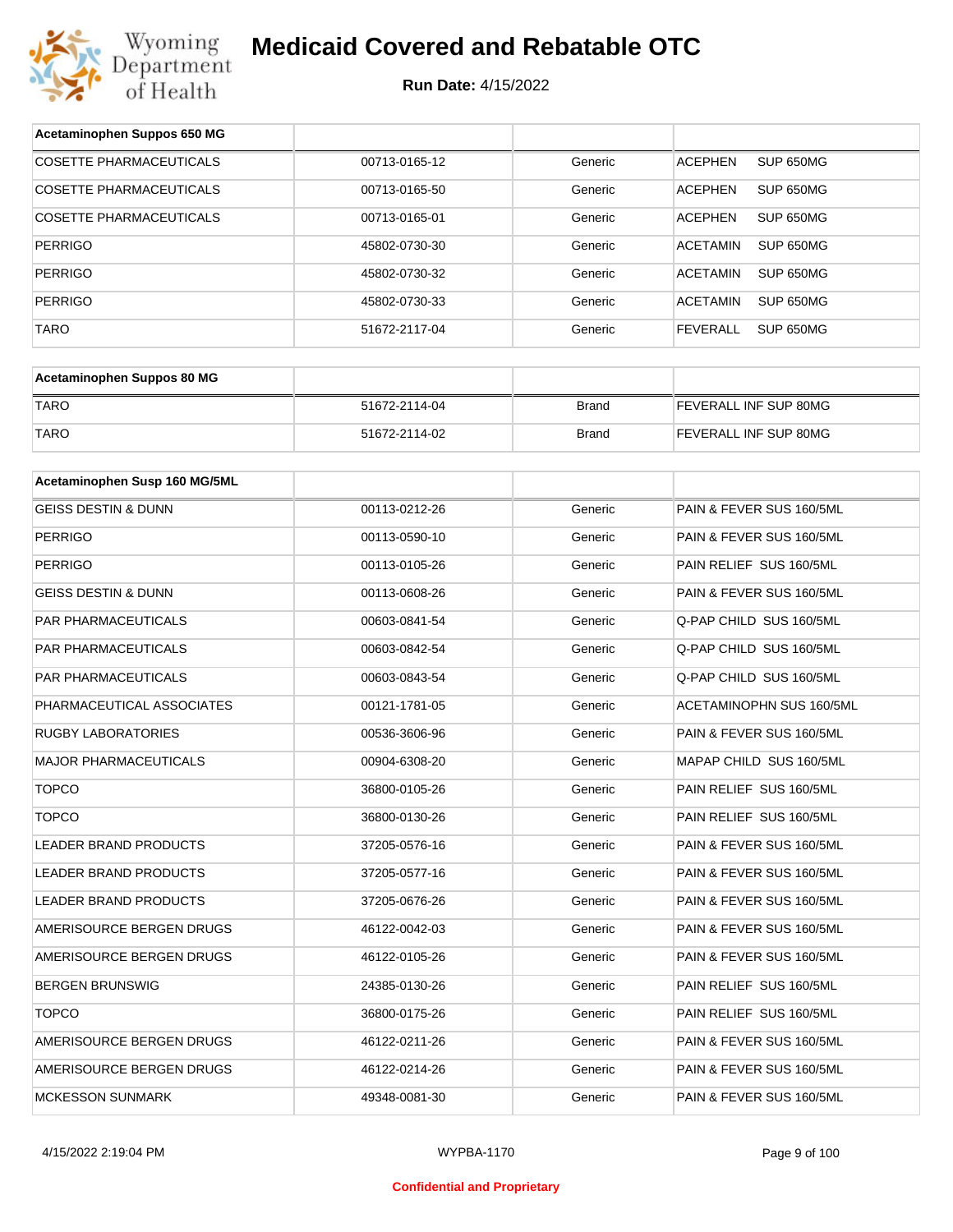| Wyoming<br>Department      | <b>Medicaid Covered and Rebatable OTC</b> |         |                          |
|----------------------------|-------------------------------------------|---------|--------------------------|
| of Health                  | <b>Run Date: 4/15/2022</b>                |         |                          |
| <b>MCKESSON SUNMARK</b>    | 49348-0123-34                             | Generic | PAIN & FEVER SUS 160/5ML |
| AMERISOURCE BERGEN DRUGS   | 46122-0050-46                             | Generic | PAIN RELIEF SUS 160/5ML  |
| LEADER BRAND PRODUCTS      | 37205-0575-16                             | Generic | PAIN & FEVER SUS 160/5ML |
| <b>PADAGIS</b>             | 45802-0203-26                             | Generic | ACETAMINOPHN SUS 160/5ML |
| AMERISOURCE BERGEN DRUGS   | 46122-0056-03                             | Generic | PAIN & FEVER SUS 160/5ML |
| AMERISOURCE BERGEN DRUGS   | 46122-0209-26                             | Generic | PAIN & FEVER SUS 160/5ML |
| <b>MCKESSON SUNMARK</b>    | 49348-0119-34                             | Generic | PAIN & FEVER SUS 160/5ML |
| <b>PADAGIS</b>             | 45802-0201-26                             | Generic | ACETAMINOPHN SUS 160/5ML |
| AMERISOURCE BERGEN DRUGS   | 46122-0042-46                             | Generic | PAIN & FEVER SUS 160/5ML |
| AMERISOURCE BERGEN DRUGS   | 46122-0106-26                             | Generic | PAIN RELIEF SUS 160/5ML  |
| AMERISOURCE BERGEN DRUGS   | 46122-0210-26                             | Generic | PAIN & FEVER SUS 160/5ML |
| AMERISOURCE BERGEN DRUGS   | 46122-0212-26                             | Generic | PAIN & FEVER SUS 160/5ML |
| <b>MCKESSON SUNMARK</b>    | 49348-0325-34                             | Generic | PAIN & FEVER SUS 160/5ML |
| <b>MCKESSON SUNMARK</b>    | 49348-0430-30                             | Generic | PAIN & FEVER SUS 160/5ML |
| <b>MCKESSON</b>            | 62011-0029-01                             | Generic | PAIN RELIEF SUS 160/5ML  |
| <b>MCKESSON</b>            | 62011-0001-01                             | Generic | PAIN & FEVER SUS 160/5ML |
| <b>MCKESSON</b>            | 62011-0022-01                             | Generic | PAIN & FEVER SUS 160/5ML |
| <b>MCKESSON</b>            | 62011-0183-01                             | Generic | PAIN & FEVER SUS 160/5ML |
| <b>MCKESSON</b>            | 62011-0247-01                             | Generic | PAIN & FEVER SUS 160/5ML |
| CHAIN DRUG MARKETING ASSOC | 63868-0175-26                             | Generic | NON-ASPIRIN SUS 160/5ML  |
| CHAIN DRUG MARKETING ASSOC | 63868-0176-26                             | Generic | NON-ASPIRIN SUS 160/5ML  |
| PRECISION DOSE, INC        | 68094-0588-59                             | Generic | ACETAMINOPHN SUS 325MG   |
| <b>MCKESSON</b>            | 62011-0002-01                             | Generic | PAIN & FEVER SUS 160/5ML |
| PRECISION DOSE, INC        | 68094-0586-58                             | Generic | ACETAMINOPHN SUS 160/5ML |
| PRECISION DOSE, INC.       | 68094-0587-58                             | Generic | ACETAMINOPHN SUS 160/5ML |
| PRECISION DOSE, INC.       | 68094-0587-59                             | Generic | ACETAMINOPHN SUS 160/5ML |
| PRECISION DOSE, INC.       | 68094-0587-61                             | Generic | ACETAMINOPHN SUS 160/5ML |
| PRECISION DOSE, INC.       | 68094-0587-62                             | Generic | ACETAMINOPHN SUS 160/5ML |
| PRECISION DOSE, INC        | 68094-0588-62                             | Generic | ACETAMINOPHN SUS 325MG   |
|                            |                                           |         |                          |

| Acetaminophen Susp 80 MG/0.8ML |               |         |                          |
|--------------------------------|---------------|---------|--------------------------|
| <b>TOPCO</b>                   | 36800-0289-05 | Generic | PAIN RELIEF DRO 80/0.8ML |
| <b>TOPCO</b>                   | 36800-0008-05 | Generic | PAIN RELIEF DRO 80/0.8ML |
| <b>TOPCO</b>                   | 36800-0289-10 | Generic | PAIN RELIEF DRO 80/0.8ML |

| Acetaminophen Tab 325 MG  |               |         |                                   |
|---------------------------|---------------|---------|-----------------------------------|
| <b>RUGBY LABORATORIES</b> | 00536-3222-01 | Beneric | <b>PAIN &amp; FEVER TAB 325MG</b> |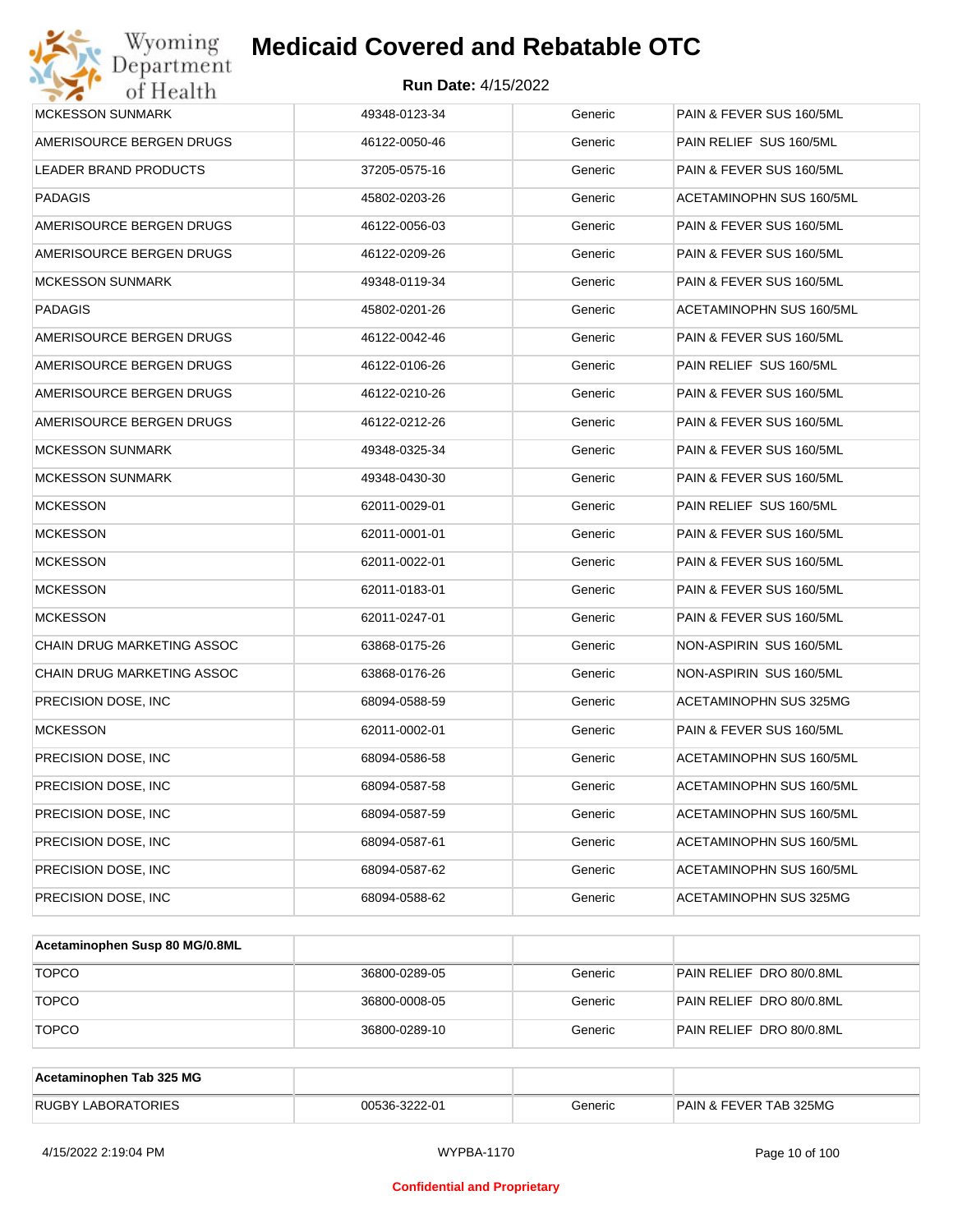# Wyoming<br>Department<br>of Health **Medicaid Covered and Rebatable OTC**

#### **Run Date:** 4/15/2022

| RUGBY LABORATORIES           | 00536-3222-10 | Generic | PAIN & FEVER TAB 325MG           |
|------------------------------|---------------|---------|----------------------------------|
| PAR PHARMACEUTICAL           | 00603-0263-32 | Generic | <b>TAB 325MG</b><br>Q-PAP        |
| <b>MAJOR PHARMACEUTICALS</b> | 00904-1982-51 | Generic | <b>MAPAP</b><br><b>TAB 325MG</b> |
| MAJOR PHARMACEUTICALS        | 00904-1982-59 | Generic | <b>MAPAP</b><br><b>TAB 325MG</b> |
| <b>MAJOR PHARMACEUTICALS</b> | 00904-1982-60 | Generic | <b>MAPAP</b><br><b>TAB 325MG</b> |
| MAJOR PHARMACEUTICALS        | 00904-1982-61 | Generic | <b>MAPAP</b><br><b>TAB 325MG</b> |
| SELECT BRAND                 | 15127-0072-24 | Generic | NON-ASPIRIN TAB 325MG            |
| PHARBEST PHARMACEUTICALS     | 16103-0353-07 | Generic | PHARBETOL TAB 325MG              |
| PHARBEST PHARMACEUTICALS     | 16103-0353-11 | Generic | PHARBETOL TAB 325MG              |
| PAR PHARMACEUTICAL           | 00603-0263-29 | Generic | <b>TAB 325MG</b><br>Q-PAP.       |
| MAJOR PHARMACEUTICALS        | 00904-1982-80 | Generic | <b>MAPAP</b><br><b>TAB 325MG</b> |
| SELECT BRAND                 | 15127-0072-08 | Generic | <b>NON-ASPIRIN TAB 325MG</b>     |
| PHARBEST PHARMACEUTICALS     | 16103-0353-08 | Generic | PHARBETOL TAB 325MG              |
| BERGEN BRUNSWIG              | 24385-0403-78 | Generic | PAIN RELIEF TAB 325MG            |
| <b>TOPCO</b>                 | 36800-0403-78 | Generic | PAIN RELIEF TAB 325MG            |
| AMERISOURCE BERGEN DRUGS     | 46122-0247-78 | Generic | PAIN RELIEF TAB 325MG            |
| <b>MCKESSON SUNMARK</b>      | 49348-0973-10 | Generic | PAIN RELIEVE TAB 325MG           |
| <b>MCKESSON</b>              | 62011-0032-01 | Generic | PAIN RELIEVE TAB 325MG           |
| AUBURN PHARMACEUTICAL        | 62107-0052-01 | Generic | TACTINAL<br>TAB 325MG            |
| CHAIN DRUG CONSORTIUM        | 68016-0246-00 | Generic | NON-ASPIRIN TAB 325MG            |
| AUBURN PHARMACEUTICAL        | 62107-0052-10 | Generic | TACTINAL<br><b>TAB 325MG</b>     |
| <b>SKY PACKAGING</b>         | 63739-0440-01 | Generic | <b>TAB 325MG</b><br>ACETAMIN     |
|                              |               |         |                                  |
| Acetaminophen Tab 500 MG     |               |         |                                  |
| PERRIGO                      | 00113-0484-62 | Generic | PAIN RELIEF TAB 500MG            |
| PERRIGO                      | 00113-0484-78 | Generic | PAIN RELIEF TAB 500MG            |
| <b>PERRIGO</b>               | 00113-0227-71 | Generic | PAIN RELIEF TAB 500MG            |
| RUGBY LABORATORIES           | 00536-3218-01 | Generic | PAIN & FEVER TAB 500MG           |
| RUGBY LABORATORIES           | 00536-3218-10 | Generic | PAIN & FEVER TAB 500MG           |
| RUGBY LABORATORIES           | 00536-3231-10 | Generic | PAIN & FEVER TAB 500MG           |
| PAR PHARMACEUTICAL           | 00603-0268-29 | Generic | Q-PAP<br><b>TAB 500MG</b>        |
| PAR PHARMACEUTICAL           | 00603-0268-32 | Generic | Q-PAP<br>TAB 500MG               |
| MAJOR PHARMACEUTICALS        | 00904-1988-59 | Generic | <b>MAPAP</b><br>TAB 500MG        |
| <b>MAJOR PHARMACEUTICALS</b> | 00904-1988-60 | Generic | MAPAP<br>TAB 500MG               |
| MAJOR PHARMACEUTICALS        | 00904-1988-61 | Generic | <b>MAPAP</b><br>TAB 500MG        |
| <b>MAJOR PHARMACEUTICALS</b> | 00904-1988-80 | Generic | MAPAP<br>TAB 500MG               |
| MAJOR PHARMACEUTICALS        | 00904-1983-24 | Generic | <b>MAPAP</b><br>TAB 500MG        |

#### **Confidential and Proprietary**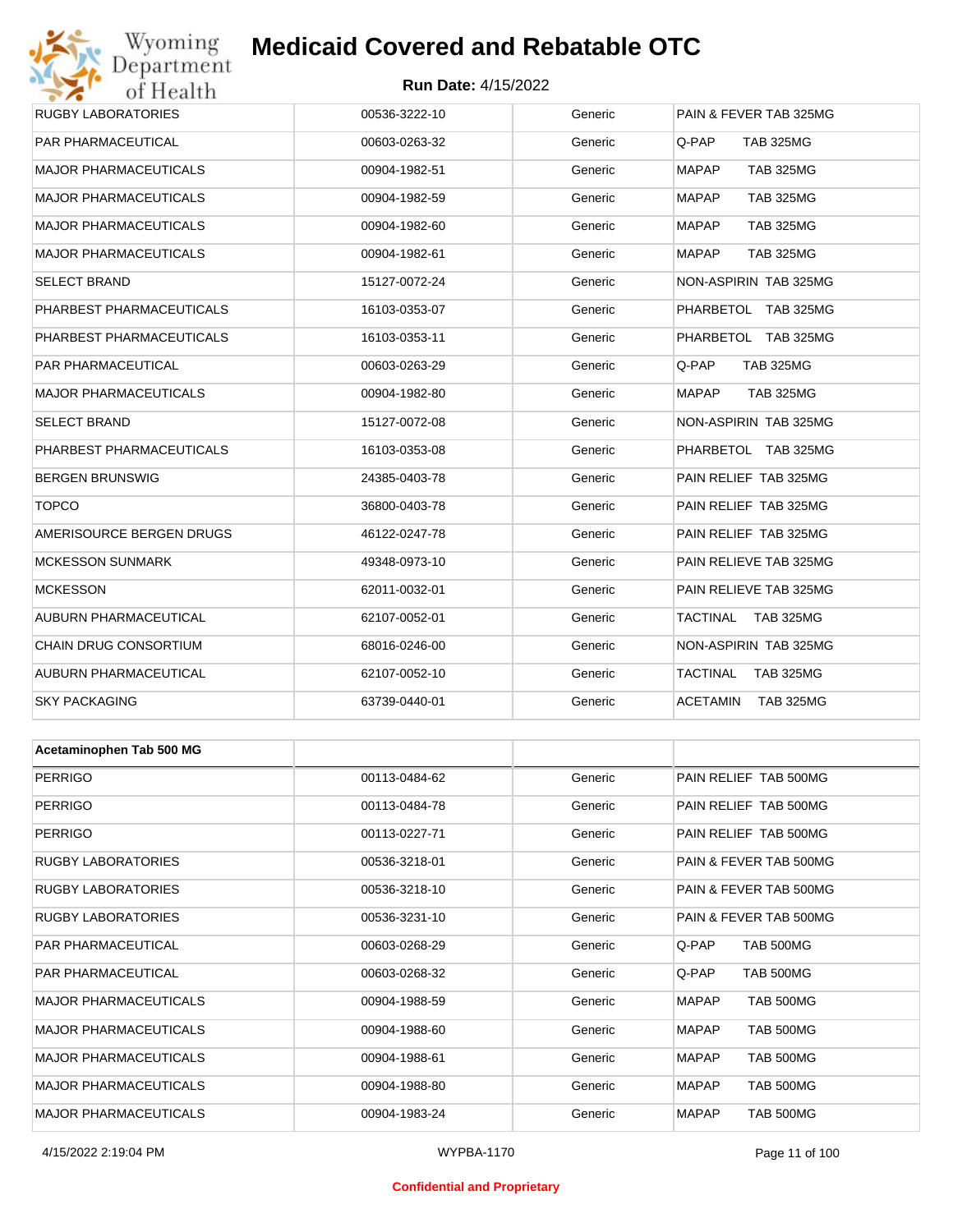| <b>MAJOR PHARMACEUTICALS</b> | 00904-1983-51 | Generic | <b>MAPAP</b><br><b>TAB 500MG</b> |
|------------------------------|---------------|---------|----------------------------------|
| <b>MAJOR PHARMACEUTICALS</b> | 00904-1983-59 | Generic | <b>MAPAP</b><br>TAB 500MG        |
| <b>MAJOR PHARMACEUTICALS</b> | 00904-1983-60 | Generic | MAPAP<br>TAB 500MG               |
| <b>MAJOR PHARMACEUTICALS</b> | 00904-1983-80 | Generic | MAPAP<br>TAB 500MG               |
| <b>MAJOR PHARMACEUTICALS</b> | 00904-1983-94 | Generic | MAPAP<br>TAB 500MG               |
| <b>MAJOR PHARMACEUTICALS</b> | 00904-5816-60 | Generic | MAPAP<br>TAB 500MG/RR            |
| <b>PERRIGO</b>               | 00113-0484-71 | Generic | PAIN RELIEF TAB 500MG            |
| <b>PERRIGO</b>               | 00113-0484-90 | Generic | PAIN RELIEF TAB 500MG            |
| <b>SELECT BRAND</b>          | 15127-0735-09 | Generic | NON-ASPIRIN TAB 500MG            |
| PHARBEST PHARMACEUTICALS     | 16103-0376-06 | Generic | PHARBETOL TAB 500MG              |
| PHARBEST PHARMACEUTICALS     | 16103-0376-08 | Generic | PHARBETOL TAB 500MG              |
| PHARBEST PHARMACEUTICALS     | 16103-0376-11 | Generic | PHARBETOL TAB 500MG              |
| <b>SELECT BRAND</b>          | 15127-0730-06 | Generic | NON-ASPIRIN TAB 500MG            |
| <b>SELECT BRAND</b>          | 15127-0730-21 | Generic | NON-ASPIRIN TAB 500MG            |
| <b>SELECT BRAND</b>          | 15127-0735-05 | Generic | NON-ASPIRIN TAB 500MG            |
| <b>BERGEN BRUNSWIG</b>       | 24385-0145-71 | Generic | PAIN RELIEF TAB 500MG            |
| RUGBY LABORATORIES           | 00536-3231-01 | Generic | PAIN & FEVER TAB 500MG           |
| <b>MAJOR PHARMACEUTICALS</b> | 00904-1983-40 | Generic | MAPAP<br>TAB 500MG               |
| <b>TOPCO</b>                 | 36800-0010-71 | Generic | PAIN RELIEF TAB 500MG            |
| <b>TOPCO</b>                 | 36800-0405-72 | Generic | PAIN RELIEF TAB 500MG            |
| <b>TOPCO</b>                 | 36800-0484-71 | Generic | PAIN RELIEF TAB 500MG            |
| <b>TOPCO</b>                 | 36800-0227-71 | Generic | PAIN RELIEF TAB 500MG            |
| <b>TOPCO</b>                 | 36800-0227-78 | Generic | PAIN RELIEF TAB 500MG            |
| <b>TOPCO</b>                 | 36800-0484-90 | Generic | PAIN RELIEF TAB 500MG            |
| <b>BERGEN BRUNSWIG</b>       | 24385-0484-71 | Generic | PAIN RELIEF TAB 500MG            |
| <b>BERGEN BRUNSWIG</b>       | 24385-0484-78 | Generic | PAIN RELIEF TAB 500MG            |
| <b>BERGEN BRUNSWIG</b>       | 24385-0484-90 | Generic | PAIN RELIEF TAB 500MG            |
| <b>TOPCO</b>                 | 36800-0010-78 | Generic | PAIN RELIEF TAB 500MG            |
| <b>TOPCO</b>                 | 36800-0046-62 | Generic | PAIN RELIEVE TAB 500MG           |
| <b>TOPCO</b>                 | 36800-0046-71 | Generic | PAIN RELIEVE TAB 500MG           |
| <b>TOPCO</b>                 | 36800-0046-78 | Generic | PAIN RELIEVE TAB 500MG           |
| <b>TOPCO</b>                 | 36800-0046-83 | Generic | PAIN RELIEVE TAB 500MG           |
| <b>SELECT BRAND</b>          | 15127-0735-08 | Generic | NON-ASPIRIN TAB 500MG            |
| <b>SELECT BRAND</b>          | 15127-0735-16 | Generic | NON-ASPIRIN TAB 500MG            |
| LEADER BRAND PRODUCTS        | 37205-0594-90 | Generic | PAIN RELIEVE TAB 500MG           |
| LEADER BRAND PRODUCTS        | 37205-0593-71 | Generic | PAIN RELIEVE TAB 500MG           |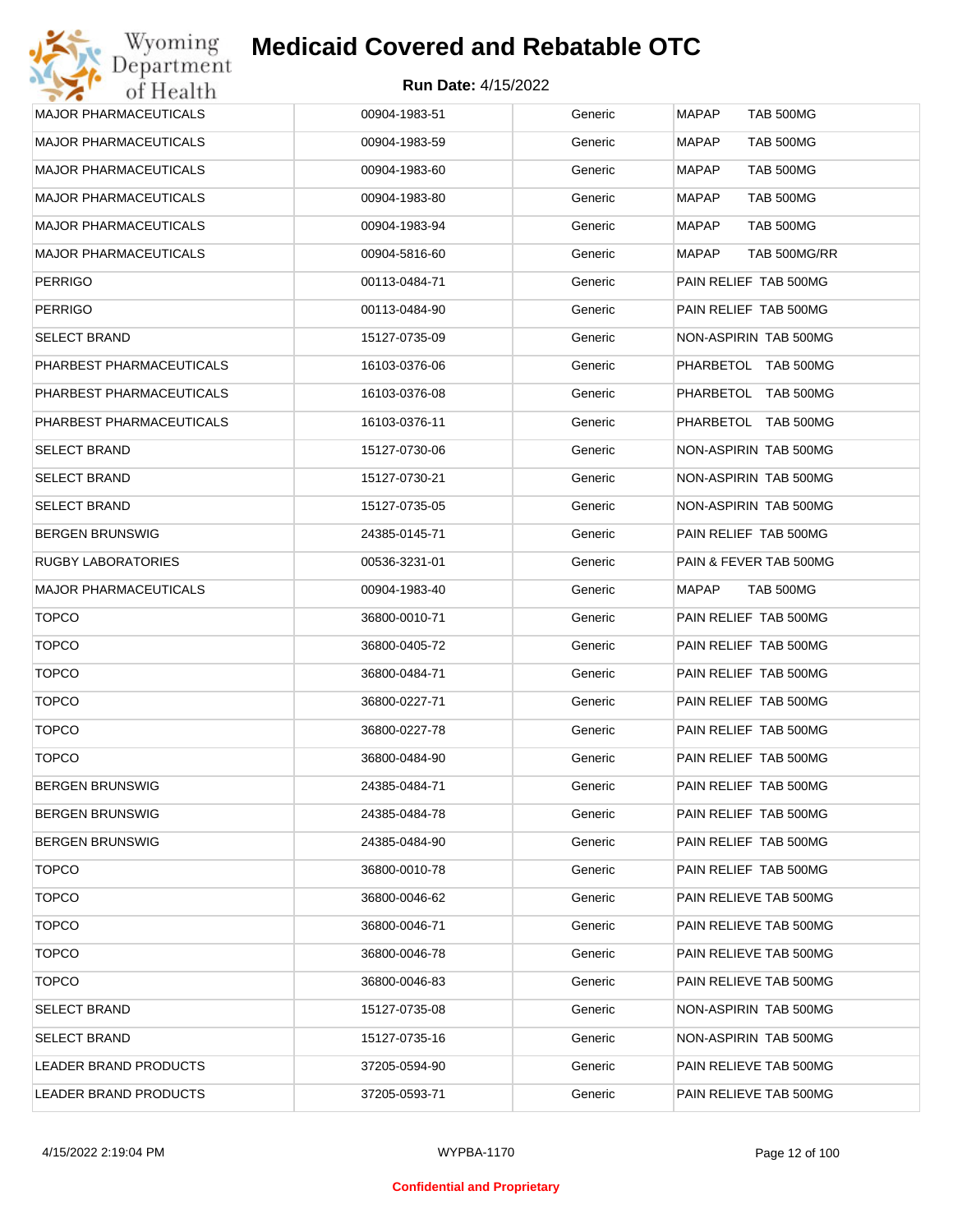| Wyoming<br>Department        | <b>Medicaid Covered and Rebatable OTC</b> |         |                              |
|------------------------------|-------------------------------------------|---------|------------------------------|
| of Health                    | <b>Run Date: 4/15/2022</b>                |         |                              |
| <b>LEADER BRAND PRODUCTS</b> | 37205-0593-78                             | Generic | PAIN RELIEVE TAB 500MG       |
| LEADER BRAND PRODUCTS        | 37205-0594-71                             | Generic | PAIN RELIEVE TAB 500MG       |
| LEADER BRAND PRODUCTS        | 37205-0980-71                             | Generic | PAIN RELIEVE TAB 500MG/RR    |
| <b>LEADER BRAND PRODUCTS</b> | 37205-0980-78                             | Generic | PAIN RELIEVE TAB 500MG/RR    |
| <b>BERGEN BRUNSWIG</b>       | 24385-0484-47                             | Generic | PAIN RELIEF TAB 500MG        |
| <b>TOPCO</b>                 | 36800-0405-78                             | Generic | PAIN RELIEF TAB 500MG        |
| <b>TOPCO</b>                 | 36800-0484-62                             | Generic | PAIN RELIEF TAB 500MG        |
| <b>TOPCO</b>                 | 36800-0484-78                             | Generic | PAIN RELIEF TAB 500MG        |
| <b>MCKESSON SUNMARK</b>      | 49348-0042-09                             | Generic | PAIN RELIEVE TAB 500MG       |
| <b>MCKESSON SUNMARK</b>      | 49348-0730-09                             | Generic | PAIN RELIEVE TAB 500MG       |
| AMERISOURCE BERGEN DRUGS     | 46122-0178-78                             | Generic | PAIN RELIEVE TAB 500MG       |
| <b>MCKESSON SUNMARK</b>      | 49348-0042-10                             | Generic | PAIN RELIEVE TAB 500MG       |
| <b>MCKESSON SUNMARK</b>      | 49348-0042-14                             | Generic | PAIN RELIEVE TAB 500MG       |
| <b>MCKESSON SUNMARK</b>      | 49348-0998-10                             | Generic | PAIN RELIEVE TAB 500MG       |
| LEADER BRAND PRODUCTS        | 37205-0594-78                             | Generic | PAIN RELIEVE TAB 500MG       |
| PERRIGO PHARMACEUTICALS      | 45802-0484-78                             | Generic | <b>ACETAMIN</b><br>TAB 500MG |
| PERRIGO PHARMACEUTICALS      | 45802-0484-90                             | Generic | <b>ACETAMIN</b><br>TAB 500MG |
| <b>MCKESSON SUNMARK</b>      | 49348-0730-10                             | Generic | PAIN RELIEVE TAB 500MG       |
| <b>MCKESSON</b>              | 62011-0027-01                             | Generic | PAIN RELIEF TAB 500MG        |
| <b>MCKESSON</b>              | 62011-0023-03                             | Generic | PAIN RELIEF TAB 500MG        |
| <b>MCKESSON</b>              | 62011-0049-01                             | Generic | PAIN RELIEF TAB 500MG        |
| AUBURN PHARMACEUTICAL        | 62107-0050-01                             | Generic | TACTINAL<br>TAB 500MG        |
| AUBURN PHARMACEUTICAL        | 62107-0050-10                             | Generic | <b>TACTINAL</b><br>TAB 500MG |
| AUBURN PHARMACEUTICAL        | 62107-0051-01                             | Generic | TACTINAL<br>TAB 500MG        |
| CHAIN DRUG MARKETING ASSOC   | 63868-0503-50                             | Generic | NON-ASPIRIN TAB 500MG        |
| CHAIN DRUG MARKETING ASSOC   | 63868-0507-01                             | Generic | NON-ASPIRIN TAB 500MG        |
| <b>MCKESSON</b>              | 62011-0023-01                             | Generic | PAIN RELIEF TAB 500MG        |
| CHAIN DRUG MARKETING ASSOC   | 63868-0987-10                             | Generic | NON-ASPIRIN TAB 500MG/RR     |
| CHAIN DRUG MARKETING ASSOC   | 63868-0987-50                             | Generic | NON-ASPIRIN TAB 500MG/RR     |
| AUBURN PHARMACEUTICAL        | 62107-0051-10                             | Generic | TACTINAL<br>TAB 500MG        |
|                              |                                           |         |                              |

| Acetaminophen Tab ER 650 MG  |               |         |                        |
|------------------------------|---------------|---------|------------------------|
| <b>PERRIGO</b>               | 00113-0544-71 | Generic | ARTHRTS PAIN TAB 650MG |
| GEISS DESTIN & DUNN          | 00113-0217-71 | Generic | PAIN RELIEF TAB 650MG  |
| <b>MAJOR PHARMACEUTICALS</b> | 00904-5769-60 | Generic | ARTHRTS PAIN TAB 650MG |
| <b>PERRIGO</b>               | 00113-0544-62 | Generic | ARTHRTS PAIN TAB 650MG |
| <b>TOPCO</b>                 | 36800-0544-62 | Generic | ARTHRTS PAIN TAB 650MG |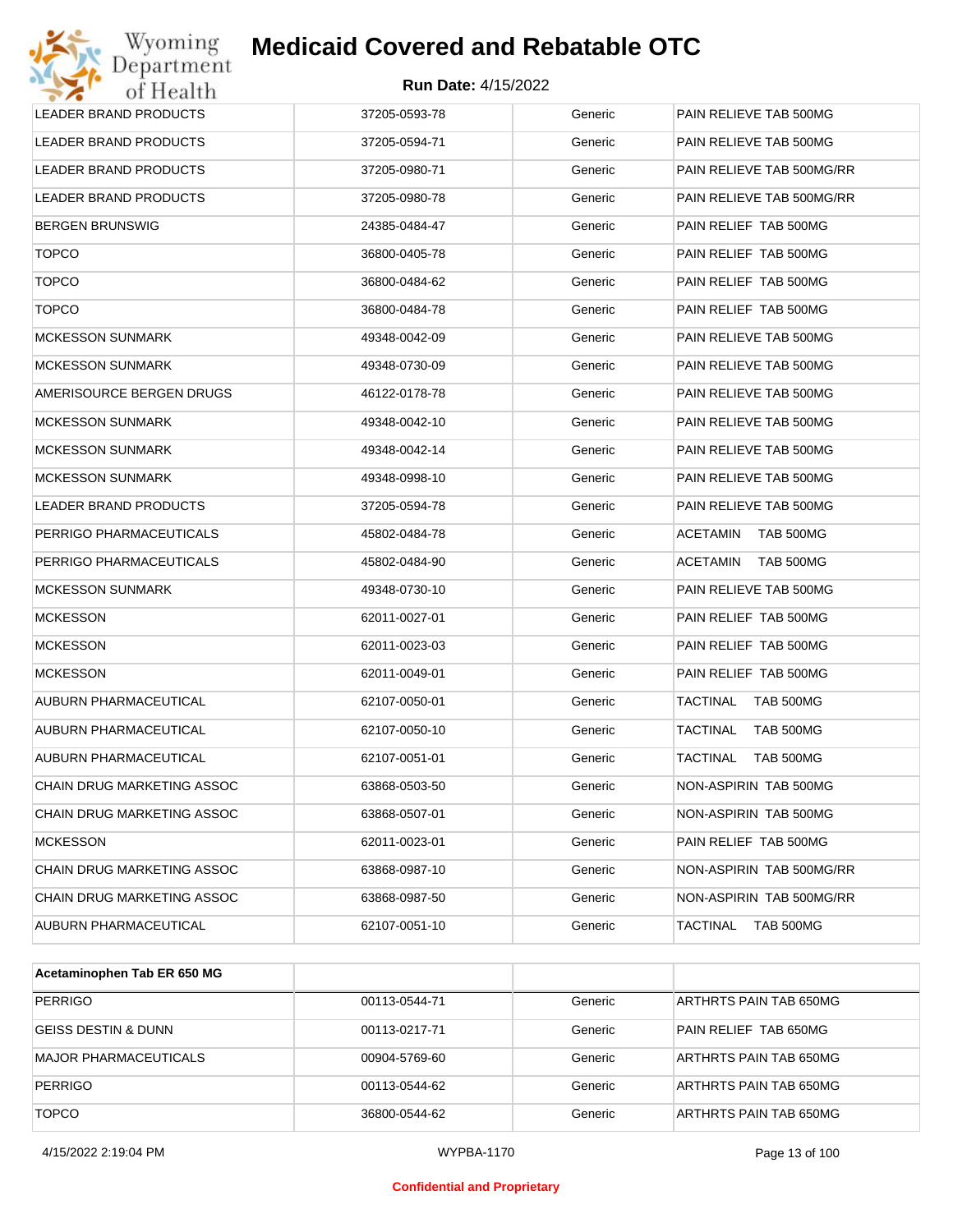

#### **Run Date:** 4/15/2022

| <b>TOPCO</b>                   | 36800-0544-78 | Generic | ARTHRTS PAIN TAB 650MG      |  |  |
|--------------------------------|---------------|---------|-----------------------------|--|--|
| <b>BERGEN BRUNSWIG</b>         | 24385-0629-71 | Generic | ARTHRTS PAIN TAB 650MG      |  |  |
| <b>BERGEN BRUNSWIG</b>         | 24385-0629-78 | Generic | ARTHRTS PAIN TAB 650MG      |  |  |
| <b>TOPCO</b>                   | 36800-0217-78 | Generic | 8 HOUR PAIN TAB 650MG       |  |  |
| <b>TOPCO</b>                   | 36800-0966-47 | Generic | ARTHRTS PAIN TAB 650MG      |  |  |
| <b>LEADER BRAND PRODUCTS</b>   | 37205-0477-78 | Generic | 8 HOUR PAIN TAB 650MG       |  |  |
| AMERISOURCE BERGEN DRUGS       | 46122-0062-78 | Generic | 8HR PAIN REL TAB 650MG      |  |  |
| <b>TOPCO</b>                   | 36800-0544-71 | Generic | ARTHRTS PAIN TAB 650MG      |  |  |
| LEADER BRAND PRODUCTS          | 37205-0034-78 | Generic | ARTHRTS PAIN TAB 650MG      |  |  |
| <b>MCKESSON SUNMARK</b>        | 49348-0921-09 | Generic | ARTHRTS PAIN TAB 650MG      |  |  |
| <b>MCKESSON SUNMARK</b>        | 49348-0921-10 | Generic | ARTHRTS PAIN TAB 650MG      |  |  |
| AMERISOURCE BERGEN DRUGS       | 46122-0062-71 | Generic | 8HR PAIN REL TAB 650MG      |  |  |
| AMERISOURCE BERGEN DRUGS       | 46122-0170-81 | Generic | ARTHRTS PAIN TAB 650MG      |  |  |
| <b>MCKESSON SUNMARK</b>        | 49348-0924-09 | Generic | 8 HOUR PAIN TAB 650MG       |  |  |
| OHM LABS                       | 51660-0333-01 | Generic | ARTHRTS PAIN TAB 650MG      |  |  |
| <b>OHM LABS</b>                | 51660-0333-50 | Generic | ARTHRTS PAIN TAB 650MG      |  |  |
| <b>MCKESSON</b>                | 62011-0026-01 | Generic | ARTHRTS PAIN TAB 650MG      |  |  |
| <b>MCKESSON SUNMARK</b>        | 49348-0924-10 | Generic | 8 HOUR PAIN TAB 650MG       |  |  |
| CHAIN DRUG MARKETING ASSOC     | 63868-0089-01 | Generic | ARTHRTS PAIN TAB 650MG      |  |  |
| CHAIN DRUG MARKETING ASSOC     | 63868-0089-50 | Generic | ARTHRTS PAIN TAB 650MG      |  |  |
| AMERICAN HEALTH PACKAGING      | 68084-0777-95 | Generic | ACETAMINOPHE TAB 650MG ER   |  |  |
| AMERICAN HEALTH PACKAGING      | 68084-0777-25 | Generic | ACETAMINOPHE TAB 650MG ER   |  |  |
|                                |               |         |                             |  |  |
| <b>Aspirin Chew Tab 81 MG</b>  |               |         |                             |  |  |
| <b>GEISS DESTIN &amp; DUNN</b> | 00113-0467-68 | Generic | <b>ASPIRIN</b><br>CHW 81MG  |  |  |
| RUGBY LABORATORIES             | 00536-1008-36 | Generic | <b>ASPIRIN</b><br>CHW 81MG  |  |  |
| PAR PHARMACEUTICAL             | 00603-0024-36 | Generic | <b>ASPIRIN</b><br>CHW 81MG  |  |  |
| <b>MAJOR PHARMACEUTICALS</b>   | 00904-4040-73 | Generic | <b>ASPIRIN</b><br>CHW 81MG  |  |  |
| GEISS DESTIN & DUNN            | 00113-0274-68 | Generic | <b>ASPIRIN</b><br>CHW 81MG  |  |  |
| <b>MAJOR PHARMACEUTICALS</b>   | 00904-6288-89 | Generic | ASPIRIN LOW CHW 81MG        |  |  |
| PHARBEST PHARMACEUTICALS       | 16103-0366-05 | Generic | <b>ASPIRIN</b><br>CHW 81MG  |  |  |
| SELECT BRAND                   | 15127-0241-36 | Generic | SB CHILD ASA CHW 81MG       |  |  |
| <b>BERGEN BRUNSWIG</b>         | 24385-0028-68 | Generic | <b>GNP ASPIRIN CHW 81MG</b> |  |  |
| <b>BERGEN BRUNSWIG</b>         | 24385-0364-68 | Generic | <b>GNP ASPIRIN CHW 81MG</b> |  |  |
| <b>TOPCO</b>                   | 36800-0467-68 | Generic | ASPIRIN LOW CHW 81MG        |  |  |

TOPCO 36800-0274-68 Generic ASPIRIN LOW CHW 81MG PHARBEST PHARMACEUTICALS 16103-0366-11 Generic ASPIRIN CHW 81MG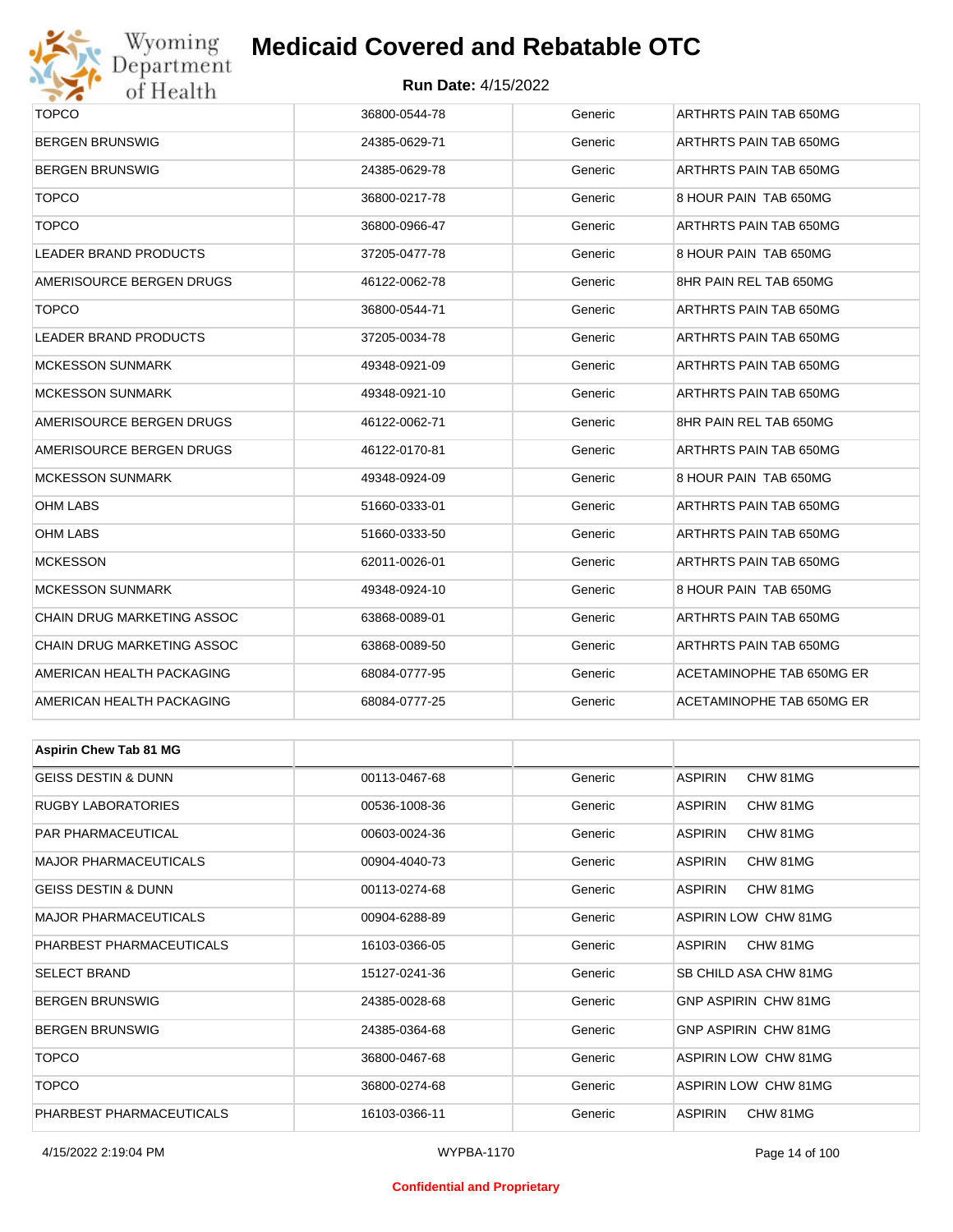#### **Run Date:** 4/15/2022

| Wyoming<br>Department        | <b>Medicaid Covered and Rebatable OTC</b> |         |                             |
|------------------------------|-------------------------------------------|---------|-----------------------------|
| of Health                    | <b>Run Date: 4/15/2022</b>                |         |                             |
| <b>LEADER BRAND PRODUCTS</b> | 37205-0708-68                             | Generic | CHILD ASA CHW 81MG          |
| <b>LEADER BRAND PRODUCTS</b> | 37205-0369-68                             | Generic | <b>ASPIRIN</b><br>CHW 81MG  |
| <b>LEADER BRAND PRODUCTS</b> | 37205-0467-68                             | Generic | CHILD ASA CHW 81MG          |
| <b>BERGEN BRUNSWIG</b>       | 24385-0278-68                             | Generic | GNP ASPIRIN CHW 81MG        |
| <b>TOPCO</b>                 | 36800-0259-68                             | Generic | <b>ASPIRIN</b><br>CHW 81MG  |
| <b>MCKESSON SUNMARK</b>      | 49348-0757-07                             | Generic | SM ASPIRIN CHW 81MG         |
| <b>MCKESSON SUNMARK</b>      | 49348-0498-07                             | Generic | SM ASPIRIN CHW 81MG         |
| <b>MCKESSON SUNMARK</b>      | 49348-0191-07                             | Generic | SM CHILD ASA CHW 81MG       |
| <b>TIME-CAP LABS</b>         | 49483-0334-63                             | Generic | <b>ASPIRIN LOW CHW 81MG</b> |
| <b>MCKESSON</b>              | 62011-0028-01                             | Generic | HM ASPIRIN CHW 81MG         |
| <b>MCKESSON</b>              | 62011-0021-01                             | Generic | HM ASPIRIN CHW 81MG         |
| <b>MCKESSON</b>              | 62011-0212-01                             | Generic | HM ASPIRIN CHW 81MG         |
| AUBURN PHARMACEUTICAL        | 62107-0026-36                             | Generic | CHILD ASA LS CHW 81MG       |

| <b>Aspirin Suppos 300 MG</b> |               |         |                |           |
|------------------------------|---------------|---------|----------------|-----------|
| PADAGIS                      | 00574-7034-12 | Generic | <b>ASPIRIN</b> | SUP 300MG |

| <b>Aspirin Suppos 600 MG</b> |               |         |                |           |
|------------------------------|---------------|---------|----------------|-----------|
| PADAGIS                      | 00574-7036-12 | Generic | <b>ASPIRIN</b> | SUP 600MG |

| Aspirin Tab 325 MG             |               |         |                                    |
|--------------------------------|---------------|---------|------------------------------------|
| <b>GEISS DESTIN &amp; DUNN</b> | 00113-0416-87 | Generic | <b>ASPIRIN</b><br><b>TAB 325MG</b> |
| <b>GEISS DESTIN &amp; DUNN</b> | 00113-0416-90 | Generic | <b>ASPIRIN</b><br><b>TAB 325MG</b> |
| <b>RUGBY LABORATORIES</b>      | 00536-3305-10 | Generic | <b>ASPIRIN</b><br><b>TAB 325MG</b> |
| <b>RUGBY LABORATORIES</b>      | 00536-1054-29 | Generic | <b>ASPIRIN</b><br><b>TAB 325MG</b> |
| <b>RUGBY LABORATORIES</b>      | 00536-1053-01 | Generic | <b>ASPIRIN</b><br><b>TAB 325MG</b> |
| <b>MAJOR PHARMACEUTICALS</b>   | 00904-2009-40 | Generic | <b>ASPIRIN</b><br><b>TAB 325MG</b> |
| <b>GEISS DESTIN &amp; DUNN</b> | 00113-0416-78 | Generic | <b>ASPIRIN</b><br><b>TAB 325MG</b> |
| <b>SELECT BRAND</b>            | 15127-0738-10 | Generic | SB ASPIRIN TAB 325MG               |
| <b>SELECT BRAND</b>            | 15127-0738-21 | Generic | SB ASPIRIN TAB 325MG               |
| <b>SELECT BRAND</b>            | 15127-0738-01 | Generic | SB ASPIRIN TAB 325MG               |
| PHARBEST PHARMACEUTICALS       | 16103-0365-11 | Generic | <b>ASPIRIN</b><br><b>TAB 325MG</b> |
| <b>RUGBY LABORATORIES</b>      | 00536-1053-05 | Generic | <b>ASPIRIN</b><br><b>TAB 325MG</b> |
| PHARBEST PHARMACEUTICALS       | 16103-0365-08 | Generic | <b>ASPIRIN</b><br><b>TAB 325MG</b> |
| <b>RUGBY LABORATORIES</b>      | 00536-3305-01 | Generic | <b>ASPIRIN</b><br><b>TAB 325MG</b> |
| <b>MAJOR PHARMACEUTICALS</b>   | 00904-2009-60 | Generic | <b>ASPIRIN</b><br><b>TAB 325MG</b> |
| <b>SELECT BRAND</b>            | 15127-0738-05 | Generic | SB ASPIRIN TAB 325MG               |

#### **Confidential and Proprietary**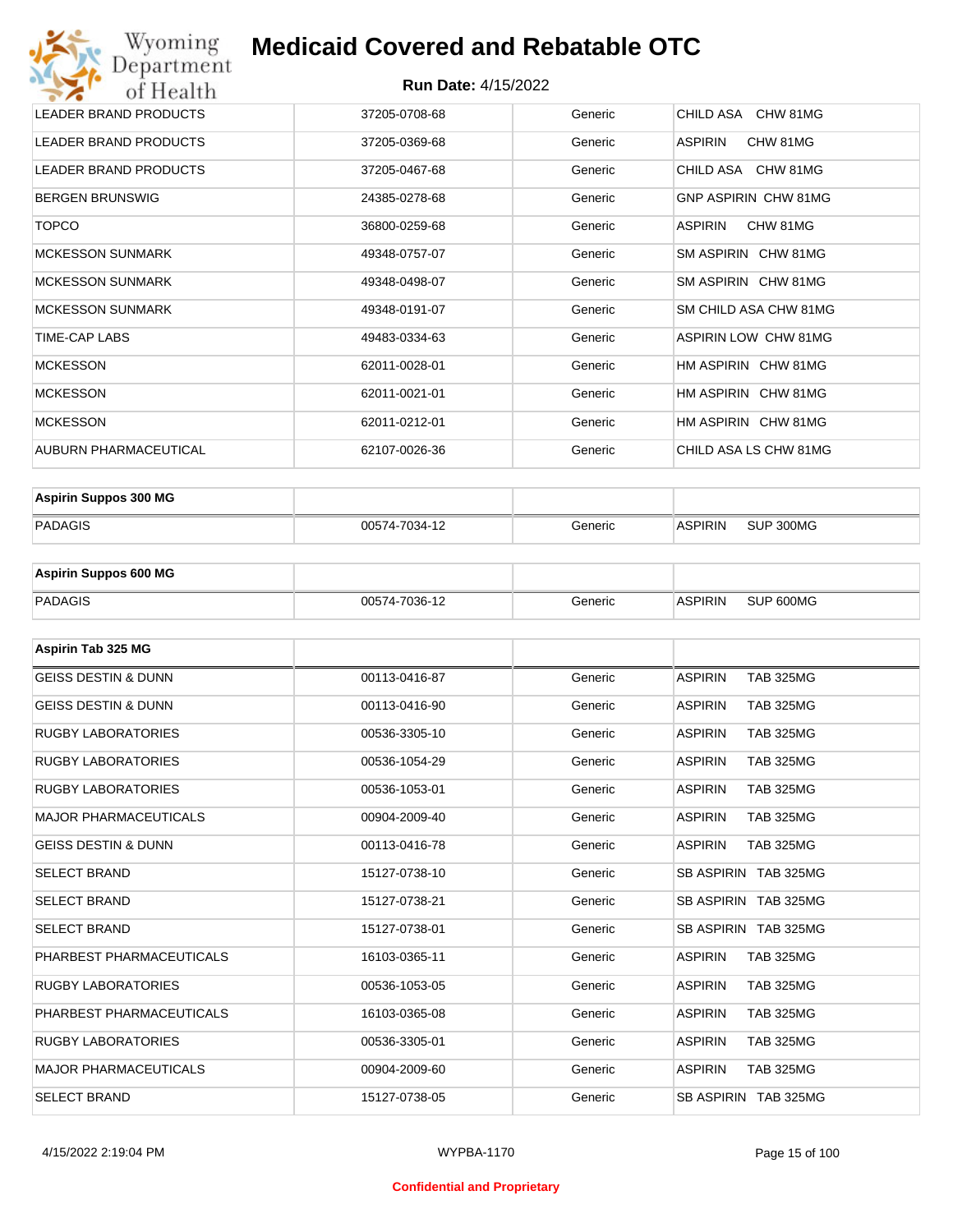

| MCKESSON SUNMARK           | 49348-0001-23 | Generic | SM ASPIRIN TAB 325MG               |
|----------------------------|---------------|---------|------------------------------------|
|                            |               |         |                                    |
| <b>MCKESSON SUNMARK</b>    | 49348-0001-10 | Generic | SM ASPIRIN TAB 325MG               |
| TIME-CAP LABS              | 49483-0011-10 | Generic | <b>TAB 325MG</b><br><b>ASPIRIN</b> |
| <b>MCKESSON SUNMARK</b>    | 49348-0001-14 | Generic | SM ASPIRIN TAB 325MG               |
| <b>MCKESSON</b>            | 62011-0020-01 | Generic | HM ASPIRIN TAB 325MG               |
| CHAIN DRUG MARKETING ASSOC | 63868-0352-03 | Generic | OC ASPIRIN TAB 325MG               |
| CHAIN DRUG MARKETING ASSOC | 63868-0352-10 | Generic | OC ASPIRIN TAB 325MG               |

| <b>RUGBY LABORATORIES</b><br><b>ASPIRIN</b><br>TAB 325MG EC<br>00536-3313-01<br>Generic<br><b>RUGBY LABORATORIES</b><br><b>ASPIRIN</b><br>TAB 325MG EC<br>00536-3313-10<br>Generic<br>PAR PHARMACEUTICAL<br>00603-0169-21<br>Generic<br><b>ASPIRIN</b><br>TAB 325MG EC<br><b>PAR PHARMACEUTICAL</b><br>00603-0169-32<br>Generic<br><b>ASPIRIN</b><br>TAB 325MG EC<br><b>PAR PHARMACEUTICAL</b><br><b>ASPIRIN</b><br>TAB 325MG EC<br>00603-0168-21<br>Generic<br><b>MAJOR PHARMACEUTICALS</b><br>00904-2013-80<br>Generic<br><b>ASPIRIN</b><br>TAB 325MG EC<br><b>MAJOR PHARMACEUTICALS</b><br><b>ASPIRIN</b><br>TAB 325MG EC<br>00904-2011-59<br>Generic<br><b>ASPIRIN</b><br><b>MAJOR PHARMACEUTICALS</b><br>00904-2013-60<br>TAB 325MG EC<br>Generic<br>PHARBEST PHARMACEUTICALS<br>Generic<br><b>ASPIRIN</b><br>TAB 325MG EC<br>16103-0357-11<br><b>MAJOR PHARMACEUTICALS</b><br>00904-2013-72<br>Generic<br><b>ASPIRIN</b><br>TAB 325MG EC<br>GNP ASPIRIN TAB 325MG EC<br><b>BERGEN BRUNSWIG</b><br>Generic<br>24385-0429-02<br><b>BERGEN BRUNSWIG</b><br>24385-0429-90<br><b>GNP ASPIRIN TAB 325MG EC</b><br>Generic |
|---------------------------------------------------------------------------------------------------------------------------------------------------------------------------------------------------------------------------------------------------------------------------------------------------------------------------------------------------------------------------------------------------------------------------------------------------------------------------------------------------------------------------------------------------------------------------------------------------------------------------------------------------------------------------------------------------------------------------------------------------------------------------------------------------------------------------------------------------------------------------------------------------------------------------------------------------------------------------------------------------------------------------------------------------------------------------------------------------------------------------|
|                                                                                                                                                                                                                                                                                                                                                                                                                                                                                                                                                                                                                                                                                                                                                                                                                                                                                                                                                                                                                                                                                                                           |
|                                                                                                                                                                                                                                                                                                                                                                                                                                                                                                                                                                                                                                                                                                                                                                                                                                                                                                                                                                                                                                                                                                                           |
|                                                                                                                                                                                                                                                                                                                                                                                                                                                                                                                                                                                                                                                                                                                                                                                                                                                                                                                                                                                                                                                                                                                           |
|                                                                                                                                                                                                                                                                                                                                                                                                                                                                                                                                                                                                                                                                                                                                                                                                                                                                                                                                                                                                                                                                                                                           |
|                                                                                                                                                                                                                                                                                                                                                                                                                                                                                                                                                                                                                                                                                                                                                                                                                                                                                                                                                                                                                                                                                                                           |
|                                                                                                                                                                                                                                                                                                                                                                                                                                                                                                                                                                                                                                                                                                                                                                                                                                                                                                                                                                                                                                                                                                                           |
|                                                                                                                                                                                                                                                                                                                                                                                                                                                                                                                                                                                                                                                                                                                                                                                                                                                                                                                                                                                                                                                                                                                           |
|                                                                                                                                                                                                                                                                                                                                                                                                                                                                                                                                                                                                                                                                                                                                                                                                                                                                                                                                                                                                                                                                                                                           |
|                                                                                                                                                                                                                                                                                                                                                                                                                                                                                                                                                                                                                                                                                                                                                                                                                                                                                                                                                                                                                                                                                                                           |
|                                                                                                                                                                                                                                                                                                                                                                                                                                                                                                                                                                                                                                                                                                                                                                                                                                                                                                                                                                                                                                                                                                                           |
|                                                                                                                                                                                                                                                                                                                                                                                                                                                                                                                                                                                                                                                                                                                                                                                                                                                                                                                                                                                                                                                                                                                           |
|                                                                                                                                                                                                                                                                                                                                                                                                                                                                                                                                                                                                                                                                                                                                                                                                                                                                                                                                                                                                                                                                                                                           |
| PHARBEST PHARMACEUTICALS<br>Generic<br><b>ASPIRIN</b><br>TAB 325MG EC<br>16103-0357-08                                                                                                                                                                                                                                                                                                                                                                                                                                                                                                                                                                                                                                                                                                                                                                                                                                                                                                                                                                                                                                    |
| LEADER BRAND PRODUCTS<br>37205-0429-87<br>Generic<br><b>ASPIRIN</b><br>TAB 325MG EC                                                                                                                                                                                                                                                                                                                                                                                                                                                                                                                                                                                                                                                                                                                                                                                                                                                                                                                                                                                                                                       |
| <b>TOPCO</b><br>Generic<br><b>ASPIRIN</b><br>TAB 325MG EC<br>36800-0429-02                                                                                                                                                                                                                                                                                                                                                                                                                                                                                                                                                                                                                                                                                                                                                                                                                                                                                                                                                                                                                                                |
| <b>MCKESSON SUNMARK</b><br>49348-0937-14<br>SM ASPIRIN TAB 325MG EC<br>Generic                                                                                                                                                                                                                                                                                                                                                                                                                                                                                                                                                                                                                                                                                                                                                                                                                                                                                                                                                                                                                                            |
| TIME-CAP LABS<br>Generic<br><b>ASPIRIN</b><br>TAB 325MG EC<br>49483-0331-10                                                                                                                                                                                                                                                                                                                                                                                                                                                                                                                                                                                                                                                                                                                                                                                                                                                                                                                                                                                                                                               |
| LEADER BRAND PRODUCTS<br>37205-0429-96<br>Generic<br><b>ASPIRIN</b><br>TAB 325MG EC                                                                                                                                                                                                                                                                                                                                                                                                                                                                                                                                                                                                                                                                                                                                                                                                                                                                                                                                                                                                                                       |
| <b>MCKESSON SUNMARK</b><br>Generic<br>SM ASPIRIN TAB 325MG EC<br>49348-0937-82                                                                                                                                                                                                                                                                                                                                                                                                                                                                                                                                                                                                                                                                                                                                                                                                                                                                                                                                                                                                                                            |
| <b>TIME-CAP LABS</b><br>49483-0331-01<br>Generic<br><b>ASPIRIN</b><br>TAB 325MG EC                                                                                                                                                                                                                                                                                                                                                                                                                                                                                                                                                                                                                                                                                                                                                                                                                                                                                                                                                                                                                                        |
| <b>WAL-MART</b><br>EQ ASPIRIN TAB 325MG EC<br>50844-0227-12<br>Generic                                                                                                                                                                                                                                                                                                                                                                                                                                                                                                                                                                                                                                                                                                                                                                                                                                                                                                                                                                                                                                                    |
| <b>MCKESSON</b><br>62011-0040-01<br>Generic<br><b>ASPIRIN</b><br>TAB 325MG EC                                                                                                                                                                                                                                                                                                                                                                                                                                                                                                                                                                                                                                                                                                                                                                                                                                                                                                                                                                                                                                             |
| AUBURN PHARMACEUTICAL<br><b>ECPIRIN</b><br>TAB 325MG EC<br>62107-0028-32<br>Generic                                                                                                                                                                                                                                                                                                                                                                                                                                                                                                                                                                                                                                                                                                                                                                                                                                                                                                                                                                                                                                       |
| <b>ECPIRIN</b><br>AUBURN PHARMACEUTICAL<br>TAB 325MG EC<br>62107-0028-01<br>Generic                                                                                                                                                                                                                                                                                                                                                                                                                                                                                                                                                                                                                                                                                                                                                                                                                                                                                                                                                                                                                                       |
| <b>SKY PACKAGING</b><br><b>ASPIRIN</b><br>TAB 325MG EC<br>63739-0523-01<br>Generic                                                                                                                                                                                                                                                                                                                                                                                                                                                                                                                                                                                                                                                                                                                                                                                                                                                                                                                                                                                                                                        |

| Aspirin Tab Delayed Release 81 MG |               |         |                |             |
|-----------------------------------|---------------|---------|----------------|-------------|
| <b>RUGBY LABORATORIES</b>         | 00536-1004-10 | Generic | <b>ASPIRIN</b> | TAB 81MG EC |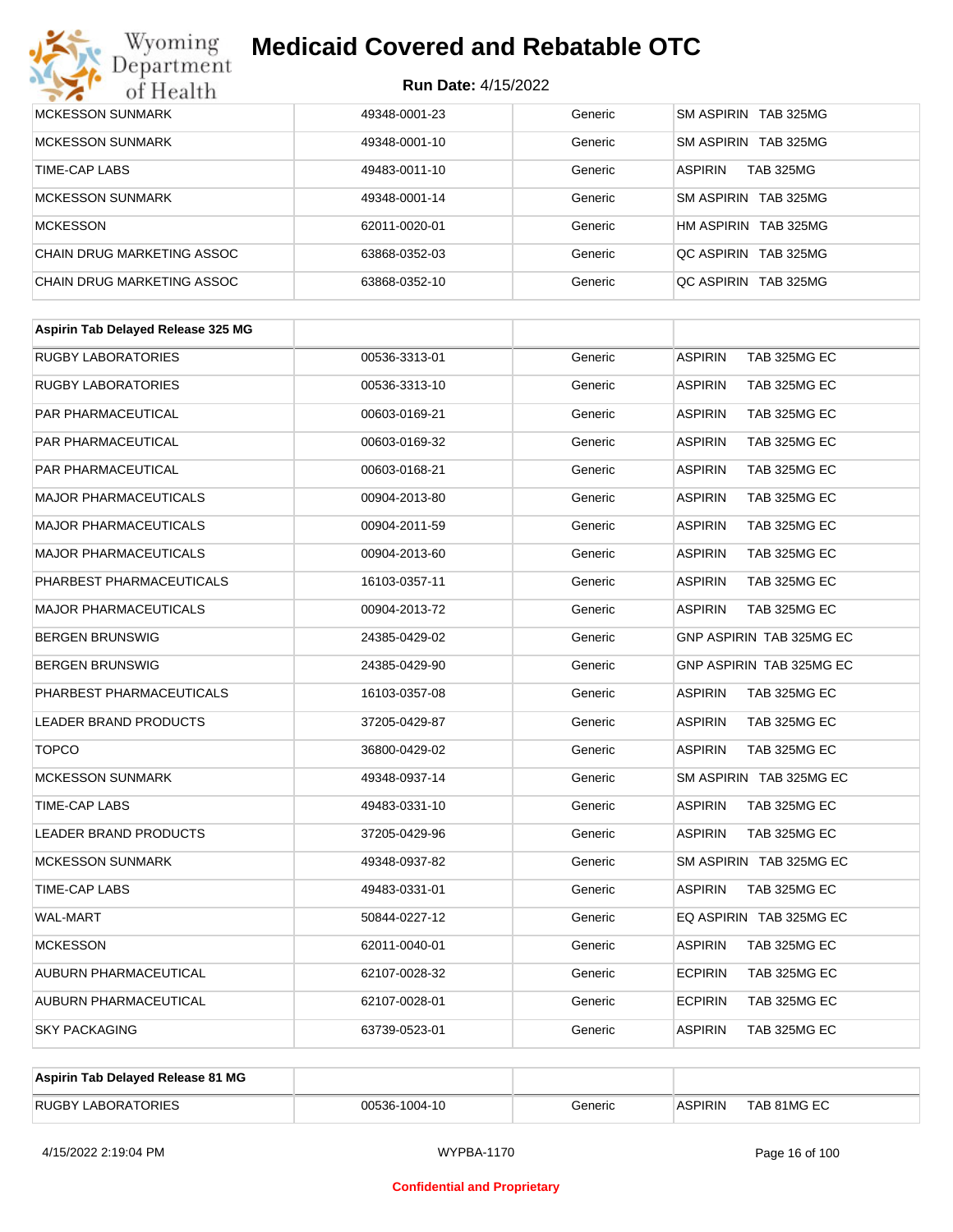| <b>PAR PHARMACEUTICAL</b>    | 00603-0026-22 | Generic | ASPIRIN LOW TAB 81MG EC        |
|------------------------------|---------------|---------|--------------------------------|
| <b>PAR PHARMACEUTICAL</b>    | 00603-0026-32 | Generic | <b>ASPIRIN LOW TAB 81MG EC</b> |
| <b>MAJOR PHARMACEUTICALS</b> | 00904-7704-80 | Generic | ASPIR-LOW TAB 81MG EC          |
| <b>MAJOR PHARMACEUTICALS</b> | 00904-7704-18 | Generic | ASPIR-LOW TAB 81MG EC          |
| <b>RUGBY LABORATORIES</b>    | 00536-1004-41 | Generic | <b>ASPIRIN</b><br>TAB 81MG EC  |
| PHARBEST PHARMACEUTICALS     | 16103-0356-09 | Generic | <b>ASPIRIN</b><br>TAB 81MG EC  |
| PHARBEST PHARMACEUTICALS     | 16103-0356-11 | Generic | <b>ASPIRIN</b><br>TAB 81MG EC  |
| <b>SELECT BRAND</b>          | 15127-0228-65 | Generic | <b>ASPIRIN</b><br>TAB 81MG EC  |
| <b>SELECT BRAND</b>          | 15127-0228-94 | Generic | ASPIRIN LOW TAB 81MG EC        |
| <b>TOPCO</b>                 | 36800-0277-48 | Generic | ASPIRIN LOW TAB 81MG EC        |
| <b>MAJOR PHARMACEUTICALS</b> | 00904-7704-70 | Generic | ASPIR-LOW TAB 81MG EC          |
| AMERISOURCE BERGEN DRUGS     | 46122-0180-76 | Generic | ASPIRIN LOW TAB 81MG EC        |
| AMERISOURCE BERGEN DRUGS     | 46122-0182-48 | Generic | GNP ASPIRIN TAB 81MG EC        |
| AMERISOURCE BERGEN DRUGS     | 46122-0180-87 | Generic | ASPIRIN LOW TAB 81MG EC        |
| TIME-CAP LABS                | 49483-0387-12 | Generic | ASPIRIN LOW TAB 81MG EC        |
| <b>MCKESSON SUNMARK</b>      | 49348-0980-15 | Generic | SM ASPIRIN TAB 81MG EC         |
| <b>MCKESSON SUNMARK</b>      | 49348-0980-23 | Generic | SM ASPIRIN TAB 81MG EC         |
| <b>MCKESSON SUNMARK</b>      | 49348-0980-53 | Generic | SM ASPIRIN TAB 81MG EC         |
| <b>MCKESSON SUNMARK</b>      | 49348-0981-15 | Generic | SM ASPIRIN TAB 81MG EC         |
| <b>MCKESSON</b>              | 62011-0003-01 | Generic | ASPIRIN LOW TAB 81MG EC        |
| <b>MCKESSON</b>              | 62011-0019-01 | Generic | ASPIRIN LOW TAB 81MG EC        |
| AUBURN PHARMACEUTICAL        | 62107-0027-26 | Generic | ASPIRIN 81 TAB 81MG EC         |
| AUBURN PHARMACEUTICAL        | 62107-0027-32 | Generic | ASPIRIN 81 TAB 81MG EC         |
| TIME-CAP LABS                | 49483-0387-10 | Generic | ASPIRIN LOW TAB 81MG EC        |
| <b>SKY PACKAGING</b>         | 63739-0522-01 | Generic | ASPIRIN<br>TAB 81MG EC         |
| <b>SKY PACKAGING</b>         | 63739-0522-10 | Generic | <b>ASPIRIN</b><br>TAB 81MG EC  |
|                              |               |         |                                |

| Magnesium Salicylate Tab 500 MG |               |         |                               |
|---------------------------------|---------------|---------|-------------------------------|
| <b>SELECT BRAND</b>             | 15127-0448-24 | Generic | <b>ISB BACKACHE TAB 500MG</b> |
| <b>ANTACIDS</b>                 |               |         |                               |

| Alum & Mag Hydroxide-Simethicone Chew<br>Tab 200-200-25 MG |               |         |                        |
|------------------------------------------------------------|---------------|---------|------------------------|
| MAJOR PHARMACEUTICALS                                      | 00904-0478-60 | Generic | MINTOX PLUS CHW        |
| RUGBY LABORATORIES                                         | 00536-1011-01 | Generic | <b>CHW</b><br>ALMACONE |

| Alum & Mag Hydroxide-Simethicone Susp<br>200-200-20 MG/5ML |               |         |                |     |
|------------------------------------------------------------|---------------|---------|----------------|-----|
| PERRIGO                                                    | 00113-0851-40 | Generic | <b>ANTACID</b> | SUS |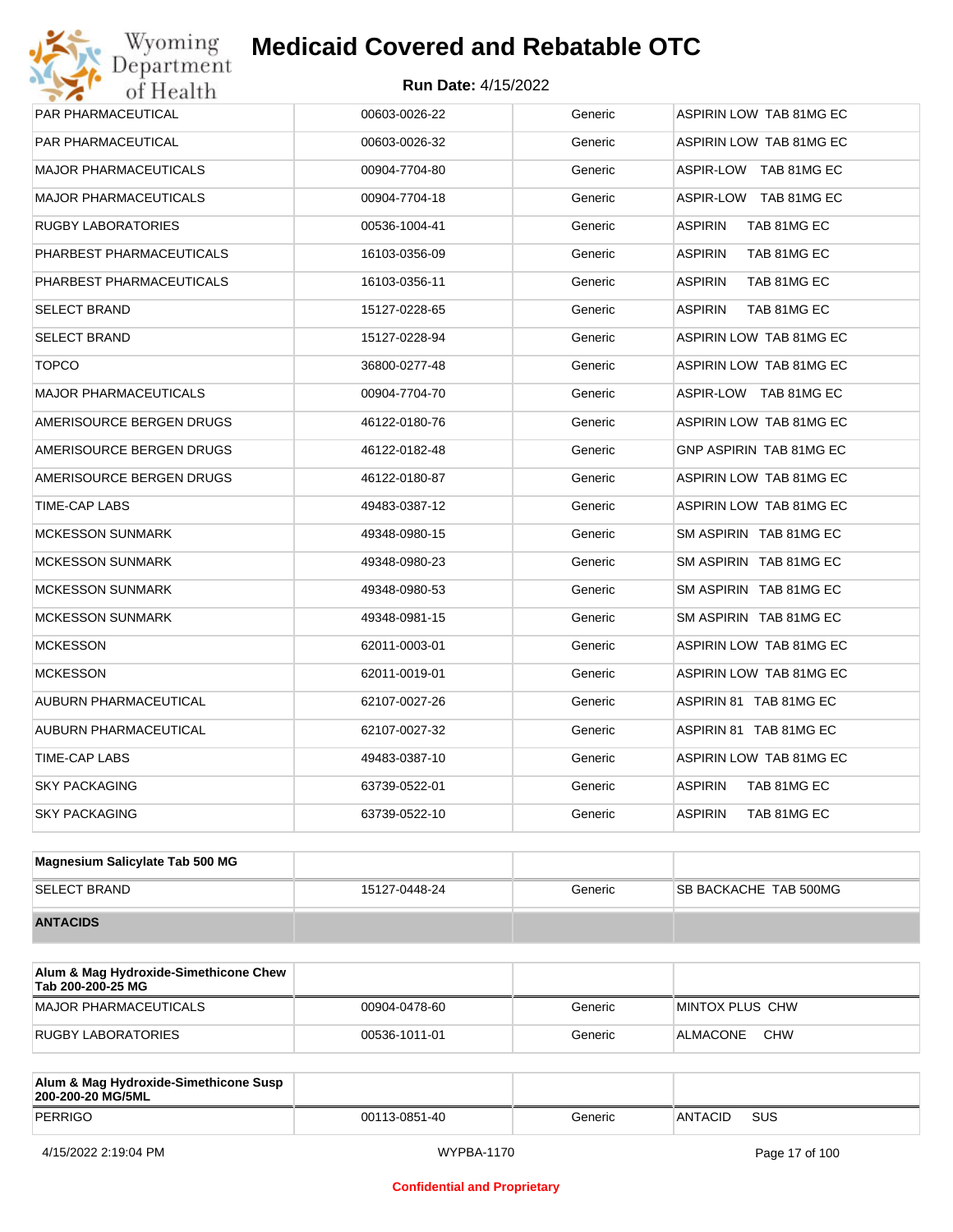

| Wyoming                                               | <b>Medicaid Covered and Rebatable OTC</b> |         |                                     |  |  |
|-------------------------------------------------------|-------------------------------------------|---------|-------------------------------------|--|--|
| Department<br><b>Run Date: 4/15/2022</b><br>of Health |                                           |         |                                     |  |  |
| PHARMACEUTICAL ASSOCIATES                             | 00121-1761-30                             | Generic | MAG-AL PLUS LIQ                     |  |  |
| <b>PERRIGO</b>                                        | 00113-0357-40                             | Generic | ANTACID PLUS SUS GAS REL            |  |  |
| <b>RUGBY LABORATORIES</b>                             | 00536-0025-83                             | Generic | <b>ALMACONE</b><br><b>SUS</b>       |  |  |
| <b>RUGBY LABORATORIES</b>                             | 00536-1945-83                             | Generic | <b>RULOX</b><br><b>SUS</b>          |  |  |
| <b>MAJOR PHARMACEUTICALS</b>                          | 00904-5721-14                             | Generic | <b>MINTOX</b><br><b>SUS</b>         |  |  |
| <b>SELECT BRAND</b>                                   | 15127-0883-52                             | Generic | SB ANTACID/ SUS ANTIGAS             |  |  |
| <b>MAJOR PHARMACEUTICALS</b>                          | 00904-0004-14                             | Generic | <b>MI-ACID</b><br><b>SUS</b>        |  |  |
| <b>BERGEN BRUNSWIG</b>                                | 24385-0357-40                             | Generic | <b>GNP MASANTI SUS REG ST</b>       |  |  |
| <b>TOPCO</b>                                          | 36800-0851-40                             | Generic | <b>ANTACID FAST SUS RELIEF</b>      |  |  |
| <b>TOPCO</b>                                          | 36800-0357-40                             | Generic | ANTACID PLUS SUS GAS REL            |  |  |
| <b>LEADER BRAND PRODUCTS</b>                          | 37205-0530-40                             | Generic | ANTACID FAST SUS ACTING             |  |  |
| <b>BERGEN BRUNSWIG</b>                                | 24385-0356-40                             | Generic | <b>GNP ANTACID SUS ANTI-GAS</b>     |  |  |
| <b>LEADER BRAND PRODUCTS</b>                          | 37205-0314-40                             | Generic | <b>ANTACID</b><br><b>SUS REG ST</b> |  |  |
| <b>MCKESSON SUNMARK</b>                               | 49348-0019-39                             | Generic | <b>SM ANTACID/ SUS ANTIGAS</b>      |  |  |
| <b>MCKESSON SUNMARK</b>                               | 49348-0020-39                             | Generic | SM ANTACID SUS ANTI-GAS             |  |  |
| <b>MCKESSON</b>                                       | 62011-0147-01                             | Generic | HM ANTACID SUS ANTI-GAS             |  |  |
| <b>MCKESSON</b>                                       | 62011-0148-01                             | Generic | HM ANTACID SUS ANTI-GAS             |  |  |
| CHAIN DRUG MARKETING ASSOC                            | 63868-0694-57                             | Generic | QC ANTACID SUS                      |  |  |
| <b>CHAIN DRUG MARKETING ASSOC</b>                     | 63868-0712-57                             | Generic | QC ANTACID SUS ANTI-GAS             |  |  |

| Alum & Mag Hydroxide-Simethicone Susp<br>400-400-40 MG/5ML |               |         |                                       |
|------------------------------------------------------------|---------------|---------|---------------------------------------|
| PERRIGO                                                    | 00113-0588-40 | Generic | <b>ANTACID</b><br><b>SUS ANTI-GAS</b> |
| <b>GEISS DESTIN &amp; DUNN</b>                             | 00113-0340-40 | Generic | ANTACID PLUS SUS GAS REL              |
| PHARMACEUTICAL ASSOCIATES                                  | 00121-1762-30 | Generic | MAG-AL PLUS LIO XS                    |
| <b>MAJOR PHARMACEUTICALS</b>                               | 00904-0005-14 | Generic | MI-ACID<br><b>SUS MAX ST</b>          |
| <b>MAJOR PHARMACEUTICALS</b>                               | 00904-5725-14 | Generic | <b>MINTOX</b><br><b>SUS MAX ST</b>    |
| <b>RUGBY LABORATORIES</b>                                  | 00536-0015-83 | Generic | ALMACONE DBL SUS STRENGTH             |
| <b>BERGEN BRUNSWIG</b>                                     | 24385-0362-40 | Generic | <b>GNP ANTACID SUS CHERRY</b>         |
| <b>TOPCO</b>                                               | 36800-0340-40 | Generic | ANTACID PLUS SUS ANTI-GAS             |
| <b>TOPCO</b>                                               | 36800-0588-40 | Generic | <b>ANTACID</b><br><b>SUS MAX ST</b>   |
| <b>BERGEN BRUNSWIG</b>                                     | 24385-0340-40 | Generic | <b>GNP MASANTI SUS MAX ST</b>         |
| <b>SELECT BRAND</b>                                        | 15127-0745-52 | Generic | ANTACID/ANTI SUS - GAS DS             |
| <b>LEADER BRAND PRODUCTS</b>                               | 37205-0536-40 | Generic | <b>ANTACID</b><br><b>SUS MAX ST</b>   |
| <b>LEADER BRAND PRODUCTS</b>                               | 37205-0535-40 | Generic | <b>ANTACID</b><br><b>SUS MAX ST</b>   |
| <b>MCKESSON</b>                                            | 62011-0122-01 | Generic | ADVANCED<br><b>SUS ANTACID</b>        |
| <b>MCKESSON</b>                                            | 62011-0149-01 | Generic | HM ANTACID<br><b>SUS ANTI-GAS</b>     |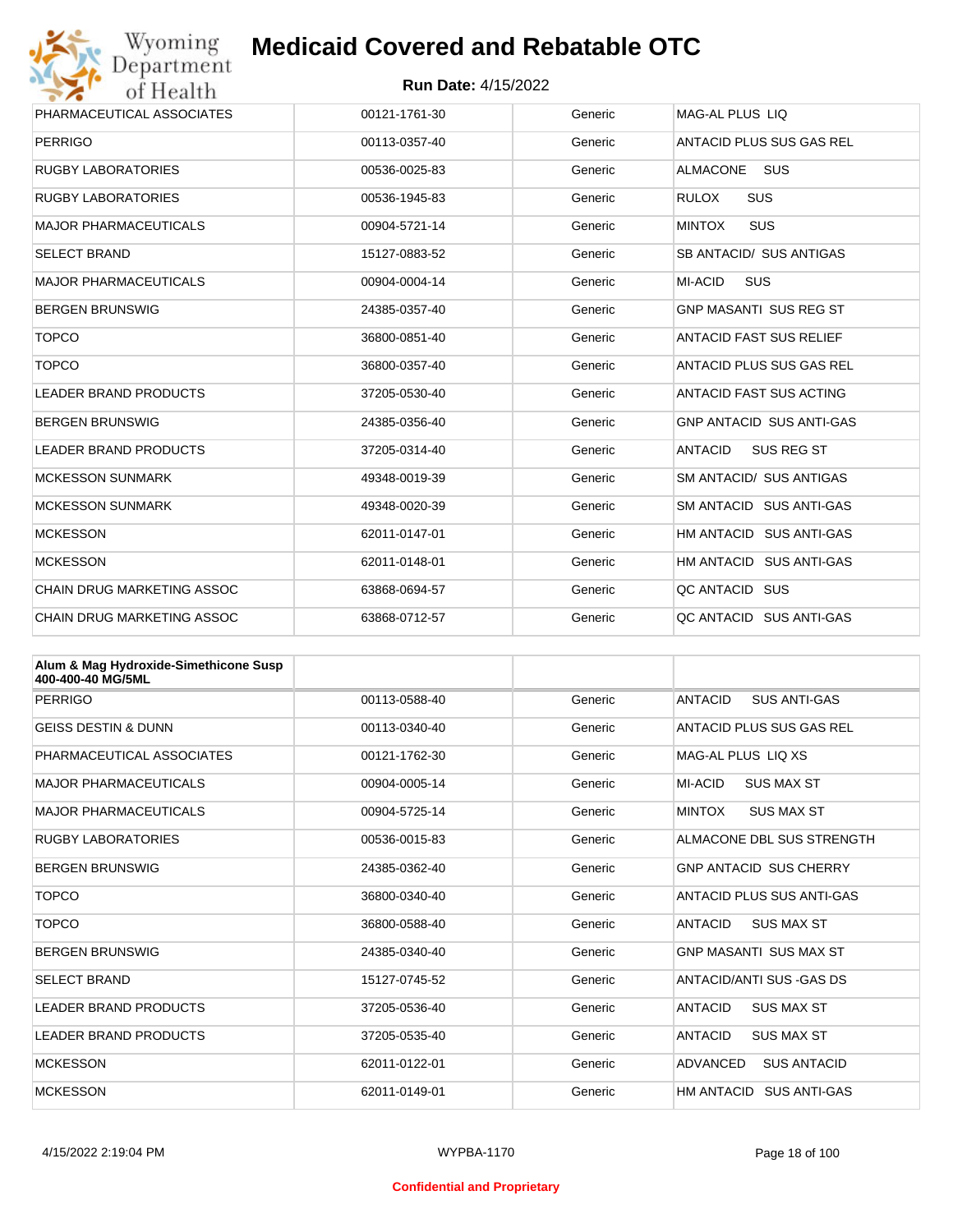

| Aluminum & Magnesium Hydroxides Susp<br>200-200 MG/5ML          |               |              |                                      |
|-----------------------------------------------------------------|---------------|--------------|--------------------------------------|
| PHARMACEUTICAL ASSOCIATES                                       | 00121-1760-30 | <b>Brand</b> | MAG-AL<br>LIQ                        |
| Aluminum Hydroxide Gel Susp 320<br>MG/5ML                       |               |              |                                      |
| <b>RUGBY LABORATORIES</b>                                       | 00536-0091-85 | Generic      | ALUM HYDROX SUS 320/5ML              |
| Aluminum Hydroxide-Magnesium<br>Carbonate Chew Tab 160-105 MG   |               |              |                                      |
| GLAXO CONSUMER HEALTHCARE L.P.                                  | 00135-0098-26 | <b>Brand</b> | <b>GAVISCON</b><br><b>CHW EX-STR</b> |
| GLAXO CONSUMER HEALTHCARE L.P.                                  | 00135-0430-03 | <b>Brand</b> | <b>GAVISCON</b><br>CHW EX-STR        |
| <b>MAJOR PHARMACEUTICALS</b>                                    | 00904-5365-60 | Generic      | <b>ACID GONE</b><br><b>CHW</b>       |
| AMERISOURCE BERGEN DRUGS                                        | 46122-0150-78 | Generic      | GNP ANTACID CHW 160-105              |
| Aluminum Hydroxide-Magnesium<br>Carbonate Susp 508-475 MG/10ML  |               |              |                                      |
| <b>GLAXO CONSUMER HEALTHCARE L.P.</b>                           | 00135-0095-41 | <b>Brand</b> | <b>GAVISCON</b><br>SUS               |
| Aluminum Hydroxide-Magnesium<br>Carbonate Susp 95-358 MG/15ML   |               |              |                                      |
| GLAXO CONSUMER HEALTHCARE L.P.                                  | 00135-0094-41 | <b>Brand</b> | <b>GAVISCON</b><br>SUS               |
| <b>MAJOR PHARMACEUTICALS</b>                                    | 00904-7727-14 | Generic      | SUS<br>ACID GONE                     |
| Aluminum Hydroxide-Magnesium<br>Trisilicate Chew Tab 80-14.2 MG |               |              |                                      |
| GLAXO CONSUMER HEALTHCARE L.P.                                  | 00135-0096-26 | <b>Brand</b> | <b>GAVISCON</b><br><b>CHW</b>        |
| <b>Calcium Carbonate (Antacid) Chew Tab</b><br>1000 MG          |               |              |                                      |
| GLAXO CONSUMER HEALTHCARE L.P.                                  | 00135-0180-02 | <b>Brand</b> | TUMS ULTRA<br><b>CHW 1000MG</b>      |
| GLAXO CONSUMER HEALTHCARE L.P.                                  | 00135-0181-14 | <b>Brand</b> | TUMS ULTRA CHW 1000MG                |
| GLAXO CONSUMER HEALTHCARE L.P.                                  | 00135-0180-14 | <b>Brand</b> | TUMS ULTRA CHW 1000MG                |
| GLAXO CONSUMER HEALTHCARE L.P.                                  | 00135-0181-01 | <b>Brand</b> | TUMS ULTRA CHW 1000MG                |
| GLAXO CONSUMER HEALTHCARE L.P.                                  | 00135-0181-02 | Brand        | TUMS ULTRA CHW 1000MG                |
| GLAXO CONSUMER HEALTHCARE L.P.                                  | 00135-0181-03 | <b>Brand</b> | TUMS ULTRA CHW 1000MG                |
| GLAXO CONSUMER HEALTHCARE L.P.                                  | 00135-0228-01 | Brand        | TUMS ULTRA CHW 1000MG                |
| GLAXO CONSUMER HEALTHCARE L.P.                                  | 00135-0118-14 | <b>Brand</b> | TUMS ULTRA CHW 1000MG                |
| GLAXO CONSUMER HEALTHCARE L.P.                                  | 00135-0118-83 | Brand        | TUMS ULTRA CHW 1000MG                |
| <b>PERRIGO</b>                                                  | 00113-0595-23 | Generic      | CAL ANTACID CHW 1000MG               |
| GLAXO CONSUMER HEALTHCARE L.P.                                  | 00135-0181-05 | Brand        | TUMS ULTRA CHW 1000MG                |
| LEADER BRAND PRODUCTS                                           | 37205-0333-69 | Generic      | CAL ANTACID CHW 1000MG               |
| <b>TOPCO</b>                                                    | 36800-0595-23 | Generic      | CALC ANTACID CHW 1000MG              |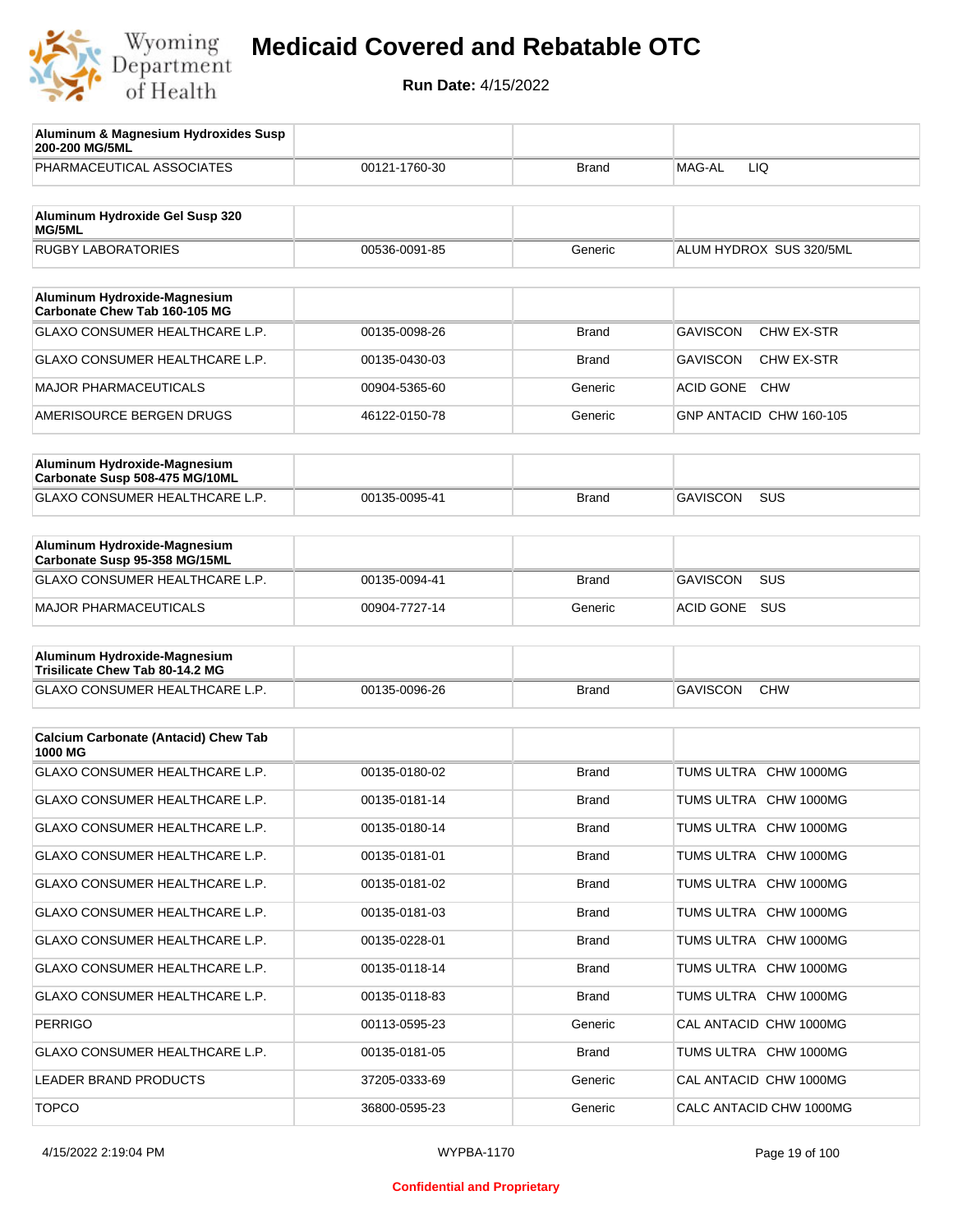

| <b>Calcium Carbonate (Antacid) Chew Tab</b><br>1177 MG (471 MG Ca) |               |              |                             |
|--------------------------------------------------------------------|---------------|--------------|-----------------------------|
| <b>GLAXO CONSUMER HEALTHCARE L.P.</b>                              | 00135-0560-01 | <b>Brand</b> | TUMS CHW DEL CHW 1177MG     |
| <b>Calcium Carbonate (Antacid) Chew Tab</b>                        |               |              |                             |
| <b>500 MG</b>                                                      |               |              |                             |
| <b>GLAXO CONSUMER HEALTHCARE L.P.</b>                              | 00135-0070-27 | <b>Brand</b> | CHW 500MG<br><b>TUMS</b>    |
| <b>PERRIGO</b>                                                     | 00113-0478-47 | Generic      | CALC ANTACID CHW 500MG      |
| <b>PERRIGO</b>                                                     | 00113-0485-47 | Generic      | ANTACID<br>CHW 500MG        |
| <b>GLAXO CONSUMER HEALTHCARE L.P.</b>                              | 00135-0070-48 | <b>Brand</b> | <b>TUMS</b><br>CHW 500MG    |
| <b>GLAXO CONSUMER HEALTHCARE L.P.</b>                              | 00135-0071-27 | <b>Brand</b> | <b>TUMS</b><br>CHW 500MG    |
| <b>GLAXO CONSUMER HEALTHCARE L.P.</b>                              | 00135-0071-48 | <b>Brand</b> | <b>TUMS</b><br>CHW 500MG    |
| <b>RUGBY LABORATORIES</b>                                          | 00536-1007-15 | Generic      | CAL-GEST<br>CHW 500MG       |
| GLAXO CONSUMER HEALTHCARE L.P.                                     | 00135-0522-03 | Generic      | TUMS FRESHER CHW 500MG      |
| <b>MAJOR PHARMACEUTICALS</b>                                       | 00904-1257-92 | Generic      | CALC ANTACID CHW 500MG      |
| GLAXO CONSUMER HEALTHCARE L.P.                                     | 00135-0070-03 | <b>Brand</b> | <b>TUMS</b><br>CHW 500MG    |
| <b>SELECT BRAND</b>                                                | 15127-0211-24 | Generic      | <b>ANTACID</b><br>CHW 500MG |
| <b>RUGBY LABORATORIES</b>                                          | 00536-1048-15 | Generic      | <b>ANTACID</b><br>CHW 500MG |
| <b>MAJOR PHARMACEUTICALS</b>                                       | 00904-6412-92 | Generic      | CALC ANTACID CHW 500MG      |
| <b>TOPCO</b>                                                       | 36800-0485-47 | Generic      | CALC ANTACID CHW 500MG      |
| <b>SELECT BRAND</b>                                                | 15127-0210-24 | Generic      | <b>ANTACID</b><br>CHW 500MG |
| LEADER BRAND PRODUCTS                                              | 37205-0200-47 | Generic      | <b>ANTACID</b><br>CHW 500MG |
| <b>LEADER BRAND PRODUCTS</b>                                       | 37205-0210-47 | Generic      | CHW 500MG<br><b>ANTACID</b> |
| <b>TOPCO</b>                                                       | 36800-0478-47 | Generic      | <b>ANTACID</b><br>CHW 500MG |
| <b>MCKESSON SUNMARK</b>                                            | 49348-0958-21 | Generic      | CALC ANTACID CHW 500MG      |
| <b>MCKESSON</b>                                                    | 62011-0132-01 | Generic      | CALC ANTACID CHW 500MG      |
| <b>MCKESSON SUNMARK</b>                                            | 49348-0957-21 | Generic      | CALC ANTACID CHW 500MG      |
|                                                                    |               |              |                             |

| <b>Calcium Carbonate (Antacid) Chew Tab</b><br>750 MG |               |              |                             |
|-------------------------------------------------------|---------------|--------------|-----------------------------|
| PERRIGO                                               | 00113-0468-80 | Generic      | <b>ANTACID</b><br>CHW 750MG |
| <b>GLAXO CONSUMER HEALTHCARE L.P.</b>                 | 00135-0074-25 | <b>Brand</b> | TUMS EXTRA CHW 750MG        |
| <b>GLAXO CONSUMER HEALTHCARE L.P.</b>                 | 00135-0076-25 | <b>Brand</b> | CHW 750MG<br>TUMS E-X       |
| <b>GLAXO CONSUMER HEALTHCARE L.P.</b>                 | 00135-0140-01 | <b>Brand</b> | TUMS E-X<br>CHW 750MG       |
| <b>GLAXO CONSUMER HEALTHCARE L.P.</b>                 | 00135-0178-09 | <b>Brand</b> | CHW 750MG<br>TUMS F-X       |
| <b>GLAXO CONSUMER HEALTHCARE L.P.</b>                 | 00135-0243-02 | <b>Brand</b> | TUMS SMOOTHI CHW 750MG      |
| PERRIGO                                               | 00113-0179-80 | Generic      | CALC ANTACID CHW 750MG      |
| GLAXO CONSUMER HEALTHCARE L.P.                        | 00135-0154-05 | <b>Brand</b> | CHW 750MG<br>TUMS E-X       |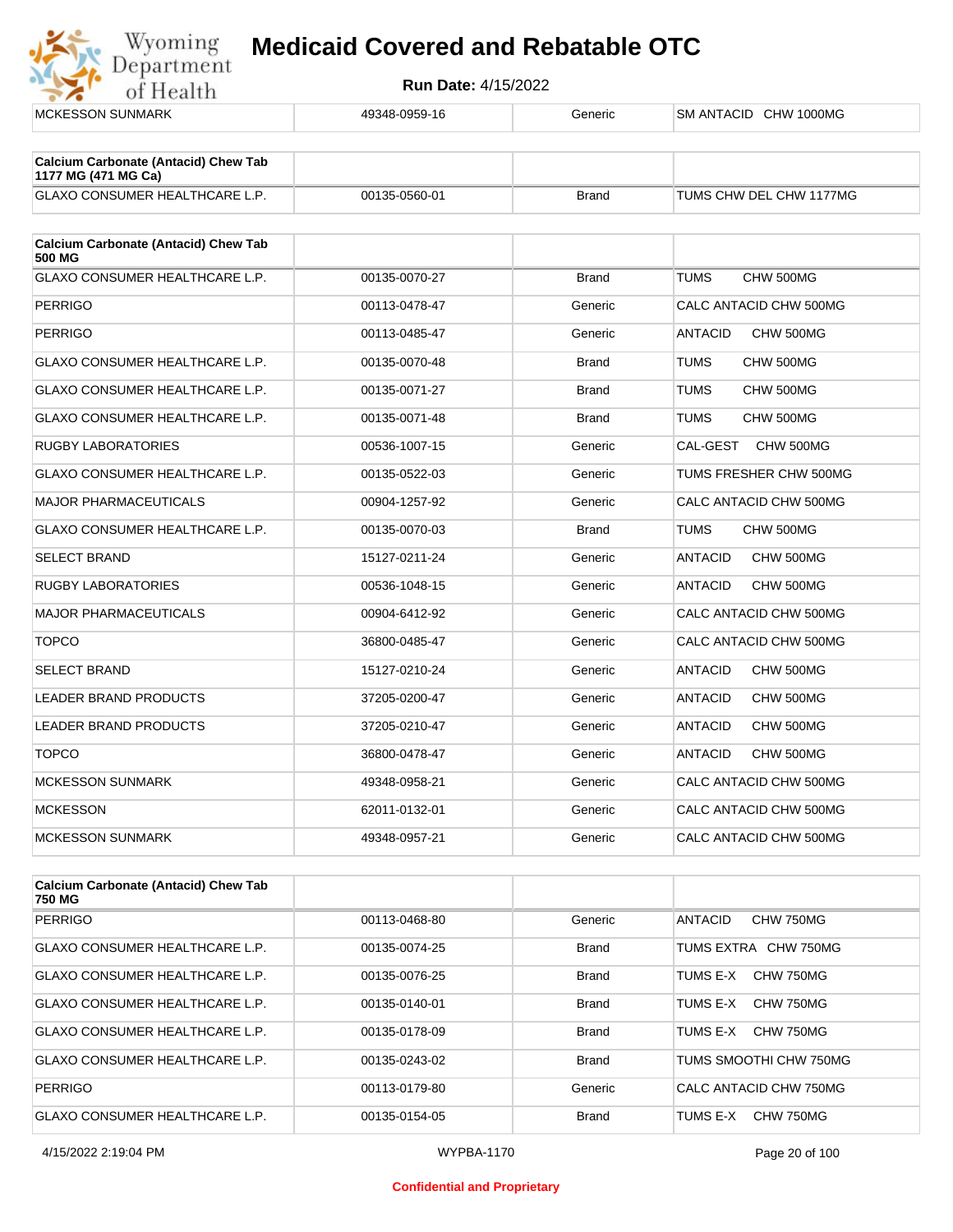| Wyoming<br>Department                 | <b>Medicaid Covered and Rebatable OTC</b> |              |                             |
|---------------------------------------|-------------------------------------------|--------------|-----------------------------|
| of Health                             | <b>Run Date: 4/15/2022</b>                |              |                             |
| <b>GLAXO CONSUMER HEALTHCARE L.P.</b> | 00135-0469-01                             | <b>Brand</b> | TUMS KIDS CHW 750MG         |
| GLAXO CONSUMER HEALTHCARE L.P.        | 00135-0074-07                             | Brand        | TUMS EXTRA CHW 750MG        |
| GLAXO CONSUMER HEALTHCARE L.P.        | 00135-0074-22                             | <b>Brand</b> | TUMS EXTRA CHW 750MG        |
| GLAXO CONSUMER HEALTHCARE L.P.        | 00135-0140-03                             | Brand        | TUMS E-X<br>CHW 750MG       |
| GLAXO CONSUMER HEALTHCARE L.P.        | 00135-0178-02                             | Brand        | TUMS E-X<br>CHW 750MG       |
| GLAXO CONSUMER HEALTHCARE L.P.        | 00135-0178-03                             | Brand        | TUMS E-X<br>CHW 750MG       |
| GLAXO CONSUMER HEALTHCARE L.P.        | 00135-0178-08                             | Brand        | TUMS E-X<br>CHW 750MG       |
| RUGBY LABORATORIES                    | 00536-1049-22                             | Generic      | CALC ANTACID CHW 750MG      |
| GLAXO CONSUMER HEALTHCARE L.P.        | 00135-0245-02                             | Generic      | TUMS SMOOTHI CHW 750MG      |
| GLAXO CONSUMER HEALTHCARE L.P.        | 00135-0246-01                             | <b>Brand</b> | TUMS SMOOTHI CHW 750MG      |
| RUGBY LABORATORIES                    | 00536-1050-22                             | Generic      | CALC ANTACID CHW 750MG      |
| <b>PERRIGO</b>                        | 00113-0489-80                             | Generic      | <b>ANTACID</b><br>CHW 750MG |
| <b>GLAXO CONSUMER HEALTHCARE L.P.</b> | 00135-0074-24                             | <b>Brand</b> | TUMS EXTRA CHW 750MG        |
| GLAXO CONSUMER HEALTHCARE L.P.        | 00135-0074-46                             | Brand        | TUMS EXTRA CHW 750MG        |
| GLAXO CONSUMER HEALTHCARE L.P.        | 00135-0246-02                             | <b>Brand</b> | TUMS SMOOTHI CHW 750MG      |
| GLAXO CONSUMER HEALTHCARE L.P.        | 00135-0456-03                             | <b>Brand</b> | TUMS SMOOTHI CHW 750MG      |
| <b>SELECT BRAND</b>                   | 15127-0207-37                             | Generic      | ANTACID<br>CHW 750MG        |
| <b>MAJOR PHARMACEUTICALS</b>          | 00904-5513-79                             | Generic      | CALC ANTACID CHW 750MG      |
| MAJOR PHARMACEUTICALS                 | 00904-7695-91                             | Generic      | CALC ANTACID CHW 750MG      |
| <b>BERGEN BRUNSWIG</b>                | 24385-0106-80                             | Generic      | ANTACID<br>CHW 750MG        |
| <b>TOPCO</b>                          | 36800-0179-80                             | Generic      | CALC ANTACID CHW 750MG      |
| <b>SELECT BRAND</b>                   | 15127-0212-96                             | Generic      | CHW 750MG<br>ANTACID        |
| <b>LEADER BRAND PRODUCTS</b>          | 37205-0205-80                             | Generic      | <b>ANTACID</b><br>CHW 750MG |
| LEADER BRAND PRODUCTS                 | 37205-0706-80                             | Generic      | CHW 750MG<br>ANTACID        |
| <b>TOPCO</b>                          | 36800-0468-80                             | Generic      | CALC ANTACID CHW 750MG      |
| <b>TOPCO</b>                          | 36800-0489-80                             | Generic      | CALC ANTACID CHW 750MG      |
| <b>MCKESSON SUNMARK</b>               | 49348-0954-34                             | Generic      | CALC ANTACID CHW 750MG      |
| <b>MCKESSON</b>                       | 62011-0131-01                             | Generic      | CALC ANTACID CHW 750MG      |
| <b>MCKESSON</b>                       | 62011-0229-01                             | Generic      | CALC ANTACID CHW 750MG      |
|                                       |                                           |              |                             |

| Calcium Carbonate (Antacid) Susp 1250<br>MG/5ML |               |         |                           |
|-------------------------------------------------|---------------|---------|---------------------------|
| PHARMACEUTICAL ASSOCIATES                       | 00121-4766-05 | Generic | CALCIUM CARB SUS 1250/5ML |
| <b>HIKMA</b>                                    | 00054-3117-63 | Generic | CALCIUM CARB SUS 1250/5ML |
| PHARMACEUTICAL ASSOCIATES                       | 00121-0766-16 | Generic | CALCIUM CARB SUS 1250/5ML |

| Calcium Carbonate (Antacid) Tab 648 MG |               |         |                        |
|----------------------------------------|---------------|---------|------------------------|
| <b>RUGBY LABORATORIES</b>              | 00536-1024-10 | Generic | CALCIUM CARB TAB 648MG |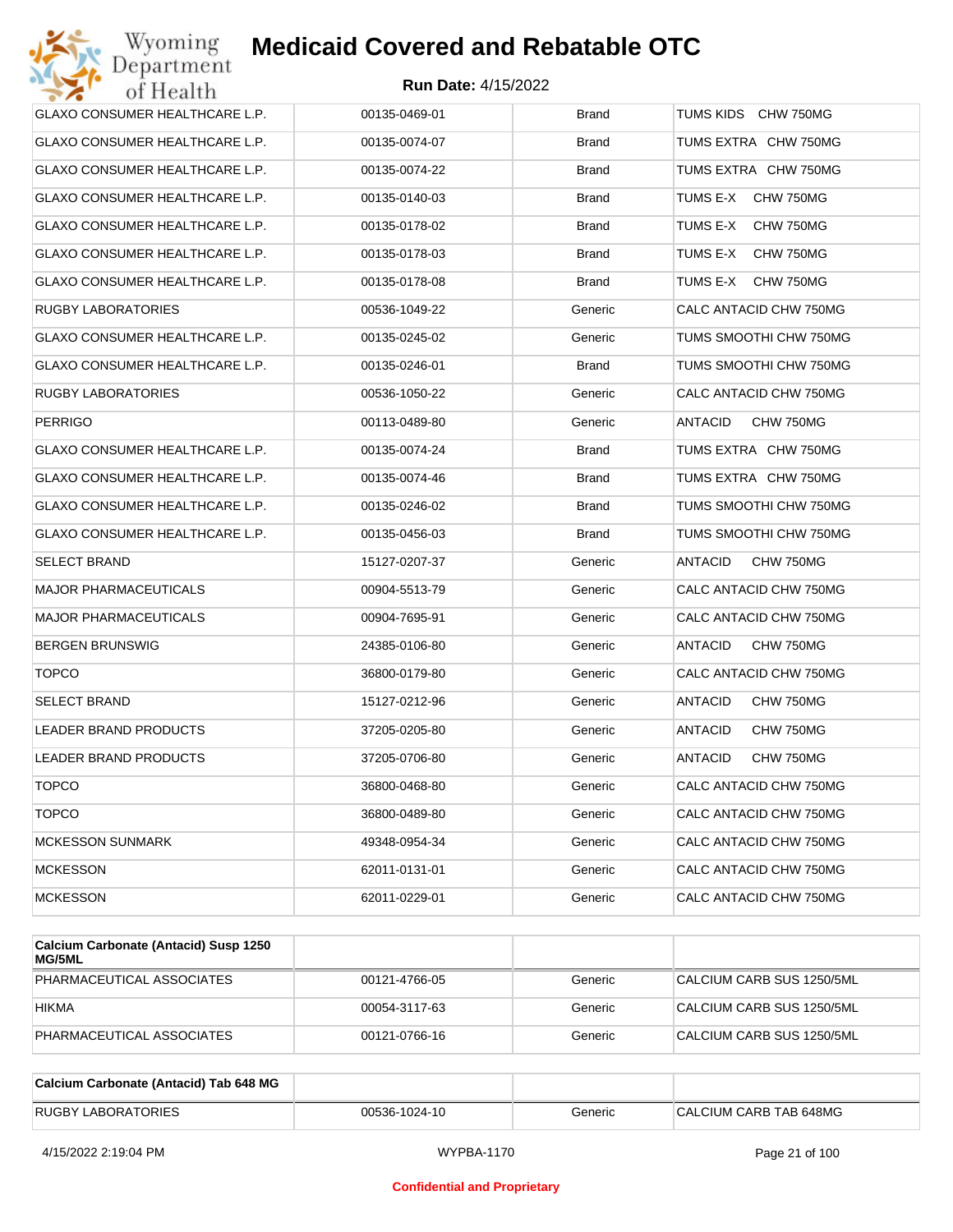

| <b>Calcium Carbonate-Mag Hydroxide Chew</b><br>Tab 550-110 MG |               |              |                             |
|---------------------------------------------------------------|---------------|--------------|-----------------------------|
| AMERISOURCE BERGEN DRUGS                                      | 46122-0153-47 | Generic      | GNP ANTACID CHW 550-110     |
|                                                               |               |              |                             |
| <b>Calcium Carbonate-Mag Hydroxide Chew</b><br>Tab 700-300 MG |               |              |                             |
| <b>MAJOR PHARMACEUTICALS</b>                                  | 00904-5115-71 | <b>Brand</b> | MI-ACID<br><b>CHW</b>       |
| <b>Calcium Carbonate-Simethicone Chew Tab</b><br>1000-60 MG   |               |              |                             |
| AMERISOURCE BERGEN DRUGS                                      | 46122-0151-75 | Generic      | ANT/ANTI-GAS CHW 1000-60    |
| Magnesium Oxide Tab 400 MG                                    |               |              |                             |
| PAR PHARMACEUTICALS                                           | 00603-0209-22 | Generic      | MAG OXIDE TAB 400MG         |
| Magnesium Oxide Tab 420 MG                                    |               |              |                             |
| PAR PHARMACEUTICALS                                           | 00603-0213-21 | Generic      | MAG OXIDE TAB 420MG         |
| Sodium Bicarbonate Tab 325 MG                                 |               |              |                             |
| <b>RUGBY LABORATORIES</b>                                     | 00536-1046-10 | Generic      | SODIUM BICAR TAB 325MG      |
| Sodium Bicarbonate Tab 650 MG                                 |               |              |                             |
| <b>RUGBY LABORATORIES</b>                                     | 00536-1047-10 | Generic      | SODIUM BICAR TAB 650MG      |
| <b>RUGBY LABORATORIES</b>                                     | 00536-4544-10 | Generic      | SODIUM BICAR TAB 650MG      |
| RISING PHARMACEUTICALS                                        | 64980-0182-10 | Generic      | SODIUM BICAR TAB 10GR       |
|                                                               |               |              |                             |
| <b>ANTIASTHMATIC AND BRONCHODILATOR</b><br><b>AGENTS</b>      |               |              |                             |
| <b>Ephedrine Sulfate Cap 25 MG</b>                            |               |              |                             |
| <b>HIKMA</b>                                                  | 00143-3145-01 | Generic      | EPHEDRINE SU CAP 25MG       |
| Racepinephrine HCI Soln Nebu 2.25%                            |               |              |                             |
| (Base Equivalent)                                             |               |              |                             |
| NEPHRON PHARMACEUTICALS CORP.                                 | 00487-5901-10 | Brand        | S <sub>2</sub><br>NEB 2.25% |
| NEPHRON PHARMACEUTICALS CORP.                                 | 00487-5901-99 | <b>Brand</b> | S <sub>2</sub><br>NEB 2.25% |
| <b>ANTIDIABETICS</b>                                          |               |              |                             |
|                                                               |               |              |                             |

| Insulin NPH & Regular Susp Pen-Inj 100<br>Unit/ML (70-30) |               |              |                |                     |
|-----------------------------------------------------------|---------------|--------------|----------------|---------------------|
| LILLY                                                     | 00002-8803-01 | <b>Brand</b> | <b>HUMULIN</b> | INJ 70/30KWP        |
| LILLY                                                     | 00002-8803-59 | <b>Brand</b> | <b>HUMULIN</b> | <b>INJ 70/30KWP</b> |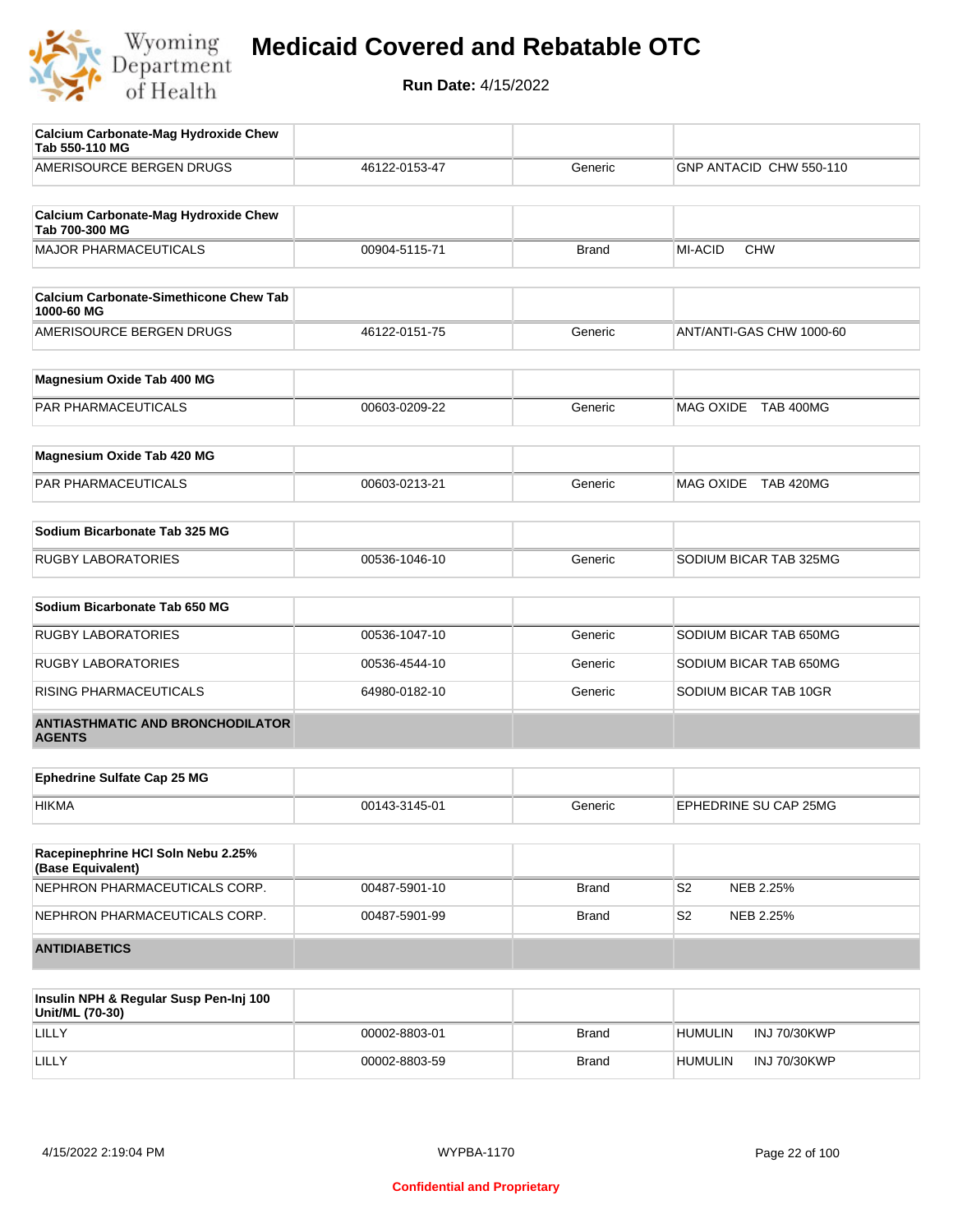

| Insulin NPH (Human) (Isophane) Inj 100<br>Unit/ML |               |              |                         |
|---------------------------------------------------|---------------|--------------|-------------------------|
| LILLY                                             | 00002-8315-01 | <b>Brand</b> | HUMULIN N<br>INJ U-100  |
| LILLY                                             | 00002-8315-17 | <b>Brand</b> | HUMULIN N<br>INJ U-100  |
| NOVO NORDISK                                      | 00169-1834-02 | Brand        | NOVOLIN N<br>INJ RELION |
| <b>NOVO NORDISK</b>                               | 00169-1834-11 | <b>Brand</b> | INJ U-100<br>NOVOLIN N  |

| Insulin NPH (Human) (Isophane) Susp Pen-<br>injector 100 Unit/ML |               |              |                        |
|------------------------------------------------------------------|---------------|--------------|------------------------|
| LILLY                                                            | 00002-8805-01 | Brand        | HUMULIN N INJ U-100KWP |
| LILLY                                                            | 00002-8805-59 | <b>Brand</b> | HUMULIN N INJ U-100KWP |

| Insulin NPH Isophane & Regular Human Inj<br>100 Unit/ML (70-30) |               |              |                             |
|-----------------------------------------------------------------|---------------|--------------|-----------------------------|
| LILLY                                                           | 00002-8715-17 | <b>Brand</b> | <b>HUMULIN</b><br>INJ 70/30 |
| NOVO NORDISK                                                    | 00169-1837-02 | <b>Brand</b> | NOVOLIN70/30 INJ RELION     |
| NOVO NORDISK                                                    | 00169-1837-11 | <b>Brand</b> | <b>NOVOLIN</b><br>INJ 70/30 |
| LILLY                                                           | 00002-8715-01 | <b>Brand</b> | <b>HUMULIN</b><br>INJ 70/30 |

| Insulin Regular (Human) Inj 100 Unit/ML |               |              |                         |
|-----------------------------------------|---------------|--------------|-------------------------|
| LILLY                                   | 00002-8215-17 | <b>Brand</b> | HUMULIN R INJ U-100     |
| NOVO NORDISK                            | 00169-1833-02 | <b>Brand</b> | NOVOLIN R<br>INJ RELION |
| LILLY                                   | 00002-8215-01 | <b>Brand</b> | HUMULIN R INJ U-100     |
| NOVO NORDISK                            | 00169-1833-11 | <b>Brand</b> | NOVOLIN R INJ U-100     |
| <b>ANTIDIARRHEAL/PROBIOTIC AGENTS</b>   |               |              |                         |

| <b>Bismuth Subsalicylate Chew Tab 262 MG</b> |               |         |                               |
|----------------------------------------------|---------------|---------|-------------------------------|
| <b>RUGBY LABORATORIES</b>                    | 00536-1021-07 | Generic | PEPTIC RELF CHW 262MG         |
| <b>BERGEN BRUNSWIG</b>                       | 24385-0024-65 | Generic | PINK BISMUTH CHW 262MG        |
| <b>PAR PHARMACEUTICAL</b>                    | 00603-0235-16 | Generic | PINK BISMUTH CHW 262MG        |
| MAJOR PHARMACEUTICALS                        | 00904-1315-46 | Generic | BISMATROL<br><b>CHW 262MG</b> |
| <b>TOPCO</b>                                 | 36800-0469-65 | Generic | STOMACH RELF CHW 262MG        |
| <b>LEADER BRAND PRODUCTS</b>                 | 37205-0720-65 | Generic | PINK BISMUTH CHW 262MG        |
| <b>MCKESSON</b>                              | 62011-0140-01 | Generic | STOMACH RELF CHW 262MG        |
| <b>MCKESSON SUNMARK</b>                      | 49348-0953-44 | Generic | STOMACH RELF CHW 262MG        |

| Bismuth Subsalicylate Susp 262 MG/15ML |               |         |                           |
|----------------------------------------|---------------|---------|---------------------------|
| PERRIGO                                | 00113-0302-40 | Generic | STOMACH RELF SUS 262/15ML |
| PERRIGO                                | 00113-0302-34 | Generic | STOMACH RELF SUS 262/15ML |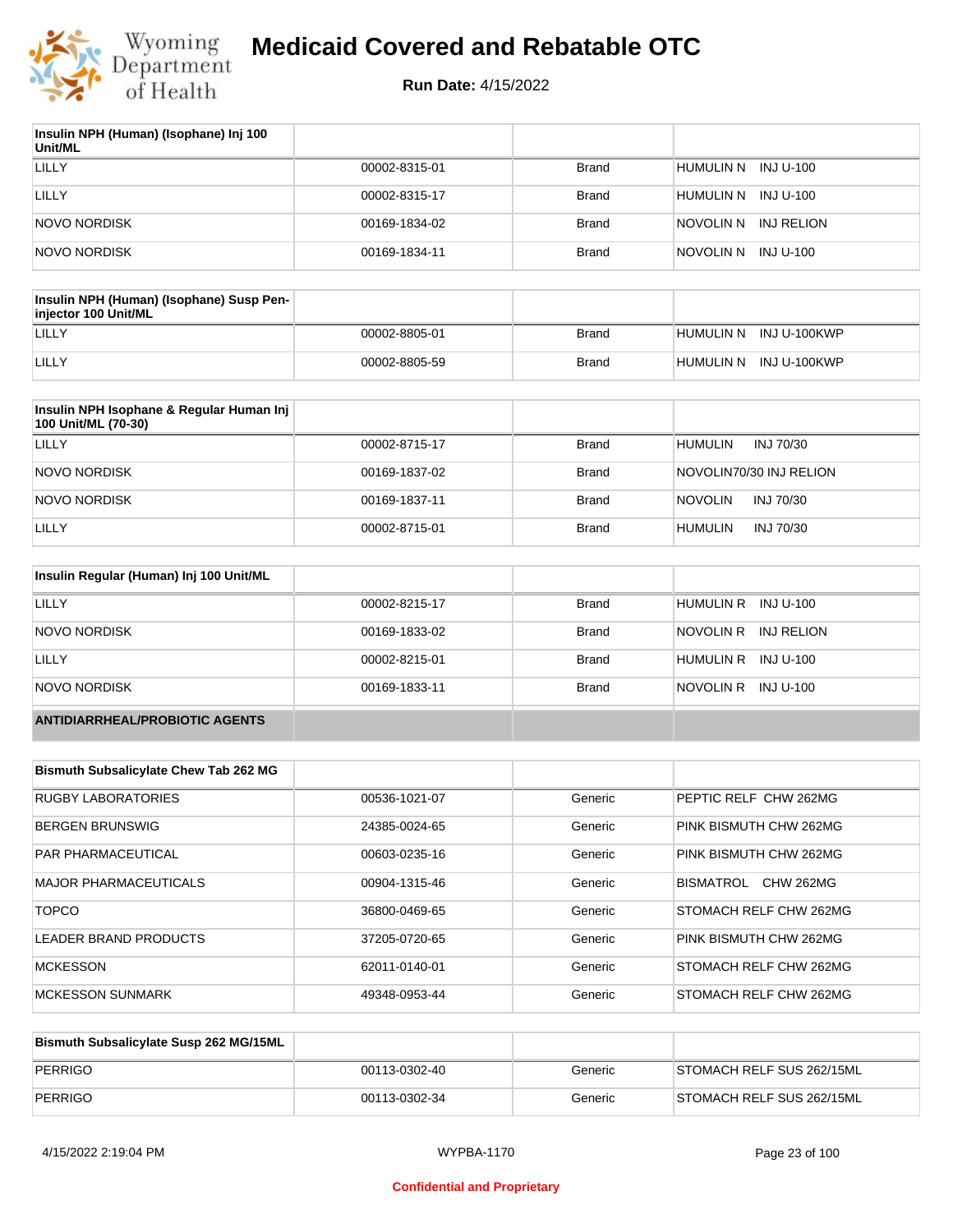| RUGBY LABORATORIES           | 00536-1810-59 | Generic | PEPTIC RELF SUS 262/15ML  |
|------------------------------|---------------|---------|---------------------------|
| <b>MAJOR PHARMACEUTICALS</b> | 00904-1313-09 | Generic | BISMATROL<br>SUS 262/15ML |
| <b>MAJOR PHARMACEUTICALS</b> | 00904-5709-09 | Generic | SUS 262/15ML<br>KAO-TIN   |
| <b>MAJOR PHARMACEUTICALS</b> | 00904-5709-16 | Generic | KAO-TIN<br>SUS 262/15ML   |
| <b>BERGEN BRUNSWIG</b>       | 24385-0302-34 | Generic | STOMACH RELF SUS 262/15ML |
| <b>SELECT BRAND</b>          | 15127-0550-68 | Generic | SB BISMUTH SUS 262/15ML   |
| <b>TOPCO</b>                 | 36800-0302-34 | Generic | STOMACH RELF SUS 262/15ML |
| <b>BERGEN BRUNSWIG</b>       | 24385-0302-26 | Generic | STOMACH RELF SUS 262/15ML |
| <b>TOPCO</b>                 | 36800-0302-40 | Generic | STOMACH RELF SUS 262/15ML |
| <b>MCKESSON SUNMARK</b>      | 49348-0922-37 | Generic | SM STOMACH SUS 262/15ML   |
| <b>MCKESSON</b>              | 62011-0126-01 | Generic | STOMACH RELF SUS 262/15ML |

| Bismuth Subsalicylate Susp 525 MG/15ML |               |         |                                         |
|----------------------------------------|---------------|---------|-----------------------------------------|
| PERRIGO                                | 00113-0337-34 | Generic | STOMACH RELF SUS 525/15ML               |
| <b>MAJOR PHARMACEUTICALS</b>           | 00904-1314-09 | Generic | <b>SUS 525/15ML</b><br><b>BISMATROL</b> |
| <b>SELECT BRAND</b>                    | 15127-0555-68 | Generic | BISMUTH MS SUS 525/15ML                 |
| <b>BERGEN BRUNSWIG</b>                 | 24385-0337-34 | Generic | STOMACH RELF SUS 525/15ML               |
| <b>TOPCO</b>                           | 36800-0337-40 | Generic | STOMACH RELF SUS 525/15ML               |
| <b>TOPCO</b>                           | 36800-0337-34 | Generic | STOMACH RELF SUS 525/15ML               |
| <b>MCKESSON</b>                        | 62011-0127-01 | Generic | STOMACH RELF SUS 525/15ML               |

| <b>Bismuth Subsalicylate Tab 262 MG</b> |               |         |                        |
|-----------------------------------------|---------------|---------|------------------------|
| BERGEN BRUNSWIG                         | 24385-0017-58 | Generic | PINK BISMUTH TAB 262MG |
| <b>IMCKESSON SUNMARK</b>                | 49348-0511-59 | Generic | STOMACH RELF TAB 262MG |

| Loperamide HCI Cap 2 MG  |               |         |                      |
|--------------------------|---------------|---------|----------------------|
| IMCKESSON SUNMARK        | 49348-0752-04 | Generic | ANTI-DIARRHE CAP 2MG |
| AMERISOURCE BERGEN DRUGS | 46122-0207-62 | Generic | ANTI-DIARRHE CAP 2MG |
| <b>IMCKESSON</b>         | 62011-0158-01 | Generic | LOPERAMIDE CAP 2MG   |

| Loperamide HCI Liq 1 MG/5ML (0.2 MG/ML) |               |         |                        |
|-----------------------------------------|---------------|---------|------------------------|
| HI-TECH                                 | 50383-0618-05 | Generic | LOPERAMIDE LIQ 1MG/5ML |
| HI-TECH                                 | 50383-0618-10 | Generic | LOPERAMIDE LIQ 1MG/5ML |
| HI-TECH                                 | 50383-0618-11 | Generic | LOPERAMIDE LIQ 1MG/5ML |
| HI-TECH                                 | 50383-0618-04 | Generic | LOPERAMIDE LIQ 1MG/5ML |
| HI-TECH                                 | 50383-0618-06 | Generic | LOPERAMIDE LIQ 1MG/5ML |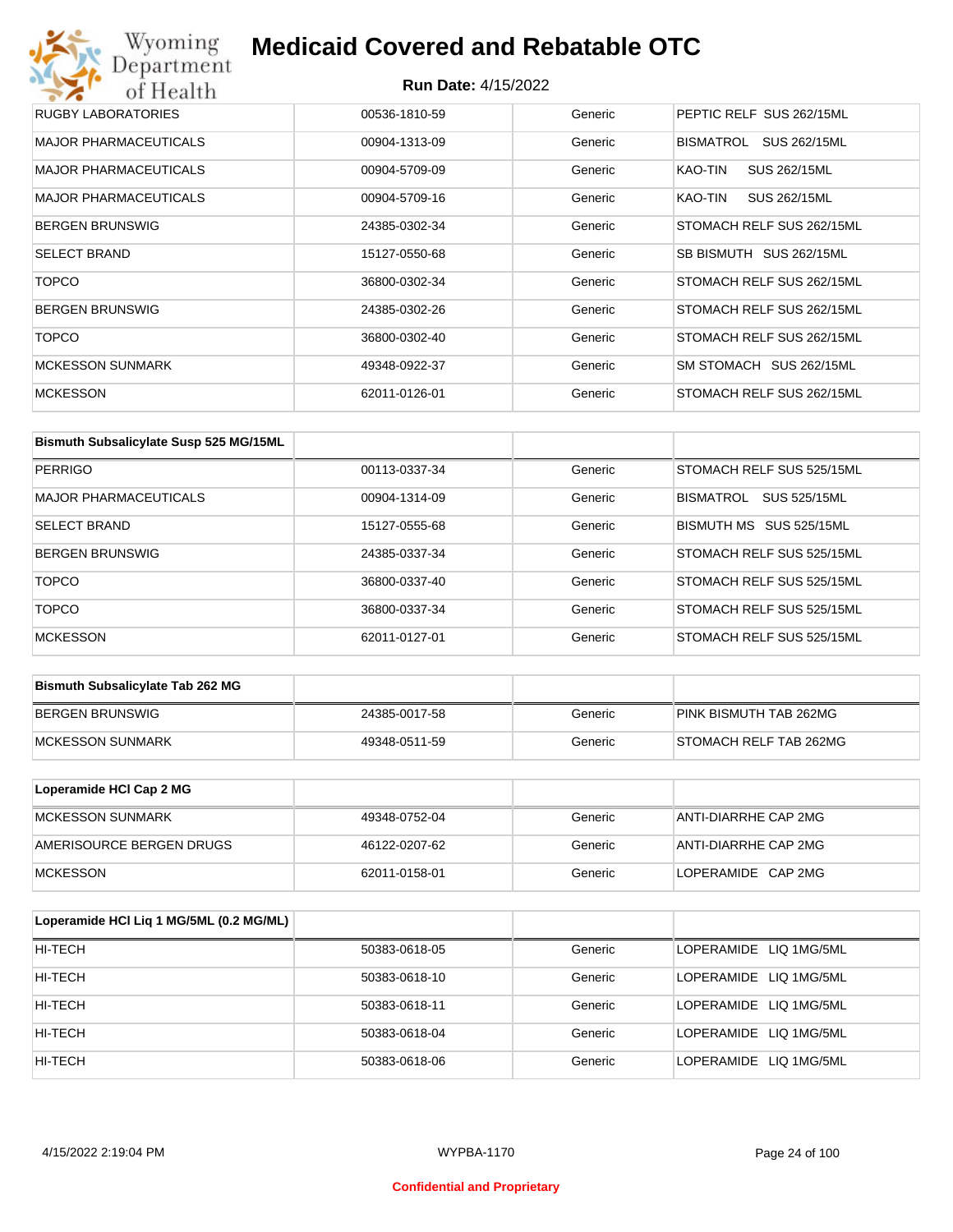

**Run Date:** 4/15/2022

| Loperamide HCI Lig 1 MG/7.5ML |               |         |                             |
|-------------------------------|---------------|---------|-----------------------------|
| <b>PERRIGO</b>                | 00113-0645-26 | Generic | LOPERAMIDE SUS 1MG/7.5      |
| <b>MAJOR PHARMACEUTICALS</b>  | 00904-6256-20 | Generic | LOPERAMIDE SUS 1MG/7.5      |
| AMERISOURCE BERGEN DRUGS      | 46122-0111-26 | Generic | LOPERAMIDE SUS 1MG/7.5      |
| <b>MCKESSON SUNMARK</b>       | 49348-0999-34 | Generic | LOPERAMIDE SUS 1MG/7.5      |
| <b>MCKESSON</b>               | 62011-0151-01 | Generic | LOPERAMIDE SUS 1MG/7.5      |
| PRECISION DOSE, INC           | 68094-0107-62 | Generic | LOPERAMIDE SUS 1MG/7.5      |
| PRECISION DOSE, INC.          | 68094-0108-62 | Generic | LOPERAMIDE SUS 1MG/7.5      |
| <b>MCKESSON</b>               | 62011-0236-01 | Generic | LOPERAMIDE LIQ 1MG/7.5      |
| PRECISION DOSE, INC.          | 68094-0107-59 | Generic | LOPERAMIDE SUS 1MG/7.5      |
| PRECISION DOSE, INC.          | 68094-0108-59 | Generic | LOPERAMIDE SUS 1MG/7.5      |
|                               |               |         |                             |
| Loperamide HCI Tab 2 MG       |               |         |                             |
| <b>PERRIGO</b>                | 00113-0224-53 | Generic | ANTI-DIARRHE TAB 2MG        |
| <b>PERRIGO</b>                | 00113-0224-89 | Generic | <b>ANTI-DIARRHE TAB 2MG</b> |
| <b>PERRIGO</b>                | 00113-0224-62 | Generic | ANTI-DIARRHE TAB 2MG        |
| <b>PERRIGO</b>                | 00113-0224-91 | Generic | ANTI-DIARRHE TAB 2MG        |
| <b>MAJOR PHARMACEUTICALS</b>  | 00904-7725-24 | Generic | ANTI-DIARRHE TAB 2MG        |

| <b>PERRIGO</b>               | 00113-0224-62 | Generic | <b>ANTI-DIARRHE TAB 2MG</b> |
|------------------------------|---------------|---------|-----------------------------|
| <b>PERRIGO</b>               | 00113-0224-91 | Generic | ANTI-DIARRHE TAB 2MG        |
| <b>MAJOR PHARMACEUTICALS</b> | 00904-7725-24 | Generic | <b>ANTI-DIARRHE TAB 2MG</b> |
| <b>SELECT BRAND</b>          | 15127-0338-66 | Generic | ANTI-DIARRHE TAB 2MG        |
| <b>BERGEN BRUNSWIG</b>       | 24385-0554-53 | Generic | <b>ANTI-DIARRHE TAB 2MG</b> |
| <b>TOPCO</b>                 | 36800-0224-62 | Generic | ANTI-DIARRHE TAB 2MG        |
| <b>BERGEN BRUNSWIG</b>       | 24385-0386-89 | Generic | ANTI-DIARRHE TAB 2MG        |
| <b>TOPCO</b>                 | 36800-0224-91 | Generic | <b>ANTI-DIARRHE TAB 2MG</b> |
| <b>BERGEN BRUNSWIG</b>       | 24385-0554-62 | Generic | ANTI-DIARRHE TAB 2MG        |
| <b>BERGEN BRUNSWIG</b>       | 24385-0554-67 | Generic | <b>ANTI-DIARRHE TAB 2MG</b> |
| <b>MAJOR PHARMACEUTICALS</b> | 00904-7725-12 | Generic | ANTI-DIARRHE TAB 2MG        |
| <b>SELECT BRAND</b>          | 15127-0338-12 | Generic | <b>ANTI-DIARRHE TAB 2MG</b> |
| <b>LEADER BRAND PRODUCTS</b> | 37205-0370-89 | Generic | <b>ANTI-DIARRHE TAB 2MG</b> |
| <b>LEADER BRAND PRODUCTS</b> | 37205-0370-53 | Generic | ANTI-DIARRHE TAB 2MG        |
| AMERISOURCE BERGEN DRUGS     | 46122-0169-08 | Generic | ANTI-DIARRHE TAB 2MG        |
| <b>TOPCO</b>                 | 36800-0224-53 | Generic | <b>ANTI-DIARRHE TAB 2MG</b> |
| <b>TOPCO</b>                 | 36800-0224-80 | Generic | <b>ANTI-DIARRHE TAB 2MG</b> |
| <b>MCKESSON SUNMARK</b>      | 49348-0529-02 | Generic | <b>SM ANTI-DIAR TAB 2MG</b> |
| <b>LEADER BRAND PRODUCTS</b> | 37205-0370-67 | Generic | <b>ANTI-DIARRHE TAB 2MG</b> |
| <b>MCKESSON SUNMARK</b>      | 49348-0529-08 | Generic | <b>SM ANTI-DIAR TAB 2MG</b> |
| <b>MCKESSON SUNMARK</b>      | 49348-0529-34 | Generic | SM ANTI-DIAR TAB 2MG        |

4/15/2022 2:19:04 PM WYPBA-1170 Page 25 of 100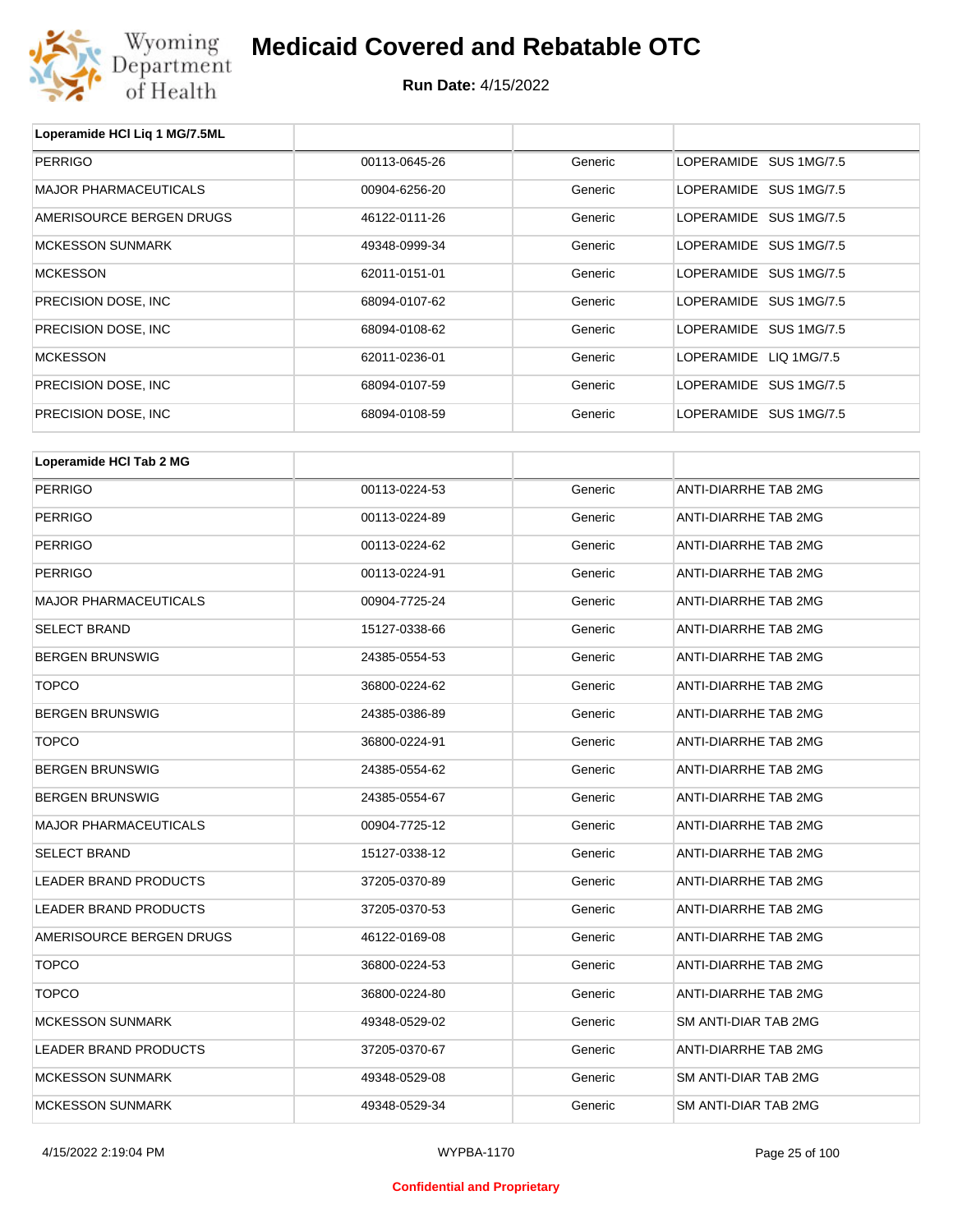

| <b>MCKESSON SUNMARK</b>    | 49348-0529-04 | Generic | <b>SM ANTI-DIAR TAB 2MG</b> |
|----------------------------|---------------|---------|-----------------------------|
| <b>MCKESSON</b>            | 62011-0150-02 | Generic | ANTI-DIARRHE TAB 2MG        |
| <b>MCKESSON</b>            | 62011-0150-01 | Generic | ANTI-DIARRHE TAB 2MG        |
| <b>MCKESSON</b>            | 62011-0150-03 | Generic | ANTI-DIARRHE TAB 2MG        |
| CHAIN DRUG MARKETING ASSOC | 63868-0338-12 | Generic | ANTI-DIARRHE TAB 2MG        |
| CHAIN DRUG MARKETING ASSOC | 63868-0338-24 | Generic | ANTI-DIARRHE TAB 2MG        |
| CHAIN DRUG MARKETING ASSOC | 63868-0338-60 | Generic | ANTI-DIARRHE TAB 2MG        |
| <b>ANTIHISTAMINES</b>      |               |         |                             |

| Brompheniramine Maleate Liquid 1 MG/ML |               |       |          |            |
|----------------------------------------|---------------|-------|----------|------------|
| <b>JAYMAC PHARMACEUTICAL LLC</b>       | 64661-0031-30 | Brand | J-TAN PD | DRO 1MG/ML |

| Cetirizine HCI Chew Tab 10 MG |               |         |                       |
|-------------------------------|---------------|---------|-----------------------|
| SANDOZ                        | 00781-5284-64 | Generic | CETIRIZINE CHW 10MG   |
| MAJOR PHARMACEUTICALS         | 00904-5879-12 | Generic | ALL DAY ALLG CHW 10MG |
| <b>SUN PHARMACEUTICALS</b>    | 47335-0344-83 | Generic | CETIRIZINE CHW 10MG   |

| <b>Cetirizine HCI Chew Tab 5 MG</b> |               |         |                    |
|-------------------------------------|---------------|---------|--------------------|
| SANDOZ                              | 00781-5283-64 | Generic | CETIRIZINE CHW 5MG |
| <b>SUN PHARMACEUTICALS</b>          | 47335-0343-83 | Generic | CETIRIZINE CHW 5MG |

| Cetirizine HCI Oral Soln 1 MG/ML (5<br>MG/5ML) |               |         |                          |
|------------------------------------------------|---------------|---------|--------------------------|
| <b>PERRIGO</b>                                 | 00113-0974-26 | Generic | ALL DAY ALLG SOL 5MG/5ML |
| <b>MAJOR PHARMACEUTICALS</b>                   | 00904-5828-20 | Generic | ALL DAY ALLG SOL 1MG/ML  |
| <b>MAJOR PHARMACEUTICALS</b>                   | 00904-6372-20 | Generic | ALL DAY ALLG SOL 1MG/ML  |
| <b>BERGEN BRUNSWIG</b>                         | 24385-0188-26 | Generic | ALL DAY ALLG SOL 1MG/ML  |
| LEADER BRAND PRODUCTS                          | 37205-0855-26 | Generic | ALL DAY ALLG SOL 5MG/5ML |
| <b>TOPCO</b>                                   | 36800-0974-26 | Generic | ALL DAY ALLG SOL 5MG/5ML |
| LEADER BRAND PRODUCTS                          | 37205-0826-26 | Generic | ALL DAY ALLG SOL 1MG/ML  |
| PADAGIS                                        | 45802-0974-26 | Generic | CETIRIZINE SOL 1MG/ML    |
| AMERISOURCE BERGEN DRUGS                       | 46122-0020-26 | Generic | ALL DAY ALLG SOL 1MG/ML  |
| <b>MCKESSON SUNMARK</b>                        | 49348-0078-34 | Generic | ALL DAY ALLG SOL 5MG/5ML |
| <b>MCKESSON SUNMARK</b>                        | 49348-0934-34 | Generic | ALL DAY ALLG SOL 5MG/5ML |
| LEADER BRAND PRODUCTS                          | 37205-0591-26 | Generic | ALLERGY RELF SOL 5MG/5ML |
| AMERISOURCE BERGEN DRUGS                       | 46122-0101-26 | Generic | ALL DAY ALLG SOL 5MG/5ML |
| <b>MCKESSON SUNMARK</b>                        | 49348-0326-34 | Generic | ALL DAY ALLG SOL 5MG/5ML |
| <b>TARO</b>                                    | 51672-2102-08 | Generic | CETIRIZINE SOL 5MG/5ML   |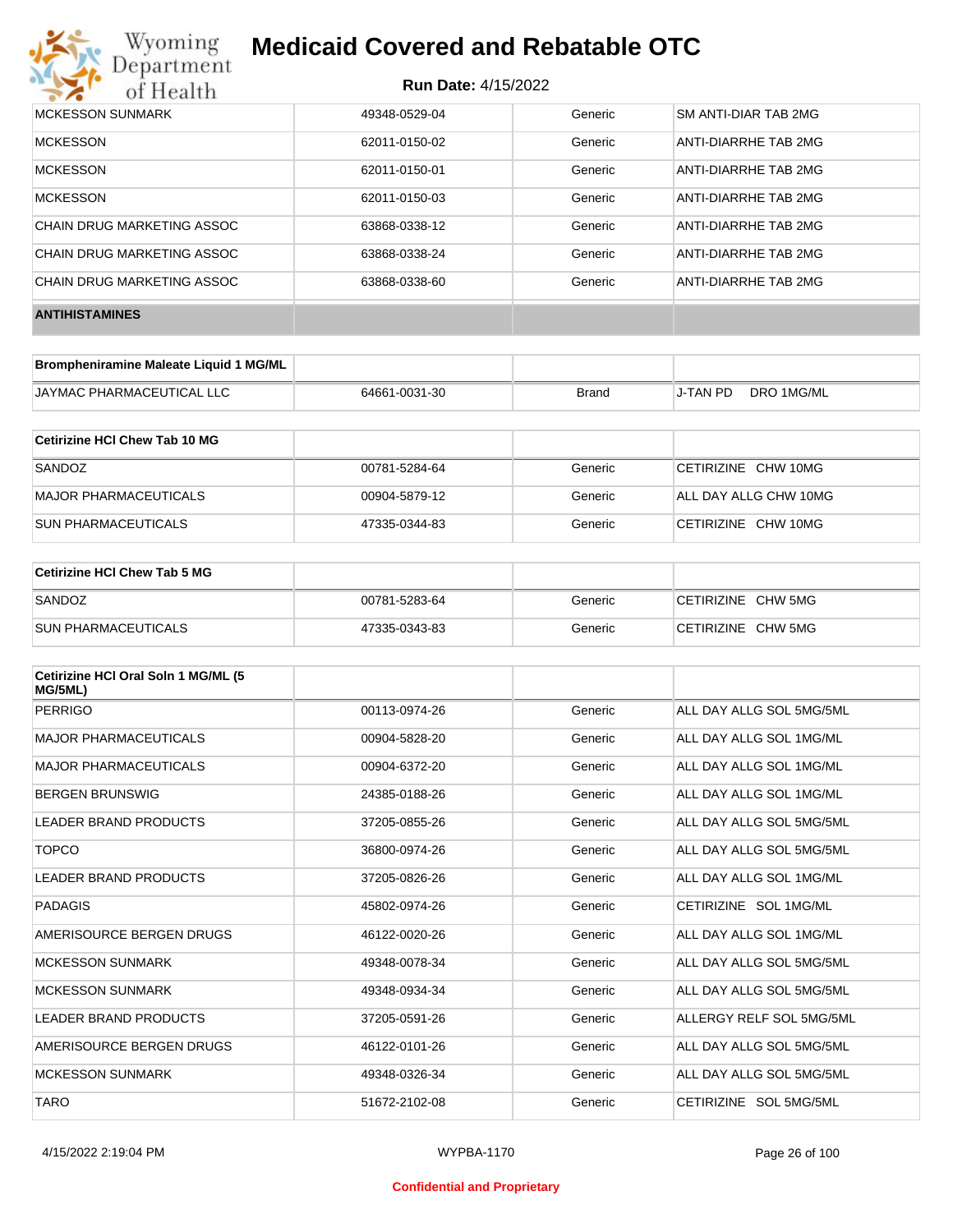

| <b>SILARX</b>        | 54838-0552-40 | Generic | CETIRIZINE SOL 5MG/5ML  |
|----------------------|---------------|---------|-------------------------|
| <b>MCKESSON</b>      | 62011-0051-01 | Generic | CETIRIZINE SOL 5MG/5ML  |
| <b>MCKESSON</b>      | 62011-0054-01 | Generic | ALLERGY COMP SOL 1MG/ML |
| <b>MCKESSON</b>      | 62011-0093-01 | Generic | CETIRIZINE SOL 5MG/5ML  |
| <b>TARO</b>          | 51672-2088-08 | Generic | CETIRIZINE SOL 1MG/ML   |
| PRECISION DOSE, INC. | 68094-0720-59 | Generic | CETIRIZINE SOL 5MG/5ML  |
| PRECISION DOSE, INC  | 68094-0720-62 | Generic | CETIRIZINE SOL 5MG/5ML  |

| <b>Cetirizine HCI Tab 10 MG</b> |               |         |                         |
|---------------------------------|---------------|---------|-------------------------|
| <b>GEISS DESTIN &amp; DUNN</b>  | 00113-9458-39 | Generic | ALL DAY ALLG TAB 10MG   |
| GEISS DESTIN & DUNN             | 00113-9458-66 | Generic | ALL DAY ALLG TAB 10MG   |
| <b>RUGBY LABORATORIES</b>       | 00536-1041-05 | Generic | CETIRIZINE TAB 10MG     |
| <b>MYLAN</b>                    | 00378-3637-01 | Generic | CETIRIZINE TAB 10MG     |
| <b>MYLAN</b>                    | 00378-3637-05 | Generic | CETIRIZINE TAB 10MG     |
| <b>RUGBY LABORATORIES</b>       | 00536-4088-07 | Generic | CETIRIZINE TAB 10MG     |
| <b>RUGBY LABORATORIES</b>       | 00536-4088-11 | Generic | CETIRIZINE TAB 10MG     |
| <b>RUGBY LABORATORIES</b>       | 00536-4088-88 | Generic | CETIRIZINE TAB 10MG     |
| SANDOZ                          | 00781-1684-01 | Generic | CETIRIZINE TAB 10MG     |
| <b>MAJOR PHARMACEUTICALS</b>    | 00904-5852-61 | Generic | CETIRIZINE TAB 10MG     |
| <b>MAJOR PHARMACEUTICALS</b>    | 00904-5852-41 | Generic | ALL DAY ALLG TAB 10MG   |
| <b>MAJOR PHARMACEUTICALS</b>    | 00904-5852-43 | Generic | ALL DAY ALLG TAB 10MG   |
| <b>MAJOR PHARMACEUTICALS</b>    | 00904-5852-46 | Generic | ALL DAY ALLG TAB 10MG   |
| NORTHSTAR RX                    | 16714-0271-02 | Generic | CETIRIZINE TAB 10MG     |
| <b>SELECT BRAND</b>             | 15127-0909-14 | Generic | SB ALLERGY TAB 10MG     |
| <b>SELECT BRAND</b>             | 15127-0909-30 | Generic | SB ALLERGY TAB 10MG     |
| PACK PHARMACEUTICALS, LLC       | 16571-0402-10 | Generic | CETIRIZINE TAB 10MG     |
| PACK PHARMACEUTICALS, LLC       | 16571-0402-50 | Generic | CETIRIZINE TAB 10MG     |
| <b>MAJOR PHARMACEUTICALS</b>    | 00904-5852-60 | Generic | ALL DAY ALLG TAB 10MG   |
| <b>MAJOR PHARMACEUTICALS</b>    | 00904-5852-89 | Generic | ALL DAY ALLG TAB 10MG   |
| <b>TOPCO</b>                    | 36800-0458-39 | Generic | ALL DAY ALLG TAB 10MG   |
| <b>TOPCO</b>                    | 36800-0458-66 | Generic | ALL DAY ALLG TAB 10MG   |
| <b>TOPCO</b>                    | 36800-0458-13 | Generic | ALL DAY ALLG TAB 10MG   |
| <b>BERGEN BRUNSWIG</b>          | 24385-0998-65 | Generic | GNP ALL DAY TAB ALLERGY |
| <b>BERGEN BRUNSWIG</b>          | 24385-0998-74 | Generic | GNP ALL DAY TAB ALLERGY |
| <b>BERGEN BRUNSWIG</b>          | 24385-0998-75 | Generic | GNP ALL DAY TAB ALLERGY |
| <b>TOPCO</b>                    | 36800-0458-87 | Generic | ALL DAY ALLG TAB 10MG   |
| <b>TOPCO</b>                    | 36800-0458-95 | Generic | ALL DAY ALLG TAB 10MG   |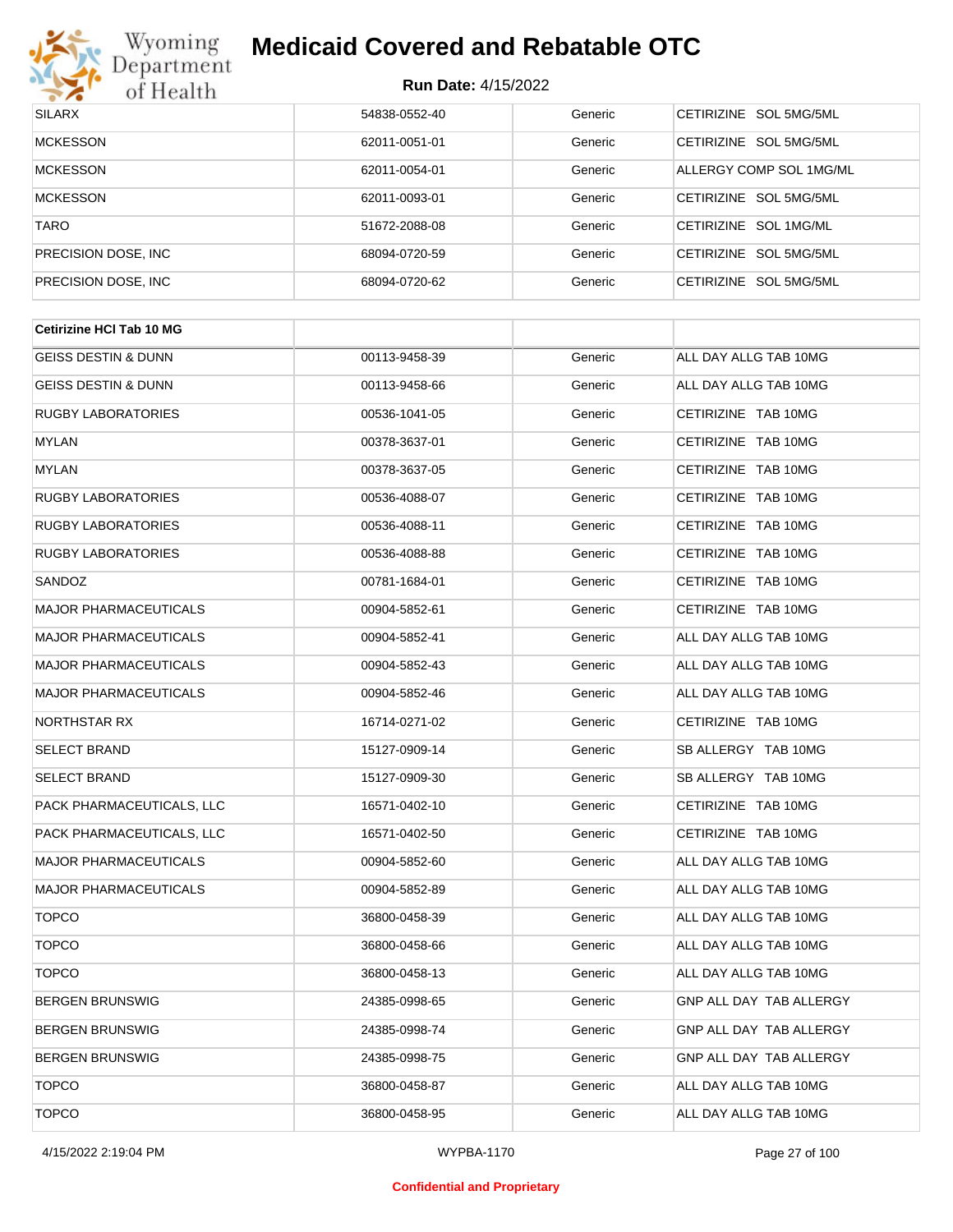

| NORTHSTAR RX                  | 16714-0271-03 | Generic | CETIRIZINE TAB 10MG    |
|-------------------------------|---------------|---------|------------------------|
| <b>PERRIGO</b>                | 45802-0919-39 | Generic | CETIRIZINE TAB 10MG    |
| <b>TOPCO</b>                  | 36800-0458-47 | Generic | ALL DAY ALLG TAB 10MG  |
| <b>TOPCO</b>                  | 36800-0458-72 | Generic | ALL DAY ALLG TAB 10MG  |
| <b>PERRIGO</b>                | 45802-0919-87 | Generic | CETIRIZINE TAB 10MG    |
| <b>MCKESSON SUNMARK</b>       | 49348-0984-46 | Generic | SM ALL DAY TAB ALLERGY |
| <b>MYLAN INSTITUTIONAL</b>    | 51079-0597-20 | Generic | CETIRIZINE TAB 10MG    |
| <b>MCKESSON SUNMARK</b>       | 49348-0939-44 | Generic | SM ALL DAY TAB ALLERGY |
| <b>OHM LABS</b>               | 51660-0939-54 | Generic | CETIRIZINE TAB 10MG    |
| DR.REDDY'S LABORATORIES, INC. | 55111-0699-90 | Generic | CETIRIZINE TAB 10MG    |
| <b>APOTEX</b>                 | 60505-2633-01 | Generic | CETIRIZINE TAB 10MG    |
| <b>APOTEX</b>                 | 60505-2633-08 | Generic | CETIRIZINE TAB 10MG    |
| <b>MCKESSON</b>               | 62011-0052-01 | Generic | ALL DAY ALLG TAB 10MG  |
| <b>MCKESSON</b>               | 62011-0052-02 | Generic | ALL DAY ALLG TAB 10MG  |
| <b>MCKESSON SUNMARK</b>       | 49348-0939-12 | Generic | SM ALL DAY TAB ALLERGY |
| <b>MYLAN INSTITUTIONAL</b>    | 51079-0597-01 | Generic | CETIRIZINE TAB 10MG    |
| <b>MCKESSON</b>               | 62011-0205-02 | Generic | ALL DAY ALLG TAB 10MG  |
| CHAIN DRUG MARKETING ASSOC    | 63868-0132-14 | Generic | QC ALLERGY TAB 10MG    |
| CHAIN DRUG MARKETING ASSOC    | 63868-0132-30 | Generic | QC ALLERGY TAB 10MG    |
| CHAIN DRUG MARKETING ASSOC    | 63868-0132-90 | Generic | OC ALLERGY TAB 10MG    |

| Cetirizine HCI Tab 5 MG   |               |         |                    |
|---------------------------|---------------|---------|--------------------|
| <b>MYLAN</b>              | 00378-3635-01 | Generic | CETIRIZINE TAB 5MG |
| SANDOZ                    | 00781-1683-01 | Generic | CETIRIZINE TAB 5MG |
| PACK PHARMACEUTICALS, LLC | 16571-0401-10 | Generic | CETIRIZINE TAB 5MG |

| <b>Chlorcyclizine HCI Tab 25 MG</b> |               |       |              |          |
|-------------------------------------|---------------|-------|--------------|----------|
| MAGNA PHARMACEUTICALS. INC          | 58407-0025-30 | Brand | <b>AHIST</b> | TAB 25MG |

| <b>Chlorpheniramine Maleate Liquid 2 MG/ML</b> |               |              |                                |
|------------------------------------------------|---------------|--------------|--------------------------------|
| WOMEN'S CHOICE PHARMACEUTICALS                 | 00485-0094-02 | <b>Brand</b> | <b>IED CHLORPED LIQ 2MG/ML</b> |

| <b>Chlorpheniramine Maleate Syrup 2</b><br><b>MG/5ML</b> |               |         |                         |
|----------------------------------------------------------|---------------|---------|-------------------------|
| WOMEN'S CHOICE PHARMACEUTICALS                           | 00485-0098-16 | Generic | ED CHLORPED SYP JR      |
| WOMEN'S CHOICE PHARMACEUTICALS                           | 00485-0098-04 | Generic | ED CHLORPED SYP JR      |
| RUGBY LABORATORIES                                       | 00536-1025-47 | Generic | ALLER-CHLOR SYP 2MG/5ML |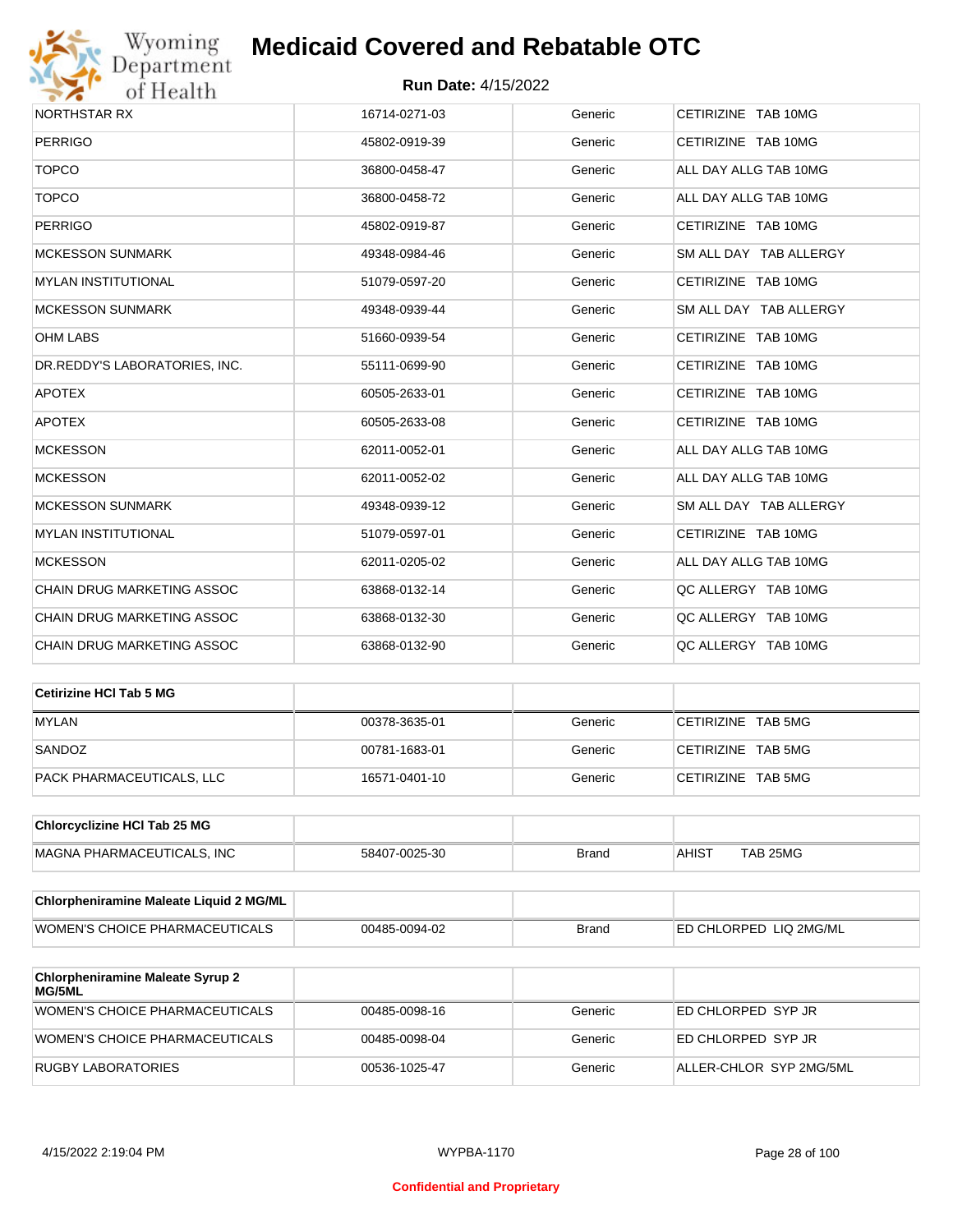

| <b>Chlorpheniramine Maleate Tab 4 MG</b> |               |         |                           |
|------------------------------------------|---------------|---------|---------------------------|
| <b>RUGBY LABORATORIES</b>                | 00536-1006-35 | Generic | ALLER-CHLOR TAB 4MG       |
| <b>RUGBY LABORATORIES</b>                | 00536-3467-10 | Generic | ALLER-CHLOR TAB 4MG       |
| <b>RUGBY LABORATORIES</b>                | 00536-1006-10 | Generic | ALLER-CHLOR TAB 4MG       |
| <b>WOMEN'S CHOICE PHARMACEUTICALS</b>    | 00485-0085-01 | Generic | ED-CHLORTAN TAB 4MG       |
| <b>MAJOR PHARMACEUTICALS</b>             | 00904-0012-24 | Generic | TAB 4MG<br><b>ALLERGY</b> |
| <b>MAJOR PHARMACEUTICALS</b>             | 00904-0012-59 | Generic | <b>ALLERGY</b><br>TAB 4MG |
| <b>MAJOR PHARMACEUTICALS</b>             | 00904-0012-80 | Generic | <b>ALLERGY</b><br>TAB 4MG |
| <b>SELECT BRAND</b>                      | 15127-0821-09 | Generic | CHLORPHENIR TAB 4MG       |
| <b>RUGBY LABORATORIES</b>                | 00536-1006-01 | Generic | ALLER-CHLOR TAB 4MG       |
| <b>MAJOR PHARMACEUTICALS</b>             | 00904-0012-61 | Generic | TAB 4MG<br><b>ALLERGY</b> |
| <b>BERGEN BRUNSWIG</b>                   | 24385-0463-62 | Generic | GNP ALLERGY TAB 4MG       |
| <b>LEADER BRAND PRODUCTS</b>             | 37205-0215-62 | Generic | <b>ALLERGY</b><br>TAB 4MG |
| <b>LEADER BRAND PRODUCTS</b>             | 37205-0215-78 | Generic | <b>ALLERGY</b><br>TAB 4MG |
| <b>BERGEN BRUNSWIG</b>                   | 24385-0463-78 | Generic | GNP ALLERGY TAB 4MG       |
| <b>TOPCO</b>                             | 36800-0463-62 | Generic | TAB 4MG<br><b>ALLERGY</b> |
| <b>MCKESSON SUNMARK</b>                  | 49348-0025-04 | Generic | SM ALLERGY TAB 4MG        |
| <b>MCKESSON SUNMARK</b>                  | 49348-0025-10 | Generic | SM ALLERGY TAB 4MG        |
| <b>TIME-CAP LABS</b>                     | 49483-0242-01 | Generic | ALLERGY-TIME TAB 4MG      |
| <b>TIME-CAP LABS</b>                     | 49483-0242-10 | Generic | ALLERGY-TIME TAB 4MG      |
| <b>MCKESSON</b>                          | 62011-0059-01 | Generic | HM ALLERGY TAB 4MG        |

| Chlorpheniramine Maleate Tab ER 12 MG |               |         |                         |
|---------------------------------------|---------------|---------|-------------------------|
| IKVK TECH                             | 10702-0017-06 | Generic | CHLORPHENIR TAB 12MG CR |
| IKVK TECH                             | 10702-0017-24 | Generic | CHLORPHENIR TAB 12MG CR |
| LEADER BRAND PRODUCTS                 | 37205-0117-62 | Generic | TAB 12MG CR<br>ALLERGY  |

| <b>Clemastine Fumarate Tab 1.34 MG (1 MG</b><br><b>Base Equiv)</b> |               |         |                          |
|--------------------------------------------------------------------|---------------|---------|--------------------------|
| <b>PERRIGO</b>                                                     | 00113-0282-73 | Generic | DAYHIST ALRG TAB 12 HOUR |
| SANDOZ                                                             | 00781-1358-01 | Generic | CLEMASTINE TAB 1.34MG    |
| <b>TOPCO</b>                                                       | 36800-0282-51 | Generic | DAYHIST ALRG TAB 12 HOUR |
| LEADER BRAND PRODUCTS                                              | 37205-0228-73 | Generic | ALLERHIST-1 TAB 1.34MG   |
| BERGEN BRUNSWIG                                                    | 24385-0183-51 | Generic | GNP DAYHIST TAB 1.34MG   |
| MCKESSON SUNMARK                                                   | 49348-0686-03 | Generic | ALLERGY RELF TAB 1.34MG  |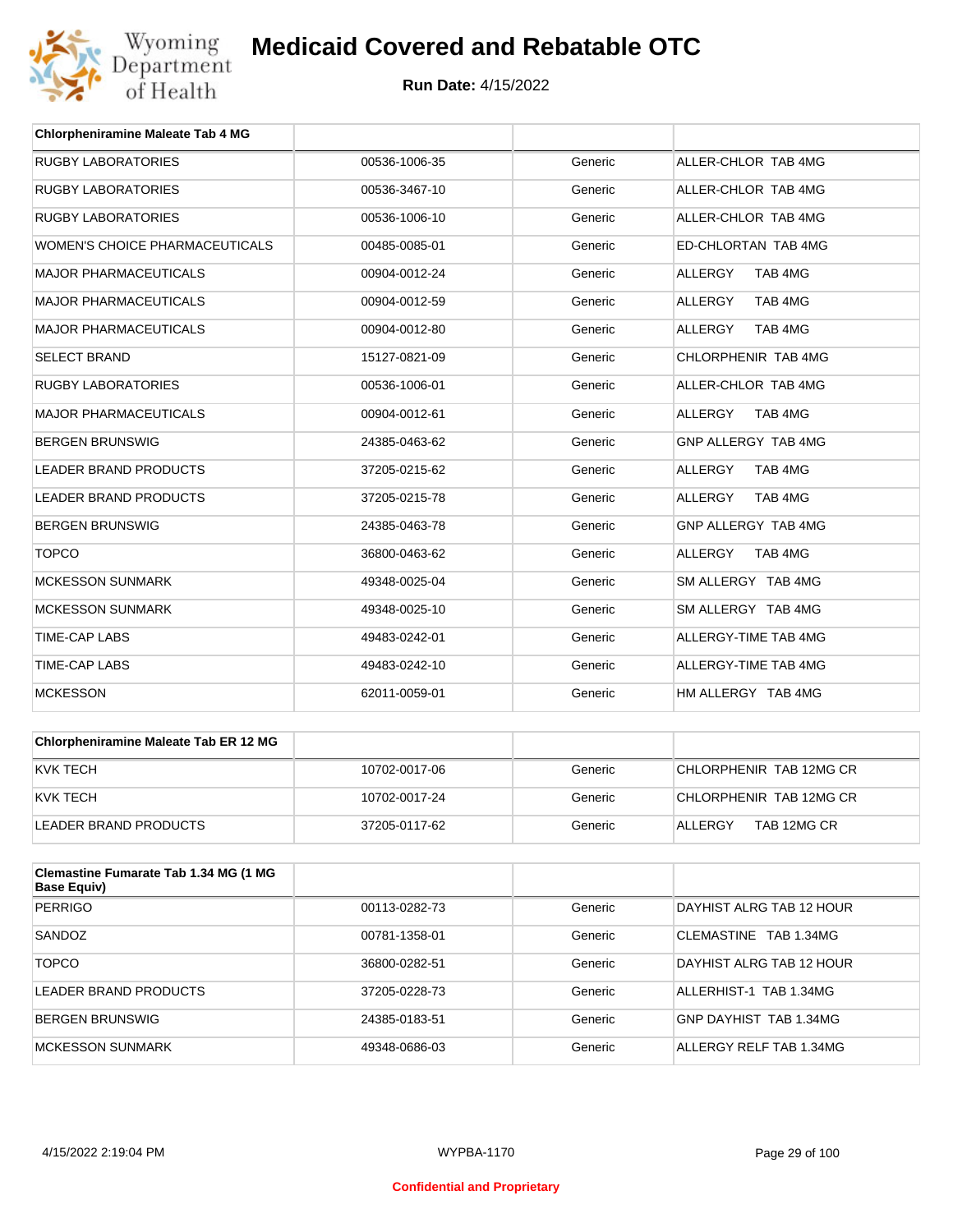

| Dexbrompheniramine Maleate Tab 2 MG |               |              |                            |
|-------------------------------------|---------------|--------------|----------------------------|
| POLY PHARMACEUTICALS                | 50991-0783-60 | <b>Brand</b> | ALA-HIST IR TAB 2MG        |
|                                     |               |              |                            |
| Diphenhydramine HCI Cap 25 MG       |               |              |                            |
| PAR PHARMACEUTICAL                  | 00603-0241-18 | Generic      | Q-DRYL<br>CAP 25MG         |
| SANDOZ                              | 00185-0648-10 | Generic      | DIPHENHYDRAM CAP 25MG      |
| <b>RUGBY LABORATORIES</b>           | 00536-1010-01 | Generic      | DIPHENHIST CAP 25MG        |
| PAR PHARMACEUTICALS                 | 00603-3339-21 | Generic      | DIPHENHYDRAM CAP 25MG      |
| PAR PHARMACEUTICALS                 | 00603-3339-32 | Generic      | DIPHENHYDRAM CAP 25MG      |
| <b>MAJOR PHARMACEUTICALS</b>        | 00904-5306-61 | Generic      | DIPHENHYDRAM CAP 25MG      |
| <b>MAJOR PHARMACEUTICALS</b>        | 00904-5306-80 | Generic      | BANOPHEN<br>CAP 25MG       |
| <b>MAJOR PHARMACEUTICALS</b>        | 00904-2035-24 | Generic      | BANOPHEN<br>CAP 25MG       |
| <b>GEISS DESTIN &amp; DUNN</b>      | 00113-0462-62 | Generic      | ALLERGY RELF CAP 25MG      |
| <b>SELECT BRAND</b>                 | 15127-0283-24 | Generic      | ALLERGY<br>CAP 25MG        |
| SANDOZ                              | 00185-0648-01 | Generic      | DIPHENHYDRAM CAP 25MG      |
| CONTRACT PHARMACAL CORPORATION      | 10267-0835-01 | Generic      | DIPHENHYDRAM CAP 25MG      |
| PHARBEST PHARMACEUTICALS            | 16103-0348-08 | Generic      | PHARBEDRYL CAP 25MG        |
| PHARBEST PHARMACEUTICALS            | 16103-0348-11 | Generic      | PHARBEDRYL CAP 25MG        |
| <b>MAJOR PHARMACEUTICALS</b>        | 00904-5306-60 | Generic      | BANOPHEN<br>CAP 25MG       |
| <b>TOPCO</b>                        | 36800-0462-78 | Generic      | ALLERGY<br>CAP 25MG        |
| <b>BERGEN BRUNSWIG</b>              | 24385-0462-62 | Generic      | GNP ALLERGY CAP 25MG       |
| <b>BERGEN BRUNSWIG</b>              | 24385-0462-78 | Generic      | GNP ALLERGY CAP 25MG       |
| <b>TOPCO</b>                        | 36800-0462-62 | Generic      | ALLERGY<br>CAP 25MG        |
| CONTRACT PHARMACAL CORPORATION      | 10267-0835-04 | Generic      | DIPHENHYDRAM CAP 25MG      |
| <b>SELECT BRAND</b>                 | 15127-0283-48 | Generic      | <b>ALLERGY</b><br>CAP 25MG |
| PHARBEST PHARMACEUTICALS            | 16103-0348-03 | Generic      | PHARBEDRYL CAP 25MG        |
| <b>TOPCO</b>                        | 36800-0462-67 | Generic      | CAP 25MG<br>ALLERGY        |
| <b>MCKESSON SUNMARK</b>             | 49348-0971-10 | Generic      | ALLERGY RELF CAP 25MG      |
| MCKESSON                            | 62011-0056-03 | Generic      | ALLERGY<br>CAP 25MG        |
| <b>SDA LABORATORIES INC</b>         | 66424-0020-01 | Generic      | DIPHENHYDRAM CAP 25MG      |
| <b>SDA LABORATORIES INC</b>         | 66424-0020-10 | Generic      | DIPHENHYDRAM CAP 25MG      |
| MCKESSON                            | 62011-0056-01 | Generic      | ALLERGY<br>CAP 25MG        |
| <b>CHAIN DRUG MARKETING ASSOC</b>   | 63868-0087-01 | Generic      | COMP ALLERGY CAP 25MG      |
| CHAIN DRUG MARKETING ASSOC          | 63868-0087-24 | Generic      | COMP ALLERGY CAP 25MG      |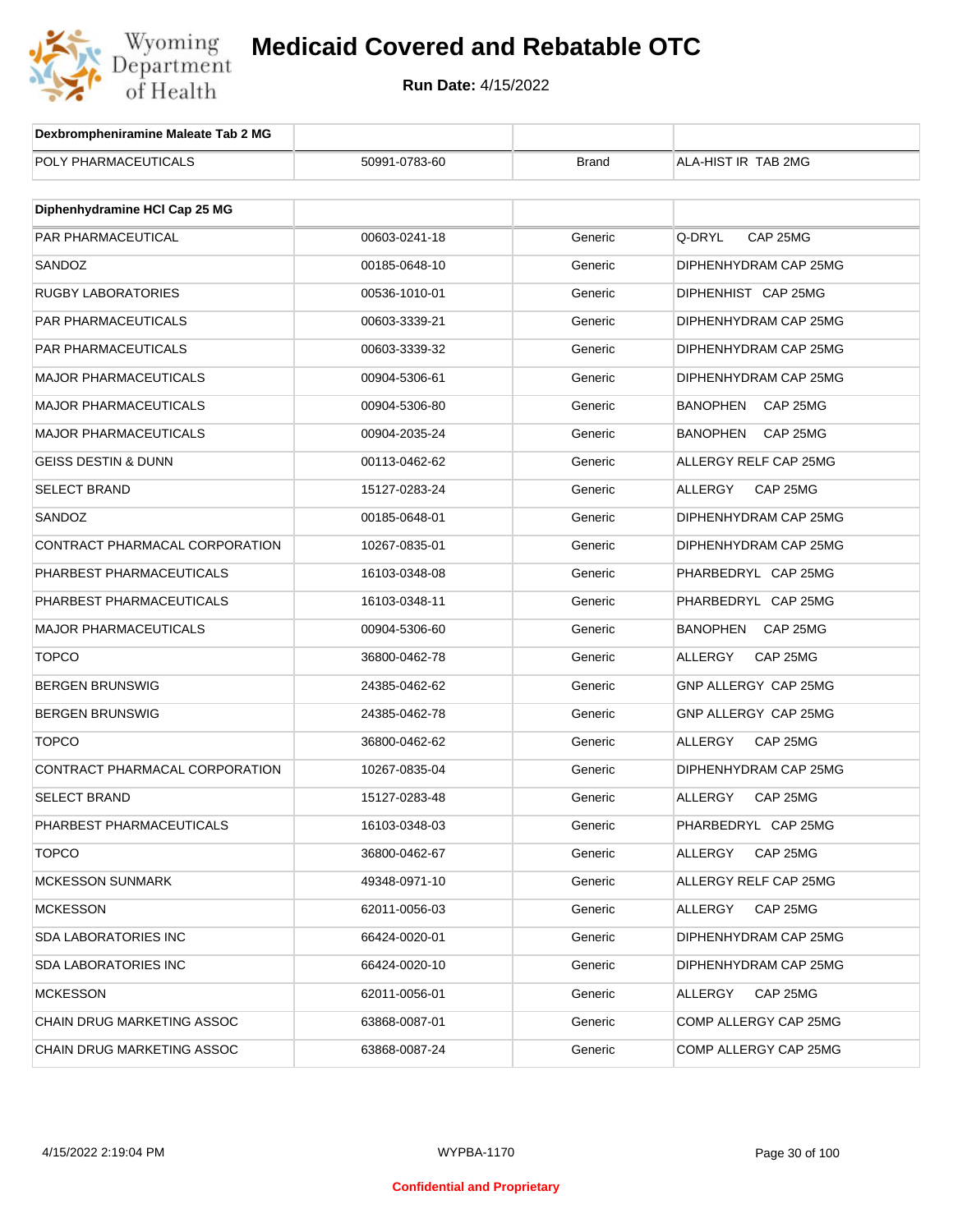

**Diphenhydramine HCl Cap 50 MG**

### **Medicaid Covered and Rebatable OTC**

| PAR PHARMACEUTICALS                    | 00603-3340-32 | Generic | DIPHENHYDRAM CAP 50MG           |
|----------------------------------------|---------------|---------|---------------------------------|
| SANDOZ                                 | 00185-0649-10 | Generic | DIPHENHYDRAM CAP 50MG           |
| <b>MAJOR PHARMACEUTICALS</b>           | 00904-5307-60 | Generic | CAP 50MG<br>BANOPHEN            |
| <b>MAJOR PHARMACEUTICALS</b>           | 00904-5307-80 | Generic | <b>BANOPHEN</b><br>CAP 50MG     |
| <b>MAJOR PHARMACEUTICALS</b>           | 00904-2056-61 | Generic | DIPHENHYDRAM CAP 50MG           |
| SANDOZ                                 | 00185-0649-01 | Generic | DIPHENHYDRAM CAP 50MG           |
| PAR PHARMACEUTICALS                    | 00603-3340-21 | Generic | DIPHENHYDRAM CAP 50MG           |
| PHARBEST PHARMACEUTICALS               | 16103-0347-11 | Generic | PHARBEDRYL CAP 50MG             |
| <b>SDA LABORATORIES INC</b>            | 66424-0021-10 | Generic | DIPHENHYDRAM CAP 50MG           |
| <b>SDA LABORATORIES INC</b>            | 66424-0021-01 | Generic | DIPHENHYDRAM CAP 50MG           |
|                                        |               |         |                                 |
| Diphenhydramine HCI Liquid 12.5 MG/5ML |               |         |                                 |
| <b>GEISS DESTIN &amp; DUNN</b>         | 00113-0379-26 | Generic | ALLERGY RELF LIQ 12.5/5ML       |
| <b>PAR PHARMACEUTICALS</b>             | 00603-0823-58 | Generic | Q-DRYL<br>LIQ 12.5/5ML          |
| <b>RUGBY LABORATORIES</b>              | 00536-0770-85 | Generic | DIPHENHIST LIQ 12.5/5ML         |
| <b>RUGBY LABORATORIES</b>              | 00536-0770-97 | Generic | DIPHENHIST LIQ 12.5/5ML         |
| PAR PHARMACEUTICALS                    | 00603-0823-94 | Generic | Q-DRYL<br>LIQ 12.5/5ML          |
| <b>MAJOR PHARMACEUTICALS</b>           | 00904-5174-16 | Generic | <b>BANOPHEN</b><br>LIQ 12.5/5ML |
| <b>MAJOR PHARMACEUTICALS</b>           | 00904-1228-00 | Generic | <b>BANOPHEN</b><br>LIQ 12.5/5ML |
| <b>MAJOR PHARMACEUTICALS</b>           | 00904-1228-20 | Generic | <b>BANOPHEN</b><br>LIQ 12.5/5ML |
| PAR PHARMACEUTICALS                    | 00603-0823-54 | Generic | Q-DRYL<br>LIQ 12.5/5ML          |
| PAR PHARMACEUTICALS                    | 00603-0823-81 | Generic | Q-DRYL<br>LIQ 12.5/5ML          |
| <b>TOPCO</b>                           | 36800-0379-26 | Generic | ALLERGY RELF LIQ 12.5/5ML       |
| <b>TOPCO</b>                           | 36800-0379-34 | Generic | ALLERGY RELF LIQ 12.5/5ML       |
| <b>BERGEN BRUNSWIG</b>                 | 24385-0379-26 | Generic | CHLD ALLERGY LIQ 12.5/5ML       |
| <b>LEADER BRAND PRODUCTS</b>           | 37205-0565-34 | Generic | ALLERGY<br>LIQ 12.5/5ML         |
| <b>MCKESSON SUNMARK</b>                | 49348-0045-37 | Generic | ALLERGY RELF LIQ 12.5/5ML       |
| LEADER BRAND PRODUCTS                  | 37205-0565-26 | Generic | LIQ 12.5/5ML<br>ALLERGY         |
| <b>MCKESSON SUNMARK</b>                | 49348-0045-34 | Generic | ALLERGY RELF LIQ 12.5/5ML       |
| <b>SILARX</b>                          | 54838-0135-40 | Generic | SILADRYL ALR LIQ 12.5/5ML       |
| <b>SILARX</b>                          | 54838-0135-70 | Generic | SILADRYL ALR LIQ 12.5/5ML       |
| <b>SILARX</b>                          | 54838-0135-80 | Generic | SILADRYL ALR LIQ 12.5/5ML       |
| <b>MCKESSON</b>                        | 62011-0057-01 | Generic | ALLERGY CHLD LIQ 12.5/5ML       |
| CHAIN DRUG MARKETING ASSOC             | 63868-0823-54 | Generic | ALLERGY CHLD LIQ 12.5/5ML       |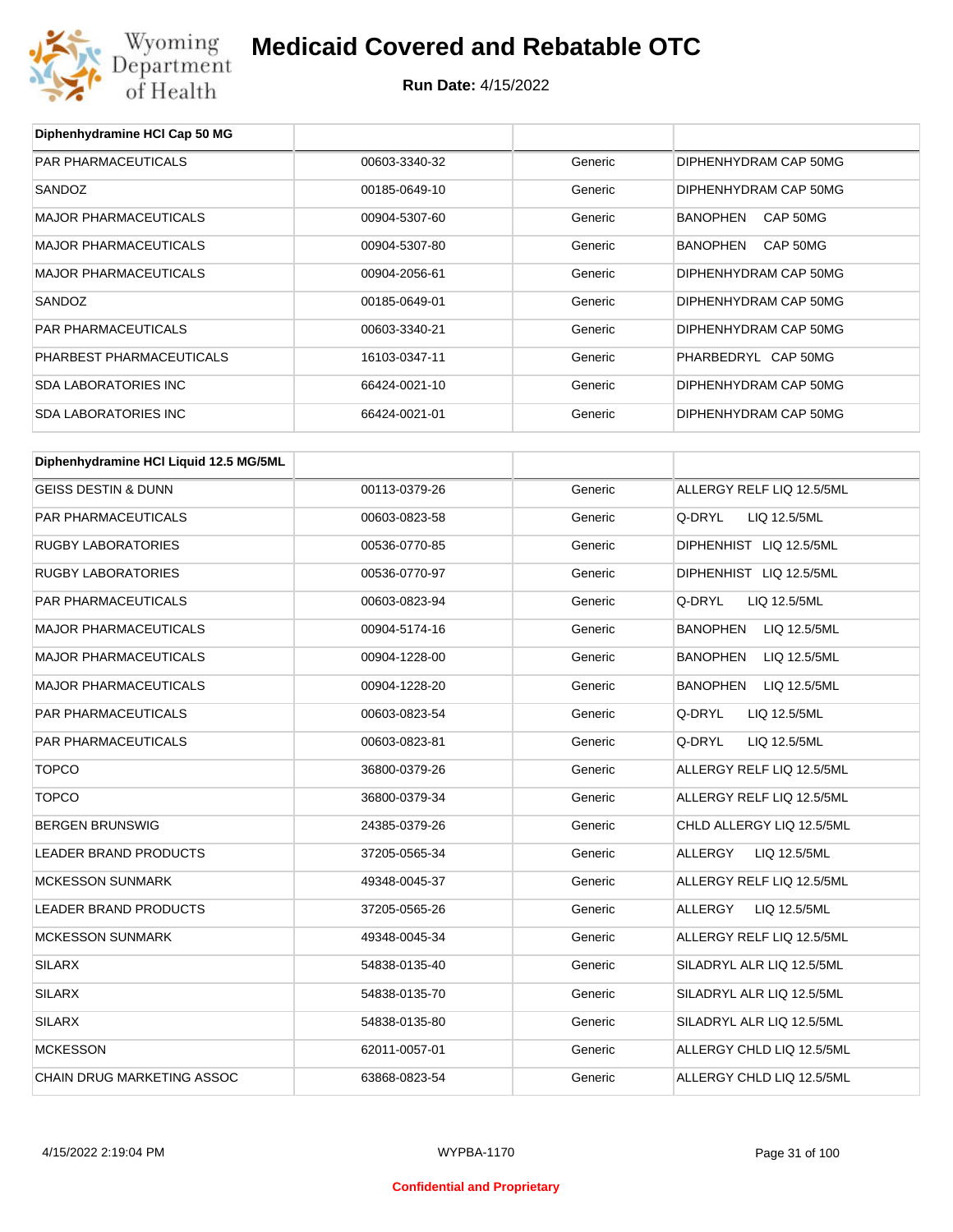

| Diphenhydramine HCI Syrup 12.5 MG/5ML |               |              |                           |
|---------------------------------------|---------------|--------------|---------------------------|
| <b>PAR PHARMACEUTICALS</b>            | 00603-0860-54 | Generic      | SYP 12.5/5ML<br>QUENALIN  |
| <b>SILARX</b>                         | 54838-0154-40 | <b>Brand</b> | SILPHEN COUG SYP 12.5/5ML |
| <b>SILARX</b>                         | 54838-0154-80 | <b>Brand</b> | SILPHEN COUG SYP 12.5/5ML |
| <b>SILARX</b>                         | 54838-0154-70 | <b>Brand</b> | SILPHEN COUG SYP 12.5/5ML |

| Diphenhydramine HCI Tab 25 MG |               |         |                             |
|-------------------------------|---------------|---------|-----------------------------|
| <b>PERRIGO</b>                | 00113-0479-62 | Generic | ALLERGY RELF TAB 25MG       |
| <b>PERRIGO</b>                | 00113-0479-78 | Generic | ALLERGY RELF TAB 25MG       |
| <b>RUGBY LABORATORIES</b>     | 00536-1016-01 | Generic | DIPHENHIST TAB 25MG         |
| <b>MAJOR PHARMACEUTICALS</b>  | 00904-5551-24 | Generic | <b>BANOPHEN</b><br>TAB 25MG |
| <b>MAJOR PHARMACEUTICALS</b>  | 00904-5551-59 | Generic | <b>BANOPHEN</b><br>TAB 25MG |
| <b>SELECT BRAND</b>           | 15127-0018-01 | Generic | SB ALLERGY TAB 25MG MED     |
| <b>BERGEN BRUNSWIG</b>        | 24385-0479-78 | Generic | GNP ALLERGY TAB 25MG        |
| <b>BERGEN BRUNSWIG</b>        | 24385-0479-62 | Generic | GNP ALLERGY TAB 25MG        |
| <b>TOPCO</b>                  | 36800-0479-62 | Generic | <b>ALLERGY</b><br>TAB 25MG  |
| <b>TOPCO</b>                  | 36800-0479-67 | Generic | ALLERGY<br>TAB 25MG         |
| <b>TOPCO</b>                  | 36800-0479-78 | Generic | <b>ALLERGY</b><br>TAB 25MG  |
| <b>TOPCO</b>                  | 36800-0479-79 | Generic | <b>ALLERGY</b><br>TAB 25MG  |
| <b>TIME-CAP LABS</b>          | 49483-0061-01 | Generic | DIPHENHYDRAM TAB 25MG       |
| <b>TIME-CAP LABS</b>          | 49483-0061-10 | Generic | DIPHENHYDRAM TAB 25MG       |
| <b>MCKESSON</b>               | 62011-0058-01 | Generic | HM ALLERGY TAB 25MG         |
| <b>MCKESSON</b>               | 62011-0058-03 | Generic | HM ALLERGY TAB 25MG         |
| <b>MCKESSON SUNMARK</b>       | 49348-0983-10 | Generic | SM ALLERGY TAB 25MG RLF     |

| Fexofenadine HCI Susp 30 MG/5ML (6<br>MG/ML) |               |         |                                  |
|----------------------------------------------|---------------|---------|----------------------------------|
| RUGBY LABORATORIES                           | 00536-1005-97 | Generic | <b>FEXOFENADINE SUS 30MG/5ML</b> |
| ACTAVIS MID ATLANTIC                         | 00472-0527-94 | Generic | <b>FEXOFENADINE SUS 30MG/5ML</b> |

| Fexofenadine HCI Tab 180 MG |               |         |                        |
|-----------------------------|---------------|---------|------------------------|
| <b>MYLAN</b>                | 00378-0782-05 | Generic | FEXOFENADINE TAB 180MG |
| <b>MYLAN</b>                | 00378-0782-93 | Generic | FEXOFENADINE TAB 180MG |
| RUGBY LABORATORIES          | 00536-1066-15 | Generic | FEXOFENADINE TAB 180MG |
| MAJOR PHARMACEUTICALS       | 00904-6214-18 | Generic | FEXOFENADINE TAB 180MG |
| MAJOR PHARMACEUTICALS       | 00904-6214-48 | Generic | FEXOFENADINE TAB 180MG |
| MAJOR PHARMACEUTICALS       | 00904-6214-52 | Generic | FEXOFENADINE TAB 180MG |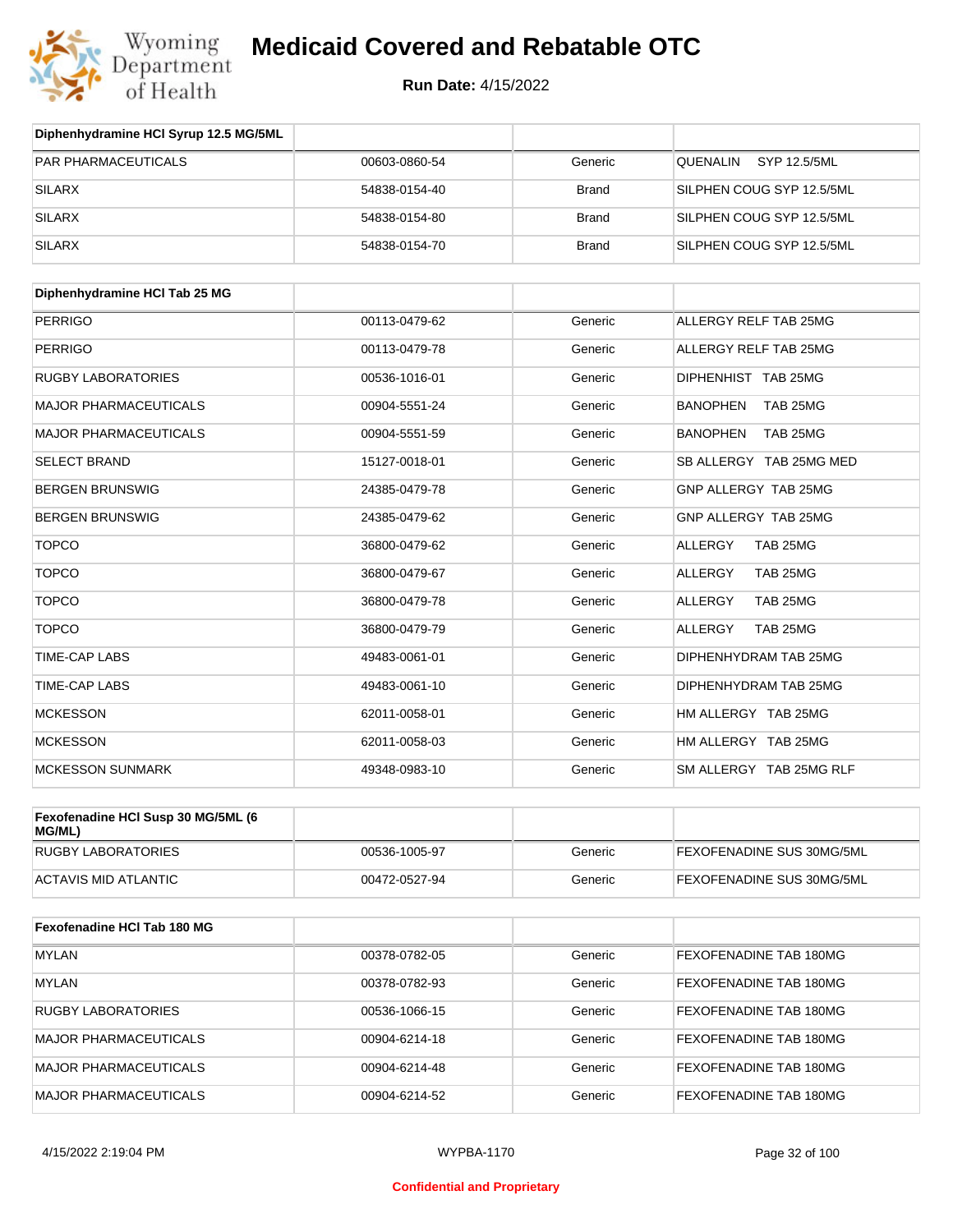#### **Run Date:** 4/15/2022

| Wyoming                       | <b>Medicaid Covered and Rebatable OTC</b> |         |                        |
|-------------------------------|-------------------------------------------|---------|------------------------|
| Department<br>of Health       | <b>Run Date: 4/15/2022</b>                |         |                        |
| <b>MAJOR PHARMACEUTICALS</b>  | 00904-6214-89                             | Generic | FEXOFENADINE TAB 180MG |
| <b>MAJOR PHARMACEUTICALS</b>  | 00904-6214-46                             | Generic | FEXOFENADINE TAB 180MG |
| LEADER BRAND PRODUCTS         | 37205-0650-65                             | Generic | ALLER-EASE TAB 180MG   |
| LEADER BRAND PRODUCTS         | 37205-0650-88                             | Generic | ALLER-EASE TAB 180MG   |
| <b>PADAGIS</b>                | 45802-0571-78                             | Generic | FEXOFENADINE TAB 180MG |
| AMERISOURCE BERGEN DRUGS      | 46122-0040-22                             | Generic | GNP ALLERGY TAB 180MG  |
| AMERISOURCE BERGEN DRUGS      | 46122-0040-65                             | Generic | GNP ALLERGY TAB 180MG  |
| AMERISOURCE BERGEN DRUGS      | 46122-0040-75                             | Generic | GNP ALLERGY TAB 180MG  |
| AMERISOURCE BERGEN DRUGS      | 46122-0040-61                             | Generic | GNP ALLERGY TAB 180MG  |
| <b>MCKESSON SUNMARK</b>       | 49348-0968-56                             | Generic | FEXOFENADINE TAB 180MG |
| <b>MYLAN INSTITUTIONAL</b>    | 51079-0548-20                             | Generic | FEXOFENADINE TAB 180MG |
| <b>MCKESSON</b>               | 62011-0067-01                             | Generic | FEXOFENADINE TAB 180MG |
| DR.REDDY'S LABORATORIES, INC. | 55111-0784-30                             | Generic | FEXOFENADINE TAB 180MG |
| <b>MCKESSON</b>               | 62011-0233-01                             | Generic | FEXOFENADINE TAB 180MG |
| <b>MCKESSON SUNMARK</b>       | 49348-0968-44                             | Generic | FEXOFENADINE TAB 180MG |
| <b>MCKESSON SUNMARK</b>       | 49348-0968-57                             | Generic | FEXOFENADINE TAB 180MG |
| <b>MYLAN INSTITUTIONAL</b>    | 51079-0548-01                             | Generic | FEXOFENADINE TAB 180MG |
| RB HEALTH (US)                | 63824-0926-05                             | Generic | MUCINEX ALLR TAB 180MG |
| RB HEALTH (US)                | 63824-0926-30                             | Generic | MUCINEX ALLR TAB 180MG |
| <b>MCKESSON</b>               | 62011-0067-02                             | Generic | FEXOFENADINE TAB 180MG |
| RB HEALTH (US)                | 63824-0926-40                             | Generic | MUCINEX ALLR TAB 180MG |
| RB HEALTH (US)                | 63824-0926-10                             | Generic | MUCINEX ALLR TAB 180MG |
|                               |                                           |         |                        |
| Fexofenadine HCI Tab 60 MG    |                                           |         |                        |
| <b>PERRIGO</b>                | 00113-0425-53                             | Generic | ALLER-EASE TAB 60MG    |
| MYLAN                         | 00378-0781-05                             | Generic | FEXOFENADINE TAB 60MG  |
| <b>MYLAN</b>                  | 00378-0781-91                             | Generic | FEXOFENADINE TAB 60MG  |

| <b>MYLAN</b>               | 00378-0781-91 | Generic | FEXOFENADINE TAB 60MG |
|----------------------------|---------------|---------|-----------------------|
| <b>MCKESSON SUNMARK</b>    | 49348-0970-02 | Generic | FEXOFENADINE TAB 60MG |
| PADAGIS                    | 45802-0425-78 | Generic | FEXOFENADINE TAB 60MG |
| <b>MYLAN INSTITUTIONAL</b> | 51079-0547-20 | Generic | FEXOFENADINE TAB 60MG |
| <b>MCKESSON</b>            | 62011-0068-01 | Generic | FEXOFENADINE TAB 60MG |
| IMYLAN INSTITUTIONAL       | 51079-0547-01 | Generic | FEXOFENADINE TAB 60MG |

| Loratadine Rapidly-Disintegrating Tab 10<br>MG |               |         |                       |
|------------------------------------------------|---------------|---------|-----------------------|
| MAJOR PHARMACEUTICALS                          | 00904-5806-15 | Generic | TAB 10MG<br>ALLERGY   |
| BERGEN BRUNSWIG                                | 24385-0161-52 | Generic | ALLERGY RELF TAB 10MG |
| LEADER BRAND PRODUCTS                          | 37205-0745-65 | Generic | ALLERGY RELF TAB 10MG |

#### **Confidential and Proprietary**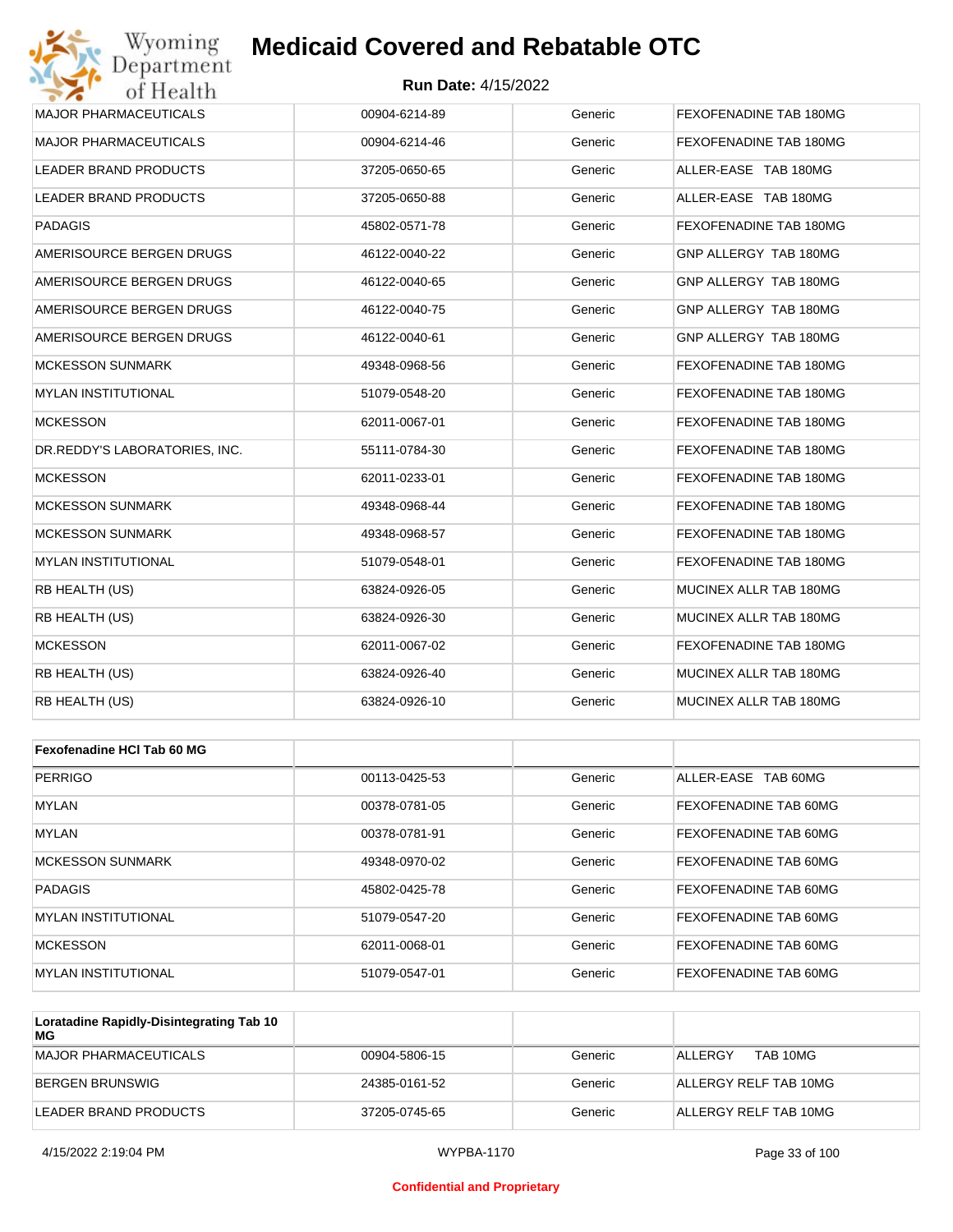| Wyoming                    | <b>Medicaid Covered and Rebatable OTC</b><br>Department<br><b>Run Date: 4/15/2022</b><br>of Health |         |                         |  |  |
|----------------------------|----------------------------------------------------------------------------------------------------|---------|-------------------------|--|--|
|                            |                                                                                                    |         |                         |  |  |
| AMERISOURCE BERGEN DRUGS   | 46122-0140-52                                                                                      | Generic | ALLERGY RELF TAB 10MG   |  |  |
| <b>BERGEN BRUNSWIG</b>     | 24385-0540-53                                                                                      | Generic | ALLERGY RELF TAB 10MG   |  |  |
| <b>MCKESSON SUNMARK</b>    | 49348-0930-01                                                                                      | Generic | TAB 10MG<br>LORATADINE  |  |  |
| <b>MCKESSON SUNMARK</b>    | 49348-0930-44                                                                                      | Generic | I ORATADINE<br>TAB 10MG |  |  |
| <b>MCKESSON</b>            | 62011-0073-01                                                                                      | Generic | ALLERGY RELF TAB 10MG   |  |  |
| <b>OHM LABS</b>            | 51660-0527-31                                                                                      | Generic | ALLERGY RELF TAB 10MG   |  |  |
| CHAIN DRUG MARKETING ASSOC | 63868-0157-10                                                                                      | Generic | ALLERGY RELF TAB 10MG   |  |  |

| Loratadine Syrup 5 MG/5ML    |               |         |                          |
|------------------------------|---------------|---------|--------------------------|
| <b>MAJOR PHARMACEUTICALS</b> | 00904-6234-20 | Generic | LORATADINE SOL 5MG/5ML   |
| <b>BERGEN BRUNSWIG</b>       | 24385-0531-26 | Generic | LORATADINE SYP 5MG/5ML   |
| <b>MCKESSON SUNMARK</b>      | 49348-0636-34 | Generic | LORATADINE SYP 5MG/5ML   |
| <b>MCKESSON SUNMARK</b>      | 49348-0333-34 | Generic | LORATADINE SYP 5MG/5ML   |
| <b>LEADER BRAND PRODUCTS</b> | 37205-0378-26 | Generic | ALLERGY RELF SYP 5MG/5ML |
| AMERISOURCE BERGEN DRUGS     | 46122-0164-26 | Generic | LORATADINE SYP 5MG/5ML   |
| <b>TARO</b>                  | 51672-2085-08 | Generic | LORATADINE SYP 5MG/5ML   |
| <b>TARO</b>                  | 51672-2092-08 | Generic | LORATADINE SOL 5MG/5ML   |
| <b>SILARX</b>                | 54838-0554-40 | Generic | LORATADINE SOL 5MG/5ML   |
| <b>MCKESSON</b>              | 62011-0181-01 | Generic | LORATADINE SYP 5MG/5ML   |
| <b>MCKESSON</b>              | 62011-0072-01 | Generic | LORATADINE SYP 5MG/5ML   |
| <b>TARO</b>                  | 51672-2073-08 | Generic | LORATADINE SYP 5MG/5ML   |
| <b>SILARX</b>                | 54838-0558-40 | Generic | LORATADINE SOL 5MG/5ML   |

| Loratadine Tab 10 MG         |               |         |                       |
|------------------------------|---------------|---------|-----------------------|
| <b>PERRIGO</b>               | 00113-0612-39 | Generic | ALLERGY RELF TAB 10MG |
| <b>PERRIGO</b>               | 00113-0612-60 | Generic | ALLERGY RELF TAB 10MG |
| <b>PERRIGO</b>               | 00113-0612-65 | Generic | ALLERGY RELF TAB 10MG |
| SANDOZ                       | 00781-5077-01 | Generic | LORATADINE TAB 10MG   |
| <b>MAJOR PHARMACEUTICALS</b> | 00904-5728-87 | Generic | ALLERGY<br>TAB 10MG   |
| <b>MAJOR PHARMACEUTICALS</b> | 00904-5728-89 | Generic | TAB 10MG<br>ALLERGY   |
| <b>PERRIGO</b>               | 00113-0612-46 | Generic | ALLERGY RELF TAB 10MG |
| <b>MAJOR PHARMACEUTICALS</b> | 00904-6074-46 | Generic | TAB 10MG<br>ALLERGY   |
| <b>MAJOR PHARMACEUTICALS</b> | 00904-6074-60 | Generic | ALLERGY<br>TAB 10MG   |
| <b>MAJOR PHARMACEUTICALS</b> | 00904-6074-61 | Generic | LORATADINE TAB 10MG   |
| <b>MAJOR PHARMACEUTICALS</b> | 00904-6074-89 | Generic | TAB 10MG<br>ALLERGY   |
| <b>SELECT BRAND</b>          | 15127-0715-10 | Generic | LORATADINE TAB 10MG   |
| <b>SELECT BRAND</b>          | 15127-0715-30 | Generic | LORATADINE TAB 10MG   |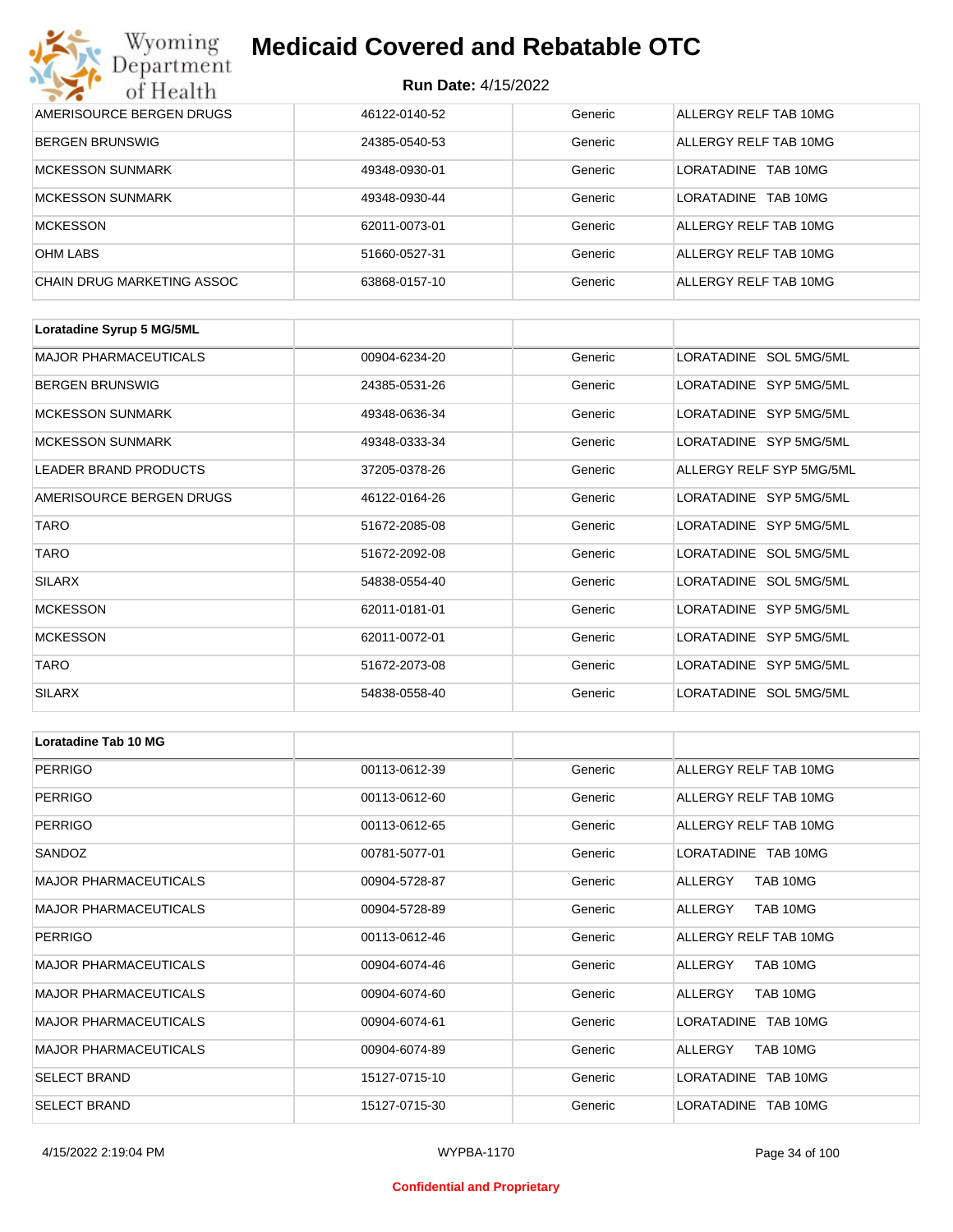

| <b>BERGEN BRUNSWIG</b>              | 24385-0471-78 | Generic      | LORATADINE TAB 10MG          |
|-------------------------------------|---------------|--------------|------------------------------|
| <b>BERGEN BRUNSWIG</b>              | 24385-0471-52 | Generic      | LORATADINE TAB 10MG          |
| <b>TOPCO</b>                        | 36800-0612-65 | Generic      | ALLERGY RELF TAB 10MG        |
| <b>TOPCO</b>                        | 36800-0612-72 | Generic      | ALLERGY RELF TAB 10MG        |
| <b>TOPCO</b>                        | 36800-0612-76 | Generic      | ALLERGY RELF TAB 10MG        |
| <b>TOPCO</b>                        | 36800-0612-87 | Generic      | ALLERGY RELF TAB 10MG        |
| <b>PADAGIS</b>                      | 45802-0650-87 | Generic      | LORATADINE TAB 10MG          |
| <b>LEADER BRAND PRODUCTS</b>        | 37205-0346-72 | Generic      | LORATADINE TAB 10MG          |
| <b>PADAGIS</b>                      | 45802-0650-78 | Generic      | LORATADINE TAB 10MG          |
| <b>BERGEN BRUNSWIG</b>              | 24385-0471-99 | Generic      | LORATADINE TAB 10MG          |
| AMERISOURCE BERGEN DRUGS            | 46122-0158-65 | Generic      | LORATADINE TAB 10MG          |
| <b>TOPCO</b>                        | 36800-0612-46 | Generic      | ALLERGY RELF TAB 10MG        |
| <b>MCKESSON SUNMARK</b>             | 49348-0818-01 | Generic      | SM LORATADIN TAB 10MG        |
| <b>MCKESSON SUNMARK</b>             | 49348-0818-13 | Generic      | SM LORATADIN TAB 10MG        |
| <b>PADAGIS</b>                      | 45802-0650-65 | Generic      | LORATADINE TAB 10MG          |
| <b>MCKESSON SUNMARK</b>             | 49348-0818-44 | Generic      | SM LORATADIN TAB 10MG        |
| OHM LABS                            | 51660-0526-01 | Generic      | ALLERGY RELF TAB 10MG        |
| <b>MYLAN INSTITUTIONAL</b>          | 51079-0246-01 | Generic      | LORATADINE TAB 10MG          |
| <b>MYLAN INSTITUTIONAL</b>          | 51079-0246-20 | Generic      | LORATADINE TAB 10MG          |
| OHM LABS                            | 51660-0526-05 | Generic      | ALLERGY RELF TAB 10MG        |
| OHM LABS                            | 51660-0526-31 | Generic      | ALLERGY RELF TAB 10MG        |
| <b>APOTEX</b>                       | 60505-0147-01 | Generic      | LORATADINE TAB 10MG          |
| CHAIN DRUG MARKETING ASSOC          | 63868-0151-01 | Generic      | LORATADINE TAB 10MG          |
| CHAIN DRUG MARKETING ASSOC          | 63868-0151-10 | Generic      | LORATADINE TAB 10MG          |
| <b>CHAIN DRUG MARKETING ASSOC</b>   | 63868-0151-30 | Generic      | LORATADINE TAB 10MG          |
| <b>APOTEX</b>                       | 60505-0147-08 | Generic      | LORATADINE TAB 10MG          |
| AMERICAN HEALTH PACKAGING           | 68084-0248-01 | Generic      | LORATADINE TAB 10MG          |
| AMERICAN HEALTH PACKAGING           | 68084-0248-11 | Generic      | LORATADINE TAB 10MG          |
| Triprolidine HCI Drops 0.938 MG/ML  |               |              |                              |
| ALLEGIS PHARMACEUTICALS             | 28595-0801-30 | <b>Brand</b> | DRO 0.938MG<br>HISTEX PD     |
| Triprolidine HCI Liquid 0.625 MG/ML |               |              |                              |
| <b>GM PHARMACEUTICALS</b>           | 58809-0501-30 | Brand        | VANAHIST PD LIQ 0.625MG      |
|                                     |               |              |                              |
| Triprolidine HCI Syrup 2.5 MG/5ML   |               |              |                              |
| ALLEGIS PHARMACEUTICALS             | 28595-0802-08 | <b>Brand</b> | <b>HISTEX</b><br>SYP 2.5MG/5 |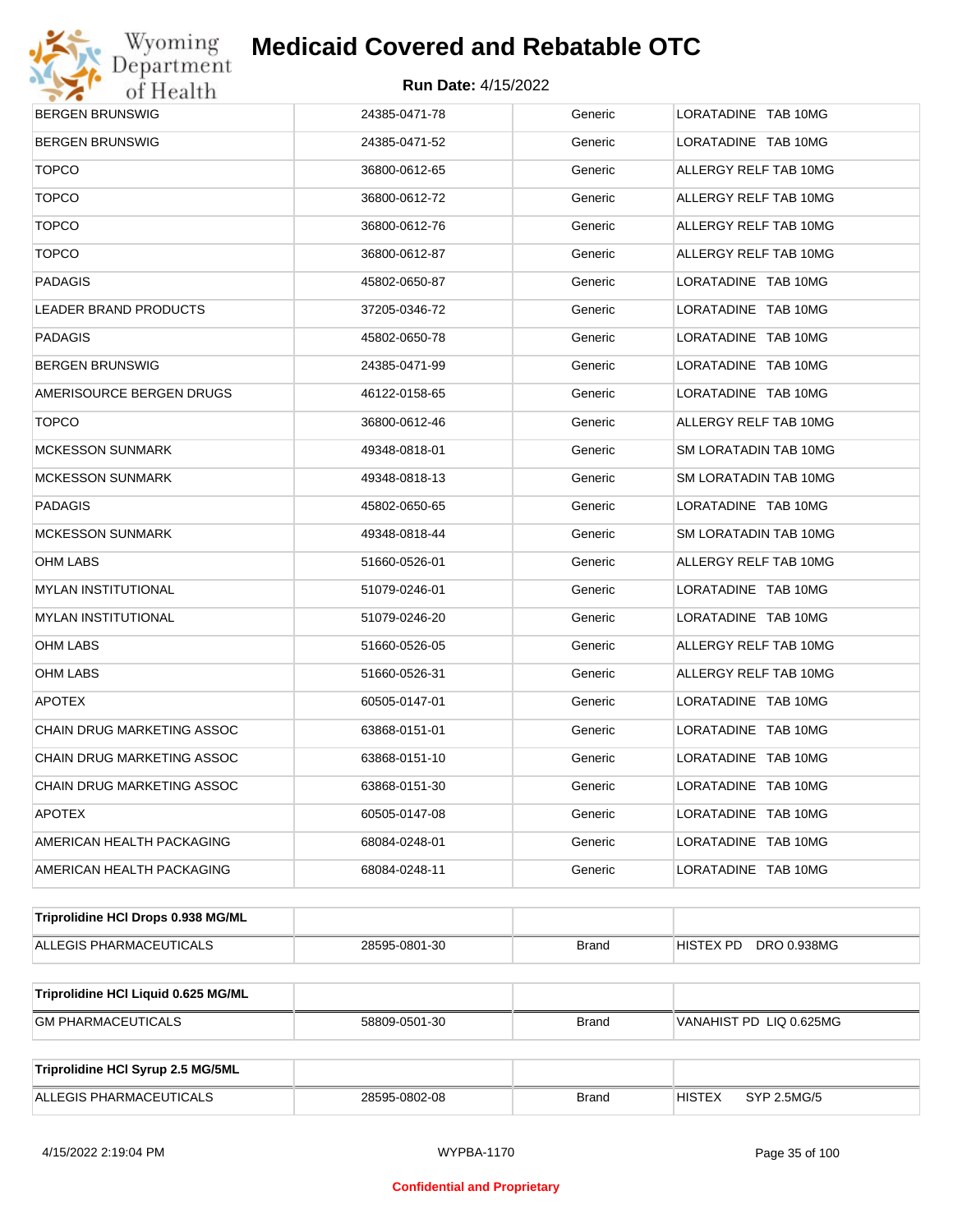

| Levonorgestrel Tab 1.5 MG      |               |              |                                    |  |
|--------------------------------|---------------|--------------|------------------------------------|--|
| LUPIN PHARMACEUTICALS          | 43386-0622-30 | Generic      | TAB 1.5MG<br>MY WAY                |  |
| ACTAVIS PHARMA                 | 52544-0065-54 | Generic      | <b>NEXT CHOICE TAB 1.5MG</b>       |  |
| AFAXYS                         | 50102-0111-01 | Generic      | ECONTRA EZ TAB 1.5MG               |  |
| AFAXYS                         | 50102-0111-12 | Generic      | ECONTRA EZ TAB 1.5MG               |  |
| FOUNDATION CONSUMER HEALTHCARE | 51285-0100-88 | Generic      | TAKE ACTION TAB 1.5MG              |  |
| FOUNDATION CONSUMER HEALTHCARE | 51285-0103-88 | Generic      | AFTERA<br>TAB 1.5MG                |  |
| FOUNDATION CONSUMER HEALTHCARE | 51285-0146-19 | <b>Brand</b> | <b>TAB 1.5MG</b><br>PLAN B         |  |
| FOUNDATION CONSUMER HEALTHCARE | 51285-0162-88 | <b>Brand</b> | <b>PLAN B</b><br>TAB 1.5MG         |  |
| SUN PHARMACEUTICALS            | 62756-0718-60 | Generic      | <b>OPCICON</b><br><b>TAB 1.5MG</b> |  |
| TEVA/WOMENS HEALTH             | 51285-0943-88 | <b>Brand</b> | <b>TAB 1.5MG</b><br>PLAN B         |  |
| PHARMACIST PHARMACEUTICAL LLC  | 63704-0010-01 | Generic      | LEVONORGESTR TAB 1.5MG             |  |
| LUPIN PHARMACEUTICALS          | 68180-0853-13 | Generic      | FALLBACK<br><b>TAB 1.5MG</b>       |  |
| <b>COUGH/COLD/ALLERGY</b>      |               |              |                                    |  |
|                                |               |              |                                    |  |

| *Camphor-Eucalyptus-Menthol - Oint*** |               |         |                             |
|---------------------------------------|---------------|---------|-----------------------------|
| AMERISOURCE BERGEN DRUGS              | 46122-0157-54 | Generic | OIN RUB<br><b>GNP CHEST</b> |
| MCKESSON                              | 62011-0075-01 | Generic | I HM CHEST RUB OIN          |

| *Camphor-Eucalyptus-Menthol-Turp Oil-<br>White Pet -Oint*** |               |       |                                  |
|-------------------------------------------------------------|---------------|-------|----------------------------------|
| <b>IMCKESSON SUNMARK</b>                                    | 49348-0398-96 | Brand | <b>SM MEDICATED MIS CHST RUB</b> |

| *DM-GG-PE Tab & APAP-Diphenhyd-PE<br>Tab Therapy Pack*** |               |       |                            |
|----------------------------------------------------------|---------------|-------|----------------------------|
| RB HEALTH (US)                                           | 63824-0555-30 | Brand | IMUCINEX FAST MIS MX DAY/N |

| *PE-DM-GG Ligd & Diphenhyd-PE-APAP<br>Ligd Therapy Pack*** |               |       |                           |
|------------------------------------------------------------|---------------|-------|---------------------------|
| RB HEALTH (US)                                             | 63824-0287-22 | Brand | MUCINEX CHLD MIS DAY/NITE |

| *PE-DM-GG-APAP Ligd & PE-Diphenhyd-<br><b>APAP Ligd Therapy Pack***</b> |               |              |                                   |
|-------------------------------------------------------------------------|---------------|--------------|-----------------------------------|
| RB HEALTH (US)                                                          | 63824-0526-22 | <b>Brand</b> | <b>IMUCINEX FAST MIS DAY/NGHT</b> |

| *PE-DM-GG-APAP Pack & PE-Diphenhyd-<br><b>APAP Pack Therapy Pack***</b> |               |              |                |              |
|-------------------------------------------------------------------------|---------------|--------------|----------------|--------------|
| <b>RECKITT BENCKISER</b>                                                | 63824-0234-44 | <b>Brand</b> | <b>MUCINEX</b> | MIS DAY/NGHT |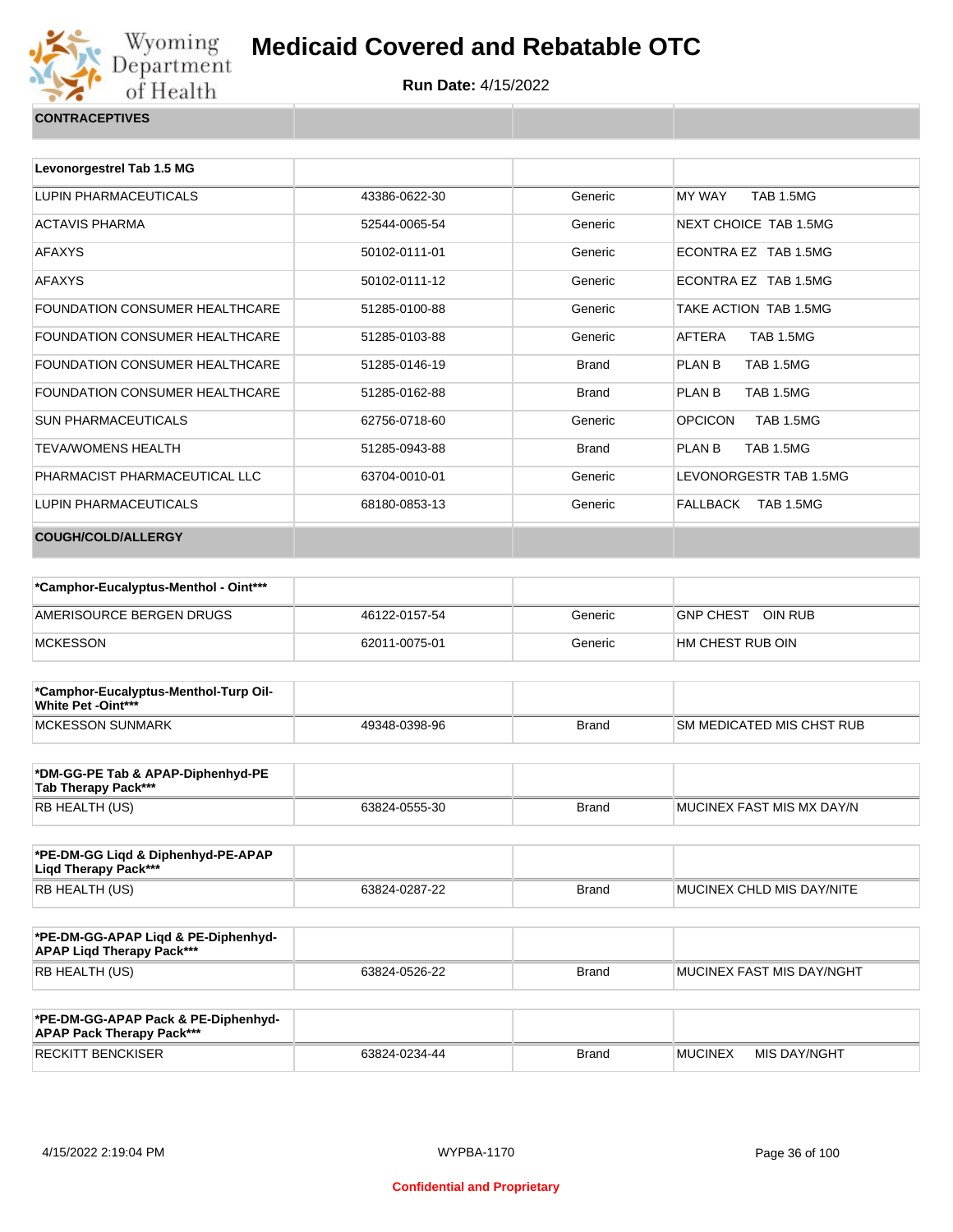

| *PE-DM-GG-APAP Tab & PE-Diphenhyd-<br><b>APAP Tab Therapy Pack***</b> |               |              |                                         |
|-----------------------------------------------------------------------|---------------|--------------|-----------------------------------------|
| RB HEALTH (US)                                                        | 63824-0551-30 | Generic      | MUCINEX FAST PAK DAY/NGHT               |
| Acetaminophen w/ DM Liq 1000-30<br>MG/30ML                            |               |              |                                         |
| <b>TOPCO</b>                                                          | 36800-0698-34 | Generic      | <b>COUGH &amp; SORE LIQ THRT DAY</b>    |
| Acetaminophen w/ DM Susp 160-5 MG/5ML                                 |               |              |                                         |
| <b>GLAXO CONSUMER HEALTHCARE L.P.</b>                                 | 00067-8115-04 | <b>Brand</b> | TRIAMINIC<br>SUS CGH/ST                 |
| Brompheniramine & Phenylephrine Elixir 1<br>-2.5 MG/5ML               |               |              |                                         |
| <b>MAJOR PHARMACEUTICALS</b>                                          | 00904-5781-20 | Generic      | <b>DIMAPHEN</b><br><b>ELX CHILDREN</b>  |
| <b>PERRIGO</b>                                                        | 00113-0906-26 | Generic      | COLD/ALLERGY ELX CHILDREN               |
| WOMEN'S CHOICE PHARMACEUTICALS                                        | 00485-0202-16 | Generic      | RYNEX PE ELX                            |
| <b>BERGEN BRUNSWIG</b>                                                | 24385-0517-26 | Generic      | <b>GNP CLD/ALLE ELX CHILDREN</b>        |
| <b>BERGEN BRUNSWIG</b>                                                | 24385-0517-34 | Generic      | <b>GNP CLD/ALLE ELX CHILDREN</b>        |
| <b>TOPCO</b>                                                          | 36800-0906-26 | Generic      | COLD/ALLERGY ELX CHILDREN               |
| <b>LEADER BRAND PRODUCTS</b>                                          | 37205-0931-26 | Generic      | COLD/ALLERGY ELX CHILDREN               |
| <b>MCKESSON SUNMARK</b>                                               | 49348-0777-37 | Generic      | SM CLD/ALRGY ELX CHILDREN               |
| <b>TOPCO</b>                                                          | 36800-0906-34 | Generic      | COLD/ALLERGY ELX CHILDREN               |
| <b>MCKESSON SUNMARK</b>                                               | 49348-0777-34 | Generic      | SM CLD/ALRGY ELX CHILDREN               |
| <b>MCKESSON</b>                                                       | 62011-0062-01 | Generic      | COLD/ALLERGY ELX CHILDREN               |
| Brompheniramine & Phenylephrine Syrup<br>1-2.5 MG/5ML                 |               |              |                                         |
| GLAXO CONSUMER HEALTHCARE L.P.                                        | 00067-8117-04 | <b>Brand</b> | <b>TRIAMINIC</b><br><b>SYP CLD/ALRG</b> |
| Brompheniramine & Phenylephrine Tab 4-<br><b>10 MG</b>                |               |              |                                         |
| ALLEGIS PHARMACEUTICALS                                               | 28595-0900-60 | <b>Brand</b> | RU-HIST D TAB 4-10MG                    |
| Brompheniramine & Pseudoephedrine Cap<br>4-60 MG                      |               |              |                                         |
| <b>BAUSCH HEALTH</b>                                                  | 00095-0860-06 | <b>Brand</b> | LODRANE D CAP 4-60MG                    |
| Brompheniramine & Pseudoephedrine<br>Elixir 1-15 MG/5ML               |               |              |                                         |
| <b>WOMEN'S CHOICE PHARMACEUTICALS</b>                                 | 00485-0206-16 | Generic      | RYNEX PSE LIQ                           |
| PAR PHARMACEUTICALS                                                   | 00603-0851-94 | Generic      | Q-TAPP<br>ELX 1-15/5ML                  |
| <b>SILARX</b>                                                         | 54838-0125-40 | Generic      | LIQ<br>BROTAPP                          |
| <b>SILARX</b>                                                         | 54838-0125-80 | Generic      | LIQ<br><b>BROTAPP</b>                   |
|                                                                       |               |              |                                         |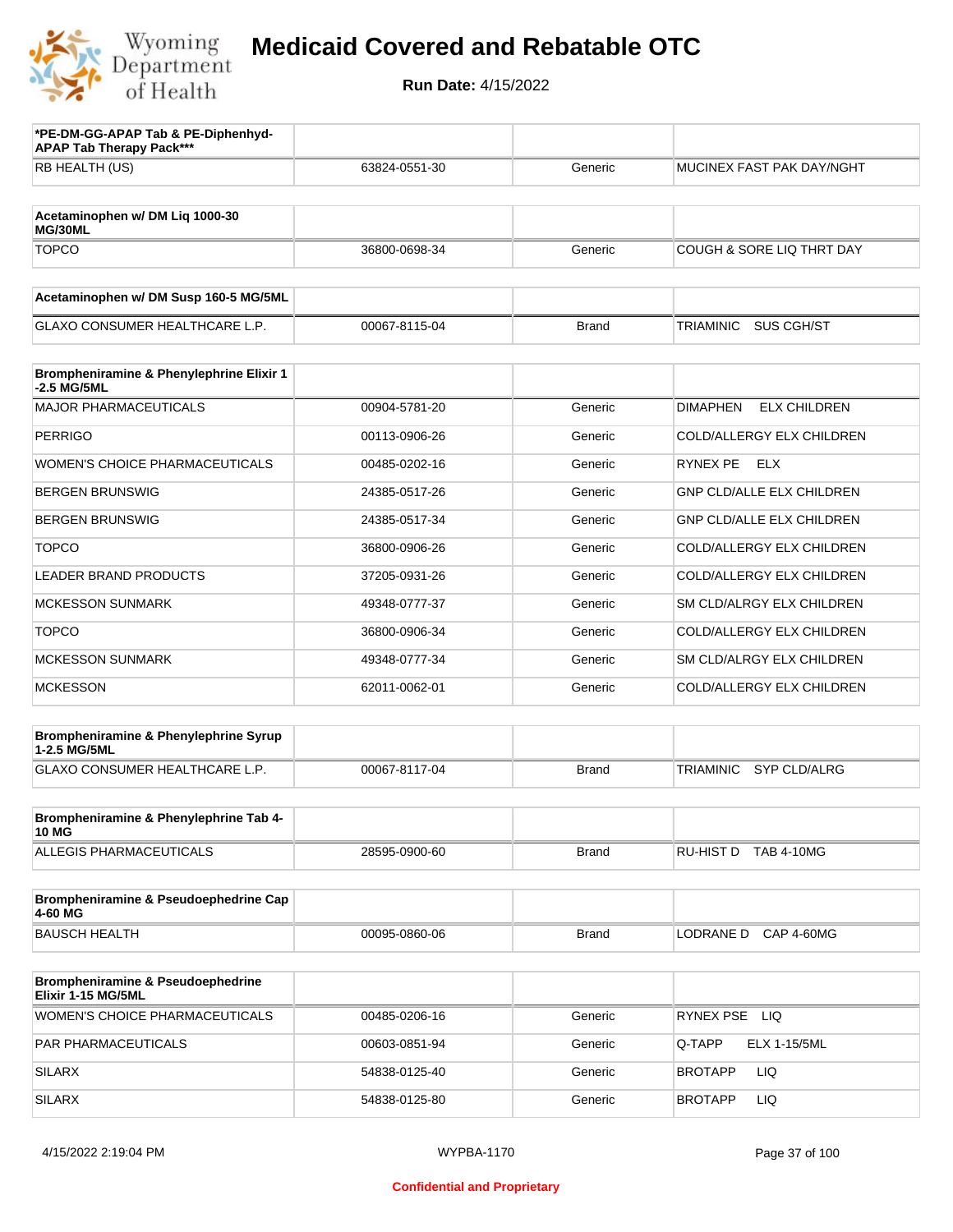

| <b>SILARX</b>                                                | 54838-0125-70 | Generic      | <b>BROTAPP</b><br>LIQ                |
|--------------------------------------------------------------|---------------|--------------|--------------------------------------|
| Brompheniramine & Pseudoephedrine<br>Liquid 1-7.5 MG/ML      |               |              |                                      |
| JAYMAC PHARMACEUTICAL LLC                                    | 64661-0032-30 | <b>Brand</b> | J-TAN D PD DRO 1-7.5MG               |
| Brompheniramine-Acetaminophen Tab 2-<br>250 MG               |               |              |                                      |
| MAGNA PHARMACEUTICALS, INC                                   | 58407-0225-01 | <b>Brand</b> | <b>STAFLEX</b><br><b>TAB 2-250MG</b> |
| Cetirizine-Pseudoephedrine Tab ER 12HR                       |               |              |                                      |
| 5-120 MG<br><b>GEISS DESTIN &amp; DUNN</b>                   | 00113-0176-53 | Generic      | ALLERGY-D TAB 5-120MG                |
| <b>GEISS DESTIN &amp; DUNN</b>                               | 00113-0176-62 | Generic      | ALLERGY-D TAB 5-120MG                |
|                                                              |               |              |                                      |
| <b>PERRIGO</b>                                               | 00113-2176-53 | Generic      | ALLERGY-D<br><b>TAB 5-120MG</b>      |
| <b>PERRIGO</b>                                               | 00113-2176-62 | Generic      | ALLERGY-D TAB 5-120MG                |
| <b>BERGEN BRUNSWIG</b>                                       | 24385-0175-53 | Generic      | ALLERGY-D<br><b>TAB 5-120MG</b>      |
| BERGEN BRUNSWIG                                              | 24385-0175-62 | Generic      | ALLERGY-D TAB 5-120MG                |
| <b>MAJOR PHARMACEUTICALS</b>                                 | 00904-5831-12 | Generic      | ALLERGY-D TAB 5-120MG                |
| <b>TOPCO</b>                                                 | 36800-0176-62 | Generic      | ALLERGY D TAB 5-120MG                |
| <b>PADAGIS</b>                                               | 45802-0721-53 | Generic      | CETIRIZ/PSE TAB 5-120MG              |
| <b>PADAGIS</b>                                               | 45802-0721-62 | Generic      | CETIRIZ/PSE TAB 5-120MG              |
| <b>TOPCO</b>                                                 | 36800-0176-53 | Generic      | ALLERGY D TAB 5-120MG                |
| <b>MCKESSON SUNMARK</b>                                      | 49348-0851-04 | Generic      | ALLERGY-D TAB 5-120MG                |
| <b>MCKESSON</b>                                              | 62011-0055-01 | Generic      | ALLGY COMP-D TAB 5-120MG             |
| Chlophedianol-Dexbrompheniramine Soln<br>12.5-1 MG/5ML       |               |              |                                      |
| <b>RAMCNEIL</b>                                              | 12830-0864-16 | <b>Brand</b> | CHLO HIST SOL                        |
| Chlophedianol-Guaifenesin Liquid 12.5-100<br>MG/5ML          |               |              |                                      |
| <b>RAMCNEIL</b>                                              | 12830-0767-16 | <b>Brand</b> | CHLO TUSS EX LIQ 12.5-100            |
| Chlophedianol-Pyrilamine Liquid 12.5-12.5<br>MG/5ML          |               |              |                                      |
| <b>CENTURION LABS</b>                                        | 23359-0032-16 | <b>Brand</b> | <b>NINJACOF</b><br>LIQ               |
| Chlophedianol-Pyrilamine Liquid 25-50<br>MG/15ML             |               |              |                                      |
| <b>GM PHARMACEUTICALS</b>                                    | 58809-0350-04 | <b>Brand</b> | VANACOF-8 LIQ 25-50/15               |
| Chlophedianol-Pyrilamine-APAP Liquid<br>12.5-12.5-160 MG/5ML |               |              |                                      |
| <b>CENTURION LABS</b>                                        | 23359-0033-16 | <b>Brand</b> | NINJACOF-A LIQ                       |
|                                                              |               |              |                                      |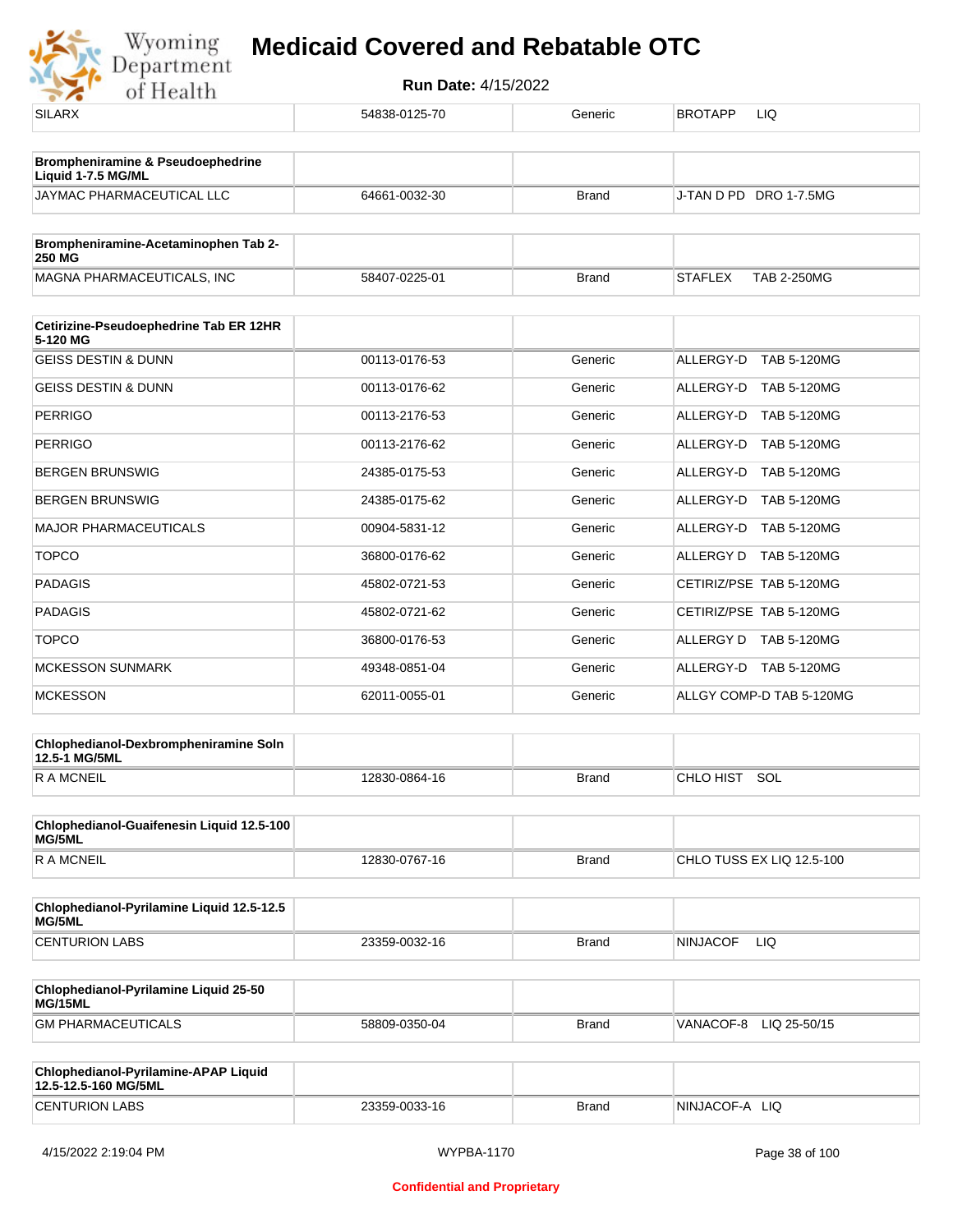

| <b>Chlorcyclizine &amp; Pseudoephedrine Liquid</b><br>25-60 MG/5ML |               |              |                                       |
|--------------------------------------------------------------------|---------------|--------------|---------------------------------------|
| MAGNA PHARMACEUTICALS, INC                                         | 58407-0624-04 | <b>Brand</b> | STAHIST AD LIQ                        |
|                                                                    |               |              |                                       |
| Chlorcyclizine & Pseudoephedrine Tab 25-<br>60 MG                  |               |              |                                       |
| MAGNA PHARMACEUTICALS, INC                                         | 58407-0625-30 | <b>Brand</b> | STAHIST AD TAB 25-60MG                |
|                                                                    |               |              |                                       |
| Chlorpheniramine & Phenylephrine Liquid<br>1-2.5 MG/ML             |               |              |                                       |
| <b>LASER PHARMACEUTICALS</b>                                       | 16477-0121-30 | <b>Brand</b> | <b>DALLERGY</b><br><b>DRO 1-2.5MG</b> |
|                                                                    |               |              |                                       |
| Chlorpheniramine & Phenylephrine Liquid<br>1-3.5 MG/ML             |               |              |                                       |
| <b>VIRTUS PHARMACEUTICALS OPCO</b>                                 | 76439-0319-30 | Generic      | <b>VIRDEC</b><br><b>DRO</b>           |
| Chlorpheniramine & Phenylephrine Liquid                            |               |              |                                       |
| <b>2-5 MG/ML</b>                                                   |               |              |                                       |
| WOMEN'S CHOICE PHARMACEUTICALS                                     | 00485-0096-02 | <b>Brand</b> | ED CHLORPED DRO D                     |
| Chlorpheniramine & Phenylephrine Liquid<br>4-10 MG/5ML             |               |              |                                       |
| <b>WOMEN'S CHOICE PHARMACEUTICALS</b>                              | 00485-0155-16 | <b>Brand</b> | ED A-HIST<br>LIQ 4-10/5ML             |
| LARKEN LABORATORIES, INC.                                          | 68047-0185-16 | Generic      | NOHIST-LQ<br>LIQ 4-10/5ML             |
|                                                                    |               |              |                                       |
| Chlorpheniramine & Phenylephrine Tab 4-<br><b>10 MG</b>            |               |              |                                       |
| <b>WOMEN'S CHOICE PHARMACEUTICALS</b>                              | 00485-0254-01 | Generic      | ED A-HIST TAB 4-10MG                  |
| <b>TOPCO</b>                                                       | 36800-0139-62 | Generic      | COLD/ALLERGY TAB 4-10MG               |
| <b>TOPCO</b>                                                       | 36800-0358-62 | Generic      | SINUS/ALERGY TAB PE MAX               |
| <b>SELECT BRAND</b>                                                | 15127-0082-24 | Generic      | SINUS/ALERGY TAB MAX ST               |
| AMERISOURCE BERGEN DRUGS                                           | 46122-0181-62 | Generic      | COLD/ALLERGY TAB 4-10MG               |
| <b>BERGEN BRUNSWIG</b>                                             | 24385-0961-62 | Generic      | SINUS/ALLERG TAB 4-10MG               |
|                                                                    |               |              |                                       |
| Chlorpheniramine & Pseudoephedrine<br>Liquid 2-30 MG/5ML           |               |              |                                       |
| LARKEN LABORATORIES, INC.                                          | 68047-0120-16 | <b>Brand</b> | LOHIST-D<br>LIQ.                      |
|                                                                    |               |              |                                       |
| Chlorpheniramine & Pseudoephedrine Tab<br>4-60 MG                  |               |              |                                       |
| MAJOR PHARMACEUTICALS                                              | 00904-5351-24 | Generic      | <b>SUDOGEST</b><br><b>TAB 4-60MG</b>  |
| MAJOR PHARMACEUTICALS                                              | 00904-5351-96 | Generic      | <b>SUDOGEST</b><br><b>TAB 4-60MG</b>  |
|                                                                    |               |              |                                       |
| Chlorpheniramine w/ Codeine Liquid 2-9<br>MG/5ML                   |               |              |                                       |
| MAGNA PHARMACEUTICALS, INC                                         | 58407-0920-16 | <b>Brand</b> | LIQ 2-9/5ML<br>Z-TUSS AC              |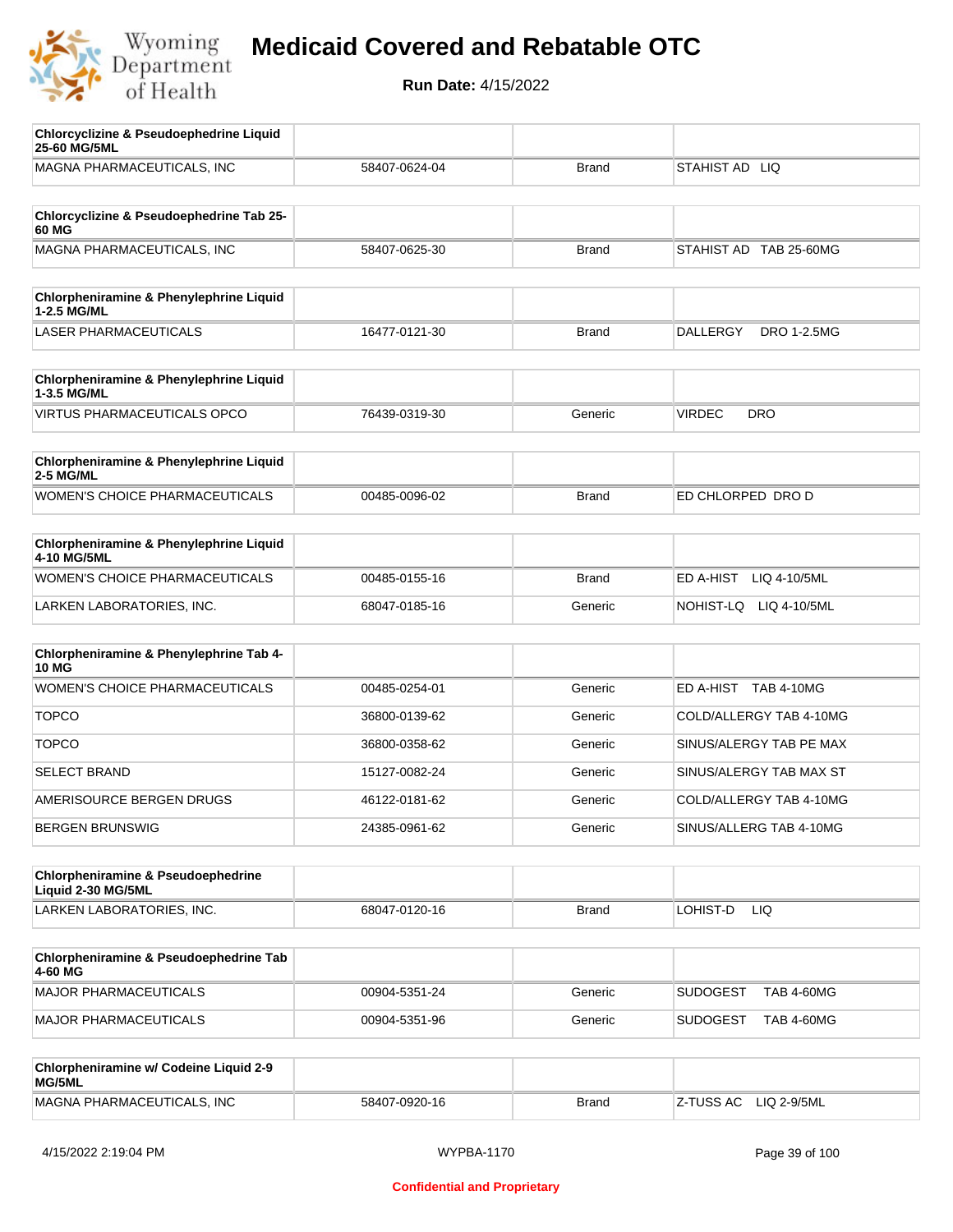

**Run Date:** 4/15/2022

| Chlorpheniramine-DM Tab 4-30 MG                                  |               |         |                                       |
|------------------------------------------------------------------|---------------|---------|---------------------------------------|
| <b>MAJOR PHARMACEUTICALS</b>                                     | 00904-5817-44 | Generic | <b>COUGH &amp; COLD TAB</b>           |
| <b>SELECT BRAND</b>                                              | 15127-0268-16 | Generic | SB COLD/CGH TAB HBP                   |
| Chlorpheniramine-Phenylephrine-ASA                               |               |         |                                       |
| Effer Tab 2-7.8-325 MG                                           |               |         |                                       |
| CHAIN DRUG MARKETING ASSOC                                       | 63868-0228-20 | Generic | COLD RELIEF TAB PLUS                  |
| Chlorphen-PE-APAP Tab 2-5-325 MG & PE-<br>APAP Tab 5-325 MG Pack |               |         |                                       |
| <b>SELECT BRAND</b>                                              | 15127-0933-24 | Generic | SB SINUS CNG PAK / PAIN               |
| AMERISOURCE BERGEN DRUGS                                         | 46122-0075-60 | Generic | SINUS RELIEF PAK CNG/PAIN             |
| Chlorphen-Phenylephrine w/ APAP Tab 2-5<br>$-325$ MG             |               |         |                                       |
| <b>GEISS DESTIN &amp; DUNN</b>                                   | 00113-0476-62 | Generic | <b>ALLERGY</b><br><b>TAB MULTI-SY</b> |
| <b>SELECT BRAND</b>                                              | 15127-0966-24 | Generic | <b>SB SINUS CNG TAB /PAIN</b>         |
| <b>SELECT BRAND</b>                                              | 15127-0967-24 | Generic | SB ALLERGY TAB MULTI-SY               |
| <b>TOPCO</b>                                                     | 36800-0476-62 | Generic | ALLERGY<br>TAB MULTI-SY               |
| <b>TOPCO</b>                                                     | 36800-0476-67 | Generic | ALLERGY<br><b>TAB MULTI-SY</b>        |
| <b>BERGEN BRUNSWIG</b>                                           | 24385-0147-62 | Generic | <b>GNP ALLERGY TAB MULTI-SY</b>       |
| LEADER BRAND PRODUCTS                                            | 37205-0940-62 | Generic | ALLERGY<br><b>TAB MULTI-SY</b>        |
| <b>TOPCO</b>                                                     | 36800-0935-62 | Generic | NIGHT TIME TAB SINUS                  |
| AMERISOURCE BERGEN DRUGS                                         | 46122-0074-62 | Generic | GNP SINUS TAB CNG/PAIN                |
| <b>MCKESSON SUNMARK</b>                                          | 49348-0778-04 | Generic | SM ALLERGY TAB MULTI-SY               |
| CHAIN DRUG MARKETING ASSOC                                       | 63868-0981-24 | Generic | QC ALLERGY TAB RELIEF                 |
|                                                                  |               |         |                                       |
| Chlorphen-Phenylephrine w/ APAP Tab 4-<br>10-325 MG              |               |         |                                       |
| U S PHARMACEUTICAL                                               | 52747-0475-70 | Brand   | NOREL AD<br>TAB 4-10-325              |
|                                                                  |               |         |                                       |
| Dexbrompheniramine & Pseudoephedrine<br>Soln 1-30 MG/5ML         |               |         |                                       |
| <b>LLORENS PHARMACEUTICAL</b>                                    | 54859-0802-04 | Brand   | CONEX<br>SOL CLD/ALRG                 |
|                                                                  |               |         |                                       |
| Dexbrompheniramine & Pseudoephedrine<br><b>Tab 2-60 MG</b>       |               |         |                                       |
| LLORENS PHARMACEUTICAL                                           | 54859-0702-60 | Brand   | CONEX<br><b>TAB 2-60MG</b>            |
|                                                                  |               |         |                                       |
| Dexbrompheniramine-Phenylephrine<br>Syrup 1-5 MG/5ML             |               |         |                                       |

LASER PHARMACEUTICALS 16477-0822-01 Brand DALLERGY SYP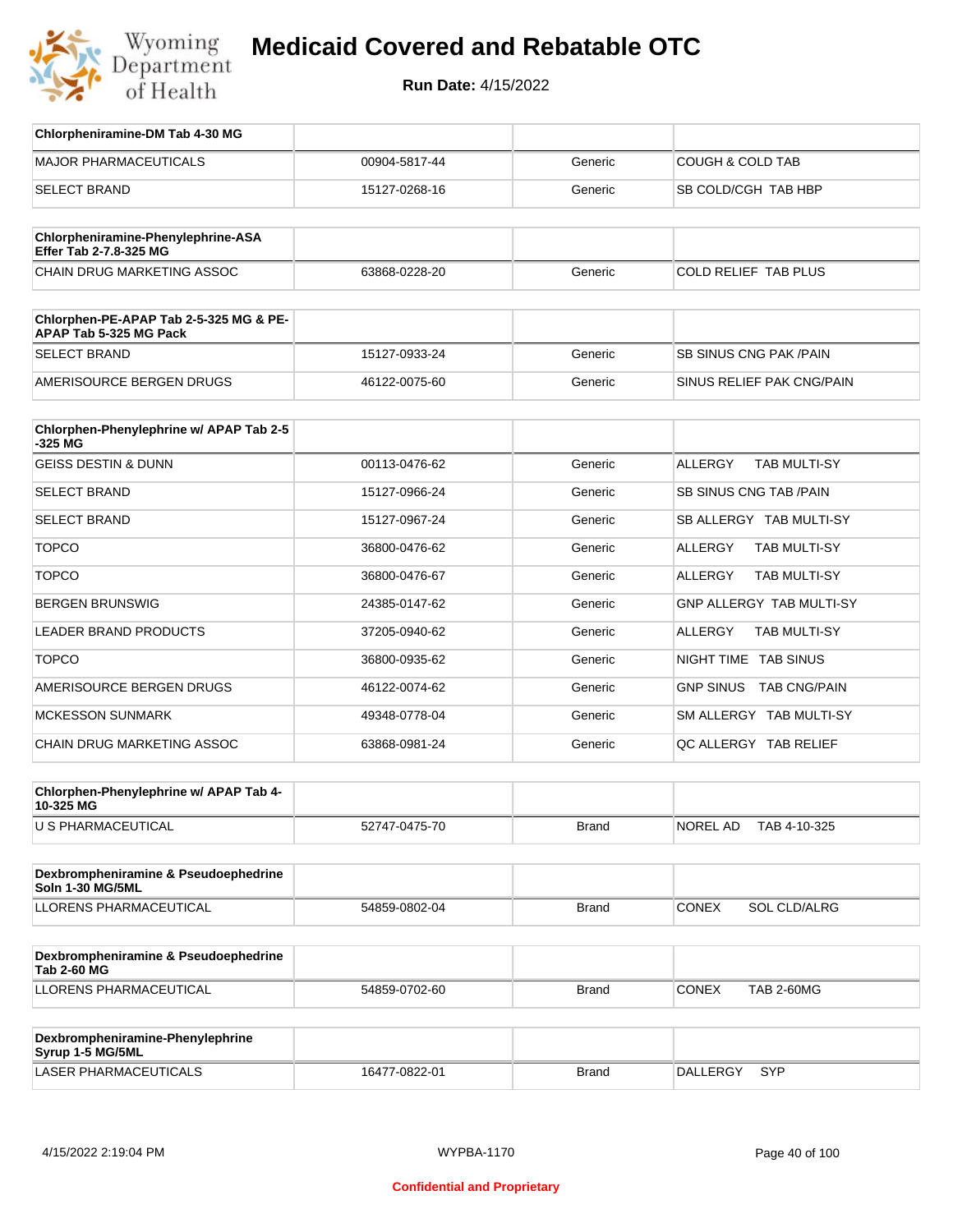

| Dexbrompheniramine-Phenylephrine Tab 1<br>-5 MG                |               |              |                                    |
|----------------------------------------------------------------|---------------|--------------|------------------------------------|
| <b>LASER PHARMACEUTICALS</b>                                   | 16477-0161-01 | <b>Brand</b> | TAB 1-5MG<br><b>DALLERGY</b>       |
| Dexbrompheniramine-Phenylephrine Tab 2                         |               |              |                                    |
| -10 MG                                                         |               |              |                                    |
| POLY PHARMACEUTICALS                                           | 50991-0782-60 | <b>Brand</b> | ALA-HIST PE TAB 2-10MG             |
|                                                                |               |              |                                    |
| Dexchlorpheniramine & Pseudoephedrine<br><b>Tab 2-60 MG</b>    |               |              |                                    |
| CAPELLON PHARMACEUTICALS                                       | 64543-0097-90 | <b>Brand</b> | <b>RESCON</b><br><b>TAB 2-60MG</b> |
|                                                                |               |              |                                    |
| Dexchlorpheniramine-Phenylephrine Tab 2<br>-10 MG              |               |              |                                    |
| <b>WOMEN'S CHOICE PHARMACEUTICALS</b>                          | 00485-0080-01 | <b>Brand</b> | <b>RYMED</b><br><b>TAB 2-10MG</b>  |
|                                                                |               |              |                                    |
| Dextromethorphan HBr Cap 15 MG                                 |               |              |                                    |
| <b>RUGBY LABORATORIES</b>                                      | 00536-1068-34 | Generic      | ROBAFEN CGH CAP 15MG               |
| <b>MAJOR PHARMACEUTICALS</b>                                   | 00904-5752-95 | Generic      | ROBAFEN CGH CAP 15MG               |
| <b>SELECT BRAND</b>                                            | 15127-0984-20 | Generic      | SB CGH CONTR CAP 15MG              |
| Dextromethorphan HBr Liquid 15 MG/15ML                         |               |              |                                    |
|                                                                |               |              |                                    |
| <b>TOPCO</b>                                                   | 36800-0473-38 | Generic      | DAY TIME<br>LIQ COUGH              |
| Dextromethorphan HBr Liquid 15 MG/5ML                          |               |              |                                    |
| <b>SELECT BRAND</b>                                            | 15127-0925-04 | Generic      | SB CGH RELF LIQ 15MG/5ML           |
| <b>BERGEN BRUNSWIG</b>                                         | 24385-0263-26 | Generic      | GNP CGH RELF LIQ 15MG/5ML          |
| <b>BERGEN BRUNSWIG</b>                                         | 24385-0262-26 | Generic      | GNP CGH RELF LIQ 15MG/5ML          |
| CHAIN DRUG MARKETING ASSOC                                     | 63868-0070-04 | Generic      | QC CGH RELF LIQ 15MG/5ML           |
|                                                                |               |              |                                    |
| Dextromethorphan HBr Syrup 15 MG/5ML                           |               |              |                                    |
| <b>BERGEN BRUNSWIG</b>                                         | 24385-0493-26 | Generic      | TUSSIN COUGH SYP 15MG/5ML          |
| <b>TOPCO</b>                                                   | 36800-0300-26 | Generic      | TUSSIN COUGH SYP 15MG/5ML          |
|                                                                |               |              |                                    |
| Dextromethorphan Polistirex Extended<br>Release Susp 30 MG/5ML |               |              |                                    |
| <b>MAJOR PHARMACEUTICALS</b>                                   | 00904-6312-56 | Generic      | <b>COUGH DM</b><br>SUS 30MG/5ML    |
| LEADER BRAND PRODUCTS                                          | 37205-0697-21 | Generic      | COUGH DM<br>SUS 30MG/5ML           |
| <b>PADAGIS</b>                                                 | 45802-0433-21 | Generic      | DEXTROMETHOR SUS 30MG/5ML          |
| AMERISOURCE BERGEN DRUGS                                       | 46122-0141-25 | Generic      | GNP COUGH DM SUS 30MG/5ML          |
| AMERISOURCE BERGEN DRUGS                                       | 46122-0141-21 | Generic      | GNP COUGH DM SUS 30MG/5ML          |
| AMERISOURCE BERGEN DRUGS                                       | 46122-0142-21 | Generic      | GNP COUGH DM SUS 30MG/5ML          |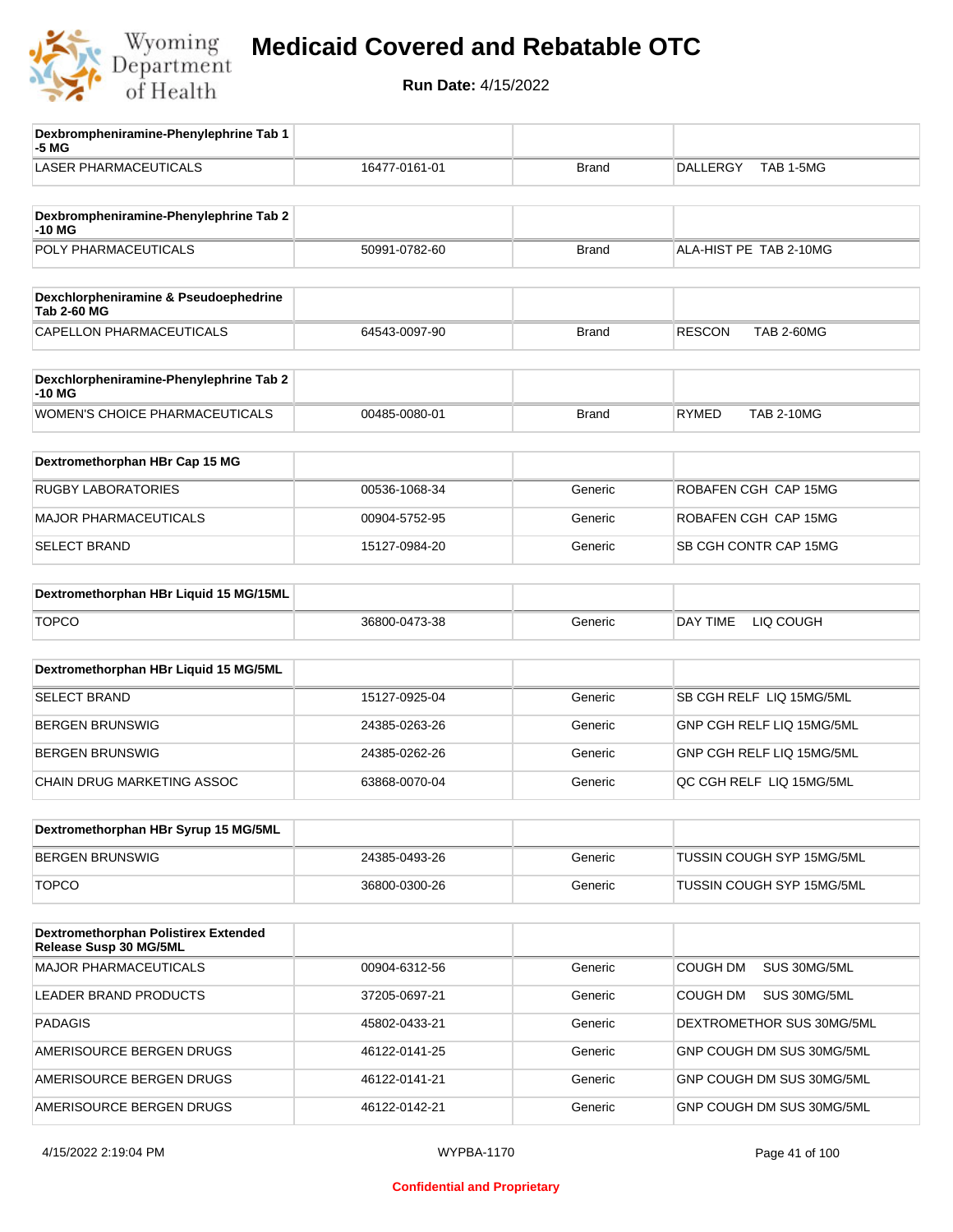

# Wyoming<br>Department<br>of Health

#### **Medicaid Covered and Rebatable OTC**

| <b>MCKESSON</b> | 62011-0198-01 | Generic      | HM COUGH DM SUS 30MG/5ML      |
|-----------------|---------------|--------------|-------------------------------|
| RB HEALTH (US)  | 63824-0171-65 | <b>Brand</b> | <b>DELSYM</b><br>SUS 30MG/5ML |
| RB HEALTH (US)  | 63824-0173-65 | <b>Brand</b> | DELSYM CHILD SUS 30MG/5ML     |
| RB HEALTH (US)  | 63824-0175-63 | <b>Brand</b> | <b>DELSYM</b><br>SUS 30MG/5ML |
| RB HEALTH (US)  | 63824-0176-63 | <b>Brand</b> | SUS 30MG/5ML<br><b>DELSYM</b> |
| RB HEALTH (US)  | 63824-0176-65 | <b>Brand</b> | <b>DELSYM</b><br>SUS 30MG/5ML |
| RB HEALTH (US)  | 63824-0177-63 | <b>Brand</b> | DELSYM CHILD SUS 30MG/5ML     |
| RB HEALTH (US)  | 63824-0177-65 | <b>Brand</b> | DELSYM CHILD SUS 30MG/5ML     |
| RB HEALTH (US)  | 63824-0172-63 | <b>Brand</b> | <b>DELSYM</b><br>SUS 30MG/5ML |
| RB HEALTH (US)  | 63824-0172-65 | <b>Brand</b> | DELSYM<br>SUS 30MG/5ML        |
| RB HEALTH (US)  | 63824-0173-63 | <b>Brand</b> | DELSYM CHILD SUS 30MG/5ML     |
| <b>MCKESSON</b> | 62011-0176-01 | Generic      | HM COUGH DM SUS 30MG/5ML      |
| RB HEALTH (US)  | 63824-0171-63 | <b>Brand</b> | <b>DELSYM</b><br>SUS 30MG/5ML |
| RB HEALTH (US)  | 63824-0175-65 | <b>Brand</b> | <b>DELSYM</b><br>SUS 30MG/5ML |

| Dextromethorphan-Doxylamine-APAP Cap<br>15-6.25-325 MG |               |         |                           |
|--------------------------------------------------------|---------------|---------|---------------------------|
| <b>SELECT BRAND</b>                                    | 15127-0985-12 | Generic | NIGHT TIME CAP COLD/FLU   |
| <b>MAJOR PHARMACEUTICALS</b>                           | 00904-5764-44 | Generic | NIGHT TIME CAP COLD/FLU   |
| <b>TOPCO</b>                                           | 36800-0977-53 | Generic | NITE TIME<br>CAP COLD/FLU |
| LEADER BRAND PRODUCTS                                  | 37205-0707-62 | Generic | NITE-TIME<br>CAP COLD/FLU |
| <b>TOPCO</b>                                           | 36800-0977-60 | Generic | NITE TIME<br>CAP COLD/FLU |
| AMERISOURCE BERGEN DRUGS                               | 46122-0183-73 | Generic | NIGHT TIME CAP COLD/FLU   |
| AMERISOURCE BERGEN DRUGS                               | 46122-0245-62 | Generic | NIGHT TIME CAP COLD/FLU   |
| <b>MCKESSON SUNMARK</b>                                | 49348-0741-03 | Generic | SM NITE TIME CAP COLD/FLU |
| <b>MCKESSON</b>                                        | 62011-0084-02 | Generic | NIGHT TIME CAP COLD/FLU   |

| Dextromethorphan-Doxylamine-APAP<br>Liquid 15-6.25-325 MG/15ML |               |         |                            |
|----------------------------------------------------------------|---------------|---------|----------------------------|
| <b>MAJOR PHARMACEUTICALS</b>                                   | 00904-5777-09 | Generic | ALL-NITE<br>LIQ COLD/FLU   |
| AMERISOURCE BERGEN DRUGS                                       | 46122-0136-34 | Generic | LIQ COLD/FLU<br>NIGHT TIME |
| AMERISOURCE BERGEN DRUGS                                       | 46122-0198-34 | Generic | NIGHT TIME<br>LIQ COLD/FLU |
| AMERISOURCE BERGEN DRUGS                                       | 46122-0198-40 | Generic | NIGHT TIME<br>LIQ COLD/FLU |
| AMERISOURCE BERGEN DRUGS                                       | 46122-0136-40 | Generic | NIGHT TIME LIQ COLD/FLU    |
| <b>MCKESSON SUNMARK</b>                                        | 49348-0975-37 | Generic | SM NITE TIME LIQ CLD/FLU   |
| <b>MCKESSON</b>                                                | 62011-0082-02 | Generic | NIGHT TIME<br>LIO CLD/FLU  |
| <b>MCKESSON</b>                                                | 62011-0083-02 | Generic | NIGHT TIME LIQ CLD/FLU     |
| <b>MCKESSON SUNMARK</b>                                        | 49348-0975-39 | Generic | SM NITE TIME LIQ CLD/FLU   |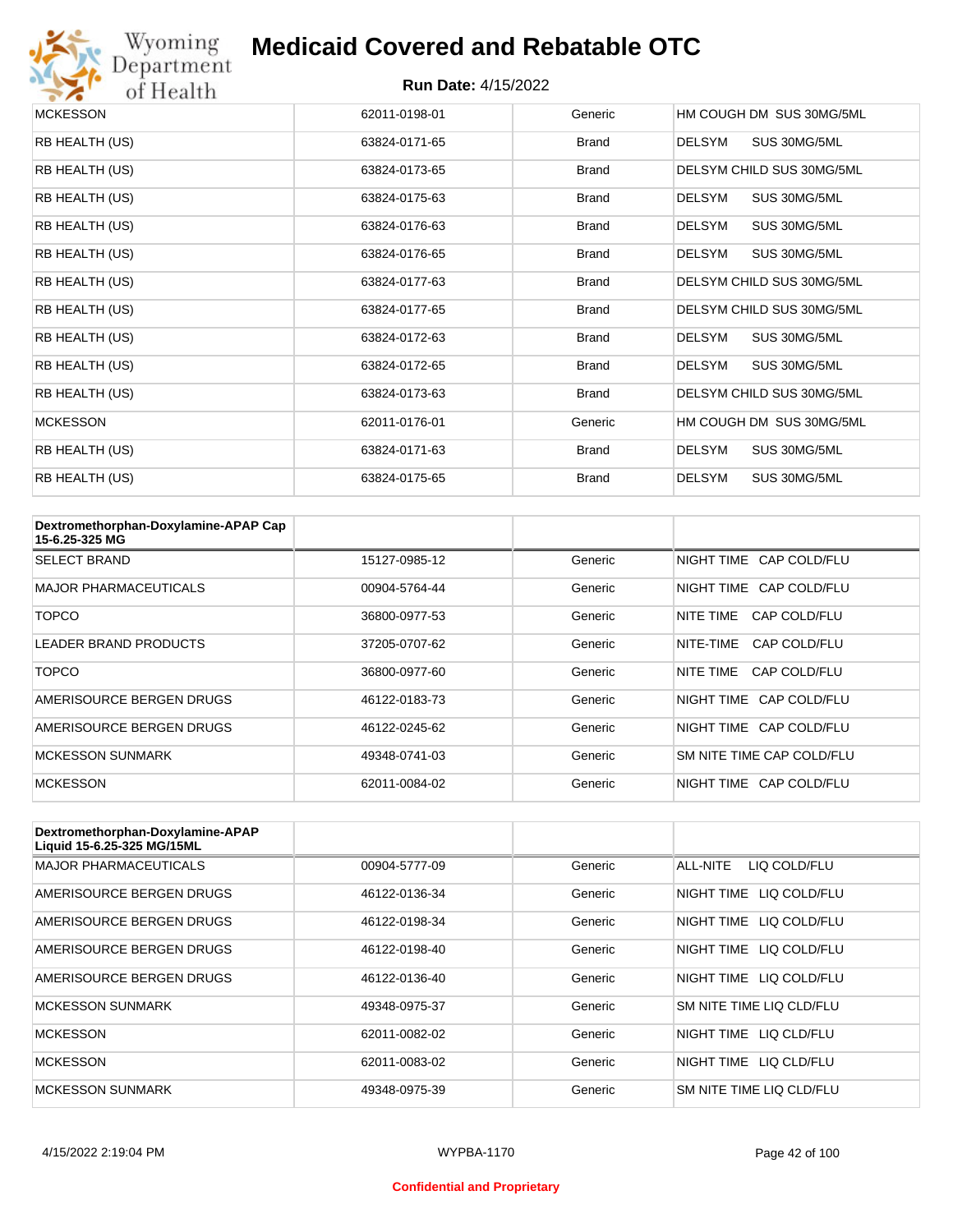

| Dextromethorphan-Doxylamine-APAP<br>Liquid 30-12.5-1000 MG/30ML |               |         |                           |
|-----------------------------------------------------------------|---------------|---------|---------------------------|
| <b>SELECT BRAND</b>                                             | 15127-0987-10 | Generic | NIGHT TIME LIQ COLD/FLU   |
| <b>TOPCO</b>                                                    | 36800-0041-30 | Generic | NITE-TIME<br>LIQ COLD/FLU |
| <b>TOPCO</b>                                                    | 36800-0990-38 | Generic | LIQ COLD/FLU<br>NITE TIME |
| <b>TOPCO</b>                                                    | 36800-0666-34 | Generic | COUGH & SORE LIQ NGT TIME |
| <b>TOPCO</b>                                                    | 36800-0908-38 | Generic | LIQ COLD/FLU<br>NITE TIME |
| <b>SELECT BRAND</b>                                             | 15127-0987-06 | Generic | NIGHT TIME LIQ COLD/FLU   |
| <b>TOPCO</b>                                                    | 36800-0908-30 | Generic | NITE TIME<br>LIQ COLD/FLU |
| <b>TOPCO</b>                                                    | 36800-0041-38 | Generic | NITE-TIME<br>LIQ COLD/FLU |
| CHAIN DRUG MARKETING ASSOC                                      | 63868-0065-08 | Generic | LIQ SORE THR<br>OC COUGH  |

| Dextromethorphan-Guaifenesin Granules<br>Packet 5-100 MG |               |              |                         |
|----------------------------------------------------------|---------------|--------------|-------------------------|
| RB HEALTH (US)                                           | 63824-0256-12 | <b>Brand</b> | MUCINEX CGH GRA 5-100MG |

| Dextromethorphan-Guaifenesin Liquid 10-<br><b>100 MG/5ML</b> |               |         |                                  |
|--------------------------------------------------------------|---------------|---------|----------------------------------|
| <b>PERRIGO</b>                                               | 00113-0578-26 | Generic | <b>TUSSIN DM</b><br><b>LIQ</b>   |
| PAR PHARMACEUTICALS                                          | 00603-1330-58 | Generic | IOPHEN DM-NR LIQ 100-10/5        |
| <b>BERGEN BRUNSWIG</b>                                       | 24385-0359-26 | Generic | <b>GNP TUSSIN LIQ DM</b>         |
| <b>TOPCO</b>                                                 | 36800-0359-34 | Generic | TUSSIN DM<br>LIQ 100-10/5        |
| <b>TOPCO</b>                                                 | 36800-0578-26 | Generic | <b>TUSSIN DM</b><br>LIQ 100-10/5 |
| <b>BERGEN BRUNSWIG</b>                                       | 24385-0359-34 | Generic | <b>GNP TUSSIN LIQ DM</b>         |
| <b>LEADER BRAND PRODUCTS</b>                                 | 37205-0712-26 | Generic | TUSSIN DM<br>LIQ CLEAR           |
| <b>BERGEN BRUNSWIG</b>                                       | 24385-0578-26 | Generic | GNP TUSSIN LIQ DM COUGH          |
| <b>TOPCO</b>                                                 | 36800-0359-26 | Generic | <b>TUSSIN DM</b><br>LIQ 100-10/5 |
| <b>TOPCO</b>                                                 | 36800-0359-40 | Generic | TUSSIN DM<br>LIQ 100-10/5        |
| <b>HI-TECH</b>                                               | 50383-0062-06 | Generic | DM/GG<br>SOL 10-100/5            |
| <b>HI-TECH</b>                                               | 50383-0062-07 | Generic | DM/GG<br>SOL 10-100/5            |
| <b>HI-TECH</b>                                               | 50383-0062-12 | Generic | SOL<br>DM/GG                     |
| <b>SILARX</b>                                                | 54838-0133-40 | Generic | SILTUSSIN DM LIQ DAS             |
| <b>SILARX</b>                                                | 54838-0139-40 | Generic | SILTUSSIN-DM LIQ DIABETIC        |
| <b>LLORENS PHARMACEUTICAL</b>                                | 54859-0505-16 | Generic | TUSNEL DIABT LIQ 10-100/5        |
| <b>MCKESSON</b>                                              | 62011-0091-01 | Generic | HM TUSSIN LIQ ADLT DM            |
| <b>MCKESSON</b>                                              | 62011-0092-01 | Generic | TUSSIN ADULT LIQ CGH/CONG        |
| <b>HI-TECH</b>                                               | 50383-0062-11 | Generic | SOL<br>DM/GG                     |
| <b>LLORENS PHARMACEUTICAL</b>                                | 54859-0505-04 | Generic | TUSNEL DIABT LIQ 10-100/5        |
| <b>MCKESSON</b>                                              | 62011-0091-02 | Generic | HM TUSSIN LIQ ADLT DM            |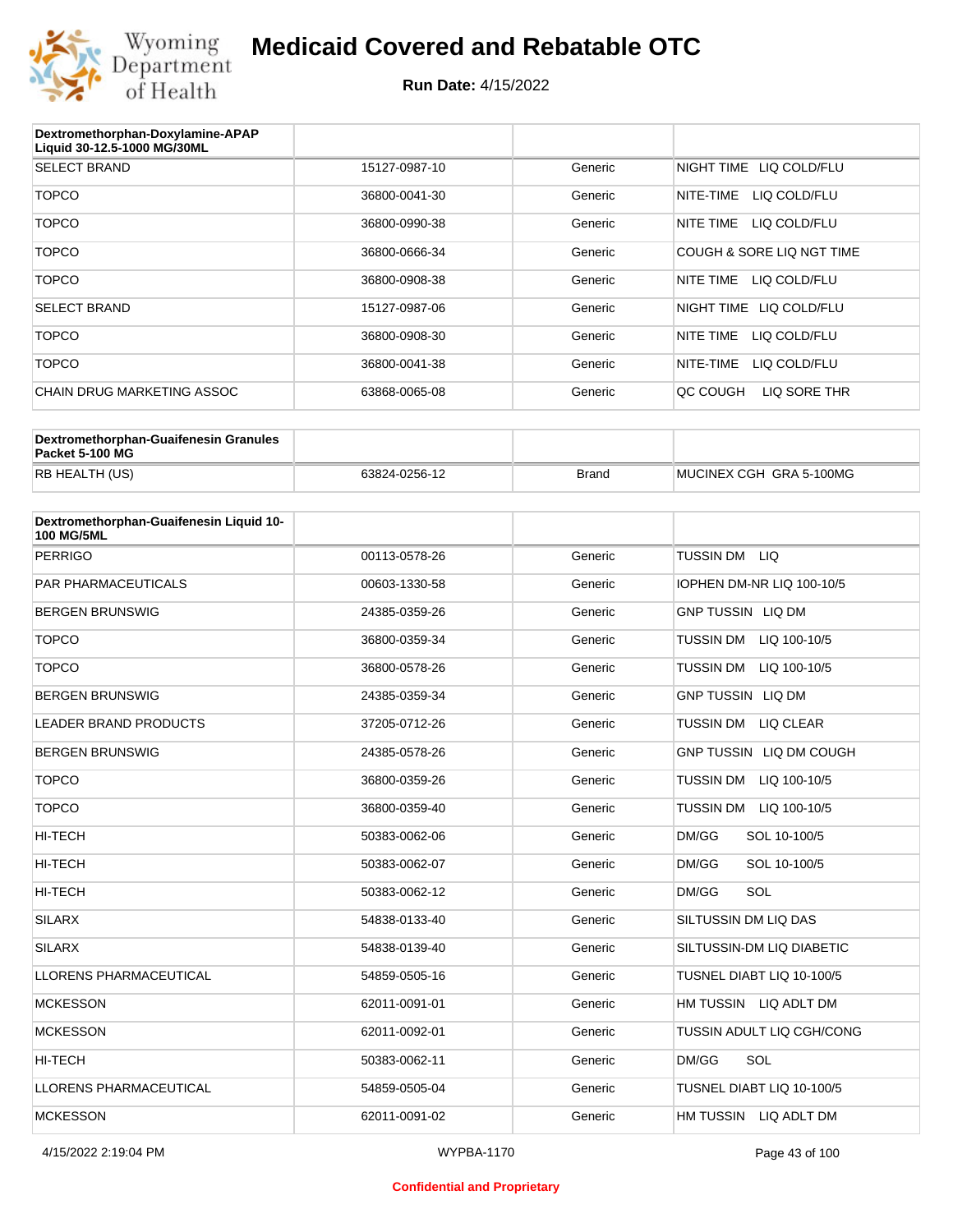

| <b>MCKESSON</b>                                              | 62011-0092-02 | Generic | TUSSIN ADULT LIQ CGH/CONG |
|--------------------------------------------------------------|---------------|---------|---------------------------|
|                                                              |               |         |                           |
| Dextromethorphan-Guaifenesin Liquid 10-<br><b>200 MG/5ML</b> |               |         |                           |
| <b>PERRIGO</b>                                               | 00113-0799-26 | Generic | TUSSIN DM MX LIQ 10-200/5 |
| <b>TOPCO</b>                                                 | 36800-0799-34 | Generic | LIQ MAX<br>TUSSIN DM      |
| <b>LEADER BRAND PRODUCTS</b>                                 | 37205-0629-26 | Generic | TUSSIN DM MX LIQ 10-200/5 |
| AMERISOURCE BERGEN DRUGS                                     | 46122-0139-26 | Generic | TUSSIN DM<br>LIQ 10-200/5 |
| AMERISOURCE BERGEN DRUGS                                     | 46122-0139-34 | Generic | TUSSIN DM<br>LIQ 10-200/5 |
| <b>TOPCO</b>                                                 | 36800-0799-26 | Generic | TUSSIN DM<br>LIQ MAX      |
| LEADER BRAND PRODUCTS                                        | 37205-0629-34 | Generic | TUSSIN DM MX LIQ 10-200/5 |
| AMERISOURCE BERGEN DRUGS                                     | 46122-0017-26 | Generic | GNP TUSSIN LIQ DM MAX     |
| AMERISOURCE BERGEN DRUGS                                     | 46122-0017-34 | Generic | GNP TUSSIN LIQ DM MAX     |
| <b>SILARX</b>                                                | 54838-0140-40 | Generic | SILTUSSIN-DM LIQ MAX ST   |
| <b>MCKESSON</b>                                              | 62011-0211-01 | Generic | HM TUSSIN<br>LIQ DM MAX   |

| Dextromethorphan-Guaifenesin Liquid 5-<br><b>100 MG/5ML</b> |               |         |                           |
|-------------------------------------------------------------|---------------|---------|---------------------------|
| <b>GEISS DESTIN &amp; DUNN</b>                              | 00113-0419-26 | Generic | MUCUS RELIEF LIO 5-100MG  |
| <b>BERGEN BRUNSWIG</b>                                      | 24385-0985-26 | Generic | MUCUS RELIEF LIQ 5-100MG  |
| <b>TOPCO</b>                                                | 36800-0419-26 | Generic | MUCUS RELIEF LIO 5-100MG  |
| LEADER BRAND PRODUCTS                                       | 37205-0993-26 | Generic | MUCUS RELIEF LIQ 5-100MG  |
| <b>MCKESSON SUNMARK</b>                                     | 49348-0828-34 | Generic | MUCUS RELIEF LIQ 5-100MG  |
| RB HEALTH (US)                                              | 63824-0019-66 | Generic | MUCINEX DM LIQ 20-400     |
| RB HEALTH (US)                                              | 63824-0213-66 | Generic | DELSYM COUGH LIQ CONGS DM |
| <b>RB HEALTH (US)</b>                                       | 63824-0214-66 | Generic | DELSYM COUGH LIQ CONGS DM |
| RB HEALTH (US)                                              | 63824-0286-64 | Generic | MUCINEX CGH LIQ 5-100MG   |

| Dextromethorphan-Guaifenesin Syrup 10-<br><b>100 MG/5ML</b> |               |         |                           |
|-------------------------------------------------------------|---------------|---------|---------------------------|
| <b>PERRIGO</b>                                              | 00113-0359-26 | Generic | TUSSIN DM<br>SYP 100-10/5 |
| PHARMACEUTICAL ASSOCIATES                                   | 00121-0638-10 | Generic | <b>GUAIFENESIN SYP DM</b> |
| PHARMACEUTICAL ASSOCIATES                                   | 00121-0638-05 | Generic | <b>GUAIFENESIN SYP DM</b> |
| <b>MAJOR PHARMACEUTICALS</b>                                | 00904-0053-00 | Generic | ROBAFEN DM SYP 100-10/5   |
| <b>MAJOR PHARMACEUTICALS</b>                                | 00904-0053-09 | Generic | ROBAFEN DM SYP 100-10/5   |
| <b>MAJOR PHARMACEUTICALS</b>                                | 00904-0053-16 | Generic | ROBAFEN DM SYP 100-10/5   |
| <b>RUGBY LABORATORIES</b>                                   | 00536-0970-97 | Generic | EXTRA ACTION SYP 100-10/5 |
| <b>PAR PHARMACEUTICALS</b>                                  | 00603-0855-94 | Generic | Q-TUSSIN DM SYP 100-10/5  |
| <b>MAJOR PHARMACEUTICALS</b>                                | 00904-0053-20 | Generic | ROBAFEN DM SYP 100-10/5   |
| <b>PERRIGO</b>                                              | 00113-0359-34 | Generic | TUSSIN DM<br>SYP 100-10/5 |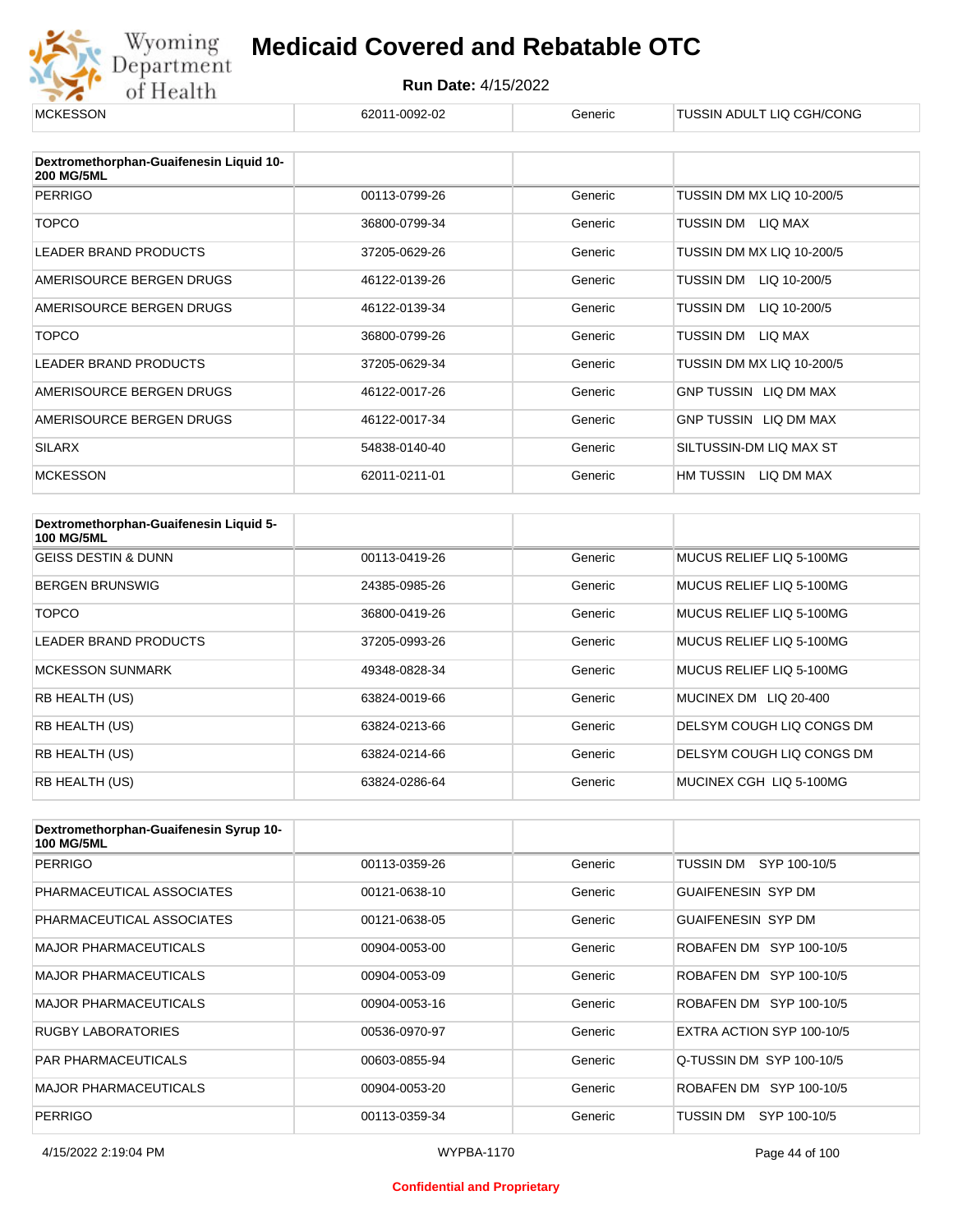| Wyoming<br>Department        | <b>Medicaid Covered and Rebatable OTC</b> |         |                           |  |  |
|------------------------------|-------------------------------------------|---------|---------------------------|--|--|
| of Health                    | <b>Run Date: 4/15/2022</b>                |         |                           |  |  |
| <b>MAJOR PHARMACEUTICALS</b> | 00904-6306-20                             | Generic | ROBAFEN DM SYP 100-10/5   |  |  |
| <b>RUGBY LABORATORIES</b>    | 00536-0970-85                             | Generic | EXTRA ACTION SYP 100-10/5 |  |  |
| <b>PAR PHARMACEUTICALS</b>   | 00603-0855-58                             | Generic | Q-TUSSIN DM SYP 100-10/5  |  |  |
| <b>PAR PHARMACEUTICALS</b>   | 00603-0855-81                             | Generic | Q-TUSSIN DM SYP 100-10/5  |  |  |
| <b>LEADER BRAND PRODUCTS</b> | 37205-0970-26                             | Generic | SYP 100-10/5<br>TUSSIN DM |  |  |
| <b>LEADER BRAND PRODUCTS</b> | 37205-0970-34                             | Generic | TUSSIN DM SYP 100-10/5    |  |  |
| <b>MCKESSON SUNMARK</b>      | 49348-0017-34                             | Generic | SM TUSSIN DM SYP 100-10/5 |  |  |
| <b>MCKESSON SUNMARK</b>      | 49348-0017-39                             | Generic | SM TUSSIN DM SYP 100-10/5 |  |  |
| <b>MCKESSON SUNMARK</b>      | 49348-0861-34                             | Generic | SM TUSSIN SYP DM          |  |  |
| <b>MCKESSON SUNMARK</b>      | 49348-0017-37                             | Generic | SM TUSSIN DM SYP 100-10/5 |  |  |
| <b>MCKESSON SUNMARK</b>      | 49348-0861-37                             | Generic | SM TUSSIN SYP DM          |  |  |
| <b>SILARX</b>                | 54838-0209-40                             | Generic | SILTUSSIN-DM SYP ALC FREE |  |  |
| <b>SILARX</b>                | 54838-0209-70                             | Generic | SILTUSSIN-DM SYP ALC FREE |  |  |
| <b>SILARX</b>                | 54838-0209-80                             | Generic | SILTUSSIN-DM SYP ALC FREE |  |  |

| <b>Dextromethorphan-Guaifenesin Syrup 5-</b><br><b>100 MG/5ML</b> |               |       |                       |
|-------------------------------------------------------------------|---------------|-------|-----------------------|
| <b>GLAXO CONSUMER HEALTHCARE L.P.</b>                             | 00067-8118-04 | Brand | TRIAMINIC SYP CGH/CNG |

| Dextromethorphan-Guaifenesin Tab 20-400<br>MG |               |         |                            |
|-----------------------------------------------|---------------|---------|----------------------------|
| <b>MAJOR PHARMACEUTICALS</b>                  | 00904-6233-46 | Generic | <b>MUCUS RELIEF TAB DM</b> |
| <b>MAJOR PHARMACEUTICALS</b>                  | 00904-6233-52 | Generic | <b>MUCUS RELIEF TAB DM</b> |
| <b>BERGEN BRUNSWIG</b>                        | 24385-0026-71 | Generic | <b>MUCUS RELIEF TAB DM</b> |
| LEADER BRAND PRODUCTS                         | 37205-0538-71 | Generic | CHEST CONGES TAB 20-400MG  |
| LEADER BRAND PRODUCTS                         | 37205-0675-62 | Generic | TABTUSSIN DM TAB 20-400MG  |
| <b>MCKESSON SUNMARK</b>                       | 49348-0728-09 | Generic | CHEST CONGES TAB 20-400MG  |
| AMERISOURCE BERGEN DRUGS                      | 46122-0058-62 | Generic | TAB TUSSIN TAB DM          |
| TIME-CAP LABS                                 | 49483-0280-06 | Generic | MUCOSA DM<br>TAB 20-400MG  |
| CHAIN DRUG MARKETING ASSOC                    | 63868-0753-50 | Generic | OC MEDIFIN TAB DM          |
| <b>MCKESSON</b>                               | 62011-0061-01 | Generic | CHEST CONGES TAB RELF DM   |

| Dextromethorphan-Guaifenesin Tab ER<br>12HR 30-600 MG |               |              |                         |
|-------------------------------------------------------|---------------|--------------|-------------------------|
| RB HEALTH (US)                                        | 63824-0056-69 | <b>Brand</b> | MUCINEX DM TAB 30-600ER |
| RB HEALTH (US)                                        | 63824-0056-32 | <b>Brand</b> | MUCINEX DM TAB 30-600ER |
| RB HEALTH (US)                                        | 63824-0056-34 | <b>Brand</b> | MUCINEX DM TAB 30-600ER |

| Dextromethorphan-Guaifenesin Tab ER<br>12HR 60-1200 MG |               |              |                        |
|--------------------------------------------------------|---------------|--------------|------------------------|
| RB HEALTH (US)                                         | 63824-0072-36 | <b>Brand</b> | MUCINEX DM TAB 60-1200 |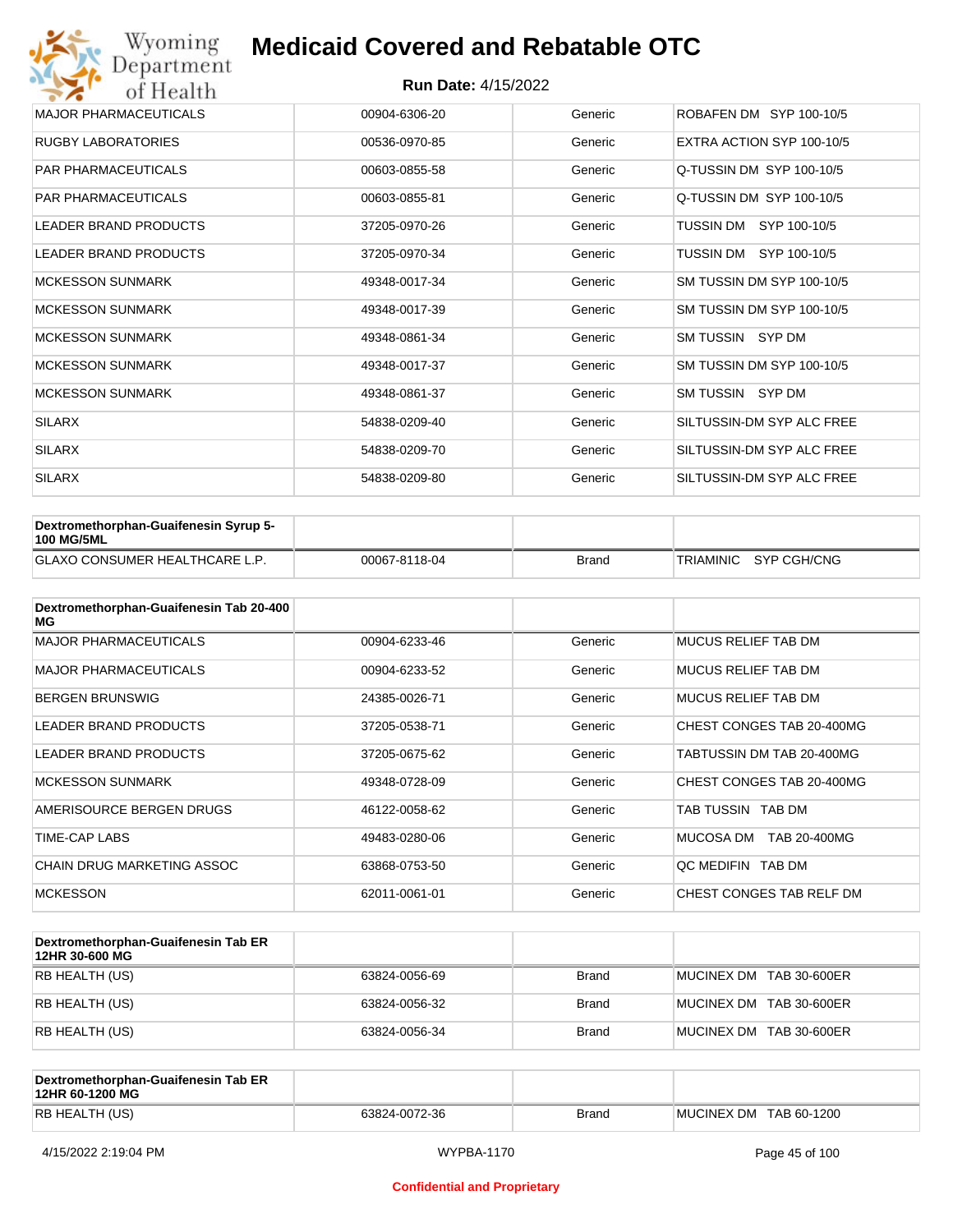# Wyoming<br>Department<br>of Health

## **Medicaid Covered and Rebatable OTC**

| RB HEALTH (US) | 63824-0072-46 | <b>Brand</b> | MUCINEX DM TAB 60-1200 |
|----------------|---------------|--------------|------------------------|
| RB HEALTH (US) | 63824-0072-35 | <b>Brand</b> | MUCINEX DM TAB 60-1200 |

| Dextromethorphan-Phenylephrine-APAP<br>Cap 10-5-325 MG |               |              |                                  |
|--------------------------------------------------------|---------------|--------------|----------------------------------|
| <b>MAJOR PHARMACEUTICALS</b>                           | 00904-5763-44 | <b>Brand</b> | DAY TIME<br>CAP COLD/FLU         |
| <b>TOPCO</b>                                           | 36800-0215-53 | Generic      | DAYTIME PE CAP COLD/FLU          |
| <b>TOPCO</b>                                           | 36800-0215-60 | Generic      | DAYTIME PE CAP COLD/FLU          |
| <b>SELECT BRAND</b>                                    | 15127-0989-12 | Generic      | SB DAY TIME CAP COLD/FLU         |
| <b>BERGEN BRUNSWIG</b>                                 | 24385-0036-62 | Generic      | <b>GNP DAY TIME CAP COLD/FLU</b> |
| <b>MCKESSON SUNMARK</b>                                | 49348-0738-04 | Generic      | SM DAY TIME CAP PE               |
| AMERISOURCE BERGEN DRUGS                               | 46122-0184-73 | Generic      | DAY COLD/FLU CAP 10-5-325        |
| <b>MCKESSON</b>                                        | 62011-0066-02 | Generic      | HM DAY TIME CAP                  |

| Dextromethorphan-Phenylephrine-APAP<br>Ligd 10-5-325 MG/15ML |               |         |                                  |
|--------------------------------------------------------------|---------------|---------|----------------------------------|
| <b>BERGEN BRUNSWIG</b>                                       | 24385-0005-34 | Generic | <b>GNP DAY TIME LIQ COLD/FLU</b> |
| <b>TOPCO</b>                                                 | 36800-0656-38 | Generic | DAY TIME<br>LIQ COLD/FLU         |
| <b>MCKESSON SUNMARK</b>                                      | 49348-0753-37 | Generic | SM DAY TIME LIQ COLD/FLU         |
| <b>TOPCO</b>                                                 | 36800-0656-30 | Generic | LIQ COLD/FLU<br>DAY TIME         |
| AMERISOURCE BERGEN DRUGS                                     | 46122-0015-33 | Generic | <b>GNP FLU RELF LIQ DAYTIME</b>  |
| <b>MCKESSON</b>                                              | 62011-0065-02 | Generic | HM DAYTIME LIQ COLD/FLU          |
| CHAIN DRUG MARKETING ASSOC                                   | 63868-0067-08 | Generic | OC FLU RELF LIO DAYTIME          |

| Dextromethorphan-Phenylephrine-APAP<br><b>Powd Pack 20-10-500 MG</b> |               |       |                          |
|----------------------------------------------------------------------|---------------|-------|--------------------------|
| <b>GLAXO CONSUMER HEALTHCARE L.P.</b>                                | 00067-6426-06 | Brand | PAK SEV COLD<br>THERAFLU |

| Dextromethorphan-Phenylephrine-APAP<br>Powd Pack 20-10-650 MG |               |         |                                |
|---------------------------------------------------------------|---------------|---------|--------------------------------|
| PERRIGO                                                       | 00113-0096-91 | Generic | FLU/COLD/CGH POW DAYTIME       |
| CHAIN DRUG MARKETING ASSOC                                    | 63868-0763-06 | Generic | <b>OC COLD/CGH POW DAYTIME</b> |

| Dextromethorphan-Phenylephrine-APAP<br>Tab 10-5-325 MG |               |         |                                  |
|--------------------------------------------------------|---------------|---------|----------------------------------|
| MAJOR PHARMACEUTICALS                                  | 00904-5786-24 | Generic | MAPAP COLD TAB 10-5-325          |
| <b>TOPCO</b>                                           | 36800-0371-62 | Generic | COLD MULT-SY TAB DAYTIME         |
| <b>TOPCO</b>                                           | 36800-0402-62 | Generic | <b>TAB CONGESTI</b><br>COLD HEAD |
| AMERISOURCE BERGEN DRUGS                               | 46122-0073-62 | Generic | COLD RELIEF TAB MULTI-S          |

| Dextromethorphan-Pyrilamine Liquid 7.5-<br>7.5 MG/5ML |               |       |                  |
|-------------------------------------------------------|---------------|-------|------------------|
| CAPITAL PHARMACEUTICAL                                | 29978-0127-16 | Brand | LIQ<br>CAPRON DM |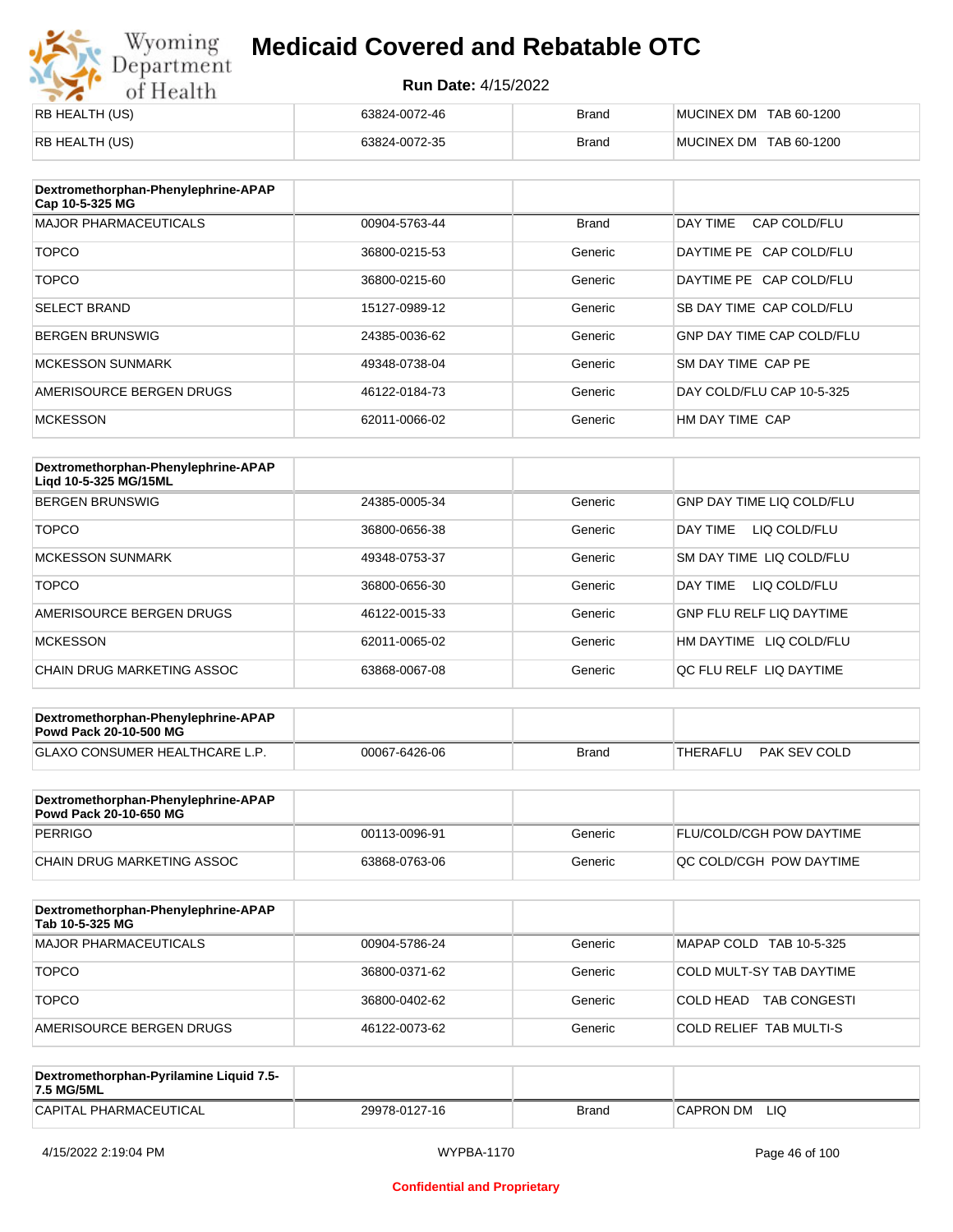

**12.5-325 MG**

**Diphenhydramine-Acetaminophen Tab** 

## **Medicaid Covered and Rebatable OTC**

| <b>RUGBY LABORATORIES</b>                                    | 00536-1003-01 | Generic      | ACETA-GESIC TAB 12.5-325         |
|--------------------------------------------------------------|---------------|--------------|----------------------------------|
| Diphenhydramine-Phenylephrine Liq 6.25-<br>2.5 MG/5ML        |               |              |                                  |
| <b>TOPCO</b>                                                 | 36800-0913-26 | Generic      | TRIACTING NT LIQ COLD/CGH        |
| Diphenhydramine-Phenylephrine Syrup<br>6.25-2.5 MG/5ML       |               |              |                                  |
| GLAXO CONSUMER HEALTHCARE L.P.                               | 00067-8106-04 | <b>Brand</b> | SYP COLD/CGH<br>TRIAMINIC        |
| Diphenhydramine-Phenylephrine-APAP<br>Lig 12.5-5-325 MG/10ML |               |              |                                  |
| RB HEALTH (US)                                               | 63824-0211-66 | Generic      | DELSYM NIGHT LIQ CGH+CLD         |
| RB HEALTH (US)                                               | 63824-0212-66 | Generic      | DELSYM NIGHT LIQ CGH+CLD         |
| RB HEALTH (US)                                               | 63824-0600-64 | Generic      | MUCINEX MS LIQ COLD NGH          |
| RB HEALTH (US)                                               | 63824-0500-66 | Generic      | MUCINEX FAST LIQ COLD FLU        |
| RB HEALTH (US)                                               | 63824-0262-66 | Generic      | <b>MUCINEX</b><br>LIQ.           |
| Diphenhydramine-Phenylephrine-APAP<br>Liq 12.5-5-325 MG/15ML |               |              |                                  |
| AMERISOURCE BERGEN DRUGS                                     | 46122-0016-33 | Generic      | <b>GNP FLU RELF LIQ NIGHTIME</b> |
| CHAIN DRUG MARKETING ASSOC                                   | 63868-0068-08 | Generic      | QC FLU RELF LIQ NIGHTIME         |
| Diphenhydramine-Phenylephrine-APAP<br>Packet 25-10-650 MG    |               |              |                                  |
| GLAXO CONSUMER HEALTHCARE L.P.                               | 00067-7918-06 | <b>Brand</b> | THERAFLU SEV POW COLD/CGH        |
| <b>RECKITT BENCKISER</b>                                     | 63824-0233-04 | Generic      | <b>MUCINEX</b><br>PAK FAST-MAX   |
| CHAIN DRUG MARKETING ASSOC                                   | 63868-0764-06 | Generic      | QC COLD/CGH POW NIGHTTIM         |
| Diphenhydramine-Phenylephrine-APAP<br>Tab 12.5-5-325 MG      |               |              |                                  |
| <b>SELECT BRAND</b>                                          | 15127-0973-24 | Generic      | SB ALLERGY/ TAB COLD PE          |
| <b>SELECT BRAND</b>                                          | 15127-0974-12 | Generic      | SB SEVERE TAB COLD PE            |
| AMERISOURCE BERGEN DRUGS                                     | 46122-0052-62 | Generic      | ALLERGY PLUS TAB SINUS           |
| CHAIN DRUG MARKETING ASSOC                                   | 63868-0985-24 | Generic      | QC ALLERGY/ TAB SINUS            |
| Diphenhydramine-Phenylephrine-APAP<br>Tab 25-5-325 MG        |               |              |                                  |
| AMERISOURCE BERGEN DRUGS                                     | 46122-0053-60 | Generic      | ALLERGY PLUS TAB SEV/SINU        |
| RB HEALTH (US)                                               | 63824-0550-20 | Generic      | MUCINEX FAST TAB 25-5-325        |
|                                                              |               |              |                                  |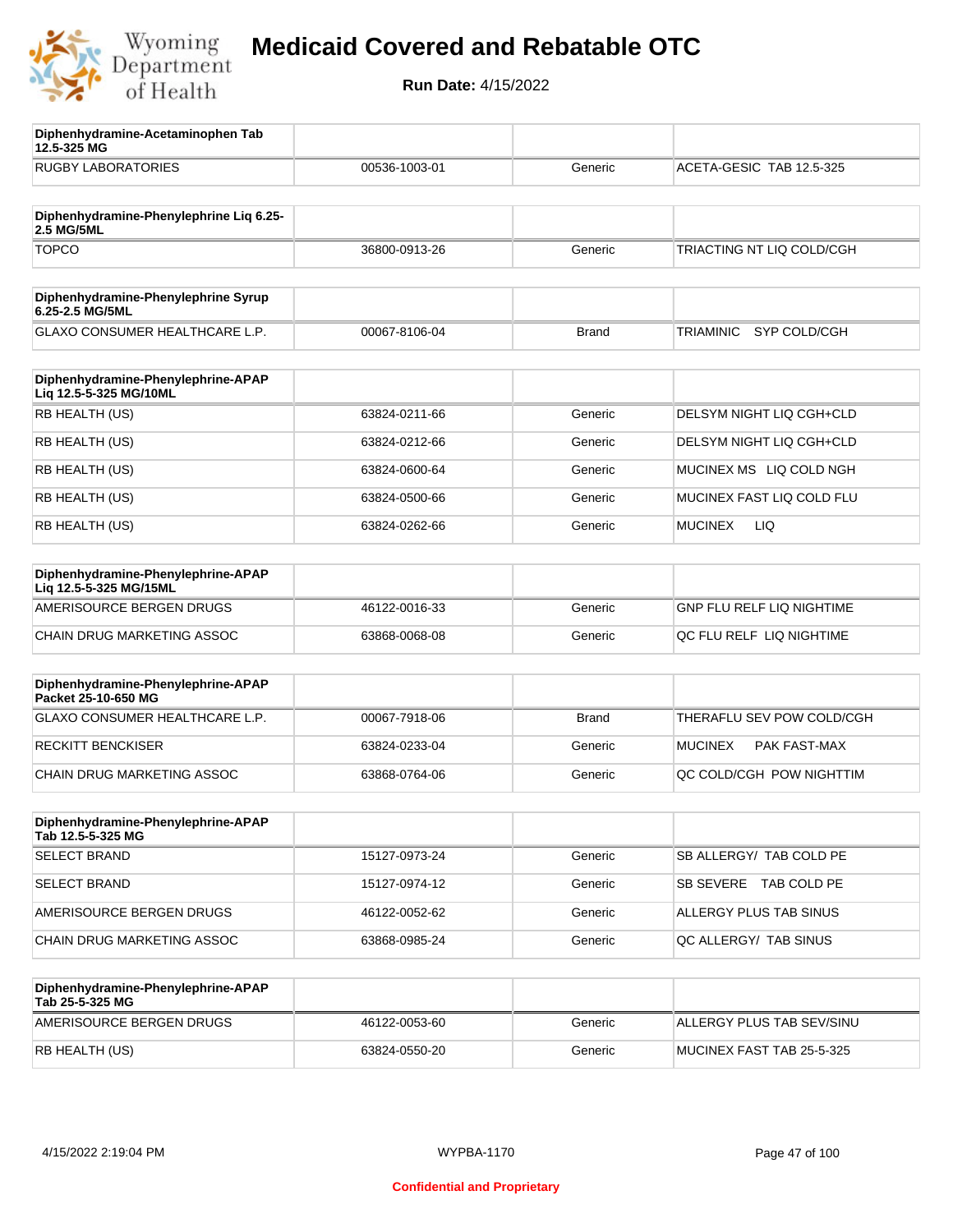

| Doxylamine-DM Liquid 6.25-15 MG/15ML                        |               |              |                                |
|-------------------------------------------------------------|---------------|--------------|--------------------------------|
| <b>BERGEN BRUNSWIG</b>                                      | 24385-0461-34 | Generic      | NIGHT TIME LIQ COUGH           |
| <b>BERGEN BRUNSWIG</b>                                      | 24385-0461-40 | Generic      | NIGHT TIME LIQ COUGH           |
| <b>TOPCO</b>                                                | 36800-0668-38 | Generic      | NITE TIME LIQ COUGH            |
| Doxylamine-Phenylephrine Tab 7.5-10 MG                      |               |              |                                |
| POLY PHARMACEUTICALS                                        | 50991-0216-01 | <b>Brand</b> | POLY HIST TAB 7.5-10MG         |
|                                                             |               |              |                                |
| Doxylamine-Pseudoephedrine Liquid 6.25-<br><b>30 MG/5ML</b> |               |              |                                |
| <b>SALLUS LABORATORIES</b>                                  | 69036-0110-16 | <b>Brand</b> | LORTUSS LQ LIQ                 |
| Fexofenadine-Pseudoephedrine Tab ER<br>24HR 180-240 MG      |               |              |                                |
| DR.REDDY'S LABORATORIES, INC.                               | 55111-0557-35 | Generic      | FEXOFEN/PSE TAB 180-240        |
| <b>Guaifenesin Granules Packet 100 MG</b>                   |               |              |                                |
| RB HEALTH (US)                                              | 63824-0254-12 | <b>Brand</b> | MUCINEX/KIDS GRA 100MG         |
| Guaifenesin Liquid 100 MG/5ML                               |               |              |                                |
| PHARMACEUTICAL ASSOCIATES                                   | 00121-1744-05 | Generic      | GUAIFENESIN SOL 100/5ML        |
| PHARMACEUTICAL ASSOCIATES                                   | 00121-1744-15 | Generic      | GUAIFENESIN SOL 100/5ML        |
| PAR PHARMACEUTICALS                                         | 00603-0857-58 | Generic      | Q-TUSSIN<br><b>SOL 100/5ML</b> |
| PAR PHARMACEUTICALS                                         | 00603-0857-81 | Generic      | Q-TUSSIN<br><b>SOL 100/5ML</b> |
| <b>PAR PHARMACEUTICALS</b>                                  | 00603-1328-58 | Generic      | IOPHEN-NR LIQ 100/5ML          |
| PAR PHARMACEUTICALS                                         | 00603-0857-94 | Generic      | Q-TUSSIN<br><b>SOL 100/5ML</b> |
| <b>PERRIGO</b>                                              | 00113-0288-26 | Generic      | MUCUS RELIEF LIQ 100/5ML       |
| PHARMACEUTICAL ASSOCIATES                                   | 00121-1744-10 | Generic      | GUAIFENESIN SOL 100/5ML        |
| <b>BERGEN BRUNSWIG</b>                                      | 24385-0982-26 | Generic      | MUCUS RELIEF LIQ 100/5ML       |
| <b>TOPCO</b>                                                | 36800-0288-26 | Generic      | MUCUS RELIEF LIQ 100/5ML       |
| HI-TECH                                                     | 50383-0063-07 | Generic      | GUAIFENESIN SOL 100/5ML        |
| HI-TECH                                                     | 50383-0063-11 | Generic      | GUAIFENESIN SOL 200/10ML       |
| HI-TECH                                                     | 50383-0063-12 | Generic      | GUAIFENESIN SOL 200/10ML       |
| HI-TECH                                                     | 50383-0063-17 | Generic      | GUAIFENESIN SOL 300/15ML       |
| <b>MCKESSON</b>                                             | 62011-0089-01 | Generic      | TUSSIN ADULT LIQ 100/5ML       |
| <b>MCKESSON</b>                                             | 62011-0089-02 | Generic      | TUSSIN ADULT LIQ 100/5ML       |
| HI-TECH                                                     | 50383-0063-06 | Generic      | GUAIFENESIN SOL 100/5ML        |
| HI-TECH                                                     | 50383-0063-18 | Generic      | GUAIFENESIN SOL 300/15ML       |
| RB HEALTH (US)                                              | 63824-0285-64 | Generic      | MUCINEX CHLD LIQ 100/5ML       |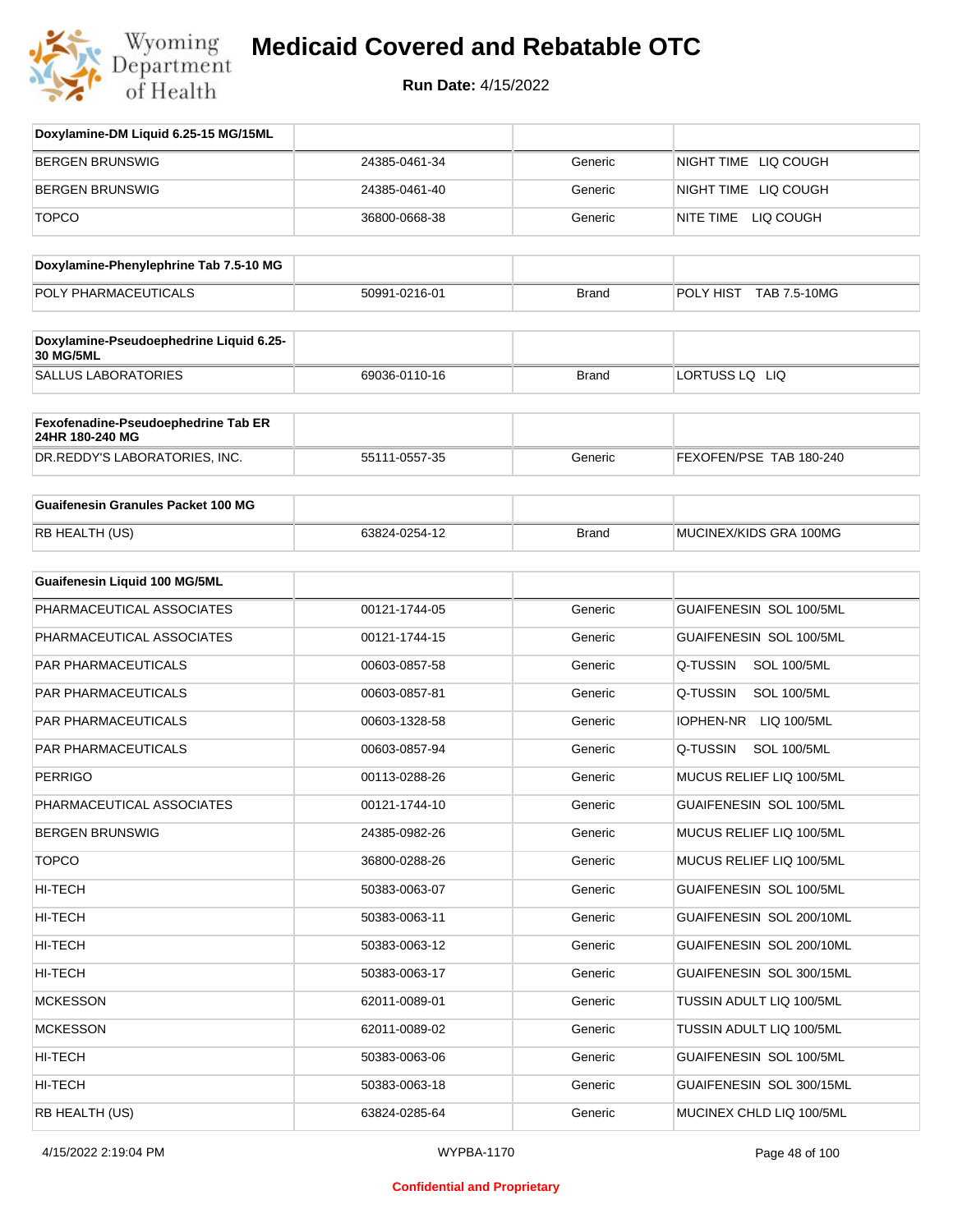

| <b>SILARX</b>                | 54838-0138-40 | Generic | SILTUSS DAS LIQ 100/5ML              |
|------------------------------|---------------|---------|--------------------------------------|
|                              |               |         |                                      |
| Guaifenesin Syrup 100 MG/5ML |               |         |                                      |
| <b>PERRIGO</b>               | 00113-0061-34 | Generic | TUSSIN CHEST SYP 100/5ML             |
| <b>RUGBY LABORATORIES</b>    | 00536-0825-85 | Generic | <b>COUGH</b><br><b>SYP 100/5ML</b>   |
| <b>MAJOR PHARMACEUTICALS</b> | 00904-0061-00 | Generic | <b>SYP 100/5ML</b><br><b>ROBAFEN</b> |
| <b>MAJOR PHARMACEUTICALS</b> | 00904-0061-16 | Generic | <b>SYP 100/5ML</b><br><b>ROBAFEN</b> |
| <b>PERRIGO</b>               | 00113-0061-26 | Generic | TUSSIN CHEST SYP 100/5ML             |
| <b>RUGBY LABORATORIES</b>    | 00536-0825-97 | Generic | <b>COUGH</b><br><b>SYP 100/5ML</b>   |
| <b>SELECT BRAND</b>          | 15127-0940-44 | Generic | SB CGH CONTR SYP 100/5ML             |
| <b>SELECT BRAND</b>          | 15127-0940-48 | Generic | SB CGH CONTR SYP 100/5ML             |
| <b>MAJOR PHARMACEUTICALS</b> | 00904-0061-09 | Generic | <b>ROBAFEN</b><br>SYP 100/5ML        |
| <b>BERGEN BRUNSWIG</b>       | 24385-0310-34 | Generic | GNP TUSSIN SYP 100/5ML               |
| <b>TOPCO</b>                 | 36800-0310-26 | Generic | TUSSIN CHEST SYP 100/5ML             |
| <b>MCKESSON SUNMARK</b>      | 49348-0278-34 | Generic | SM TUSSIN SYP 100/5ML                |
| <b>MCKESSON SUNMARK</b>      | 49348-0278-37 | Generic | SM TUSSIN SYP 100/5ML                |
| <b>SILARX</b>                | 54838-0117-40 | Generic | SILTUSSIN SA SYP 100/5ML             |
| <b>SILARX</b>                | 54838-0117-80 | Generic | SILTUSSIN SA SYP 100/5ML             |
| <b>SILARX</b>                | 54838-0117-70 | Generic | SILTUSSIN SA SYP 100/5ML             |

| Guaifenesin Tab 200 MG       |               |         |                                     |
|------------------------------|---------------|---------|-------------------------------------|
| <b>PAR PHARMACEUTICALS</b>   | 00603-4886-21 | Generic | ORGAN-INR TAB 200MG                 |
| <b>PAR PHARMACEUTICALS</b>   | 00603-4890-21 | Generic | ORGAN-LNR TAB 200MG                 |
| <b>SELECT BRAND</b>          | 15127-0129-60 | Generic | SB COUGHTAB TAB 200MG               |
| <b>MAJOR PHARMACEUTICALS</b> | 00904-5154-60 | Generic | GUAIFENESIN TAB 200MG               |
| LEADER BRAND PRODUCTS        | 37205-0466-72 | Generic | <b>COUGHTAB</b><br><b>TAB 200MG</b> |

| Guaifenesin Tab 400 MG       |               |         |                                   |
|------------------------------|---------------|---------|-----------------------------------|
| <b>MAJOR PHARMACEUTICALS</b> | 00904-6232-52 | Generic | MUCUS RELIEF TAB 400MG            |
| <b>MAJOR PHARMACEUTICALS</b> | 00904-6232-46 | Generic | MUCUS RELIEF TAB 400MG            |
| <b>BERGEN BRUNSWIG</b>       | 24385-0602-71 | Generic | MUCUS RELIEF TAB 400MG            |
| LEADER BRAND PRODUCTS        | 37205-0674-62 | Generic | <b>TAB 400MG</b><br>TABTUSSIN     |
| LEADER BRAND PRODUCTS        | 37205-0476-71 | Generic | CHEST CONGES TAB 400MG            |
| AMERISOURCE BERGEN DRUGS     | 46122-0057-62 | Generic | TAB TUSSIN TAB 400MG              |
| MCKESSON SUNMARK             | 49348-0729-09 | Generic | CHEST CONGES TAB 400MG            |
| TIME-CAP LABS                | 49483-0272-06 | Generic | <b>MUCOSA</b><br><b>TAB 400MG</b> |
| <b>MCKESSON</b>              | 62011-0060-01 | Generic | CHEST CONGES TAB 400MG            |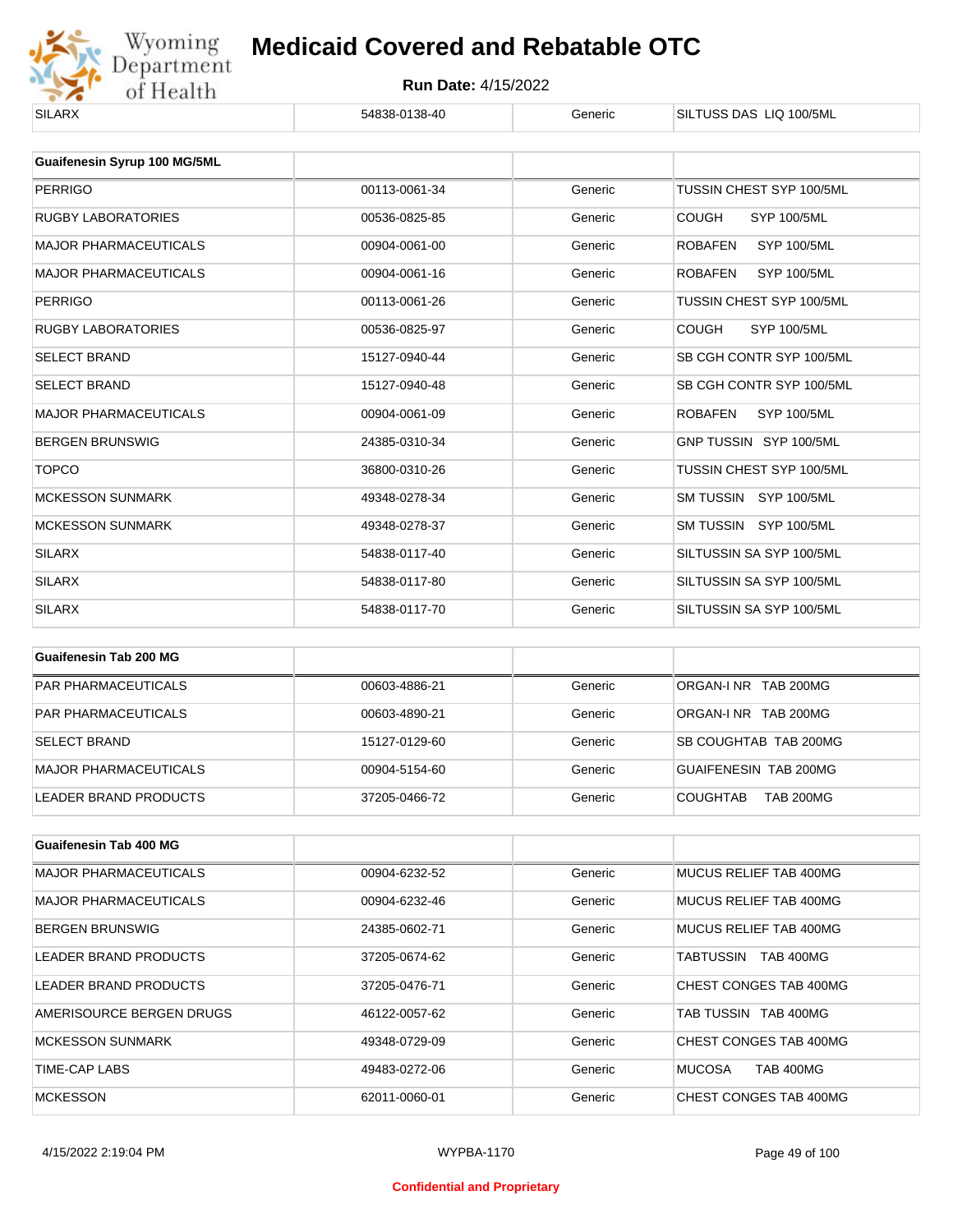

| CHAIN DRUG MARKETING ASSOC              | 63868-0998-50 | Generic      | MEDIFIN 400 TAB 400MG               |
|-----------------------------------------|---------------|--------------|-------------------------------------|
| Guaifenesin Tab ER 12HR 1200 MG         |               |              |                                     |
| RB HEALTH (US)                          | 63824-0023-46 | <b>Brand</b> | <b>MUCINEX</b><br><b>TAB 1200MG</b> |
| RB HEALTH (US)                          | 63824-0023-35 |              | <b>MUCINEX</b>                      |
|                                         |               | <b>Brand</b> | <b>TAB 1200MG</b>                   |
| RB HEALTH (US)                          | 63824-0023-36 | <b>Brand</b> | <b>MUCINEX</b><br><b>TAB 1200MG</b> |
| RB HEALTH (US)                          | 63824-0023-48 | <b>Brand</b> | <b>MUCINEX</b><br><b>TAB 1200MG</b> |
| Guaifenesin Tab ER 12HR 600 MG          |               |              |                                     |
| RUGBY LABORATORIES                      | 00536-1026-37 | Generic      | MUCUS-ER<br>TAB 600MG               |
| LEADER BRAND PRODUCTS                   | 37205-0628-58 | Generic      | TAB 600MG<br>MUCUS-ER               |
|                                         |               |              |                                     |
| PERRIGO PHARMACEUTICALS                 | 45802-0498-60 | Generic      | GUAIFENESIN TAB 600MG ER            |
| AMERISOURCE BERGEN DRUGS                | 46122-0028-60 | Generic      | GNP MUCUS-ER TAB 600MG              |
| AMERISOURCE BERGEN DRUGS                | 46122-0028-58 | Generic      | GNP MUCUS-ER TAB 600MG              |
| MCKESSON SUNMARK                        | 49348-0905-47 | Generic      | SM MUCUS ER TAB 600MG               |
| <b>MCKESSON SUNMARK</b>                 | 49348-0905-59 | Generic      | SM MUCUS ER TAB 600MG               |
| PERRIGO PHARMACEUTICALS                 | 45802-0498-58 | Generic      | GUAIFENESIN TAB 600MG ER            |
| PERRIGO PHARMACEUTICALS                 | 45802-0498-78 | Generic      | GUAIFENESIN TAB 600MG ER            |
| <b>MCKESSON</b>                         | 62011-0076-01 | Generic      | HM MUCUS ER TAB 600MG               |
| RB HEALTH (US)                          | 63824-0008-27 | <b>Brand</b> | <b>MUCINEX</b><br>TAB 600MG ER      |
| RB HEALTH (US)                          | 63824-0008-34 | <b>Brand</b> | <b>MUCINEX</b><br>TAB 600MG ER      |
| RB HEALTH (US)                          | 63824-0008-50 | <b>Brand</b> | <b>MUCINEX</b><br>TAB 600MG ER      |
| RECKITT BENCKISER                       | 63824-0008-61 | <b>Brand</b> | <b>MUCINEX</b><br>TAB 600MG ER      |
| RB HEALTH (US)                          | 63824-0008-15 | <b>Brand</b> | <b>MUCINEX</b><br>TAB 600MG ER      |
| <b>MCKESSON</b>                         | 62011-0076-02 | Generic      | HM MUCUS ER TAB 600MG               |
| RB HEALTH (US)                          | 63824-0008-32 | <b>Brand</b> | <b>MUCINEX</b><br>TAB 600MG ER      |
| RB HEALTH (US)                          | 63824-0008-36 | <b>Brand</b> | <b>MUCINEX</b><br>TAB 600MG ER      |
| RB HEALTH (US)                          | 63824-0008-69 | <b>Brand</b> | <b>MUCINEX</b><br>TAB 600MG ER      |
|                                         |               |              |                                     |
| Guaifenesin-Codeine Liquid 200-8 MG/5ML |               |              |                                     |
| <b>CENTURION LABS</b>                   | 23359-0040-16 | <b>Brand</b> | NINJACOF-XG LIQ 200-8/5             |
| Guaifenesin-Codeine Liquid 225-7.5      |               |              |                                     |
| MG/5ML                                  |               |              |                                     |
| ALLEGIS PHARMACEUTICALS                 | 00682-0475-16 | <b>Brand</b> | MAR-COF CG LIQ 225-7.5              |

| Guaifenesin-Codeine Soln 100-10 MG/5ML |               |         |                         |
|----------------------------------------|---------------|---------|-------------------------|
| PHARMACEUTICAL ASSOCIATES              | 00121-0775-04 | Generic | GG/CODEINE SOL 100-10/5 |
| PHARMACEUTICAL ASSOCIATES              | 00121-0775-16 | Generic | GG/CODEINE SOL 100-10/5 |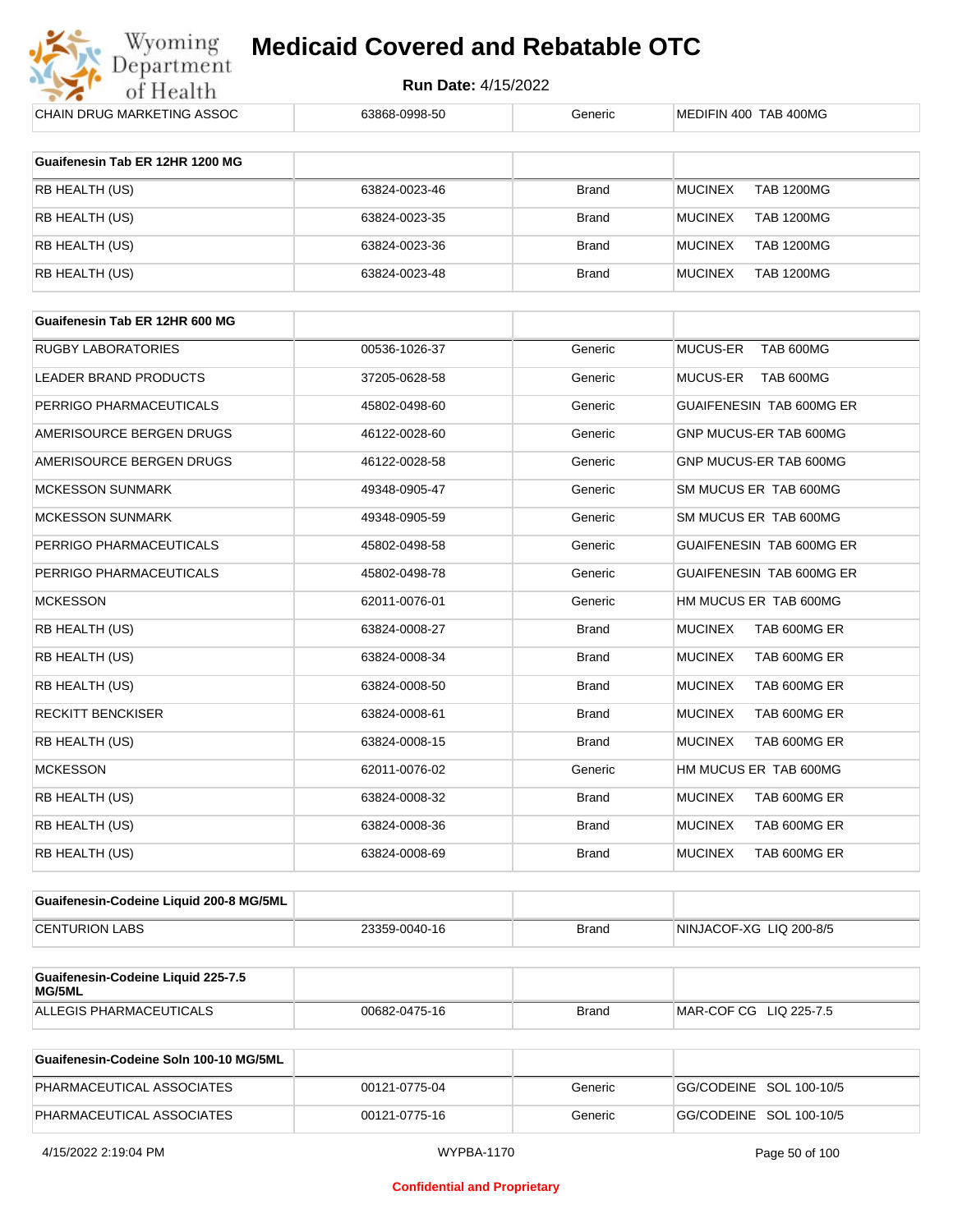| Wyoming<br>Department              | <b>Medicaid Covered and Rebatable OTC</b> |         |                           |
|------------------------------------|-------------------------------------------|---------|---------------------------|
| of Health                          | <b>Run Date: 4/15/2022</b>                |         |                           |
| PHARMACEUTICAL ASSOCIATES          | 00121-1775-05                             | Generic | GG/CODEINE SOL 100-10/5   |
| PHARMACEUTICAL ASSOCIATES          | 00121-1775-10                             | Generic | GG/CODEINE SOL 100-10/5   |
| <b>PAR PHARMACEUTICALS</b>         | 00603-1075-56                             | Generic | CHERATUSSIN SYP AC        |
| <b>PAR PHARMACEUTICALS</b>         | 00603-1075-58                             | Generic | CHERATUSSIN SYP AC        |
| PACK PHARMACEUTICALS, LLC          | 16571-0302-16                             | Generic | GUAIFENESIN SYP 100-10/5  |
| <b>PAR PHARMACEUTICALS</b>         | 00603-1075-54                             | Generic | CHERATUSSIN SYP AC        |
| <b>PAR PHARMACEUTICALS</b>         | 00603-1329-58                             | Generic | IOPHEN C-NR LIQ 100-10/5  |
| <b>AKORN</b>                       | 50383-0087-12                             | Generic | GUAIATUSS AC SYP 100-10/5 |
| <b>AKORN</b>                       | 50383-0087-04                             | Generic | GUAIATUSS AC SYP 100-10/5 |
| <b>AKORN</b>                       | 50383-0087-05                             | Generic | GUAIATUSS AC SYP 100-10/5 |
| <b>AKORN</b>                       | 50383-0087-07                             | Generic | GUAIATUSS AC SYP 100-10/5 |
| <b>METHOD PHARMACEUTICALS</b>      | 58657-0500-04                             | Generic | CODEINE/GG SOL 10-100/5   |
| <b>METHOD PHARMACEUTICALS</b>      | 58657-0500-16                             | Generic | CODEINE/GG SOL 10-100/5   |
| <b>AKORN</b>                       | 50383-0087-10                             | Generic | GUAIATUSS AC SYP 100-10/5 |
| <b>AKORN</b>                       | 50383-0087-16                             | Generic | GUAIATUSS AC SYP 100-10/5 |
| <b>VIRTUS PHARMACEUTICALS OPCO</b> | 76439-0252-04                             | Generic | VIRTUSSIN AC SOL 100-10/5 |
| <b>VIRTUS PHARMACEUTICALS OPCO</b> | 76439-0252-16                             | Generic | VIRTUSSIN AC SOL 100-10/5 |

| Guaifenesin-Codeine Soln 100-6.3 MG/5ML |               |              |                        |
|-----------------------------------------|---------------|--------------|------------------------|
| <b>RAMCNEIL</b>                         | 12830-0717-16 | <b>Brand</b> | M-CLEAR WC LIQ 100-6.3 |
| BUREL PHARMACEUTICALS                   | 35573-0006-16 | Generic      | RELCOFC SOL 100-6.3    |

| Loratadine & Pseudoephedrine Tab ER<br>12HR 5-120 MG |               |         |                          |
|------------------------------------------------------|---------------|---------|--------------------------|
| PERRIGO                                              | 00113-2013-39 | Generic | ALLERGY/CONG TAB 5-120MG |
| PERRIGO                                              | 00113-2013-60 | Generic | ALLERGY/CONG TAB 5-120MG |
| PERRIGO                                              | 00113-2013-52 | Generic | ALLERGY/CONG TAB 5-120MG |
| <b>PADAGIS</b>                                       | 45802-0106-39 | Generic | LORATADINE-D TAB 5-120MG |
| <b>PADAGIS</b>                                       | 45802-0106-52 | Generic | LORATADINE-D TAB 5-120MG |
| <b>PADAGIS</b>                                       | 45802-0106-60 | Generic | LORATADINE-D TAB 5-120MG |
| AMERISOURCE BERGEN DRUGS                             | 46122-0109-52 | Generic | LORATADINE-D TAB 5-120MG |
| <b>MCKESSON SUNMARK</b>                              | 49348-0183-47 | Generic | LORATADINE D TAB 5-120MG |
| <b>MCKESSON</b>                                      | 62011-0120-01 | Generic | ALLERGY/CONG TAB 5-120MG |

| Loratadine & Pseudoephedrine Tab ER<br>24HR 10-240 MG |               |         |                           |
|-------------------------------------------------------|---------------|---------|---------------------------|
| PERRIGO                                               | 00113-0165-22 | Generic | ALLERGY/CONG TAB RELIEF   |
| PERRIGO                                               | 00113-0165-52 | Generic | ALLERGY/CONG TAB RELIEF   |
| MAJOR PHARMACEUTICALS                                 | 00904-5833-15 | Generic | LORATADINE-D TAB 10-240MG |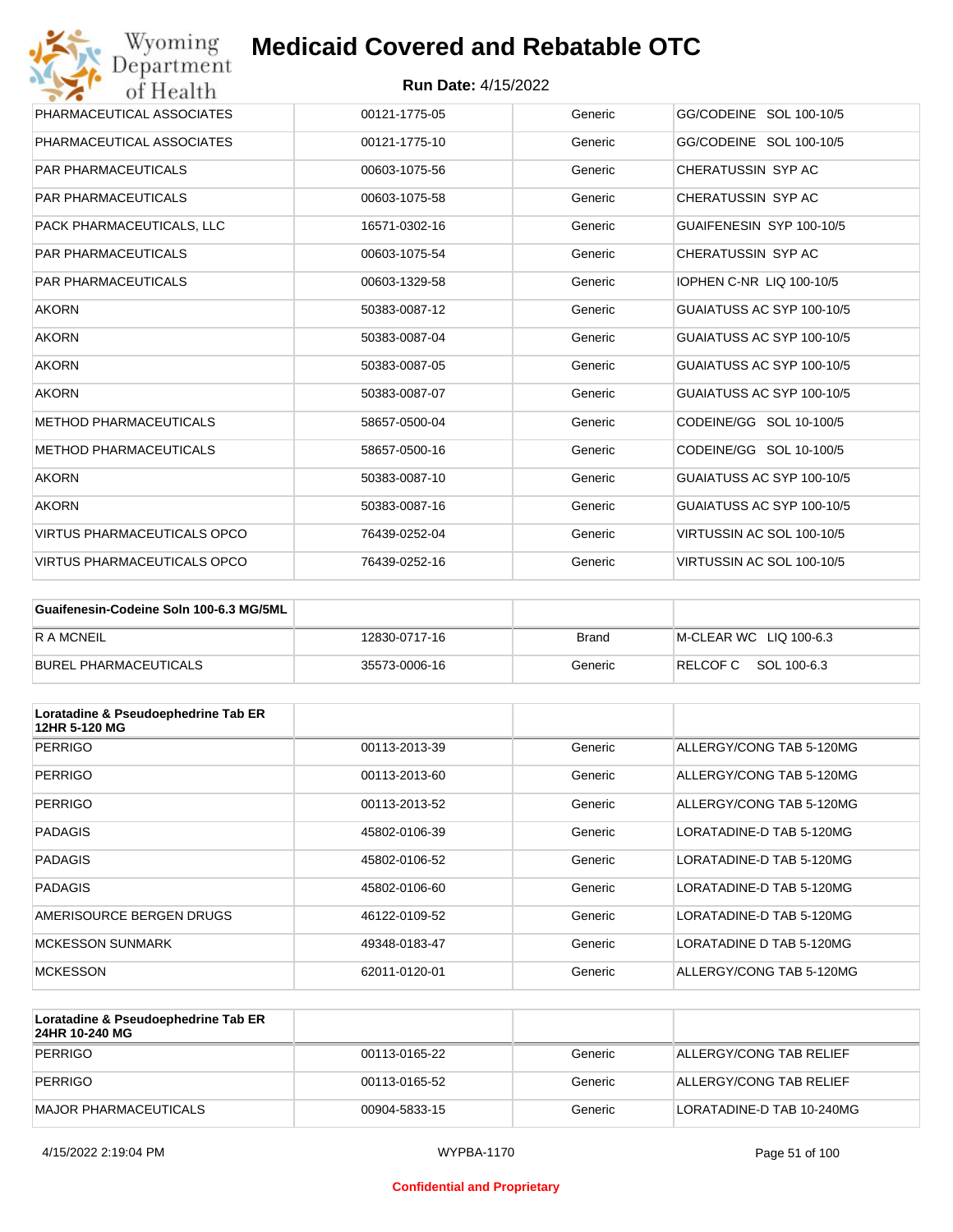#### **Run Date:** 4/15/2022

| Wyoming<br>Department                   | <b>Medicaid Covered and Rebatable OTC</b> |         |                           |  |  |
|-----------------------------------------|-------------------------------------------|---------|---------------------------|--|--|
| <b>Run Date: 4/15/2022</b><br>of Health |                                           |         |                           |  |  |
| <b>MAJOR PHARMACEUTICALS</b>            | 00904-5833-48                             | Generic | LORATADINE-D TAB 10-240MG |  |  |
| <b>LEADER BRAND PRODUCTS</b>            | 37205-0348-88                             | Generic | ALLERGY RELF TAB D-24     |  |  |
| PERRIGO PHARMACEUTICALS                 | 45802-0008-22                             | Generic | LORATADINE-D TAB 10-240MG |  |  |
| PERRIGO PHARMACEUTICALS                 | 45802-0008-52                             | Generic | LORATADINE-D TAB 10-240MG |  |  |
| AMERISOURCE BERGEN DRUGS                | 46122-0167-52                             | Generic | ALLER/CONGES TAB 10-240MG |  |  |
| <b>LEADER BRAND PRODUCTS</b>            | 37205-0348-52                             | Generic | ALLERGY RELF TAB D-24     |  |  |
| AMERISOURCE BERGEN DRUGS                | 46122-0206-22                             | Generic | LORATADINE-D TAB 10-240MG |  |  |
| <b>MCKESSON SUNMARK</b>                 | 49348-0543-01                             | Generic | LORATA-DINE TAB D 24HR    |  |  |
| <b>MCKESSON SUNMARK</b>                 | 49348-0543-57                             | Generic | LORATA-DINE TAB D 24HR    |  |  |
| <b>OHM LABS</b>                         | 51660-0724-15                             | Generic | ALLERGY RELF TAB DECONGES |  |  |
| <b>OHM LABS</b>                         | 51660-0724-69                             | Generic | ALLERGY RELF TAB DECONGES |  |  |
| <b>MCKESSON</b>                         | 62011-0071-01                             | Generic | ALLERGY REL/ TAB DECONGES |  |  |
| CHAIN DRUG MARKETING ASSOC              | 63868-0154-10                             | Generic | LORATADINE-D TAB 10-240MG |  |  |

| PE-DM-APAP & PE-CPM-DM-APAP Tab<br>Day/Night Therapy Pack |               |         |                                  |
|-----------------------------------------------------------|---------------|---------|----------------------------------|
| BERGEN BRUNSWIG                                           | 24385-0963-60 | Generic | COLD HEAD PAK DAY/NGHT           |
| ISELECT BRAND                                             | 15127-0927-24 | Generic | <b>SB COLD MULT PAK DAY/NGHT</b> |

| <b>PE-GG-APAP 5-200-325MG &amp; PE-DPH-</b><br>APAP 5-25-325MG Tab Pack |               |         |                             |
|-------------------------------------------------------------------------|---------------|---------|-----------------------------|
| RB HEALTH (US)                                                          | 63824-0202-20 | Generic | I SINUS-MAX<br>TAB DAY/NGHT |

| Pheniramine-Phenylephrine w/ APAP<br>Powd Pack 20-10-650 MG |               |              |                                  |
|-------------------------------------------------------------|---------------|--------------|----------------------------------|
| GLAXO CONSUMER HEALTHCARE L.P.                              | 00067-7916-06 | Brand        | THERAFLU FLU PAK SORE THR        |
| <b>TOPCO</b>                                                | 36800-0133-91 | <b>Brand</b> | <b>FLU &amp; SORE POW THROAT</b> |

| Phenyleph-Chlorphen-DM w/APAP Susp<br>2.5-1-5-160 MG/5ML |               |         |                                 |
|----------------------------------------------------------|---------------|---------|---------------------------------|
| GLAXO CONSUMER HEALTHCARE L.P.                           | 00067-8116-04 | Generic | TRIAMINIC<br>SUS FEV&CLD        |
| BERGEN BRUNSWIG                                          | 24385-0984-26 | Generic | PAIN RELIEF SUS PLS COLD        |
| AMERISOURCE BERGEN DRUGS                                 | 46122-0036-26 | Generic | MULTI-SYMPT SUS PLS COLD        |
| <b>MCKESSON SUNMARK</b>                                  | 49348-0879-34 | Generic | SM CHILDRENS SUS MS COLD        |
| <b>TOPCO</b>                                             | 36800-0903-26 | Generic | <b>PAIN RELIEF SUS PLS COLD</b> |
| CHAIN DRUG MARKETING ASSOC                               | 63868-0063-04 | Generic | <b>OC COLD RELF SUS PLUS MS</b> |

| Phenyleph-Chlorphen-DM w/APAP Tab 5-2-<br>10-325 MG |               |         |                            |
|-----------------------------------------------------|---------------|---------|----------------------------|
| BERGEN BRUNSWIG                                     | 24385-0195-62 | Generic | ICLD HEAD CNG TAB NIGHTTIM |
| <b>TOPCO</b>                                        | 36800-0014-62 | Generic | COLD MULTI-S TAB NIGHTTIM  |
| <b>TOPCO</b>                                        | 36800-0393-62 | Generic | ICLD HEAD CNG TAB NIGHTTIM |

#### **Confidential and Proprietary**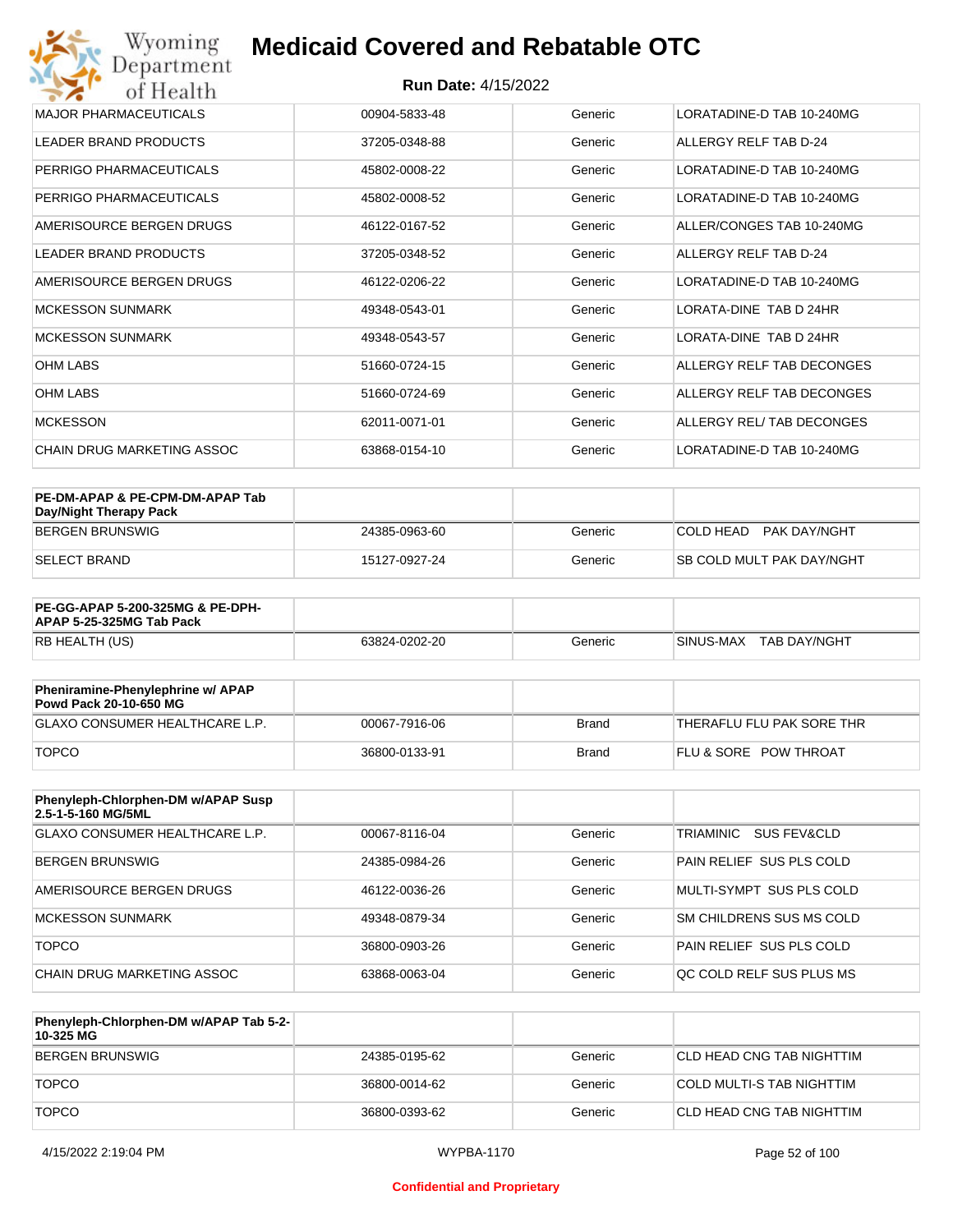#### **Run Date:** 4/15/2022

| CHAIN DRUG MARKETING ASSOC | 63868-0072-24 | Generic | MULTI-SYMPTM TAB NIGHTTIM  |
|----------------------------|---------------|---------|----------------------------|
| CHAIN DRUG MARKETING ASSOC | 63868-0074-24 | Generic | IQC COLD/HEAD TAB NIGHTTIM |

| Phenylephrine w/ Acetaminophen Tab 5-<br>325 MG |               |         |                                         |
|-------------------------------------------------|---------------|---------|-----------------------------------------|
| PERRIGO                                         | 00113-0272-62 | Generic | SINUS CONGST TAB /PAIN DT               |
| <b>MAJOR PHARMACEUTICALS</b>                    | 00904-5783-24 | Generic | MAPAP SINUS TAB MAX ST                  |
| <b>BERGEN BRUNSWIG</b>                          | 24385-0169-62 | Generic | <b>GNP SINUS</b><br><b>TAB CNG/PAIN</b> |
| <b>SELECT BRAND</b>                             | 15127-0965-24 | Generic | <b>SB SINUS CNG TAB /PAIN DT</b>        |
| <b>TOPCO</b>                                    | 36800-0272-62 | Generic | SINUS CONGST TAB /PAIN DT               |
| LEADER BRAND PRODUCTS                           | 37205-0571-62 | Generic | PAIN RLF SIN TAB PE DAY                 |
| CHAIN DRUG MARKETING ASSOC                      | 63868-0984-24 | Generic | OC SINUS PAI TAB RELIEF                 |

| Phenylephrine w/ DM-GG Ligd 10-18-200<br>MG/15ML |               |              |                   |
|--------------------------------------------------|---------------|--------------|-------------------|
| <b>GM PHARMACEUTICALS</b>                        | 58809-0555-08 | <b>Brand</b> | VANACOF DM<br>LIQ |

| Phenylephrine w/ DM-GG Ligd 2.5-5-100<br>MG/5ML |               |              |                           |
|-------------------------------------------------|---------------|--------------|---------------------------|
| <b>MCKESSON SUNMARK</b>                         | 49348-0083-36 | Generic      | SEVERE CONG LIO COUGH     |
| RB HEALTH (US)                                  | 63824-0014-66 | <b>Brand</b> | MUCINEX CONG LIO COUGH    |
| <b>RB HEALTH (US)</b>                           | 63824-0014-69 | <b>Brand</b> | MUCINEX CONG LIO COUGH    |
| <b>RB HEALTH (US)</b>                           | 63824-0282-67 | <b>Brand</b> | MUCINEX COLD LIQ CHILDREN |
| <b>RB HEALTH (US)</b>                           | 63824-0283-67 | <b>Brand</b> | MUCINEX CONG LIQ & COUGH  |
| RB HEALTH (US)                                  | 63824-0282-64 | <b>Brand</b> | MUCINEX COLD LIQ CHILDREN |

| Phenylephrine w/ DM-GG Ligd 5-10-100<br><b>MG/5ML</b> |               |         |                                  |
|-------------------------------------------------------|---------------|---------|----------------------------------|
| <b>PERRIGO</b>                                        | 00113-0516-26 | Generic | <b>TUSSIN CF</b><br>LIQ CGH/COLD |
| <b>PERRIGO</b>                                        | 00113-0516-34 | Generic | TUSSIN CF LIQ CGH/COLD           |
| <b>SELECT BRAND</b>                                   | 15127-0943-04 | Generic | SB CGH CONTR LIQ CF              |
| <b>SELECT BRAND</b>                                   | 15127-0943-08 | Generic | SB CGH CONTR LIQ CF              |
| <b>TOPCO</b>                                          | 36800-0516-34 | Generic | TUSSIN CF LIQ                    |
| LEADER BRAND PRODUCTS                                 | 37205-0709-34 | Generic | <b>TUSSIN CF</b><br>LIQ.         |
| <b>TOPCO</b>                                          | 36800-0516-26 | Generic | <b>TUSSIN CF</b><br>LIQ.         |
| <b>MCKESSON SUNMARK</b>                               | 49348-0737-34 | Generic | SM TUSSIN CF LIQ                 |
| <b>MCKESSON SUNMARK</b>                               | 49348-0737-37 | Generic | <b>SM TUSSIN CF LIQ</b>          |
| <b>LEADER BRAND PRODUCTS</b>                          | 37205-0709-26 | Generic | TUSSIN CF LIQ                    |
| <b>MCKESSON</b>                                       | 62011-0090-01 | Generic | <b>TUSSIN ADULT LIQ COLD</b>     |
| <b>CHAIN DRUG MARKETING ASSOC</b>                     | 63868-0244-04 | Generic | TUSSIN CF LIQ                    |
| CHAIN DRUG MARKETING ASSOC                            | 63868-0244-08 | Generic | <b>TUSSIN CF</b><br>LIQ.         |

#### **Confidential and Proprietary**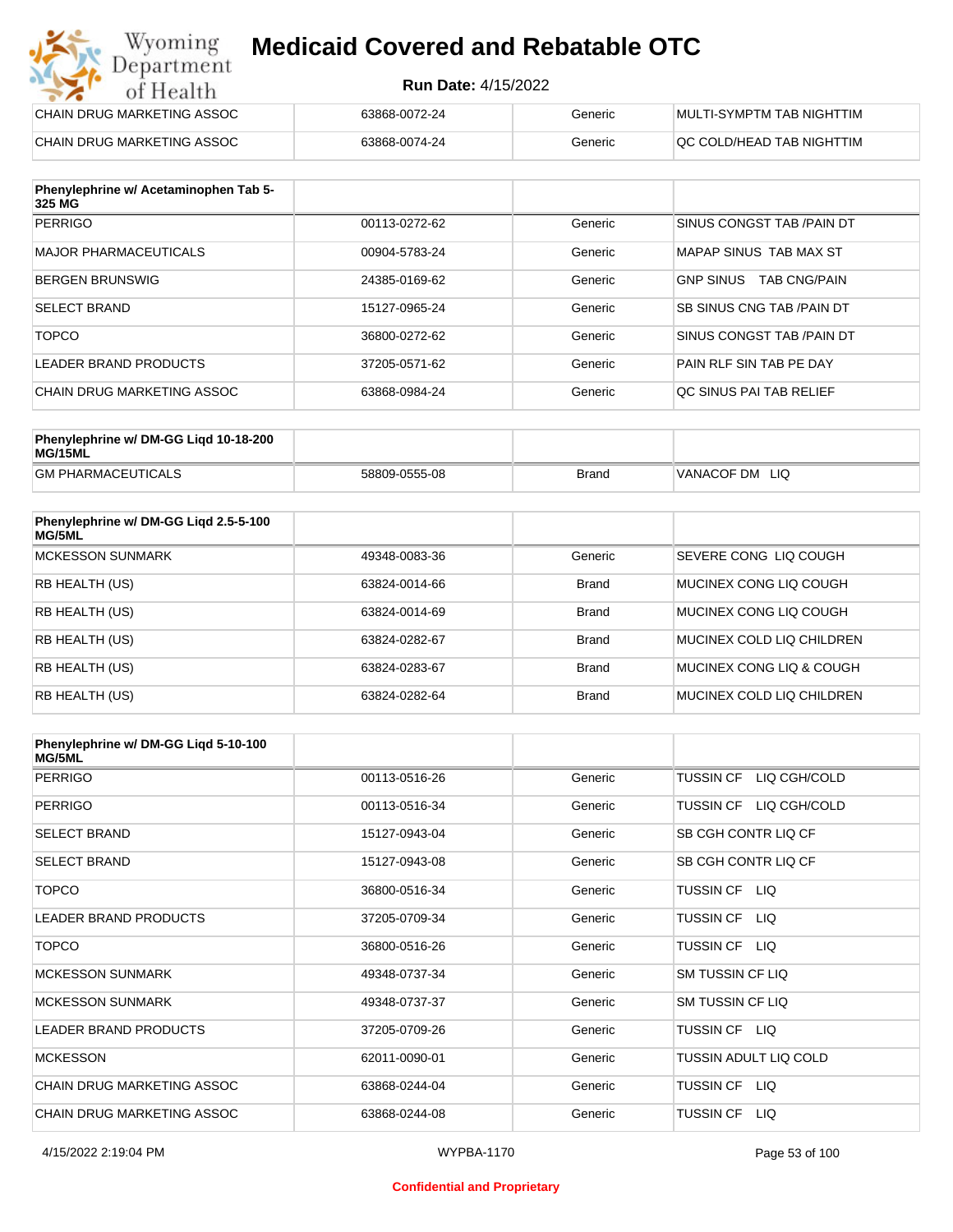

| Phenylephrine w/ DM-GG Ligd 5-10-200<br>MG/5ML |               |         |                                 |
|------------------------------------------------|---------------|---------|---------------------------------|
| AMERISOURCE BERGEN DRUGS                       | 46122-0138-26 | Generic | LIO MAX/M-S<br><b>TUSSIN CF</b> |
| AMERISOURCE BERGEN DRUGS                       | 46122-0138-34 | Generic | LIO MAX/M-S<br><b>TUSSIN CF</b> |
|                                                |               |         |                                 |

| Phenylephrine w/ DM-GG Syrup 5-10-100<br>MG/5ML |               |         |                          |
|-------------------------------------------------|---------------|---------|--------------------------|
| MAJOR PHARMACEUTICALS                           | 00904-6309-20 | Generic | ROBAFEN CF SYP CGH/CLD   |
| BERGEN BRUNSWIG                                 | 24385-0904-26 | Generic | <b>GNP TUSSIN SYP CF</b> |
| BERGEN BRUNSWIG                                 | 24385-0904-34 | Generic | GNP TUSSIN SYP CF        |

| Phenylephrine w/ DM-GG Tab 10-15-380<br>MG |               |       |                 |
|--------------------------------------------|---------------|-------|-----------------|
| POLY PHARMACEUTICALS                       | 50991-0730-60 | Brand | DECONEX DMX TAB |
| NIVAGEN PHARMACEUTICALS                    | 75834-0040-60 | Brand | NIVANEX DMX TAB |

| Phenylephrine w/ DM-GG Tab 10-15-395<br>MG |               |       |                 |
|--------------------------------------------|---------------|-------|-----------------|
| ALLEGIS PHARMACEUTICALS                    | 28595-0906-60 | Brand | DURAVENT DM TAB |

| Phenylephrine w/ DM-GG Tab 5-10-200 MG |               |       |                           |
|----------------------------------------|---------------|-------|---------------------------|
| RB HEALTH (US)                         | 63824-0193-20 | Brand | MUCINEX FAST TAB 5-10-200 |
| RB HEALTH (US)                         | 63824-0193-30 | Brand | MUCINEX FAST TAB 5-10-200 |

| Phenylephrine-APAP-GG Ligd 10-650-400<br>MG/20ML |               |              |                        |
|--------------------------------------------------|---------------|--------------|------------------------|
| RB HEALTH (US)                                   | 63824-0016-66 | <b>Brand</b> | MUCINEX COLD LIQ SINUS |
| RB HEALTH (US)                                   | 63824-0261-66 | Generic      | LIQ<br><b>MUCINEX</b>  |
| RB HEALTH (US)                                   | 63824-0260-66 | Generic      | <b>MUCINEX</b><br>LIQ  |

| Phenylephrine-APAP-GG Tab 5-325-200<br>MG |               |         |                                    |
|-------------------------------------------|---------------|---------|------------------------------------|
| <b>SELECT BRAND</b>                       | 15127-0963-24 | Generic | SB SINUS CNG TAB / PAIN            |
| AMERISOURCE BERGEN DRUGS                  | 46122-0194-60 | Generic | MUCUS RELIEF TAB CLD/SINU          |
| <b>RB HEALTH (US)</b>                     | 63824-0190-20 | Generic | MUCINEX COLD TAB SINUS             |
| <b>RB HEALTH (US)</b>                     | 63824-0190-30 | Generic | MUCINEX COLD TAB SINUS             |
| <b>RB HEALTH (US)</b>                     | 63824-0200-20 | Generic | <b>TAB SINUS</b><br><b>MUCINEX</b> |
| <b>RB HEALTH (US)</b>                     | 63824-0201-20 | Generic | <b>MUCINEX</b><br><b>TAB SINUS</b> |
| <b>CHAIN DRUG MARKETING ASSOC</b>         | 63868-0071-24 | Generic | SINUS CONGST TAB /PAIN             |
| <b>RB HEALTH (US)</b>                     | 63824-0200-30 | Generic | <b>MUCINEX</b><br><b>TAB SINUS</b> |
| RB HEALTH (US)                            | 63824-0201-30 | Generic | <b>MUCINEX</b><br><b>TAB SINUS</b> |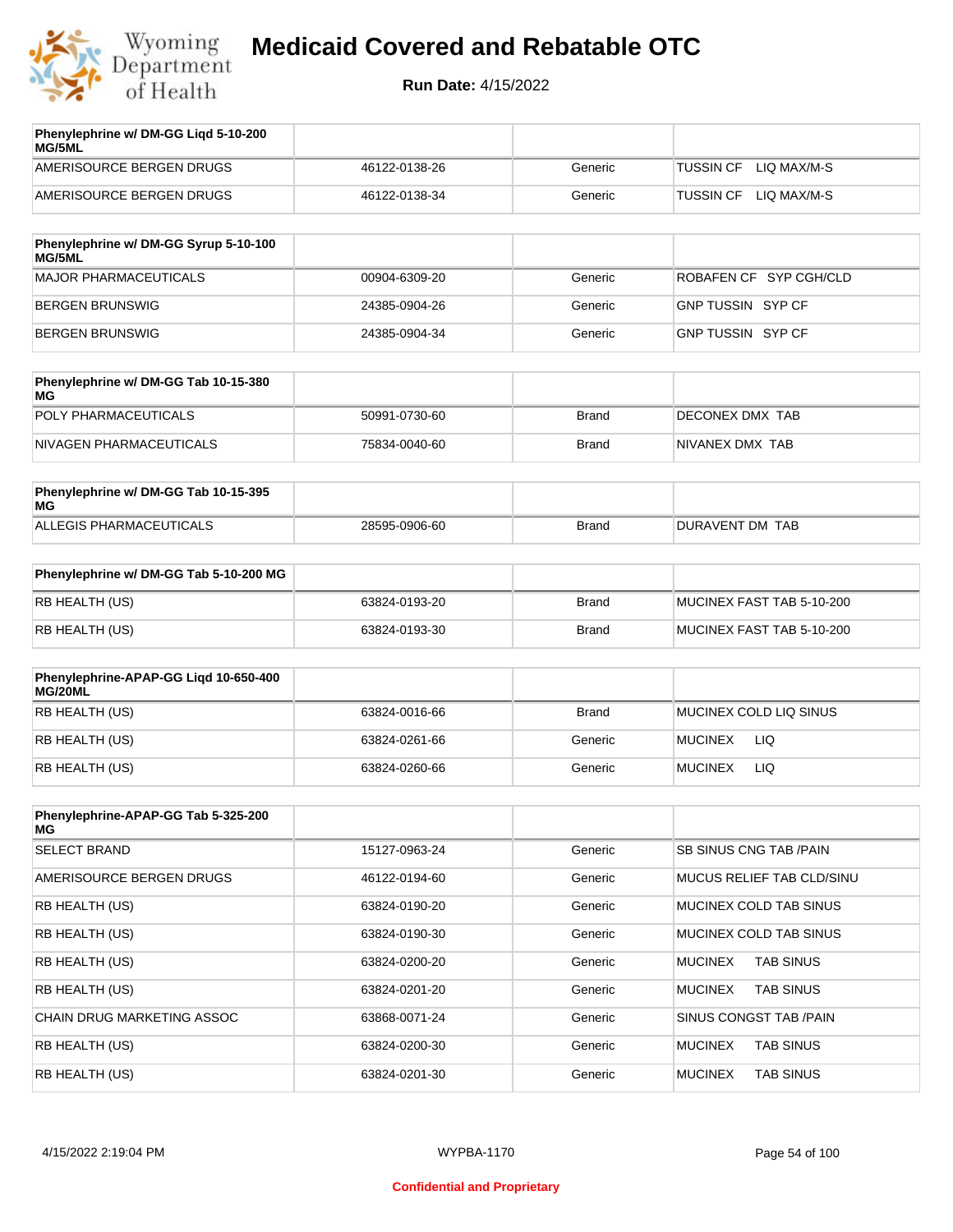

**3.33-1.33-6.33 MG/5ML**

**Phenylephrine-Bromphen w/ Codeine Liqd** 

## **Medicaid Covered and Rebatable OTC**

| <b>RAMCNEIL</b>                                                   | 12830-0754-12 | Brand        | M-END PE<br>LIQ               |
|-------------------------------------------------------------------|---------------|--------------|-------------------------------|
|                                                                   |               |              |                               |
| Phenylephrine-Bromphen w/ Codeine<br><b>Liquid 10-4-10 MG/5ML</b> |               |              |                               |
| POLY PHARMACEUTICALS                                              | 50991-0723-16 | <b>Brand</b> | POLY-TUSSIN LIQ 10-4-10       |
| Phenylephrine-Brompheniramine-DM Elixir<br>2.5-1-5 MG/5ML         |               |              |                               |
| <b>MAJOR PHARMACEUTICALS</b>                                      | 00904-5782-20 | Generic      | DIMAPHEN DM ELX COLD/CGH      |
| <b>LEADER BRAND PRODUCTS</b>                                      | 37205-0969-26 | Generic      | COLD/COUGH ELX DM CHILD       |
|                                                                   |               |              |                               |
| Phenylephrine-Brompheniramine-DM<br>Liquid 2.5-1-5 MG/5ML         |               |              |                               |
| <b>PERRIGO</b>                                                    | 00113-0987-26 | Generic      | COLD/COUGH LIQ CHILD          |
| WOMEN'S CHOICE PHARMACEUTICALS                                    | 00485-0204-04 | Generic      | <b>RYNEX DM</b><br>LIQ.       |
| WOMEN'S CHOICE PHARMACEUTICALS                                    | 00485-0204-16 | Generic      | <b>LIQ</b><br>RYNEX DM        |
| <b>BERGEN BRUNSWIG</b>                                            | 24385-0519-26 | Generic      | <b>GNP COLD/CGH LIQ CHILD</b> |
| <b>TOPCO</b>                                                      | 36800-0987-26 | Generic      | COLD/COUGH LIQ CHILD          |
| <b>MCKESSON SUNMARK</b>                                           | 49348-0775-34 | Generic      | SM COLD/CGH LIQ DM CHILD      |
| <b>MCKESSON</b>                                                   | 62011-0063-01 | Generic      | HM COLD/CGH LIQ CHILDREN      |
| LARKEN LABORATORIES, INC.                                         | 68047-0143-16 | Generic      | ENDACOF-DM LIQ 2.5-1-5        |
|                                                                   |               |              |                               |
| Phenylephrine-Brompheniramine-DM<br>Liquid 7.5-4-15 MG/5ML        |               |              |                               |
| <b>ALLEGIS PHARMACEUTICALS</b>                                    | 28595-0800-16 | <b>Brand</b> | AP-HIST DM LIQ 7.5-4-15       |
| POLY PHARMACEUTICALS                                              | 50991-0814-16 | Brand        | ALAHIST DM LIQ 7.5-4-15       |
| NIVAGEN PHARMACEUTICALS                                           | 75834-0060-16 | Generic      | NIVA-HIST DM LIQ 7.5-4-15     |
| Phenylephrine-Brompheniramine-DM                                  |               |              |                               |
| Syrup 5-2-10 MG/5ML                                               |               |              |                               |
| LARKEN LABORATORIES, INC.                                         | 68047-0129-16 | <b>Brand</b> | LOHIST-DM SYP 5-2-10MG        |
| Phenylephrine-Chlorphen w/ Codeine<br>Syrup 5-2-10 MG/5ML         |               |              |                               |
| CAPITAL PHARMACEUTICAL                                            | 29978-0420-16 | <b>Brand</b> | <b>CAPCOF</b><br>SYP 5-2-10MG |
|                                                                   |               |              |                               |
| Phenylephrine-Chlorphen-DM Liquid 10-4-<br><b>15 MG/5ML</b>       |               |              |                               |
| WOMEN'S CHOICE PHARMACEUTICALS                                    | 00485-0171-16 | Generic      | ED A-HIST DM LIQ              |
| LARKEN LABORATORIES, INC.                                         | 68047-0186-16 | Generic      | NOHIST-DM LIQ                 |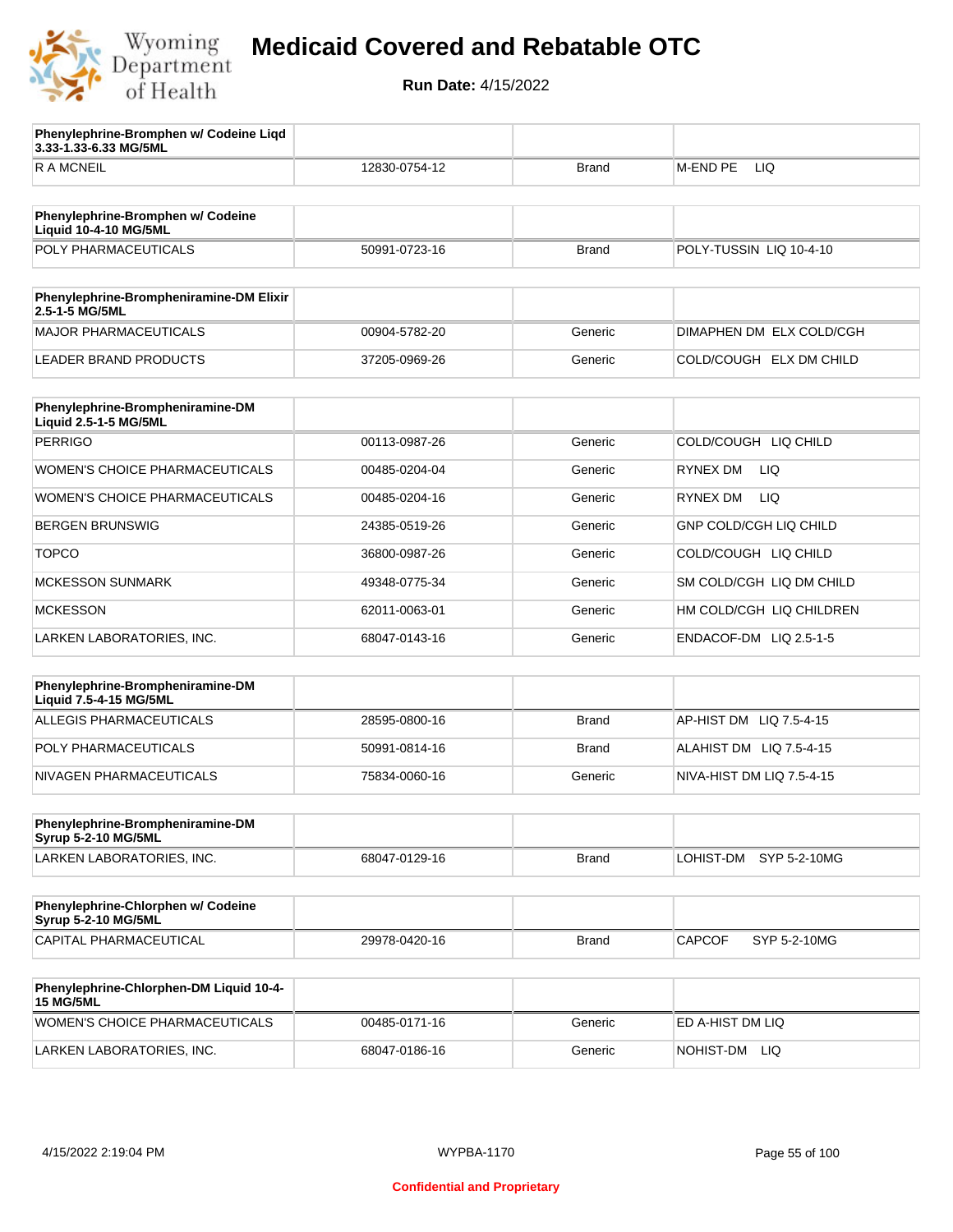

| Phenylephrine-Chlorphen-DM Liquid 3.5-1-<br>3 MG/ML        |               |              |                                |
|------------------------------------------------------------|---------------|--------------|--------------------------------|
| VIRTUS PHARMACEUTICALS OPCO                                | 76439-0320-30 | Generic      | VIRDEC DM DRO 3.5-1-3          |
|                                                            |               |              |                                |
| Phenylephrine-Chlorphen-DM Syrup 10-4-<br><b>20 MG/5ML</b> |               |              |                                |
| <b>LASER PHARMACEUTICALS</b>                               | 16477-0186-01 | <b>Brand</b> | DONATUSSIN SYP                 |
|                                                            |               |              |                                |
| Phenylephrine-Chlorphen-DM Tab 10-4-10<br>ΜG               |               |              |                                |
| WOMEN'S CHOICE PHARMACEUTICALS                             | 00485-0240-01 | <b>Brand</b> | ED A-HIST DM TAB 10-4-10       |
| Phenylephrine-Dexbromphen-                                 |               |              |                                |
| Chlophedianol Liqd 5-1-12.5 MG/5ML                         |               |              |                                |
| R A MCNEIL                                                 | 12830-0760-16 | <b>Brand</b> | CHLO TUSS LIQ                  |
|                                                            |               |              |                                |
| Phenylephrine-Dexchlorphenir-Codeine<br>Syrup 5-1-9 MG/5ML |               |              |                                |
| PRO-PHARMA LLC                                             | 66594-0499-16 | <b>Brand</b> | PRO-RED AC SYP 5-1-9/5         |
|                                                            |               |              |                                |
| Phenylephrine-DM Soln 2.5-5 MG/5ML                         |               |              |                                |
| <b>BERGEN BRUNSWIG</b>                                     | 24385-0981-26 | Generic      | TRIACTING DT LIQ COLD/CGH      |
| <b>TOPCO</b>                                               | 36800-0444-26 | Generic      | TRIACTING DT LIQ COLD/CGH      |
|                                                            |               |              |                                |
| Phenylephrine-DM Syrup 2.5-5 MG/5ML                        |               |              |                                |
| GLAXO CONSUMER HEALTHCARE L.P.                             | 00067-8105-04 | <b>Brand</b> | SOL COLD/CGH<br>TRIAMINIC      |
|                                                            |               |              |                                |
| Phenylephrine-DM-GG w/ APAP Liq 5-10-<br>200-325 MG/10ML   |               |              |                                |
| RB HEALTH (US)                                             | 63824-0017-64 | <b>Brand</b> | MUCINEX CHLD LIQ MULTISYM      |
| RB HEALTH (US)                                             | 63824-0015-66 | Brand        | MUCINEX COLD LIQ FLU&SORE      |
| RB HEALTH (US)                                             | 63824-0015-69 | <b>Brand</b> | MUCINEX COLD LIQ FLU&SORE      |
| RB HEALTH (US)                                             | 63824-0215-66 | Generic      | CGH/COLD DAY LIQ DELSYM        |
| RB HEALTH (US)                                             | 63824-0020-66 | <b>Brand</b> | MUCINEX FAST LIQ SEV COLD      |
| RB HEALTH (US)                                             | 63824-0278-64 | <b>Brand</b> | MUCINEX COLD LIQ CHILD         |
|                                                            |               |              |                                |
| Phenylephrine-DM-GG w/ APAP Liq 5-10-<br>200-325 MG/15ML   |               |              |                                |
| <b>PERRIGO</b>                                             | 00113-0603-34 | Generic      | COLD & FLU LIQ DAY TIME        |
| <b>PERRIGO</b>                                             | 00113-0603-40 | Generic      | COLD & FLU LIQ DAY TIME        |
|                                                            |               |              |                                |
| Phenylephrine-DM-GG w/ APAP Packet 10-<br>20-400-650 MG    |               |              |                                |
| <b>RECKITT BENCKISER</b>                                   | 63824-0232-08 | <b>Brand</b> | <b>MUCINEX</b><br>PAK FAST-MAX |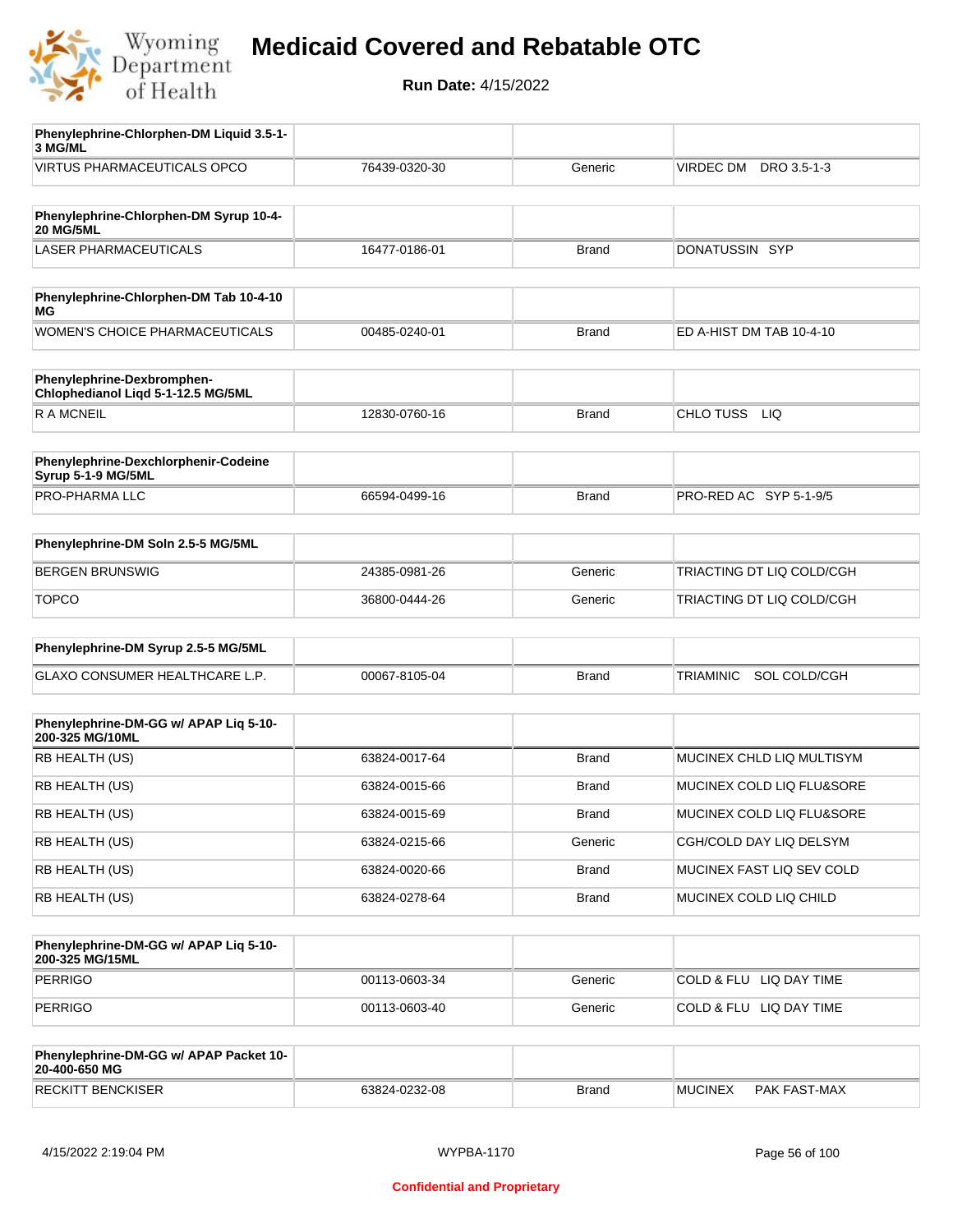

| NLUNI I DLIVUNJEN                                   | UJ024-UZJ I-U4 | pialiu  | <b>IVIUUIIVLA</b><br><b>FAN FAJI-IVIAA</b> |
|-----------------------------------------------------|----------------|---------|--------------------------------------------|
| Phenylephrine-DM-GG w/ APAP Tab 5-10-<br>200-325 MG |                |         |                                            |
| PERRIGO PHARMACEUTICALS                             | 00113-0308-62  | Generic | COLD MULT-SY TAB SEVR DAY                  |
| <b>PERRIGO</b>                                      | 00113-0548-53  | Generic | COLD & FLU TAB DAYTIME                     |
| <b>PERRIGO</b>                                      | 00113-0234-62  | Generic | COLD HEAD TAB CONG DT                      |
| <b>PERRIGO</b>                                      | 00113-0548-62  | Generic | COLD & FLU TAB DAYTIME                     |
| <b>SELECT BRAND</b>                                 | 15127-0962-24  | Generic | SB COLD MULT TAB SYMP SEV                  |
| <b>SELECT BRAND</b>                                 | 15127-0964-24  | Generic | SB COLD HEAD TAB CONGEST                   |
| <b>TOPCO</b>                                        | 36800-0234-62  | Generic | COLD HEAD TAB CONG DT                      |
| <b>TOPCO</b>                                        | 36800-0308-62  | Generic | COLD MULT-SY TAB SEVR DAY                  |
| AMERISOURCE BERGEN DRUGS                            | 46122-0192-60  | Generic | MUCUS RELIEF TAB COLD/FLU                  |
| <b>MCKESSON SUNMARK</b>                             | 49348-0104-04  | Generic | SM COLD&FLU TAB SEVERE                     |
| AMERISOURCE BERGEN DRUGS                            | 46122-0072-62  | Generic | <b>COLD RELIEF TAB MULTI-SY</b>            |
| <b>MCKESSON SUNMARK</b>                             | 49348-0118-04  | Generic | SM COLD&FLU TAB SEVERE                     |
| AMERISOURCE BERGEN DRUGS                            | 46122-0126-62  | Generic | GNP COLD RLF TAB DAYTIME                   |
| AMERISOURCE BERGEN DRUGS                            | 46122-0193-60  | Generic | <b>MUCUS RELIEF TAB CONG/CLD</b>           |
| <b>RB HEALTH (US)</b>                               | 63824-0191-30  | Generic | MUCINEX COLD TAB FLU&SORE                  |
| <b>RECKITT BENCKISER</b>                            | 63824-0192-30  | Generic | MUCINEX FAST TAB CONGEST                   |
| <b>MCKESSON</b>                                     | 62011-0241-01  | Generic | HM SEVERE TAB COLD/FLU                     |
| RB HEALTH (US)                                      | 63824-0196-20  | Generic | MUCINEX FAST TAB SEV COLD                  |
| <b>RB HEALTH (US)</b>                               | 63824-0196-30  | Generic | MUCINEX FAST TAB SEV COLD                  |
| <b>CHAIN DRUG MARKETING ASSOC</b>                   | 63868-0073-24  | Generic | MULTI-SYMPTM TAB DAYTIME                   |
| RB HEALTH (US)                                      | 63824-0191-20  | Generic | MUCINEX COLD TAB FLU&SORE                  |
| <b>RECKITT BENCKISER</b>                            | 63824-0192-20  | Generic | MUCINEX FAST TAB CONGEST                   |

| Phenylephrine-Doxylamine-DM-APAP Liq 5<br>-6.25-10-325 MG/15ML |               |         |                          |
|----------------------------------------------------------------|---------------|---------|--------------------------|
| PERRIGO                                                        | 00113-0763-40 | Generic | COLD & FLU LIQ NIGHTTIM  |
| PERRIGO                                                        | 00113-0763-34 | Generic | COLD & FLU LIQ NIGHTTIM  |
| AMERISOURCE BERGEN DRUGS                                       | 46122-0034-34 | Generic | MULTI-SYMPT LIQ CLD NGHT |

| Phenylephrine-Guaifenesin Ligd 2.5-100<br>MG/5ML |               |              |                          |
|--------------------------------------------------|---------------|--------------|--------------------------|
| RB HEALTH (US)                                   | 63824-0284-64 | <b>Brand</b> | MUCINEX COLD LIQ 2.5-100 |

| <b>Phenylephrine-Guaifenesin Ligd 5-100</b><br>MG/5ML |               |       |                    |
|-------------------------------------------------------|---------------|-------|--------------------|
| WOMEN'S CHOICE PHARMACEUTICALS                        | 00485-0208-16 | Brand | ED BRON GP<br>-LIQ |
| CAPELLON PHARMACEUTICALS                              | 64543-0044-16 | Brand | RESCON-GG LIO      |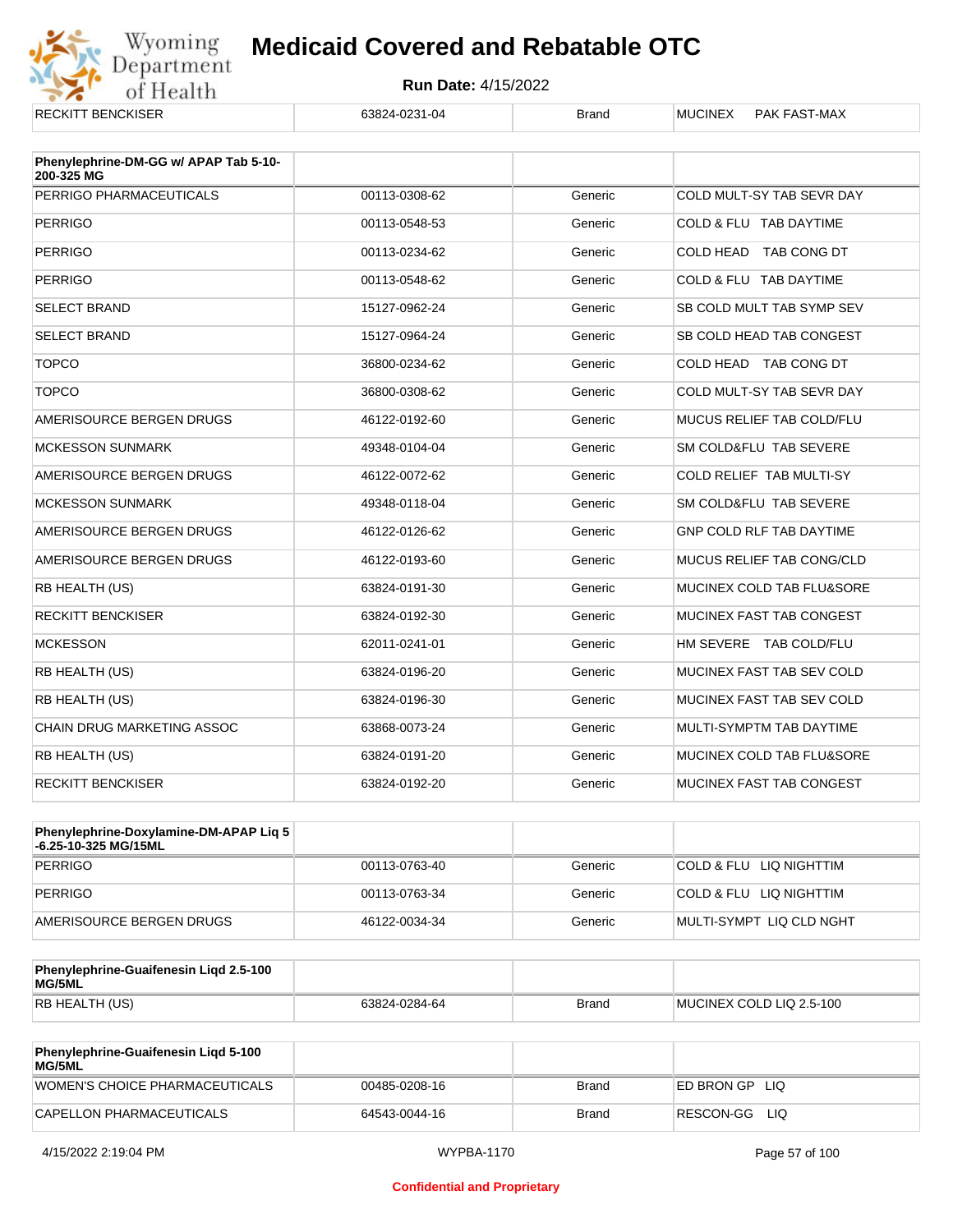| Department<br>of Health                                 | <b>Run Date: 4/15/2022</b> |              |                                        |
|---------------------------------------------------------|----------------------------|--------------|----------------------------------------|
| <b>CAPELLON PHARMACEUTICALS</b>                         | 64543-0044-04              | <b>Brand</b> | RESCON-GG LIQ                          |
| Phenylephrine-Guaifenesin Syrup 5-200<br>MG/5ML         |                            |              |                                        |
| JAYMAC PHARMACEUTICAL LLC                               | 64661-0011-16              | <b>Brand</b> | J-MAX<br>SYP 5-200MG                   |
| Phenylephrine-Guaifenesin Tab 10-380 MG                 |                            |              |                                        |
| POLY PHARMACEUTICALS                                    | 50991-0716-60              | <b>Brand</b> | DECONEX IR TAB 10-380MG                |
| Phenylephrine-Guaifenesin Tab 10-400 MG                 |                            |              |                                        |
| <b>WOMEN'S CHOICE PHARMACEUTICALS</b>                   | 00485-0250-01              | Generic      | <b>MUCAPHED</b><br><b>TAB 10-400MG</b> |
| <b>MAJOR PHARMACEUTICALS</b>                            | 00904-5792-46              | Generic      | MUCUSRELIEF TAB SINUS                  |
| <b>MAJOR PHARMACEUTICALS</b>                            | 00904-5792-52              | Generic      | MUCUSRELIEF TAB SINUS                  |
| <b>LEADER BRAND PRODUCTS</b>                            | 37205-0874-71              | Generic      | CHEST CONGST TAB RLF PE                |
| <b>BERGEN BRUNSWIG</b>                                  | 24385-0925-71              | Generic      | <b>MUCUS RELIEF TAB PE</b>             |
| <b>MCKESSON SUNMARK</b>                                 | 49348-0774-09              | Generic      | CHEST CONGST TAB RLF PE                |
| <b>CHAIN DRUG MARKETING ASSOC</b>                       | 63868-0752-50              | <b>Brand</b> | MEDIFIN PE TAB 10-400MG                |
| Phenylephrine-Ibuprofen Tab 10-200 MG                   |                            |              |                                        |
| <b>RUGBY LABORATORIES</b>                               | 00536-1044-19              | Generic      | CONGESTION TAB 10-200MG                |
| <b>RUGBY LABORATORIES</b>                               | 00536-1044-34              | Generic      | CONGESTION TAB 10-200MG                |
| Phenylephrine-Pyrilamine-DM Syrup 5-8.33<br>-10 MG/5ML  |                            |              |                                        |
| PAR PHARMACEUTICALS                                     | 00603-0728-54              | <b>Brand</b> | <b>CODITUSS DM SYP</b>                 |
| Phenylephrine-Thonzylamine-DM Liquid 5-<br>25-10 MG/5ML |                            |              |                                        |
| POLY PHARMACEUTICALS                                    | 50991-0220-16              | <b>Brand</b> | POLY-HIST DM LIQ 5-25-10               |

| Phenyleph-Triprolidine-DM Syrup 10-2.5-20<br>MG/5ML |               |       |                         |  |
|-----------------------------------------------------|---------------|-------|-------------------------|--|
| ALLEGIS PHARMACEUTICALS                             | 28595-0804-16 | Brand | <b>SYP</b><br>HISTEX-DM |  |

| <b>Pseudoephed-Bromphen-DM Elixir 15-1-5</b><br>MG/5ML |               |         |                         |
|--------------------------------------------------------|---------------|---------|-------------------------|
| <b>PAR PHARMACEUTICALS</b>                             | 00603-0852-94 | Generic | Q-TAPP DM ELX           |
| SILARX                                                 | 54838-0136-70 | Brand   | BROTAPP DM LIQ 15-1-5/5 |
| SILARX                                                 | 54838-0136-40 | Brand   | BROTAPP DM LIQ 15-1-5/5 |

| <b>Pseudoephed-Chlorphen-DM Lig 15-1-5</b><br>MG/5ML |               |         |                           |
|------------------------------------------------------|---------------|---------|---------------------------|
| <b>RUGBY LABORATORIES</b>                            | 00536-2310-97 | Generic | 'KIDKARE<br>LIQ CGH/COLD  |
| MAJOR PHARMACEUTICALS                                | 00904-5050-20 | Generic | PEDIA RELIEF LIQ CGH/COLD |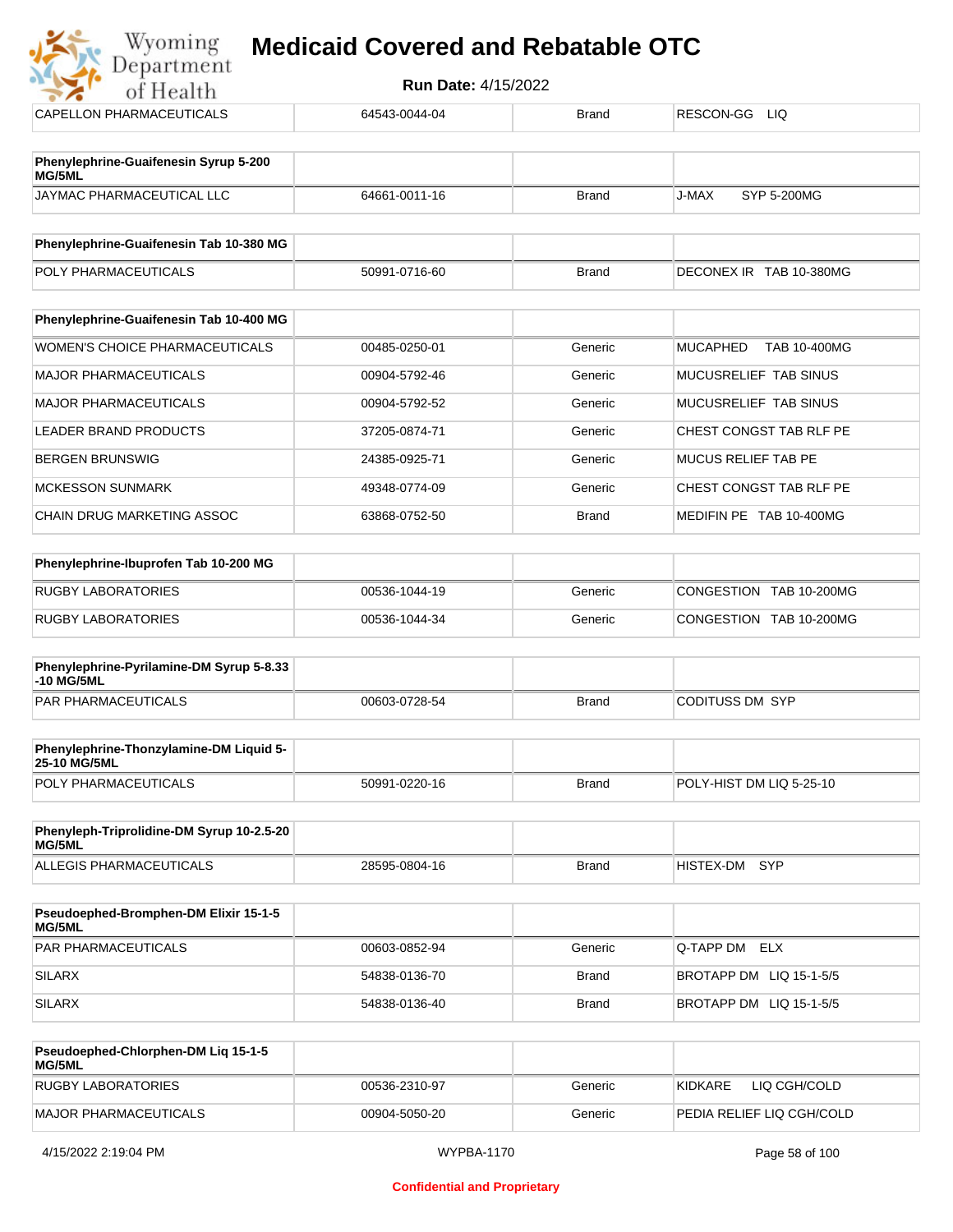

| <b>SILARX</b>                                                    | 54838-0115-40 | <b>Brand</b> | PEDIATRIC<br>LIQ CGH/COLD |
|------------------------------------------------------------------|---------------|--------------|---------------------------|
|                                                                  |               |              |                           |
| Pseudoephed-Chlorphen-DM Liq 15-2-15<br>MG/5ML                   |               |              |                           |
| <b>RAMCNEIL</b>                                                  | 12830-0810-16 | Generic      | LIQ<br>M-END DM           |
| Pseudoephed-Chlorphen-DM Syrup 30-2-                             |               |              |                           |
| <b>10 MG/5ML</b>                                                 |               |              |                           |
| CAPELLON PHARMACEUTICALS                                         | 64543-0105-16 | <b>Brand</b> | <b>SYP</b><br>RESCON-DM   |
| CAPELLON PHARMACEUTICALS                                         | 64543-0105-04 | <b>Brand</b> | RESCON-DM<br><b>SYP</b>   |
| Pseudoephed-Dexbromphen-<br>Chlophedianol Liqd 30-1-12.5 MG/5ML  |               |              |                           |
| <b>RAMCNEIL</b>                                                  | 12830-0762-16 | <b>Brand</b> | CHLO TUSS<br><b>LIQ</b>   |
| Pseudoephed-Dexbrompheniramine-DM<br>Liqd 20-0.667-10 MG/5ML     |               |              |                           |
| <b>RAMCNEIL</b>                                                  | 12830-0816-16 | <b>Brand</b> | M-END DMX LIQ             |
| Pseudoephed-Dexchlorphen-<br>Chlophedianol Liqd 30-1-12.5 MG/5ML |               |              |                           |
| <b>GM PHARMACEUTICALS</b>                                        | 58809-0999-01 | <b>Brand</b> | LIQ<br><b>VANACOF</b>     |
| Pseudoephed-Doxylamine-DM Liquid 30-                             |               |              |                           |
| 6.25-15 MG/5ML                                                   |               |              |                           |
| <b>SALLUS LABORATORIES</b>                                       | 69036-0120-16 | <b>Brand</b> | LORTUSS DM LIQ            |
| Pseudoephedrine w/ COD-GG Liquid 30-10<br>-100 MG/5ML            |               |              |                           |
| <b>SALLUS LABORATORIES</b>                                       | 69036-0130-16 | <b>Brand</b> | LORTUSS EX LIQ            |
| Pseudoephedrine w/ COD-GG Soln 30-10-<br><b>100 MG/5ML</b>       |               |              |                           |
| PAR PHARMACEUTICALS                                              | 00603-1078-58 | Generic      | CHERATUSSIN SOL DAC       |
| <b>VIRTUS PHARMACEUTICALS OPCO</b>                               | 76439-0253-16 | Generic      | VIRTUSSIN SOL DAC         |
|                                                                  |               |              |                           |
| Pseudoephedrine w/ COD-GG Syrup 30-10-<br><b>100 MG/5ML</b>      |               |              |                           |
| LLORENS PHARMACEUTICAL                                           | 54859-0520-16 | <b>Brand</b> | SYP<br>TUSNEL C           |
|                                                                  |               |              |                           |
| Pseudoephedrine w/ DM-GG Liquid 15-5-50<br>MG/5ML                |               |              |                           |
| LLORENS PHARMACEUTICAL                                           | 54859-0544-04 | <b>Brand</b> | TUSNEL PEDI LIQ 15-5-50   |
| Pseudoephedrine w/ DM-GG Liquid 30-15-<br><b>200 MG/5ML</b>      |               |              |                           |
| LLORENS PHARMACEUTICAL                                           | 54859-0502-06 | Brand        | <b>TUSNEL</b><br>LIQ      |
| LLORENS PHARMACEUTICAL                                           | 54859-0502-10 | <b>Brand</b> | <b>TUSNEL</b><br>LIQ      |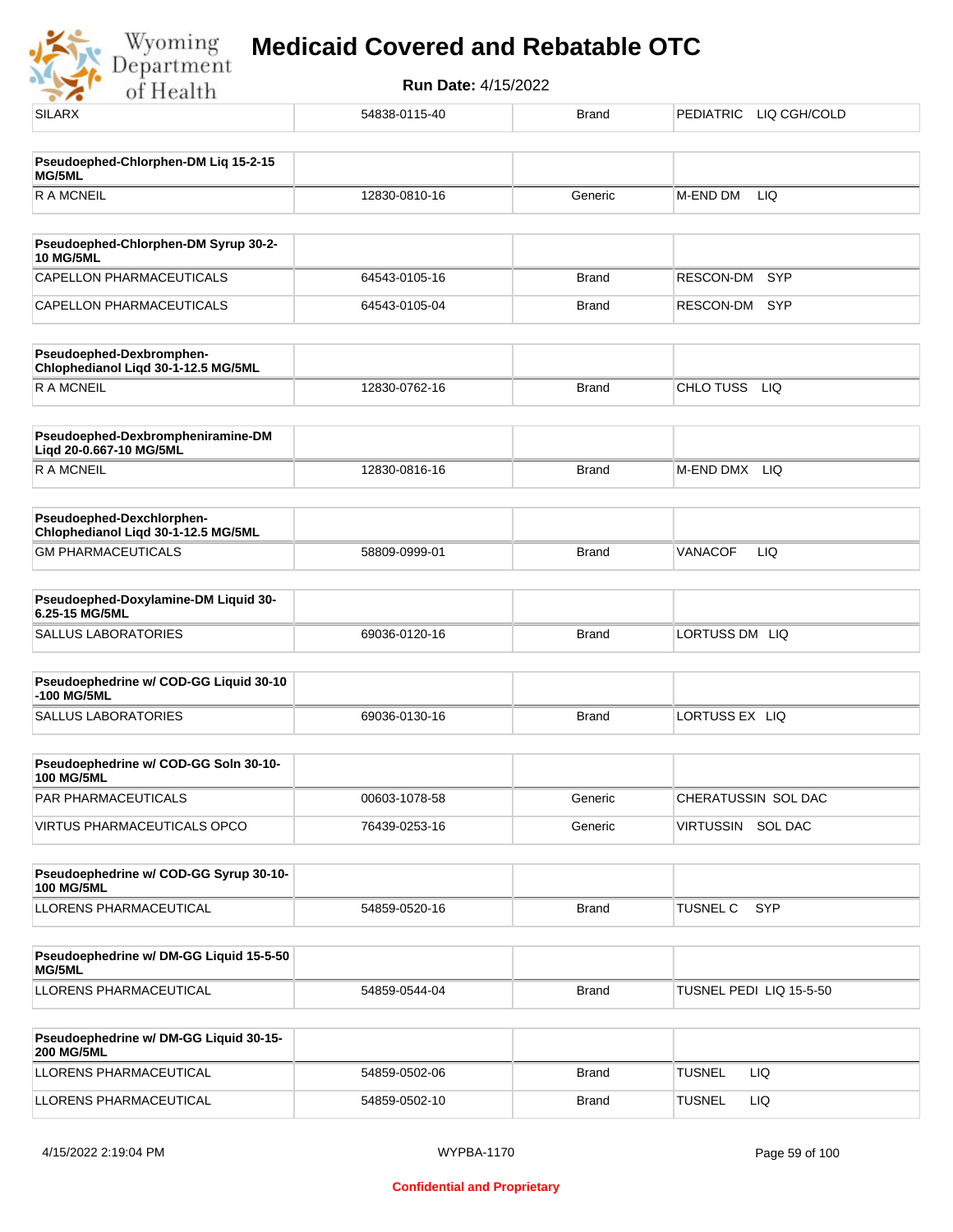| Wyoming<br>Department |  |  |  | <b>Medicaid Covered and Rebatable OTC</b> |  |
|-----------------------|--|--|--|-------------------------------------------|--|
|-----------------------|--|--|--|-------------------------------------------|--|

**Run Date:** 4/15/2022 of Health LLORENS PHARMACEUTICAL **1986-0502-16** 54859-0502-16 Brand TUSNEL LIQ **Pseudoephedrine w/ DM-GG Liquid 7.5-2.5- 25 MG/ML** LLORENS PHARMACEUTICAL 54859-0603-02 Brand TUSNEL-DM DRO PEDIATRC **Pseudoephedrine w/ DM-GG Tab 60-15-400 MG** CAPITAL PHARMACEUTICAL 29978-0601-90 Brand CAPMIST DM TAB **Pseudoephedrine w/ DM-GG Tab 60-20-380 MG** POLY PHARMACEUTICALS 50991-0214-01 Brand POLY-VENT DM TAB **Pseudoephedrine-Bromphen-Codeine Liq 10-1.33-6.33 MG/5ML** CENTURION LABS 23359-0023-16 Brand RYDEX LIQ R A MCNEIL **12830-0735-16** Generic M-END WC LIQ **Pseudoephedrine-Bromphen-Codeine Liqd 30-2-7.5 MG/5ML** ALLEGIS PHARMACEUTICALS 00682-0480-16 DATE: DETAIL BRAND MAR-COF BP LIQ 30-2-7.5 **Pseudoephedrine-Chlorphen w/ Codeine Liq 30-2-10 MG/5ML** PAR PHARMACEUTICALS 00603-1520-54 Brand PHENHIST DH LIQ 30-2-10 PAR PHARMACEUTICALS **DEVELOPS** 00603-1520-58 Brand PHENHIST DH LIQ 30-2-10 **Pseudoephedrine-Dexbromphen-Codeine Liqd 20-0.667-6 MG/5ML** R A MCNEIL **Example 2018** 12830-0739-16 Brand M-END MAX D LIQ **Pseudoephedrine-DM-GG w/ APAP Tab 60- 20-200-500 MG** POLY PHARMACEUTICALS 
and the solution of the solution of the state of the state of the state of the state of the state of the state of the state of the state of the state of the state of the state of the state of the stat **Pseudoephedrine-GG Tab 60-400 MG** B.F. ASCHER 00225-0580-06 Brand CONGESTAC TAB 60-400MG

| Pseudoephedrine-Guaifenesin Cap 30-150<br>MG |               |       |                 |
|----------------------------------------------|---------------|-------|-----------------|
| LASER PHARMACEUTICALS                        | 16477-0306-01 | Brand | RESPAIRE-30 CAP |

B.F. ASCHER 00225-0580-08 Brand CONGESTAC TAB 60-400MG

| <b>Pseudoephedrine-Guaifenesin Ligd 7.5-50</b><br><b>MG/ML</b> |               |              |                       |
|----------------------------------------------------------------|---------------|--------------|-----------------------|
| LLORENS PHARMACEUTICAL                                         | 54859-0602-02 | <b>Brand</b> | TUSNEL PED DRO 7.5-50 |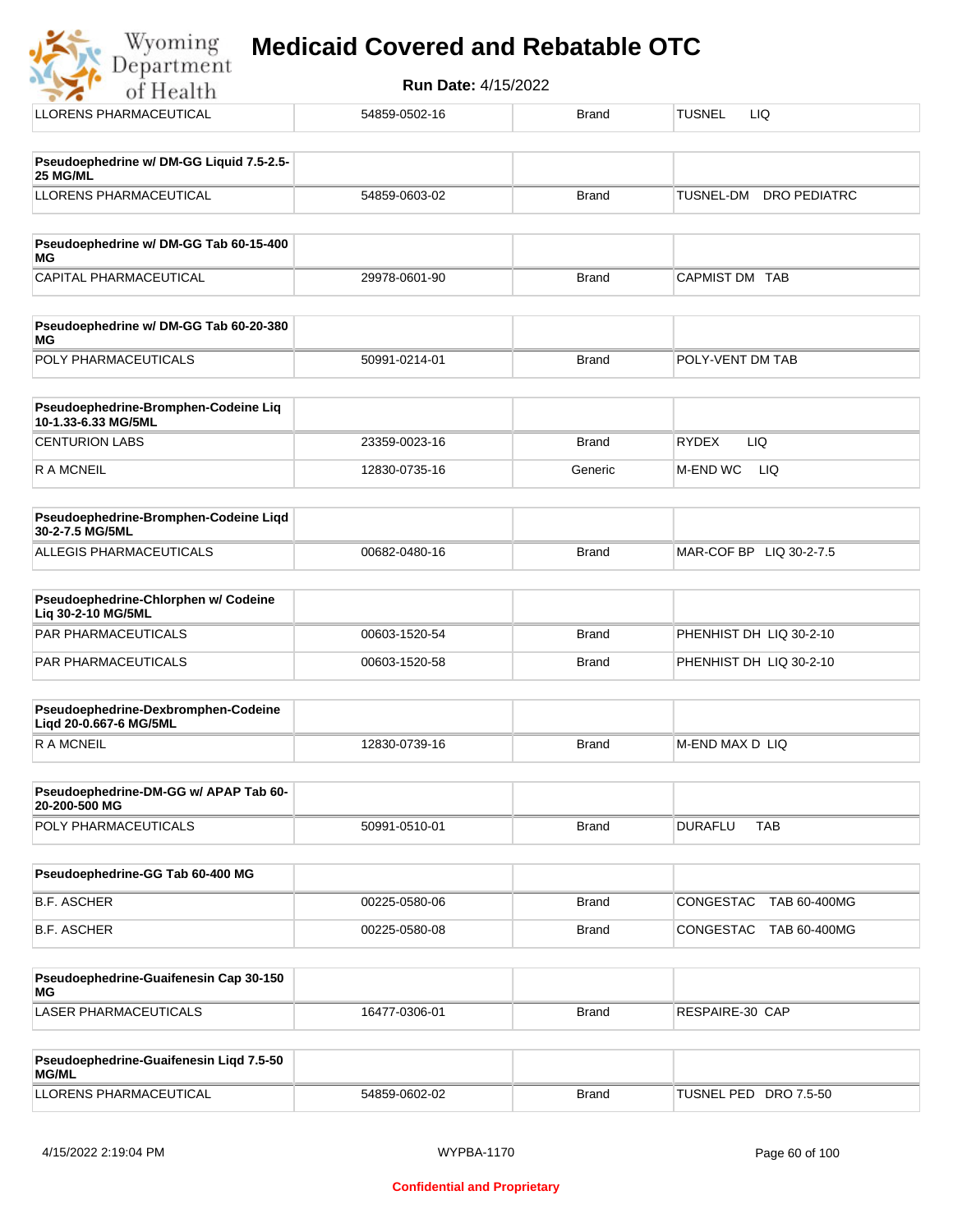

| Pseudoephedrine-Guaifenesin Tab 60-380<br>MG              |               |              |                                         |
|-----------------------------------------------------------|---------------|--------------|-----------------------------------------|
| POLY PHARMACEUTICALS                                      | 50991-0212-01 | <b>Brand</b> | POLY-VENT IR TAB 60-380MG               |
| Pseudoephedrine-Guaifenesin Tab ER<br>12HR 120-1200 MG    |               |              |                                         |
| RB HEALTH (US)                                            | 63824-0041-24 | <b>Brand</b> | <b>MUCINEX D</b><br>TAB 120-1200        |
| RB HEALTH (US)                                            | 63824-0041-36 | <b>Brand</b> | MUCINEX D TAB 120-1200                  |
| Pseudoephedrine-Guaifenesin Tab ER<br>12HR 60-600 MG      |               |              |                                         |
| RB HEALTH (US)                                            | 63824-0057-18 | <b>Brand</b> | <b>MUCINEX D</b><br><b>TAB 60-600MG</b> |
| RB HEALTH (US)                                            | 63824-0057-36 | <b>Brand</b> | MUCINEX D TAB 60-600MG                  |
| Pseudoephedrine-Ibuprofen Tab 30-200<br>МG                |               |              |                                         |
| <b>BERGEN BRUNSWIG</b>                                    | 24385-0465-60 | Generic      | <b>GNP IBUPROFN TAB COLD/SIN</b>        |
| <b>TOPCO</b>                                              | 36800-0083-60 | Generic      | IBUPROFEN TAB COLD/SIN                  |
| <b>MCKESSON</b>                                           | 62011-0070-01 | Generic      | <b>COLD &amp; SINUS TAB RELIEF</b>      |
| CHAIN DRUG MARKETING ASSOC                                | 63868-0453-20 | Generic      | QC IBUPROFEN TAB COLD/SIN               |
| Pseudoephedrine-Naproxen Sodium Tab<br>ER 12HR 120-220 MG |               |              |                                         |
| <b>PERRIGO</b>                                            | 00113-2417-01 | Generic      | SINUS&COLD-D TAB NON-DRSY               |
| AMERISOURCE BERGEN DRUGS                                  | 46122-0197-52 | Generic      | SINUS/COLD-D TAB 120-220                |
| <b>MCKESSON</b>                                           | 62011-0204-01 | Generic      | SINUS/COLD-D TAB 120-220                |
| Pyrilamine-Phenylephrine Tab 25-10 MG                     |               |              |                                         |
| <b>XSPIRE PHARMA</b>                                      | 42195-0210-10 | Generic      | PYRILAMIN/PE TAB 25-10MG                |
| Pyrilamine-Phenylephrine Tab 30-10 MG                     |               |              |                                         |
| <b>CARWIN ASSOCIATES</b>                                  | 15370-0031-10 | <b>Brand</b> | RU-HIST-D TAB 30-10MG                   |
| Thonzylamine-Chlophedianol Liquid 6.25-<br>6.25 MG/ML     |               |              |                                         |
| POLY PHARMACEUTICALS                                      | 50991-0222-45 | <b>Brand</b> | POLY-HIST PD LIQ                        |
| Thonzylamine-Phenylephrine Liquid 50-10<br>MG/15ML        |               |              |                                         |
| <b>GM PHARMACEUTICALS</b>                                 | 58809-0729-04 | <b>Brand</b> | NASOPEN PE LIQ                          |
| Triprolidine & Pseudoephedrine Tab 2.5-60<br>ΜG           |               |              |                                         |
| WOMEN'S CHOICE PHARMACEUTICALS                            | 00485-0210-01 | Generic      | ED A-HIST TAB 2.5-60MG                  |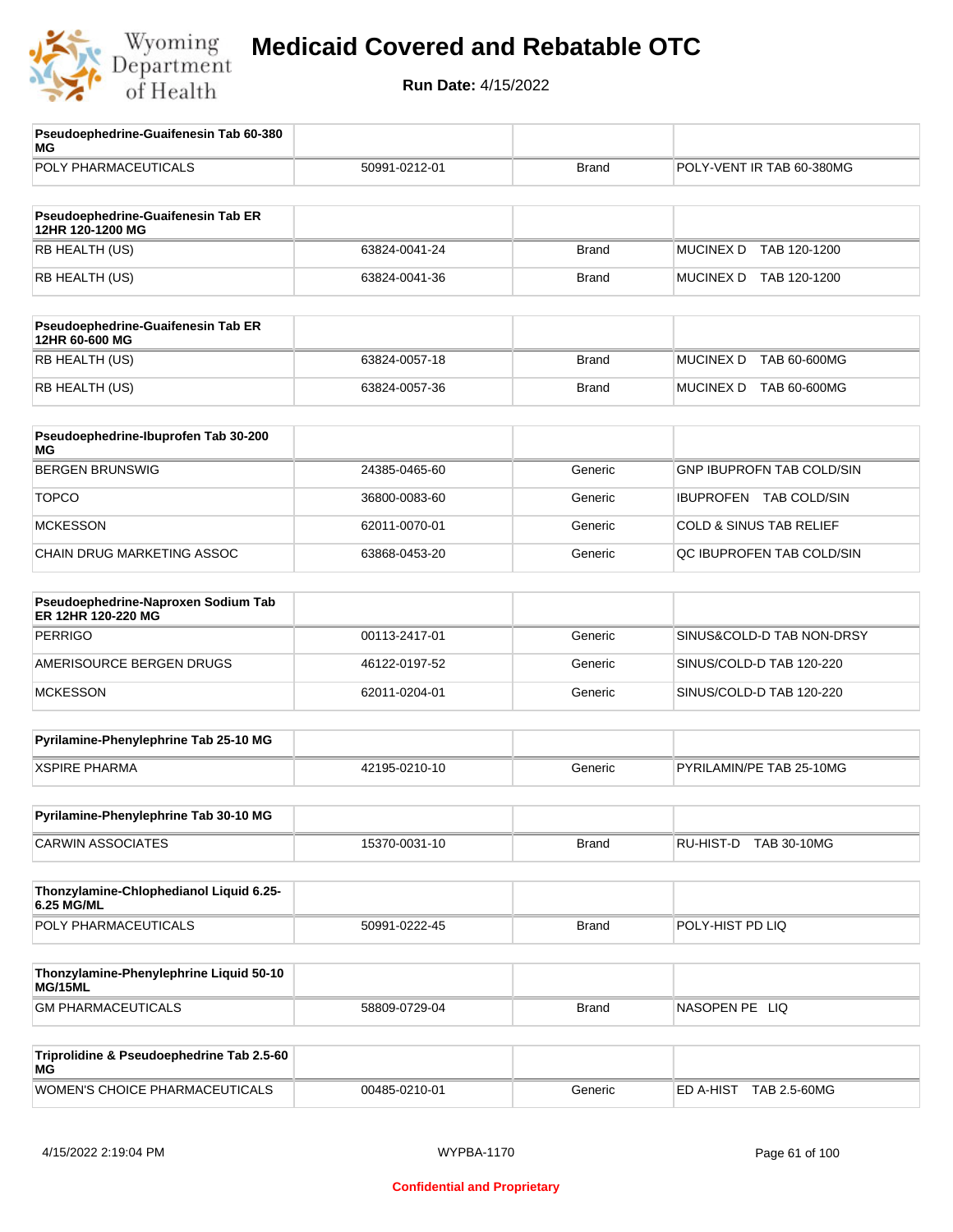## Wyoming<br>Department<br>of Health **Medicaid Covered and Rebatable OTC**

#### **Run Date:** 4/15/2022

| MAJOR PHARMACEUTICALS                              | 00904-0250-24 | Generic | APRODINE<br>TAB 2.5-60MG |
|----------------------------------------------------|---------------|---------|--------------------------|
| MAJOR PHARMACEUTICALS                              | 00904-0250-59 | Generic | TAB 2.5-60MG<br>APRODINE |
|                                                    |               |         |                          |
| Triprolidine-Phenylephrine Liquid 2.5-10<br>MG/5ML |               |         |                          |

ALLEGIS PHARMACEUTICALS 28595-0803-16 Brand HISTEX-PE SYP 2.5-10/5

| <b>DERMATOLOGICALS</b> |  |
|------------------------|--|

| *Bacitracin-Polymyxin B Oint*** |               |         |                         |
|---------------------------------|---------------|---------|-------------------------|
| <b>FOUGERA</b>                  | 00168-0021-31 | Generic | DOUBLE ANTIB OIN        |
| <b>FOUGERA</b>                  | 00168-0021-09 | Generic | DOUBLE ANTIB OIN        |
| <b>FOUGERA</b>                  | 00168-0021-35 | Generic | DOUBLE ANTIB OIN        |
| MCKESSON SUNMARK                | 49348-0274-72 | Generic | <b>DOUBLE ANTIB OIN</b> |
| <b>MCKESSON</b>                 | 62011-0097-01 | Generic | DOUBLE ANTIB OIN        |

| *Neomycin-Bacitracin-Polymyxin Oint*** |               |         |                                |
|----------------------------------------|---------------|---------|--------------------------------|
| <b>PERRIGO</b>                         | 00113-0067-64 | Generic | TRIPLE ANTIB OIN               |
| <b>FOUGERA</b>                         | 00168-0012-31 | Generic | <b>BAC/NEO/POLY OIN</b>        |
| <b>ACTAVIS MID ATLANTIC</b>            | 00472-0179-34 | Generic | <b>TRIPLE ANTIB OIN</b>        |
| <b>ACTAVIS MID ATLANTIC</b>            | 00472-0179-56 | Generic | TRIPLE ANTIB OIN               |
| PAR PHARMACEUTICAL                     | 00603-0644-50 | Generic | <b>TRIPLE ANTIB OIN</b>        |
| <b>MAJOR PHARMACEUTICALS</b>           | 00904-0734-31 | Generic | <b>TRIPLE ANTIB OIN</b>        |
| <b>MAJOR PHARMACEUTICALS</b>           | 00904-0734-36 | Generic | <b>TRIPLE ANTIB OIN</b>        |
| <b>FOUGERA</b>                         | 00168-0012-09 | Generic | <b>BAC/NEO/POLY OIN</b>        |
| <b>FOUGERA</b>                         | 00168-0012-35 | Generic | BAC/NEO/POLY OIN               |
| <b>BERGEN BRUNSWIG</b>                 | 24385-0061-01 | Generic | GNP TRIPLE OIN ANTIBIOT        |
| <b>BERGEN BRUNSWIG</b>                 | 24385-0061-03 | Generic | <b>GNP TRIPLE OIN ANTIBIOT</b> |
| <b>COSETTE PHARMACEUTICALS</b>         | 00713-0268-31 | Generic | <b>TRIPLE ANTIB OIN</b>        |
| <b>LEADER BRAND PRODUCTS</b>           | 37205-0273-10 | Generic | TRIPLE ANTIB OIN               |
| <b>PADAGIS</b>                         | 45802-0143-01 | Generic | TRIPLE ANTIB OIN               |
| <b>PADAGIS</b>                         | 45802-0143-03 | Generic | <b>TRIPLE ANTIB OIN</b>        |
| <b>PADAGIS</b>                         | 45802-0143-70 | Generic | TRIPLE ANTIB OIN               |
| <b>PERRIGO</b>                         | 45802-0061-01 | Generic | <b>TRIPLE ANTIB OIN</b>        |
| <b>PERRIGO</b>                         | 45802-0061-70 | Generic | <b>TRIPLE ANTIB OIN</b>        |
| <b>MCKESSON SUNMARK</b>                | 49348-0029-72 | Generic | SM TRIPLE OIN ANTIBIOT         |
| <b>PERRIGO</b>                         | 45802-0061-03 | Generic | TRIPLE ANTIB OIN               |
| <b>TARO</b>                            | 51672-2016-01 | Generic | <b>TRIPLE ANTIB OIN</b>        |
| <b>TARO</b>                            | 51672-2016-02 | Generic | <b>TRIPLE ANTIB OIN</b>        |

#### **Confidential and Proprietary**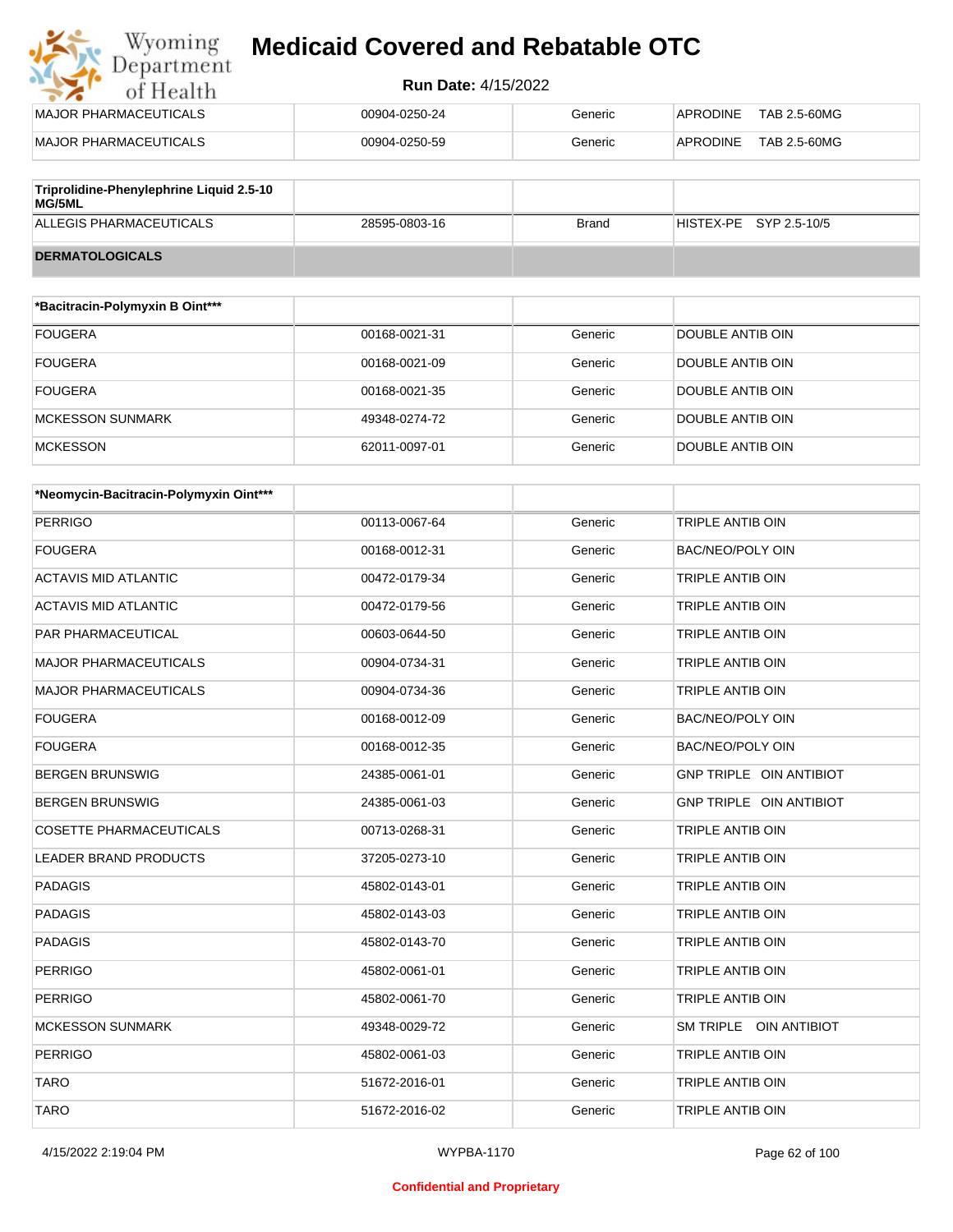

# Wyoming **Medicaid Covered and Rebatable OTC**<br>Department Run Date: 4/15/2022<br>of Health 62011-0098-01 **Medicaid Covered and Rebatable OTC**

| <b>MUNESSUIN</b>                        | 02011-0090-01 | oenenc  | <b>NIVEL UIN ANTIBIUT</b>  |
|-----------------------------------------|---------------|---------|----------------------------|
| <b>Bacitracin Oint 500 Unit/GM</b>      |               |         |                            |
|                                         |               |         |                            |
| <b>COSETTE PHARMACEUTICALS</b>          | 00713-0280-31 | Generic | BACITRACIN OIN 500/GM      |
| <b>LEADER BRAND PRODUCTS</b>            | 37205-0275-10 | Generic | BACITRACIN OIN 500/GM      |
| <b>PADAGIS</b>                          | 45802-0060-01 | Generic | BACITRACIN OIN 500/GM      |
| <b>PADAGIS</b>                          | 45802-0060-03 | Generic | BACITRACIN OIN 500/GM      |
| <b>PADAGIS</b>                          | 45802-0060-70 | Generic | BACITRACIN OIN 500/GM      |
| <b>Bacitracin Zinc Oint 500 Unit/GM</b> |               |         |                            |
| <b>FOUGERA</b>                          | 00168-0011-04 | Generic | BACITR ZINC OIN 500/GM     |
| <b>FOUGERA</b>                          | 00168-0011-16 | Generic | BACITR ZINC OIN 500/GM     |
| <b>FOUGERA</b>                          | 00168-0011-31 | Generic | BACITR ZINC OIN 500/GM     |
| <b>FOUGERA</b>                          | 00168-0011-35 | Generic | BACITR ZINC OIN 500/GM     |
| <b>FOUGERA</b>                          | 00168-0111-09 | Generic | BACITR ZINC OIN 500/GM     |
| PAR PHARMACEUTICAL                      | 00603-0441-50 | Generic | BACITR ZINC OIN 500/GM     |
| <b>ACTAVIS MID ATLANTIC</b>             | 00472-1105-34 | Generic | BACITR ZINC OIN 500/GM     |
| ACTAVIS MID ATLANTIC                    | 00472-1105-56 | Generic | BACITR ZINC OIN 500/GM     |
| <b>BERGEN BRUNSWIG</b>                  | 24385-0060-03 | Generic | BACITR ZINC OIN 500/GM     |
| <b>MCKESSON SUNMARK</b>                 | 49348-0154-72 | Generic | SM ANTIBIOTI OIN 500/GM    |
| <b>TARO</b>                             | 51672-2075-02 | Generic | BACITR ZINC OIN 500/GM     |
| <b>MCKESSON</b>                         | 62011-0094-01 | Generic | BACITRACIN OIN 500/GM      |
| TARO                                    | 51672-2075-01 | Generic | BACITR ZINC OIN 500/GM     |
| <b>Castellani Paint</b>                 |               |         |                            |
| <b>BAUSCH HEALTH</b>                    | 00884-2993-01 | Generic | CASTELLANI LIQ PAINT/CL    |
| <b>BAUSCH HEALTH</b>                    | 00884-2893-01 | Generic | CASTELLANI LIQ PAINT       |
|                                         |               |         |                            |
| <b>Clotrimazole Cream 1%</b>            |               |         |                            |
| <b>MAJOR PHARMACEUTICALS</b>            | 00904-7822-36 | Generic | <b>CLOTRIMAZOLE CRE 1%</b> |
| <b>BERGEN BRUNSWIG</b>                  | 24385-0205-01 | Generic | ATHLETE FOOT CRE 1%        |
| <b>BERGEN BRUNSWIG</b>                  | 24385-0205-03 | Generic | ATHLETE FOOT CRE 1%        |
| <b>MAJOR PHARMACEUTICALS</b>            | 00904-7822-31 | Generic | <b>CLOTRIMAZOLE CRE 1%</b> |
| <b>PERRIGO</b>                          | 45802-0434-11 | Generic | <b>CLOTRIMAZOLE CRE 1%</b> |
| <b>MCKESSON SUNMARK</b>                 | 49348-0279-72 | Generic | <b>CLOTRIMAZOLE CRE 1%</b> |
| <b>PERRIGO</b>                          | 45802-0434-01 | Generic | <b>CLOTRIMAZOLE CRE 1%</b> |
| <b>TARO</b>                             | 51672-2002-01 | Generic | <b>CLOTRIMAZOLE CRE 1%</b> |
| <b>TARO</b>                             | 51672-2002-02 | Generic | <b>CLOTRIMAZOLE CRE 1%</b> |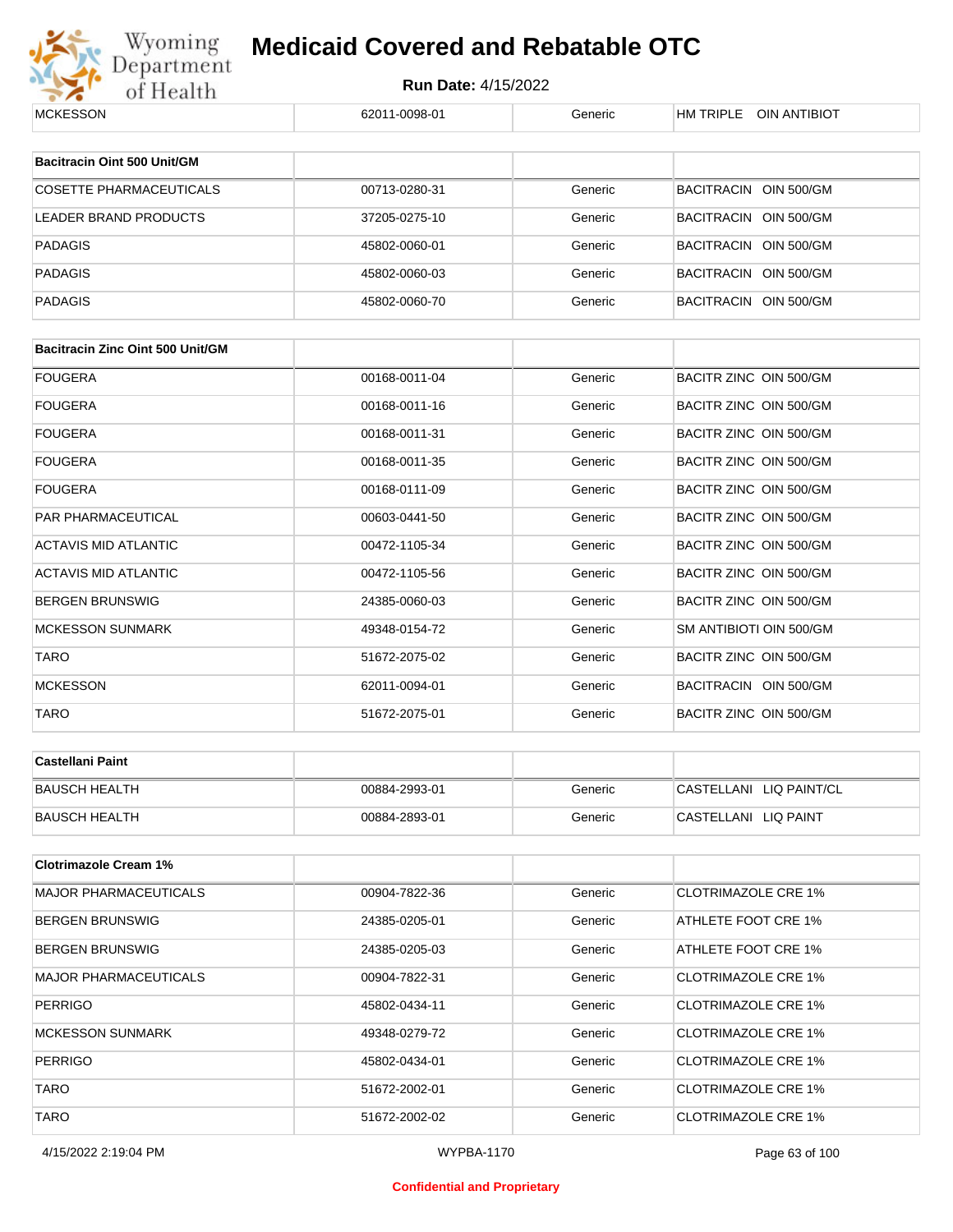

| <b>Clotrimazole Ointment 1%</b>  |               |              |                              |
|----------------------------------|---------------|--------------|------------------------------|
| CAPITAL PHARMACEUTICAL           | 29978-0918-60 | <b>Brand</b> | <b>OIN 1%</b><br>ALEVAZOL    |
| <b>Clotrimazole Soln 1%</b>      |               |              |                              |
| <b>TARO</b>                      | 51672-2037-01 | Generic      | <b>CLOTRIMAZOLE SOL 1%</b>   |
|                                  |               |              |                              |
| <b>Hydrocortisone Cream 0.5%</b> |               |              |                              |
| <b>FOUGERA</b>                   | 00168-0014-31 | Generic      | <b>HYDROCORT</b><br>CRE 0.5% |
| <b>BERGEN BRUNSWIG</b>           | 24385-0190-03 | Generic      | HYDROCORT CRE 0.5%           |
| <b>Hydrocortisone Cream 1%</b>   |               |              |                              |
| <b>PERRIGO</b>                   | 00113-0973-64 | Generic      | ANTI-ITCH CRE 1%             |
| <b>PERRIGO</b>                   | 00113-0541-64 | Generic      | ANTI-ITCH CRE 1%             |
| FOUGERA                          | 00168-0154-08 | Generic      | HYDROCORT CRE 1%             |
| FOUGERA                          | 00168-0154-31 | Generic      | HYDROCORT CRE 1%             |
| <b>RUGBY LABORATORIES</b>        | 00536-5108-95 | Generic      | HYDROSKIN CRE 1%             |
| <b>ACTAVIS MID ATLANTIC</b>      | 00472-0343-56 | Generic      | HYDROCORT CRE 1%             |
| BERGEN BRUNSWIG                  | 24385-0021-03 | Generic      | GNP HYDROCOR CRE 1% PLUS     |
| PAR PHARMACEUTICAL               | 00603-0535-50 | Generic      | HYDROCORT CRE 1%             |
| <b>MAJOR PHARMACEUTICALS</b>     | 00904-7623-31 | Generic      | HYDROCORT CRE 1%             |
| <b>LEADER BRAND PRODUCTS</b>     | 37205-0162-10 | Generic      | HYDROCORT CRE 1%             |
| <b>SELECT BRAND</b>              | 15127-0127-01 | Generic      | SB HYDROCORT CRE 1%          |
| <b>MCKESSON SUNMARK</b>          | 49348-0521-72 | Generic      | SM HYDROCORT CRE 1%          |
| <b>PERRIGO</b>                   | 45802-0438-03 | Generic      | HYDROCORT CRE 1%             |
| <b>PERRIGO</b>                   | 45802-0438-05 | Generic      | HYDROCORT CRE 1%             |
| <b>TARO</b>                      | 51672-2013-02 | Generic      | HYDROCORT CRE 1%             |
| <b>TARO</b>                      | 51672-2063-02 | Generic      | HYDROCORT CRE 1%             |
| <b>TARO</b>                      | 51672-2069-02 | Generic      | HYDROCORT CRE 1%             |
| <b>TARO</b>                      | 51672-2013-01 | Generic      | HYDROCORT CRE 1%             |
| <b>Hydrocortisone Lotion 1%</b>  |               |              |                              |
| <b>RUGBY LABORATORIES</b>        | 00536-5105-97 | Generic      | HYDRO SKIN LOT 1%            |
| <b>BERGEN BRUNSWIG</b>           | 24385-0283-06 | Generic      | HYDRO-LOTION LOT 1%          |
|                                  |               |              |                              |
| <b>Hydrocortisone Oint 0.5%</b>  |               |              |                              |
| <b>FOUGERA</b>                   | 00168-0016-31 | Generic      | HYDROCORT OIN 0.5%           |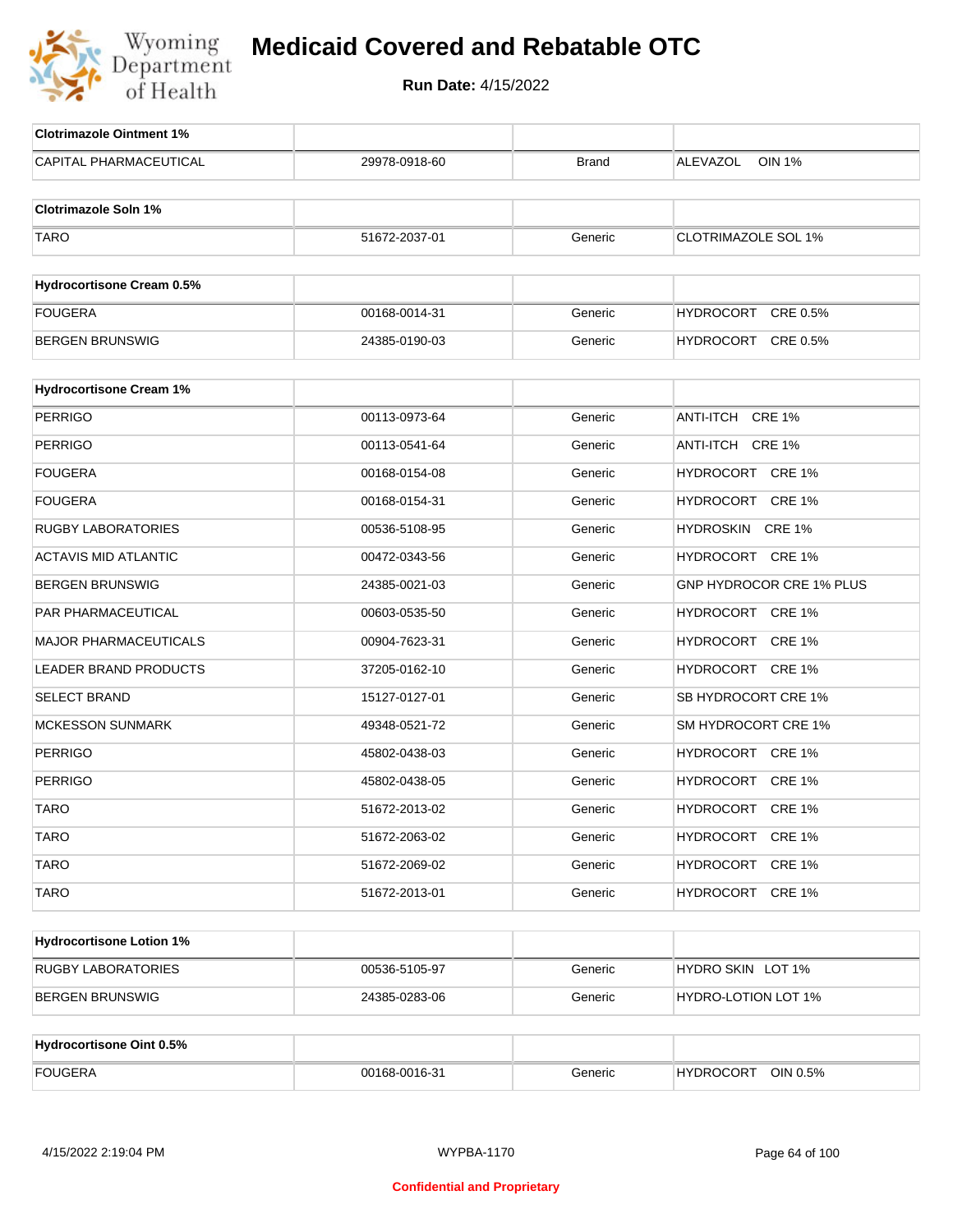

## **Medicaid Covered and Rebatable OTC**

**Run Date:** 4/15/2022

 $\top$ 

| <b>FOUGERA</b><br>00168-0181-31<br><b>HYDROCORT</b><br><b>OIN 1%</b><br>Generic<br><b>ACTAVIS MID ATLANTIC</b><br>HYDROCORT OIN 1%<br>00472-0345-56<br>Generic<br><b>SELECT BRAND</b><br>SB HYDROCORT OIN 1%<br>15127-0128-01<br>Generic<br>HYDROCORT OIN 1%<br><b>BERGEN BRUNSWIG</b><br>24385-0276-03<br>Generic<br>SM HYDROCORT OIN 1%<br><b>MCKESSON SUNMARK</b><br>49348-0522-72<br>Generic<br><b>PADAGIS</b><br>HYDROCORT OIN 1%<br>45802-0276-03<br>Generic<br><b>TARO</b><br>HYDROCORT OIN 1%<br>51672-2018-02<br>Generic<br><b>Hydrocortisone Soln 1%</b><br>RB HEALTH (US)<br>SCALPICIN SOL 1%<br>63824-0850-15<br>Generic<br>Hydrocortisone-Aloe Vera Cream 0.5%<br>CRE 0.5%<br><b>TARO</b><br><b>HC/ALOE</b><br>51672-2010-02<br>Generic<br>Hydrocortisone-Aloe Vera Cream 1%<br><b>ACTAVIS MID ATLANTIC</b><br>HYDROCORT/ CRE ALOE 1%<br>00472-0339-56<br>Generic<br><b>BERGEN BRUNSWIG</b><br>HYDROCORT/ CRE ALOE 1%<br>24385-0274-03<br>Generic<br>HYDROCORT/ CRE ALOE 1%<br>LEADER BRAND PRODUCTS<br>37205-0272-10<br>Generic<br>SM HYDROCORT CRE 1% PLUS<br><b>MCKESSON SUNMARK</b><br>Generic<br>49348-0441-72<br><b>MCKESSON</b><br>HYDROCORT/ CRE ALOE 1%<br>62011-0095-01<br>Generic<br><b>MCKESSON</b><br>HM HYDROCORT CRE 1% PLUS<br>62011-0096-01<br>Generic<br>Miconazole Nitrate Aerosol 2%<br>GLAXO CONSUMER HEALTHCARE L.P.<br>DESENEX SPRY AER LIQUID<br>00067-0969-46<br>Generic<br>Miconazole Nitrate Aerosol Pow 2%<br>GLAXO CONSUMER HEALTHCARE L.P.<br>Generic<br><b>DESENEX</b><br><b>AER 2%</b><br>00067-0959-40<br><b>LEADER BRAND PRODUCTS</b><br><b>MICATIN</b><br>37205-0998-66<br>Generic<br><b>AER 2%</b><br><b>Miconazole Nitrate Cream 2%</b><br><b>ACTAVIS MID ATLANTIC</b><br>ANTIFUNGAL CRE 2%<br>00472-0735-56<br>Generic<br>ACTAVIS MID ATLANTIC<br>ANTIFUNGAL CRE 2%<br>00472-0735-14<br>Generic<br>PAR PHARMACEUTICAL<br>Generic<br>MICONAZOLE CRE 2%<br>00603-7805-50<br>ACTAVIS MID ATLANTIC<br>ANTIFUNGAL CRE 2%<br>00472-0735-42<br>Generic<br>COLOPLAST<br>Generic<br><b>BAZA ANTIFUN CRE 2%</b><br>11701-0045-22<br>COLOPLAST<br>11701-0045-23<br>Generic<br><b>BAZA ANTIFUN CRE 2%</b> | <b>Hydrocortisone Oint 1%</b> |  |  |
|--------------------------------------------------------------------------------------------------------------------------------------------------------------------------------------------------------------------------------------------------------------------------------------------------------------------------------------------------------------------------------------------------------------------------------------------------------------------------------------------------------------------------------------------------------------------------------------------------------------------------------------------------------------------------------------------------------------------------------------------------------------------------------------------------------------------------------------------------------------------------------------------------------------------------------------------------------------------------------------------------------------------------------------------------------------------------------------------------------------------------------------------------------------------------------------------------------------------------------------------------------------------------------------------------------------------------------------------------------------------------------------------------------------------------------------------------------------------------------------------------------------------------------------------------------------------------------------------------------------------------------------------------------------------------------------------------------------------------------------------------------------------------------------------------------------------------------------------------------------------------------------------------------------------------------------------------------------------------------------------------------------------------------------------------------------------------------------------------------------------------------------------------|-------------------------------|--|--|
|                                                                                                                                                                                                                                                                                                                                                                                                                                                                                                                                                                                                                                                                                                                                                                                                                                                                                                                                                                                                                                                                                                                                                                                                                                                                                                                                                                                                                                                                                                                                                                                                                                                                                                                                                                                                                                                                                                                                                                                                                                                                                                                                                  |                               |  |  |
|                                                                                                                                                                                                                                                                                                                                                                                                                                                                                                                                                                                                                                                                                                                                                                                                                                                                                                                                                                                                                                                                                                                                                                                                                                                                                                                                                                                                                                                                                                                                                                                                                                                                                                                                                                                                                                                                                                                                                                                                                                                                                                                                                  |                               |  |  |
|                                                                                                                                                                                                                                                                                                                                                                                                                                                                                                                                                                                                                                                                                                                                                                                                                                                                                                                                                                                                                                                                                                                                                                                                                                                                                                                                                                                                                                                                                                                                                                                                                                                                                                                                                                                                                                                                                                                                                                                                                                                                                                                                                  |                               |  |  |
|                                                                                                                                                                                                                                                                                                                                                                                                                                                                                                                                                                                                                                                                                                                                                                                                                                                                                                                                                                                                                                                                                                                                                                                                                                                                                                                                                                                                                                                                                                                                                                                                                                                                                                                                                                                                                                                                                                                                                                                                                                                                                                                                                  |                               |  |  |
|                                                                                                                                                                                                                                                                                                                                                                                                                                                                                                                                                                                                                                                                                                                                                                                                                                                                                                                                                                                                                                                                                                                                                                                                                                                                                                                                                                                                                                                                                                                                                                                                                                                                                                                                                                                                                                                                                                                                                                                                                                                                                                                                                  |                               |  |  |
|                                                                                                                                                                                                                                                                                                                                                                                                                                                                                                                                                                                                                                                                                                                                                                                                                                                                                                                                                                                                                                                                                                                                                                                                                                                                                                                                                                                                                                                                                                                                                                                                                                                                                                                                                                                                                                                                                                                                                                                                                                                                                                                                                  |                               |  |  |
|                                                                                                                                                                                                                                                                                                                                                                                                                                                                                                                                                                                                                                                                                                                                                                                                                                                                                                                                                                                                                                                                                                                                                                                                                                                                                                                                                                                                                                                                                                                                                                                                                                                                                                                                                                                                                                                                                                                                                                                                                                                                                                                                                  |                               |  |  |
|                                                                                                                                                                                                                                                                                                                                                                                                                                                                                                                                                                                                                                                                                                                                                                                                                                                                                                                                                                                                                                                                                                                                                                                                                                                                                                                                                                                                                                                                                                                                                                                                                                                                                                                                                                                                                                                                                                                                                                                                                                                                                                                                                  |                               |  |  |
|                                                                                                                                                                                                                                                                                                                                                                                                                                                                                                                                                                                                                                                                                                                                                                                                                                                                                                                                                                                                                                                                                                                                                                                                                                                                                                                                                                                                                                                                                                                                                                                                                                                                                                                                                                                                                                                                                                                                                                                                                                                                                                                                                  |                               |  |  |
|                                                                                                                                                                                                                                                                                                                                                                                                                                                                                                                                                                                                                                                                                                                                                                                                                                                                                                                                                                                                                                                                                                                                                                                                                                                                                                                                                                                                                                                                                                                                                                                                                                                                                                                                                                                                                                                                                                                                                                                                                                                                                                                                                  |                               |  |  |
|                                                                                                                                                                                                                                                                                                                                                                                                                                                                                                                                                                                                                                                                                                                                                                                                                                                                                                                                                                                                                                                                                                                                                                                                                                                                                                                                                                                                                                                                                                                                                                                                                                                                                                                                                                                                                                                                                                                                                                                                                                                                                                                                                  |                               |  |  |
|                                                                                                                                                                                                                                                                                                                                                                                                                                                                                                                                                                                                                                                                                                                                                                                                                                                                                                                                                                                                                                                                                                                                                                                                                                                                                                                                                                                                                                                                                                                                                                                                                                                                                                                                                                                                                                                                                                                                                                                                                                                                                                                                                  |                               |  |  |
|                                                                                                                                                                                                                                                                                                                                                                                                                                                                                                                                                                                                                                                                                                                                                                                                                                                                                                                                                                                                                                                                                                                                                                                                                                                                                                                                                                                                                                                                                                                                                                                                                                                                                                                                                                                                                                                                                                                                                                                                                                                                                                                                                  |                               |  |  |
|                                                                                                                                                                                                                                                                                                                                                                                                                                                                                                                                                                                                                                                                                                                                                                                                                                                                                                                                                                                                                                                                                                                                                                                                                                                                                                                                                                                                                                                                                                                                                                                                                                                                                                                                                                                                                                                                                                                                                                                                                                                                                                                                                  |                               |  |  |
|                                                                                                                                                                                                                                                                                                                                                                                                                                                                                                                                                                                                                                                                                                                                                                                                                                                                                                                                                                                                                                                                                                                                                                                                                                                                                                                                                                                                                                                                                                                                                                                                                                                                                                                                                                                                                                                                                                                                                                                                                                                                                                                                                  |                               |  |  |
|                                                                                                                                                                                                                                                                                                                                                                                                                                                                                                                                                                                                                                                                                                                                                                                                                                                                                                                                                                                                                                                                                                                                                                                                                                                                                                                                                                                                                                                                                                                                                                                                                                                                                                                                                                                                                                                                                                                                                                                                                                                                                                                                                  |                               |  |  |
|                                                                                                                                                                                                                                                                                                                                                                                                                                                                                                                                                                                                                                                                                                                                                                                                                                                                                                                                                                                                                                                                                                                                                                                                                                                                                                                                                                                                                                                                                                                                                                                                                                                                                                                                                                                                                                                                                                                                                                                                                                                                                                                                                  |                               |  |  |
|                                                                                                                                                                                                                                                                                                                                                                                                                                                                                                                                                                                                                                                                                                                                                                                                                                                                                                                                                                                                                                                                                                                                                                                                                                                                                                                                                                                                                                                                                                                                                                                                                                                                                                                                                                                                                                                                                                                                                                                                                                                                                                                                                  |                               |  |  |
|                                                                                                                                                                                                                                                                                                                                                                                                                                                                                                                                                                                                                                                                                                                                                                                                                                                                                                                                                                                                                                                                                                                                                                                                                                                                                                                                                                                                                                                                                                                                                                                                                                                                                                                                                                                                                                                                                                                                                                                                                                                                                                                                                  |                               |  |  |
|                                                                                                                                                                                                                                                                                                                                                                                                                                                                                                                                                                                                                                                                                                                                                                                                                                                                                                                                                                                                                                                                                                                                                                                                                                                                                                                                                                                                                                                                                                                                                                                                                                                                                                                                                                                                                                                                                                                                                                                                                                                                                                                                                  |                               |  |  |
|                                                                                                                                                                                                                                                                                                                                                                                                                                                                                                                                                                                                                                                                                                                                                                                                                                                                                                                                                                                                                                                                                                                                                                                                                                                                                                                                                                                                                                                                                                                                                                                                                                                                                                                                                                                                                                                                                                                                                                                                                                                                                                                                                  |                               |  |  |
|                                                                                                                                                                                                                                                                                                                                                                                                                                                                                                                                                                                                                                                                                                                                                                                                                                                                                                                                                                                                                                                                                                                                                                                                                                                                                                                                                                                                                                                                                                                                                                                                                                                                                                                                                                                                                                                                                                                                                                                                                                                                                                                                                  |                               |  |  |
|                                                                                                                                                                                                                                                                                                                                                                                                                                                                                                                                                                                                                                                                                                                                                                                                                                                                                                                                                                                                                                                                                                                                                                                                                                                                                                                                                                                                                                                                                                                                                                                                                                                                                                                                                                                                                                                                                                                                                                                                                                                                                                                                                  |                               |  |  |
|                                                                                                                                                                                                                                                                                                                                                                                                                                                                                                                                                                                                                                                                                                                                                                                                                                                                                                                                                                                                                                                                                                                                                                                                                                                                                                                                                                                                                                                                                                                                                                                                                                                                                                                                                                                                                                                                                                                                                                                                                                                                                                                                                  |                               |  |  |
|                                                                                                                                                                                                                                                                                                                                                                                                                                                                                                                                                                                                                                                                                                                                                                                                                                                                                                                                                                                                                                                                                                                                                                                                                                                                                                                                                                                                                                                                                                                                                                                                                                                                                                                                                                                                                                                                                                                                                                                                                                                                                                                                                  |                               |  |  |
|                                                                                                                                                                                                                                                                                                                                                                                                                                                                                                                                                                                                                                                                                                                                                                                                                                                                                                                                                                                                                                                                                                                                                                                                                                                                                                                                                                                                                                                                                                                                                                                                                                                                                                                                                                                                                                                                                                                                                                                                                                                                                                                                                  |                               |  |  |
|                                                                                                                                                                                                                                                                                                                                                                                                                                                                                                                                                                                                                                                                                                                                                                                                                                                                                                                                                                                                                                                                                                                                                                                                                                                                                                                                                                                                                                                                                                                                                                                                                                                                                                                                                                                                                                                                                                                                                                                                                                                                                                                                                  |                               |  |  |
|                                                                                                                                                                                                                                                                                                                                                                                                                                                                                                                                                                                                                                                                                                                                                                                                                                                                                                                                                                                                                                                                                                                                                                                                                                                                                                                                                                                                                                                                                                                                                                                                                                                                                                                                                                                                                                                                                                                                                                                                                                                                                                                                                  |                               |  |  |
|                                                                                                                                                                                                                                                                                                                                                                                                                                                                                                                                                                                                                                                                                                                                                                                                                                                                                                                                                                                                                                                                                                                                                                                                                                                                                                                                                                                                                                                                                                                                                                                                                                                                                                                                                                                                                                                                                                                                                                                                                                                                                                                                                  |                               |  |  |
|                                                                                                                                                                                                                                                                                                                                                                                                                                                                                                                                                                                                                                                                                                                                                                                                                                                                                                                                                                                                                                                                                                                                                                                                                                                                                                                                                                                                                                                                                                                                                                                                                                                                                                                                                                                                                                                                                                                                                                                                                                                                                                                                                  |                               |  |  |
|                                                                                                                                                                                                                                                                                                                                                                                                                                                                                                                                                                                                                                                                                                                                                                                                                                                                                                                                                                                                                                                                                                                                                                                                                                                                                                                                                                                                                                                                                                                                                                                                                                                                                                                                                                                                                                                                                                                                                                                                                                                                                                                                                  |                               |  |  |
|                                                                                                                                                                                                                                                                                                                                                                                                                                                                                                                                                                                                                                                                                                                                                                                                                                                                                                                                                                                                                                                                                                                                                                                                                                                                                                                                                                                                                                                                                                                                                                                                                                                                                                                                                                                                                                                                                                                                                                                                                                                                                                                                                  |                               |  |  |
|                                                                                                                                                                                                                                                                                                                                                                                                                                                                                                                                                                                                                                                                                                                                                                                                                                                                                                                                                                                                                                                                                                                                                                                                                                                                                                                                                                                                                                                                                                                                                                                                                                                                                                                                                                                                                                                                                                                                                                                                                                                                                                                                                  |                               |  |  |
|                                                                                                                                                                                                                                                                                                                                                                                                                                                                                                                                                                                                                                                                                                                                                                                                                                                                                                                                                                                                                                                                                                                                                                                                                                                                                                                                                                                                                                                                                                                                                                                                                                                                                                                                                                                                                                                                                                                                                                                                                                                                                                                                                  |                               |  |  |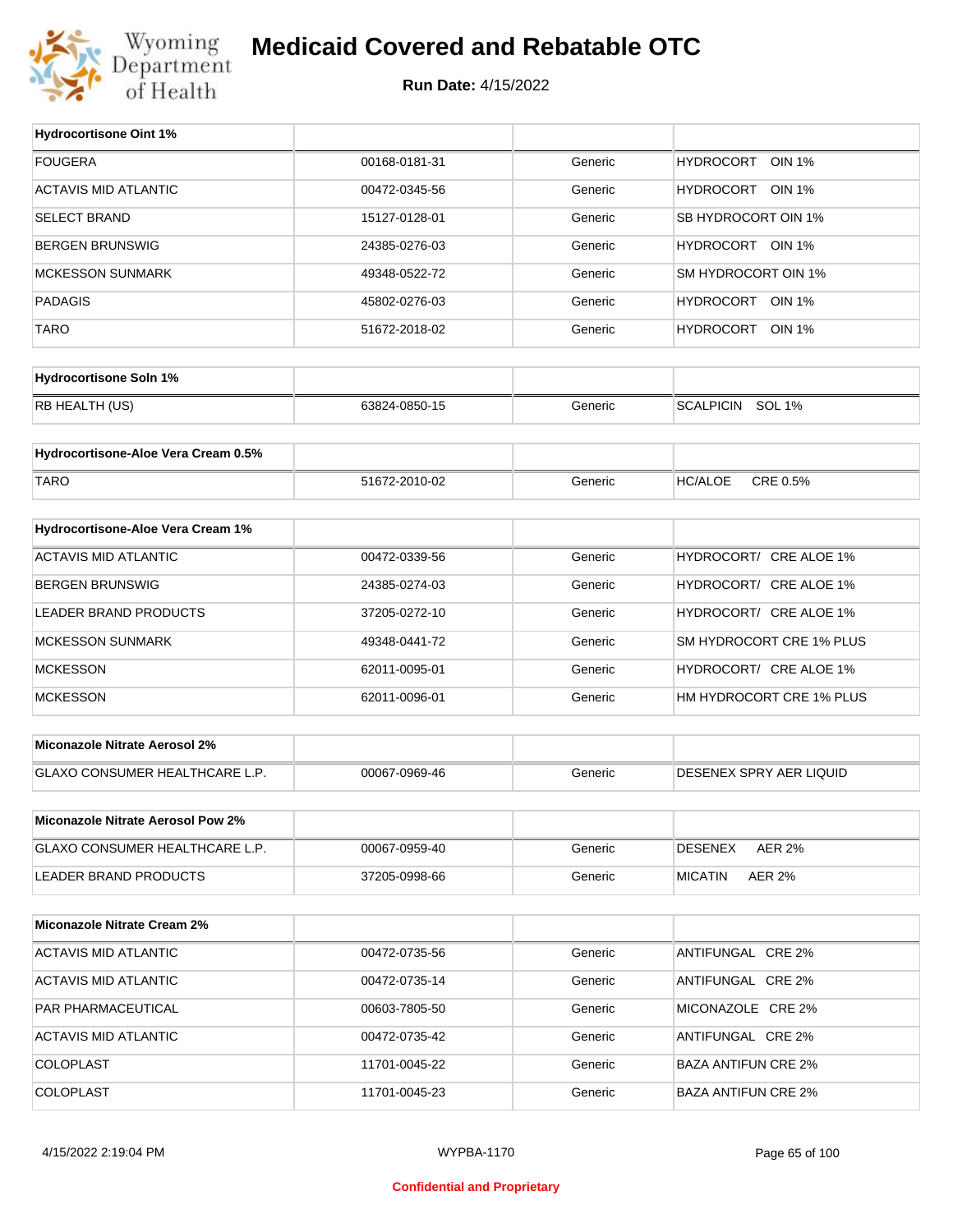

| <b>COLOPLAST</b>          | 11701-0045-14 | Generic | BAZA ANTIFUN CRE 2%           |
|---------------------------|---------------|---------|-------------------------------|
| <b>MCKESSON SUNMARK</b>   | 49348-0689-72 | Generic | SM ANTIFUNGL CRE 2%           |
| SMITH & NEPHEW UNITED     | 50484-0328-00 | Generic | ANTIFUNGAL CRE 2%             |
| <b>TARO</b>               | 51672-2001-01 | Generic | MICONAZOLE CRE 2%             |
| MEDLINE/DERMAL MANAGEMENT | 53329-0162-04 | Generic | <b>CRE ANTIFUNG</b><br>REMEDY |
| MEDLINE/DERMAL MANAGEMENT | 53329-0080-57 | Generic | SOOTHE&COOL CRE INZO 2%       |
| SMITH & NEPHEW UNITED     | 50484-0329-00 | Generic | ANTIFUNGAL CRE 2%             |
| <b>TARO</b>               | 51672-2001-02 | Generic | MICONAZOLE CRE 2%             |
| MEDLINE/DERMAL MANAGEMENT | 53329-0079-64 | Generic | ANTIFUNGAL CRE 2%             |
| MEDLINE/DERMAL MANAGEMENT | 53329-0080-58 | Generic | SOOTHE&COOL CRE INZO 2%       |

| Miconazole Nitrate Kit 2% |               |              |                         |
|---------------------------|---------------|--------------|-------------------------|
| BAUSCH HEALTH             | 00884-5493-01 | <b>Brand</b> | <b>FUNGOID TINC KIT</b> |

| Miconazole Nitrate Ointment 2% |               |         |                   |
|--------------------------------|---------------|---------|-------------------|
| <b>COLOPLAST</b>               | 11701-0067-14 | Generic | CRITIC-AID OIN 2% |
| <b>COLOPLAST</b>               | 11701-0067-23 | Generic | CRITIC-AID OIN 2% |
| <b>COLOPLAST</b>               | 11701-0067-22 | Generic | CRITIC-AID OIN 2% |

| Miconazole Nitrate Powder 2%          |               |         |                            |
|---------------------------------------|---------------|---------|----------------------------|
| <b>GLAXO CONSUMER HEALTHCARE L.P.</b> | 00067-0949-15 | Generic | <b>DESENEX SHAK POW 2%</b> |
| GLAXO CONSUMER HEALTHCARE L.P.        | 00145-1506-05 | Generic | ZEASORB-AF POW 2%          |
| GLAXO CONSUMER HEALTHCARE L.P.        | 00145-1501-03 | Generic | ZEASORB-AF POW 2%          |
| GLAXO CONSUMER HEALTHCARE L.P.        | 00067-0949-30 | Generic | <b>DESENEX SHAK POW 2%</b> |
| COLOPLAST                             | 11701-0038-16 | Generic | MICRO GUARD POW 2%         |
| LEADER BRAND PRODUCTS                 | 37205-0653-18 | Generic | MICONAZORB<br>POW AF 2%    |
| AMERISOURCE BERGEN DRUGS              | 46122-0039-27 | Generic | MICONAZORB POW AF 2%       |

| Miconazole Nitrate Soln 2% |               |       |                     |
|----------------------------|---------------|-------|---------------------|
| BAUSCH HEALTH              | 00884-0293-01 | Brand | FUNGOID TINC SOL 2% |

| Neomycin-Bacitracin-Polymyxin-<br><b>Pramoxine Oint 1%</b> |               |         |                         |
|------------------------------------------------------------|---------------|---------|-------------------------|
| COSETTE PHARMACEUTICALS                                    | 00713-0622-31 | Generic | TRIPLE ANTIB OIN PLUS   |
| LEADER BRAND PRODUCTS                                      | 37205-0266-10 | Generic | TRIPLE ANTIB OIN PLUS   |
| <b>BERGEN BRUNSWIG</b>                                     | 24385-0143-03 | Generic | TRIPLE ANTIB OIN PLUS   |
| <b>MCKESSON SUNMARK</b>                                    | 49348-0600-72 | Generic | TRIPLE ANTIB OIN MAX ST |
| <b>TARO</b>                                                | 51672-2027-01 | Generic | TRIPLE ANTIB OIN PLUS   |
| <b>TARO</b>                                                | 51672-2027-02 | Generic | TRIPLE ANTIB OIN PLUS   |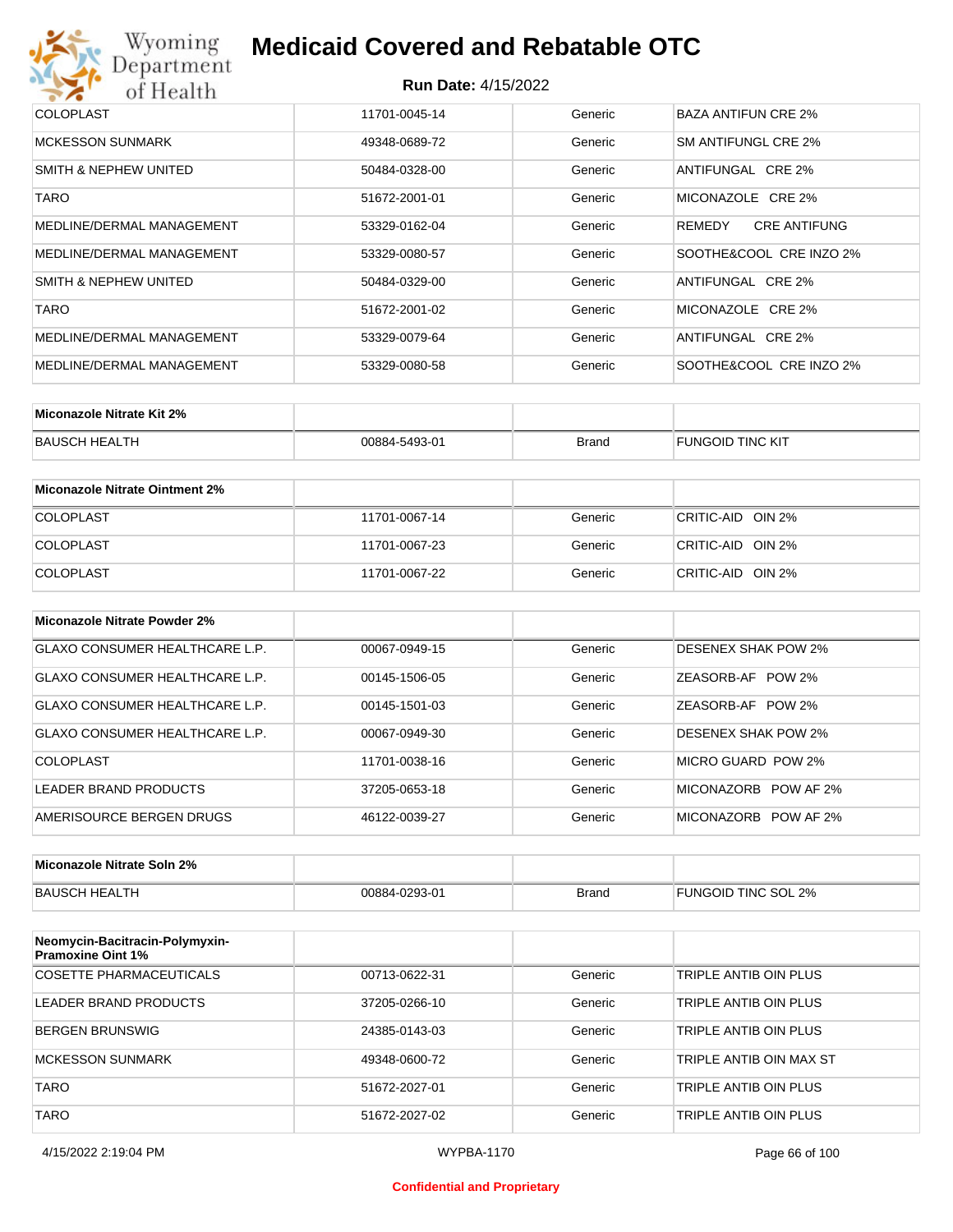

| <b>MCKESSON</b>                                                        | 62011-0099-01 | Generic      | TRIPLE ANTIB OIN MAX ST        |
|------------------------------------------------------------------------|---------------|--------------|--------------------------------|
| Neomycin-Polymyxin w/ Pramoxine Cream<br>1%                            |               |              |                                |
| <b>MCKESSON SUNMARK</b>                                                | 49348-0690-69 | Generic      | SM ANTIBIOTI CRE PLUS          |
| <b>Permethrin Creme Rinse 1%</b>                                       |               |              |                                |
| AMERISOURCE BERGEN DRUGS                                               | 46122-0108-46 | Generic      | LICE TRTMNT LIQ 1%             |
| <b>Permethrin Lotion 1%</b>                                            |               |              |                                |
| <b>ACTAVIS MID ATLANTIC</b>                                            | 00472-5242-67 | Generic      | PERMETHRIN LOT 1%              |
| <b>ACTAVIS MID ATLANTIC</b>                                            | 00472-5242-69 | Generic      | PERMETHRIN LOT 1%              |
| <b>MCKESSON SUNMARK</b>                                                | 49348-0460-30 | Generic      | <b>SM LICE</b><br>LOT TREATMNT |
| <b>MCKESSON SUNMARK</b>                                                | 49348-0460-34 | Generic      | <b>SM LICE</b><br>LOT TREATMNT |
| <b>MCKESSON</b>                                                        | 62011-0112-01 | Generic      | LICE TREATME LOT 1%            |
| <b>Pyreth-Piperonyl Butox Sham-Permeth</b><br>Aero-Nit Remover Gel Kit |               |              |                                |
| <b>BERGEN BRUNSWIG</b>                                                 | 24385-0634-23 | Generic      | <b>GNP LICE</b><br>KIT         |
| LEADER BRAND PRODUCTS                                                  | 37205-0519-02 | Generic      | LICE SOLN KIT                  |
| Pyrethrins-Piperonyl Butoxide Liq 0.33-4%                              |               |              |                                |
| <b>LEADER BRAND PRODUCTS</b>                                           | 37205-0285-16 | Generic      | LICE TRTMNT LIQ CRM RNSE       |
| Pyrethrins-Piperonyl Butoxide Shampoo<br>$0.33 - 4%$                   |               |              |                                |
| <b>PERRIGO</b>                                                         | 00113-0866-26 | Generic      | LICE KILLING SHA 0.33-4%       |
| <b>MAJOR PHARMACEUTICALS</b>                                           | 00904-2528-20 | Generic      | LICE KILLING SHA 0.33-4%       |
| <b>BERGEN BRUNSWIG</b>                                                 | 24385-0116-03 | Generic      | LICE TREATMT SHA 0.33-4%       |
| LEADER BRAND PRODUCTS                                                  | 37205-0165-26 | Generic      | LICE KILLING SHA 0.33-4%       |
| <b>MCKESSON SUNMARK</b>                                                | 49348-0443-34 | Generic      | LICE KILLING SHA 0.33-4%       |
| <b>MCKESSON</b>                                                        | 62011-0119-02 | Generic      | LICE KILLING SHA 0.33-4%       |
| <b>Terbinafine Gel 1%</b>                                              |               |              |                                |
| GLAXO CONSUMER HEALTHCARE L.P.                                         | 00067-6239-42 | <b>Brand</b> | LAMISIL ADV GEL 1%             |
| <b>Terbinafine HCI Cream 1%</b>                                        |               |              |                                |
| GLAXO CONSUMER HEALTHCARE L.P.                                         | 00067-8100-30 | <b>Brand</b> | LAMISIL AT CRE 1%              |
| GLAXO CONSUMER HEALTHCARE L.P.                                         | 00067-3998-42 | <b>Brand</b> | LAMISIL AT CRE 1%              |
| GLAXO CONSUMER HEALTHCARE L.P.                                         | 00067-8114-12 | <b>Brand</b> | LAMISIL AT CRE 1%              |
| GLAXO CONSUMER HEALTHCARE L.P.                                         | 00067-8100-12 | Brand        | LAMISIL AT CRE 1%              |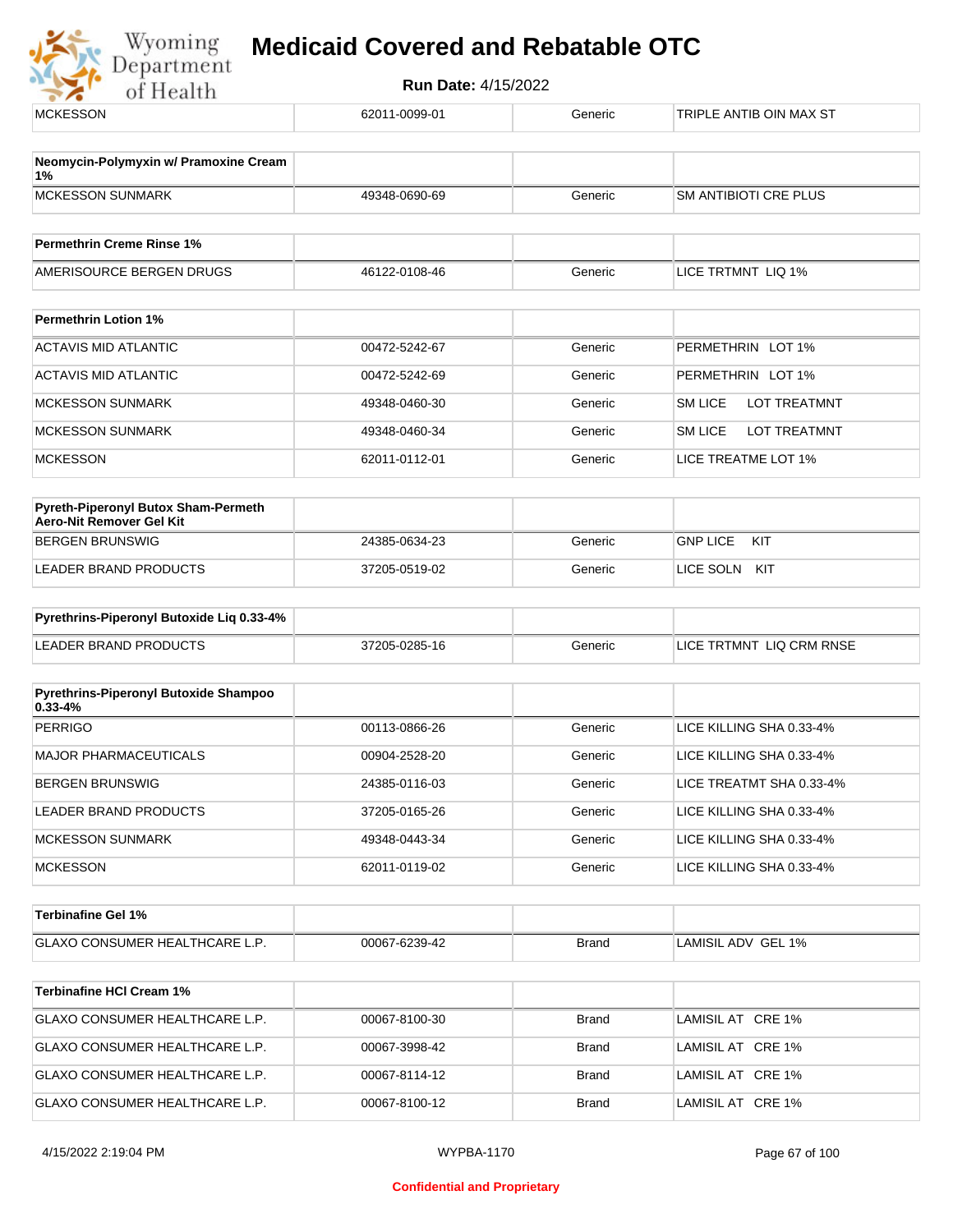| <b>BERGEN BRUNSWIG</b>  | 24385-0524-03 | Generic | <b>TERBINAFINE CRE 1%</b> |
|-------------------------|---------------|---------|---------------------------|
| <b>BERGEN BRUNSWIG</b>  | 24385-0524-05 | Generic | <b>TERBINAFINE CRE 1%</b> |
| <b>MCKESSON SUNMARK</b> | 49348-0790-72 | Generic | ATHLETE FOOT CRE 1%       |
| LEADER BRAND PRODUCTS   | 37205-0941-99 | Generic | ATHLETE FOOT CRE AF       |
| <b>TARO</b>             | 51672-2080-01 | Generic | TERBINAFINE CRE 1%        |
| <b>TARO</b>             | 51672-2080-02 | Generic | TERBINAFINE CRE 1%        |
|                         |               |         |                           |

| Terbinafine HCI Soln 1%               |               |       |                   |
|---------------------------------------|---------------|-------|-------------------|
| <b>GLAXO CONSUMER HEALTHCARE L.P.</b> | 00067-6292-83 | Brand | LAMISIL AT SPR 1% |
| <b>GLAXO CONSUMER HEALTHCARE L.P.</b> | 00067-6293-83 | Brand | LAMISIL AT SPR 1% |

| Tolnaftate Aerosol 1% |               |         |                     |
|-----------------------|---------------|---------|---------------------|
| PERRIGO               | 00113-0154-73 | Generic | ATH FOOT SPR AER 1% |
| LEADER BRAND PRODUCTS | 37205-0344-66 | Generic | ANTIFUNGAL AER 1%   |

| Tolnaftate Aerosol Pow 1%      |               |         |                     |
|--------------------------------|---------------|---------|---------------------|
| GLAXO CONSUMER HEALTHCARE L.P. | 00067-6114-46 | Generic | LAMISIL AF AER 1%   |
| PERRIGO                        | 00113-0695-90 | Generic | AER 1%<br>JOCK ITCH |

| <b>Tolnaftate Cream 1%</b>   |               |         |                     |
|------------------------------|---------------|---------|---------------------|
| <b>MAJOR PHARMACEUTICALS</b> | 00904-0722-36 | Generic | ANTIFUNGAL CRE 1%   |
| <b>BERGEN BRUNSWIG</b>       | 24385-0032-03 | Generic | TOLNAFTATE CRE 1%   |
| LEADER BRAND PRODUCTS        | 37205-0197-10 | Generic | ANTIFUNGAL CRE 1%   |
| <b>PERRIGO</b>               | 45802-0032-01 | Generic | TOLNAFTATE CRE 1%   |
| <b>PERRIGO</b>               | 45802-0032-03 | Generic | TOLNAFTATE CRE 1%   |
| <b>MCKESSON SUNMARK</b>      | 49348-0155-29 | Generic | SM ANTIFUNGL CRE 1% |
| <b>TARO</b>                  | 51672-2020-02 | Generic | TOLNAFTATE CRE 1%   |
| <b>TARO</b>                  | 51672-2020-01 | Generic | TOLNAFTATE CRE 1%   |
| CHAIN DRUG MARKETING ASSOC   | 63868-0104-46 | Generic | TOLNAFTATE CRE 1%   |

| Tolnaftate Powder 1%          |               |         |                          |
|-------------------------------|---------------|---------|--------------------------|
| RUGBY LABORATORIES            | 00536-5150-26 | Generic | ANTI-FUNGAL POW 1%       |
| <b>IMAJOR PHARMACEUTICALS</b> | 00904-0726-45 | Generic | <b>TOLNAFTATE POW 1%</b> |

| Tolnaftate Soln 1% |               |         |                             |
|--------------------|---------------|---------|-----------------------------|
| PADAGIS            | 45802-0701-11 | Generic | SOL 1%<br><b>TOLNAFTATE</b> |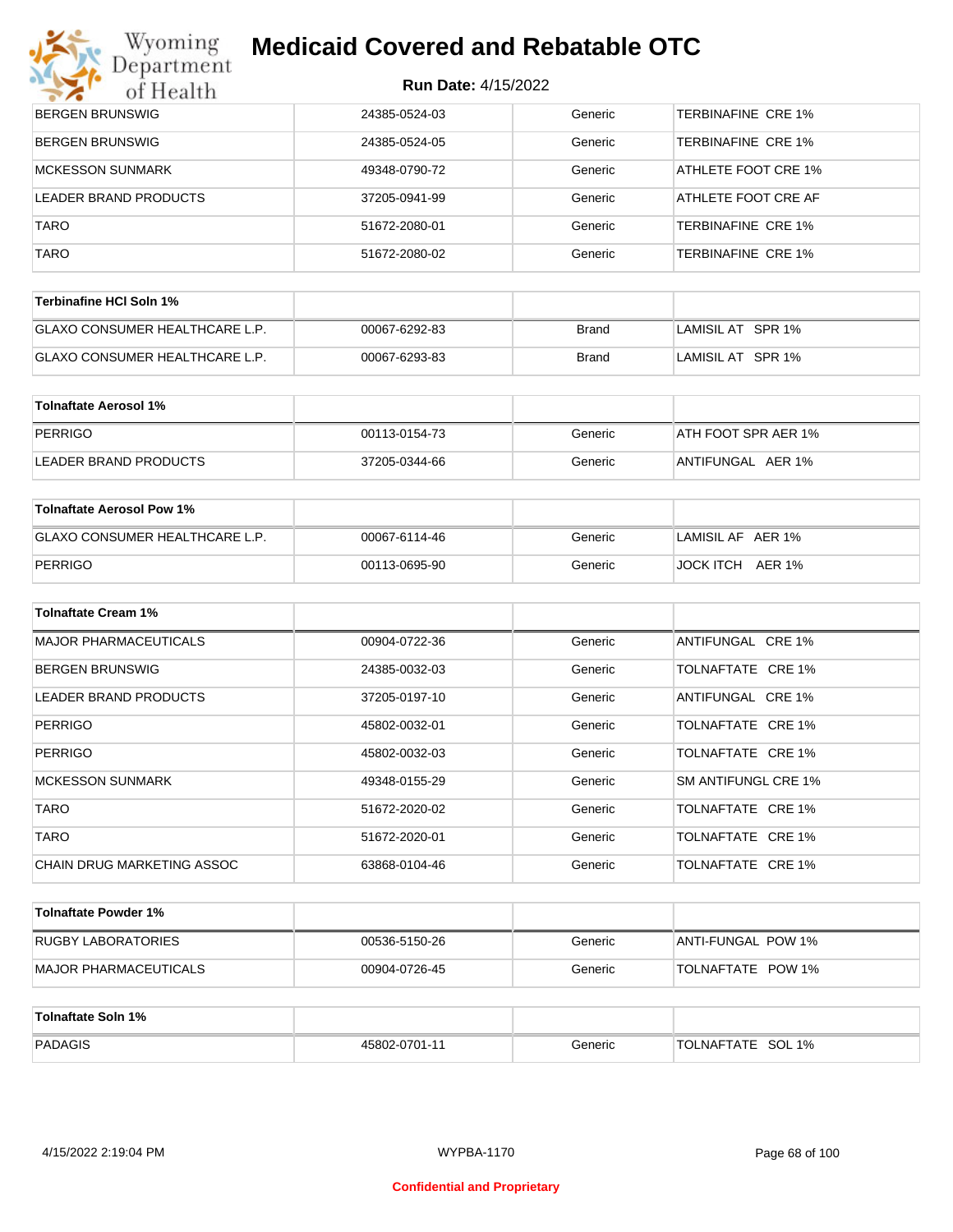

**GASTROINTESTINAL AGENTS - MISC.**

Wyoming<br>Department

of Health

| Calcium Acetate (Phosphate Binder) Tab<br>667 MG |               |         |                                     |
|--------------------------------------------------|---------------|---------|-------------------------------------|
| NEPHRO-TECH                                      | 59528-0331-02 | Generic | <b>CALPHRON</b><br><b>TAB 667MG</b> |
|                                                  |               |         |                                     |
| Simethicone Cap 125 MG                           |               |         |                                     |
| <b>GLAXO CONSUMER HEALTHCARE L.P.</b>            | 00067-6275-20 | Generic | GAS-X<br><b>CAP 125MG</b>           |
| <b>GLAXO CONSUMER HEALTHCARE L.P.</b>            | 00067-6275-50 | Generic | GAS-X<br><b>CAP 125MG</b>           |
| <b>GLAXO CONSUMER HEALTHCARE L.P.</b>            | 00067-6275-72 | Generic | GAS-X<br><b>CAP 125MG</b>           |
| <b>GLAXO CONSUMER HEALTHCARE L.P.</b>            | 00067-6275-82 | Generic | GAS-X<br><b>CAP 125MG</b>           |
| <b>PERRIGO</b>                                   | 00113-0428-60 | Generic | GAS RELIEF CAP 125MG                |
| <b>MAJOR PHARMACEUTICALS</b>                     | 00904-5458-46 | Generic | <b>GAS FREE</b><br><b>CAP 125MG</b> |
| <b>GLAXO CONSUMER HEALTHCARE L.P.</b>            | 00067-6275-10 | Generic | GAS-X<br><b>CAP 125MG</b>           |
| <b>BERGEN BRUNSWIG</b>                           | 24385-0428-65 | Generic | GAS RELIEF CAP 125MG                |
| <b>TOPCO</b>                                     | 36800-0428-71 | Generic | GAS RELIEF CAP 125MG                |
| <b>TOPCO</b>                                     | 36800-0428-60 | Generic | GAS RELIEF CAP 125MG                |
| <b>LEADER BRAND PRODUCTS</b>                     | 37205-0295-65 | Generic | GAS RELIEF CAP 125MG                |
| <b>MCKESSON</b>                                  | 62011-0160-01 | Generic | GAS RELIEF CAP 125MG                |
|                                                  |               |         |                                     |
| Simethicone Cap 180 MG                           |               |         |                                     |
| <b>GLAXO CONSUMER HEALTHCARE L.P.</b>            | 00067-6274-50 | Generic | CAP 180MG<br>GAS-X                  |
| <b>PERRIGO</b>                                   | 00113-0657-72 | Generic | GAS RELIEF CAP 180MG                |
| <b>DIICRY LAROPATODIES</b>                       | 00536-3604-08 | Canario | CIMETHICONE CAD 180MG               |

| RUGBY LABORATORIES                    | 00536-3604-08 | Generic | SIMETHICONE CAP 180MG |
|---------------------------------------|---------------|---------|-----------------------|
| MAJOR PHARMACEUTICALS                 | 00904-5572-52 | Generic | GAS RELIEF CAP 180MG  |
| <b>GLAXO CONSUMER HEALTHCARE L.P.</b> | 00067-6274-18 | Generic | GAS-X<br>CAP 180MG    |
| <b>BERGEN BRUNSWIG</b>                | 24385-0460-72 | Generic | ANTI-GAS<br>CAP 180MG |
| LEADER BRAND PRODUCTS                 | 37205-0292-72 | Generic | GAS RELIEF CAP 180MG  |
| MCKESSON SUNMARK                      | 49348-0489-12 | Generic | GAS RELIEF CAP 180MG  |

| Simethicone Chew Tab 125 MG           |               |              |                        |
|---------------------------------------|---------------|--------------|------------------------|
| <b>GLAXO CONSUMER HEALTHCARE L.P.</b> | 00067-0117-48 | <b>Brand</b> | GAS-X EX-STR CHW 125MG |
| <b>GLAXO CONSUMER HEALTHCARE L.P.</b> | 00067-0129-18 | <b>Brand</b> | GAS-X EX-STR CHW 125MG |
| <b>GLAXO CONSUMER HEALTHCARE L.P.</b> | 00067-0117-18 | <b>Brand</b> | GAS-X EX-STR CHW 125MG |
| <b>RUGBY LABORATORIES</b>             | 00536-1020-08 | Generic      | GAS RELIEF CHW 125MG   |
| <b>PAR PHARMACEUTICAL</b>             | 00603-0211-20 | Generic      | MYTAB GAS CHW 125MG    |
| <b>SELECT BRAND</b>                   | 15127-0157-08 | Generic      | SB GAS RELF CHW 125MG  |
| <b>BERGEN BRUNSWIG</b>                | 24385-0307-89 | Generic      | GNP GAS RELF CHW 125MG |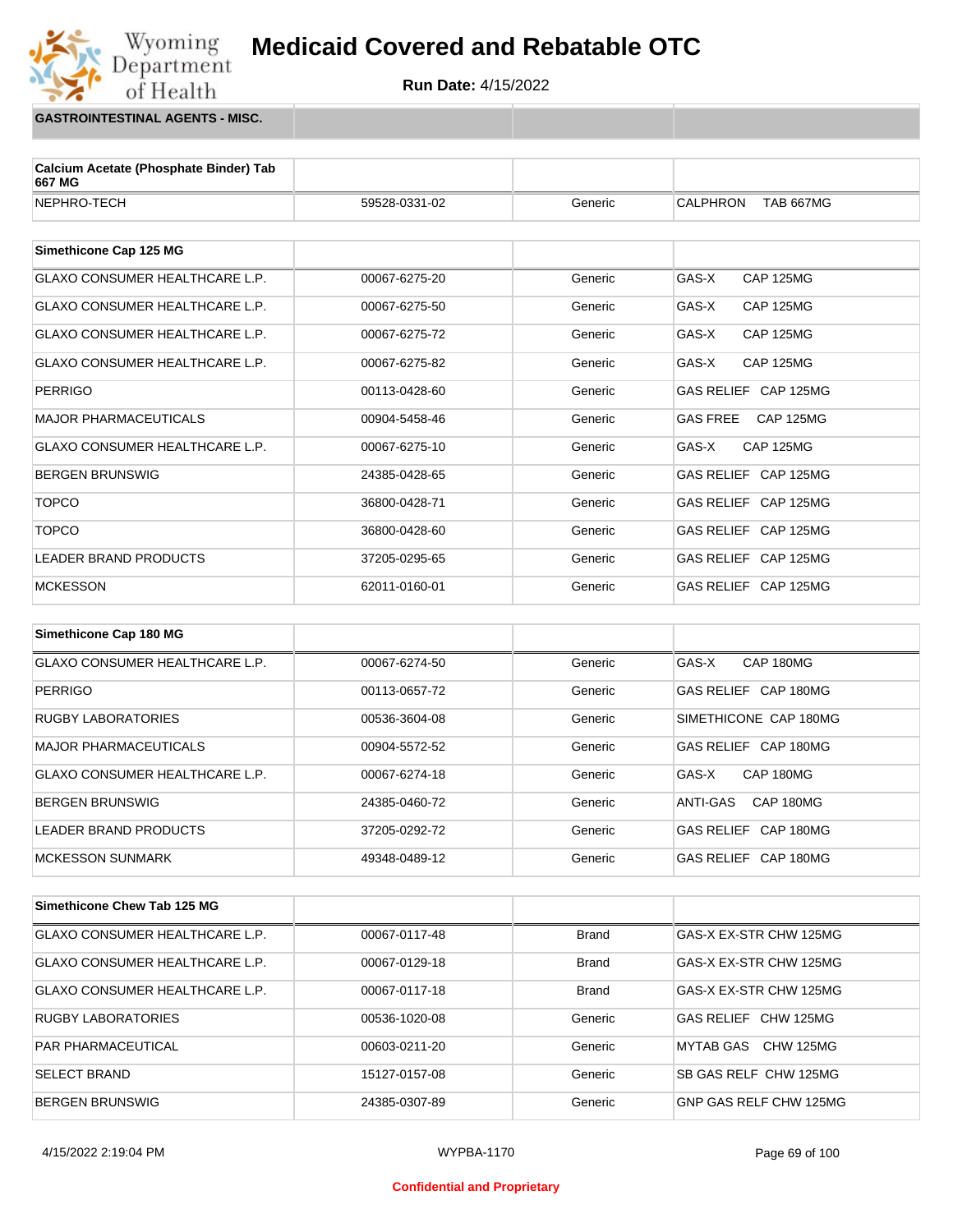| Wyoming<br>Department | <b>Medicaid Covered and Rebatable OTC</b> |         |                       |  |
|-----------------------|-------------------------------------------|---------|-----------------------|--|
| of Health             | <b>Run Date: 4/15/2022</b>                |         |                       |  |
| MCKESSON SUNMARK      | 49348-0863-48                             | Generic | SM GAS REL CHW 125MG  |  |
| <b>MCKESSON</b>       | 62011-0189-01                             | Generic | HM GAS RELF CHW 125MG |  |

| Simethicone Chew Tab 80 MG            |               |              |                       |
|---------------------------------------|---------------|--------------|-----------------------|
| <b>GLAXO CONSUMER HEALTHCARE L.P.</b> | 00067-0113-36 | Brand        | GAS-X<br>CHW 80MG     |
| GLAXO CONSUMER HEALTHCARE L.P.        | 00067-0116-36 | <b>Brand</b> | GAS-X<br>CHW 80MG     |
| <b>RUGBY LABORATORIES</b>             | 00536-1019-01 | Generic      | GAS RELIEF CHW 80MG   |
| <b>PAR PHARMACEUTICAL</b>             | 00603-0210-21 | Generic      | MYTAB GAS CHW 80MG    |
| <b>MAJOR PHARMACEUTICALS</b>          | 00904-5068-60 | Generic      | MI-ACID GAS CHW 80MG  |
| <b>BERGEN BRUNSWIG</b>                | 24385-0118-78 | Generic      | GNP GAS RELF CHW 80MG |
| LEADER BRAND PRODUCTS                 | 37205-0112-78 | Generic      | GAS RELIEF CHW 80MG   |
| <b>MCKESSON SUNMARK</b>               | 49348-0509-07 | Generic      | SM GAS RELF CHW 80MG  |
| <b>MCKESSON</b>                       | 62011-0138-01 | Generic      | HM GAS RELF CHW 80MG  |

| Simethicone Susp 40 MG/0.6ML |               |         |                          |
|------------------------------|---------------|---------|--------------------------|
| <b>PERRIGO</b>               | 00113-0882-10 | Generic | SIMETHICONE DRO 20/0.3ML |
| <b>RUGBY LABORATORIES</b>    | 00536-2220-75 | Generic | GAS RELIEF DRO 20/0.3ML  |
| <b>PAR PHARMACEUTICALS</b>   | 00603-0894-50 | Generic | SIMETHICONE DRO 40/0.6ML |
| <b>MAJOR PHARMACEUTICALS</b> | 00904-5894-30 | Generic | GAS RELIEF DRO 20/0.3ML  |
| <b>SELECT BRAND</b>          | 15127-0042-17 | Generic | GAS RELIEF DRO 40/0.6ML  |
| <b>TOPCO</b>                 | 36800-0882-10 | Generic | GAS RELIEF DRO 40/0.6ML  |
| <b>LEADER BRAND PRODUCTS</b> | 37205-0119-10 | Generic | SIMETHICONE DRO 40/0.6ML |
| <b>MCKESSON SUNMARK</b>      | 49348-0740-27 | Generic | GAS RELIEF DRO 20/0.3ML  |
| AMERISOURCE BERGEN DRUGS     | 46122-0051-03 | Generic | GAS RELIEF DRO 20/0.3ML  |
| <b>MCKESSON</b>              | 62011-0139-01 | Generic | GAS RELIEF DRO 40/0.6ML  |
| <b>MCKESSON</b>              | 62011-0187-01 | Generic | GAS RELIEF DRO 20/0.3ML  |
| <b>HEMATOPOIETIC AGENTS</b>  |               |         |                          |

| Carbonyl Iron Susp 15 MG/1.25ML<br>(Elemental Iron) |               |         |                 |             |
|-----------------------------------------------------|---------------|---------|-----------------|-------------|
| <b>CENTURION LABS</b>                               | 23359-0012-04 | Generic | <b>WEE CARE</b> | SUS 15/1.25 |

| <b>Polysaccharide Iron Complex Cap 150 MG</b><br>(Iron Equivalent) |               |         |                |
|--------------------------------------------------------------------|---------------|---------|----------------|
| NNODUM CORPORATION                                                 | 63044-0203-61 | Generic | IFEREX 150 CAP |
| NNODUM CORPORATION                                                 | 63044-0203-01 | Generic | IFEREX 150 CAP |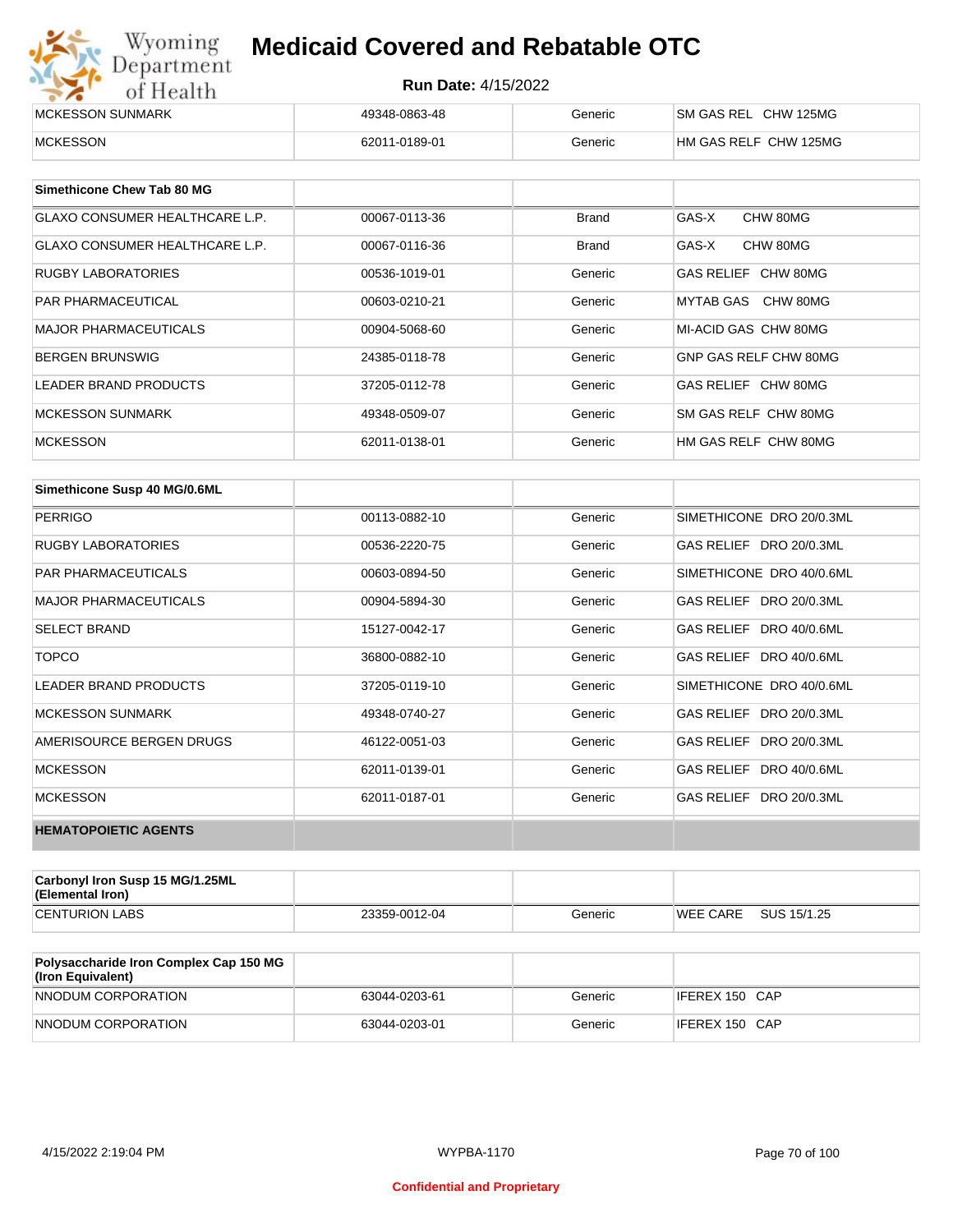

**\*Sodium Phosphates - Enema (Pediatric)\*\*\***

| <b>FLEET PHARMACEUTICALS</b>             | 00132-0202-20 | Brand        | FLEET<br><b>ENE PED</b>           |  |
|------------------------------------------|---------------|--------------|-----------------------------------|--|
| *Sodium Phosphates - Enema***            |               |              |                                   |  |
| FLEET PHARMACEUTICALS                    | 00132-0201-40 |              | <b>FLEET</b><br>ENE               |  |
|                                          |               | <b>Brand</b> |                                   |  |
| FLEET PHARMACEUTICALS                    | 00132-0201-45 | Brand        | <b>FLEET</b><br>ENE               |  |
| <b>RUGBY LABORATORIES</b>                | 00536-7415-51 | Generic      | ENEMA READY- ENE - TO-USE         |  |
| FLEET PHARMACEUTICALS                    | 00132-0201-42 | <b>Brand</b> | ENE<br>FLEET                      |  |
| <b>MAJOR PHARMACEUTICALS</b>             | 00904-6320-78 | Generic      | <b>ENEMA READY- ENE -TO-USE</b>   |  |
| <b>BERGEN BRUNSWIG</b>                   | 24385-0039-36 | Generic      | GNP ENEMA ENE                     |  |
| <b>TOPCO</b>                             | 36800-0002-36 | Generic      | <b>ENE SINGLE</b><br><b>ENEMA</b> |  |
| AMERISOURCE BERGEN DRUGS                 | 46122-0161-28 | Generic      | GNP ENEMA ENE                     |  |
| <b>TOPCO</b>                             | 36800-0002-02 | Generic      | <b>ENE SINGLE</b><br><b>ENEMA</b> |  |
| AMERISOURCE BERGEN DRUGS                 | 46122-0161-36 | Generic      | <b>GNP ENEMA</b><br>ENE           |  |
| <b>MCKESSON SUNMARK</b>                  | 49348-0864-20 | Generic      | <b>SM ENEMA</b><br>ENE            |  |
| <b>MCKESSON</b>                          | 62011-0191-02 | Generic      | <b>HM ENEMA</b><br>ENE R-T-U      |  |
| <b>MCKESSON</b>                          | 62011-0154-01 | Generic      | <b>HM ENEMA</b><br>ENE            |  |
| <b>MCKESSON</b>                          | 62011-0191-01 | Generic      | HM ENEMA<br>ENE R-T-U             |  |
| <b>Benzocaine-Docusate Sodium Rectal</b> |               |              |                                   |  |
| <b>Enema 20-283 MG</b>                   |               |              |                                   |  |
| <b>ENEMEEZ</b>                           | 17433-9877-03 | <b>Brand</b> | ENEMEEZ PLUS ENE 20-283           |  |
| <b>ENEMEEZ</b>                           | 17433-9883-05 | Brand        | DOCUSOL PLUS ENE 20-283           |  |
| <b>Bisacodyl Enema 10 MG/30ML</b>        |               |              |                                   |  |
| <b>FLEET PHARMACEUTICALS</b>             | 00132-0703-36 | <b>Brand</b> | FLEET BISACO ENE 10/30ML          |  |
|                                          |               |              |                                   |  |
| <b>Bisacodyl Suppos 10 MG</b>            |               |              |                                   |  |
| COSETTE PHARMACEUTICALS                  | 00713-0109-12 | Generic      | BISAC-EVAC SUP 10MG               |  |
| <b>COSETTE PHARMACEUTICALS</b>           | 00713-0109-50 | Generic      | BISAC-EVAC SUP 10MG               |  |
| <b>RUGBY LABORATORIES</b>                | 00536-1355-01 | Generic      | SUP 10MG<br>LAXATIVE              |  |
| <b>PADAGIS</b>                           | 00574-7050-12 | Generic      | BISACODYL<br>SUP 10MG             |  |
| <b>PADAGIS</b>                           | 00574-7050-50 | Generic      | BISACODYL SUP 10MG                |  |
| COSETTE PHARMACEUTICALS                  | 00713-0109-01 | Generic      | BISAC-EVAC SUP 10MG               |  |
| MAJOR PHARMACEUTICALS                    | 00904-5058-12 | Generic      | <b>BISCOLAX</b><br>SUP 10MG       |  |
| MAJOR PHARMACEUTICALS                    | 00904-5058-60 | Generic      | SUP 10MG<br><b>BISCOLAX</b>       |  |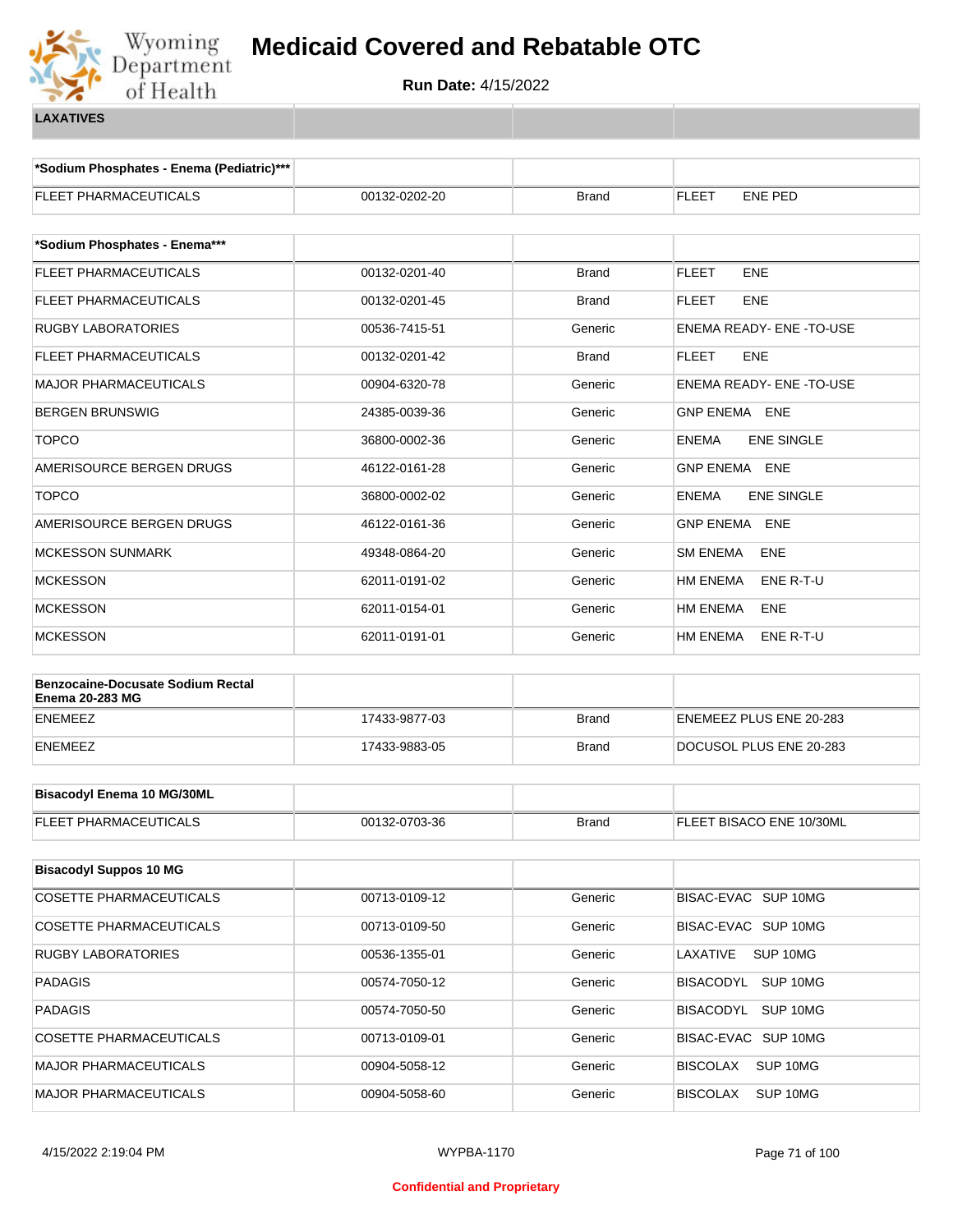| Department<br>of Health                   | <b>Run Date: 4/15/2022</b> |         |                                |  |
|-------------------------------------------|----------------------------|---------|--------------------------------|--|
| <b>COSETTE PHARMACEUTICALS</b>            | 00713-0109-10              | Generic | BISAC-EVAC SUP 10MG            |  |
| <b>RUGBY LABORATORIES</b>                 | 00536-1355-12              | Generic | LAXATIVE<br>SUP 10MG           |  |
| COSETTE PHARMACEUTICALS                   | 00713-0109-05              | Generic | BISAC-EVAC SUP 10MG            |  |
| <b>COSETTE PHARMACEUTICALS</b>            | 00713-0109-08              | Generic | BISAC-EVAC SUP 10MG            |  |
| CHAIN DRUG MARKETING ASSOC                | 63868-0328-08              | Generic | QC LAXATIVE SUP 10MG           |  |
| <b>Bisacodyl Tab Delayed Release 5 MG</b> |                            |         |                                |  |
| <b>FLEET PHARMACEUTICALS</b>              | 00132-0704-02              | Generic | FLEET LAXATI TAB 5MG EC        |  |
| <b>RUGBY LABORATORIES</b>                 | 00536-3381-10              | Generic | STIM LAXAT TAB 5MG EC          |  |
| <b>MAJOR PHARMACEUTICALS</b>              | 00904-7927-17              | Generic | BISACODYL TAB 5MG EC           |  |
| <b>MAJOR PHARMACEUTICALS</b>              | 00904-7927-60              | Generic | BISACODYL TAB 5MG EC           |  |
| <b>MAJOR PHARMACEUTICALS</b>              | 00904-7927-80              | Generic | BISACODYL TAB 5MG EC           |  |
| <b>SELECT BRAND</b>                       | 15127-0178-07              | Generic | SB BISACODYL TAB 5MG EC        |  |
| <b>RUGBY LABORATORIES</b>                 | 00536-3381-01              | Generic | STIM LAXAT TAB 5MG EC          |  |
| PAR PHARMACEUTICALS                       | 00603-2483-21              | Generic | BISACODYL TAB 5MG EC           |  |
| <b>MAJOR PHARMACEUTICALS</b>              | 00904-6407-61              | Generic | BISACODYL TAB 5MG EC           |  |
| <b>BERGEN BRUNSWIG</b>                    | 24385-0903-63              | Generic | <b>GNP LAXATIVE TAB 5MG EC</b> |  |
| <b>TOPCO</b>                              | 36800-0174-65              | Generic | WOMANS LAXAT TAB 5MG EC        |  |
| <b>LEADER BRAND PRODUCTS</b>              | 37205-0128-63              | Generic | BISACODYL TAB 5MG EC           |  |
| <b>BERGEN BRUNSWIG</b>                    | 24385-0193-65              | Generic | <b>GNP LAXATIVE TAB 5MG EC</b> |  |
| <b>BERGEN BRUNSWIG</b>                    | 24385-0903-78              | Generic | GNP BISA-LAX TAB 5MG EC        |  |
| <b>TOPCO</b>                              | 36800-0086-63              | Generic | LAXATIVE TAB 5MG EC            |  |
| LEADER BRAND PRODUCTS                     | 37205-0298-65              | Generic | FEMININE LAX TAB 5MG EC        |  |
| <b>MCKESSON SUNMARK</b>                   | 49348-0920-44              | Generic | WOMENS LAXAT TAB 5MG EC        |  |
| <b>MCKESSON SUNMARK</b>                   | 49348-0599-05              | Generic | SM LAXATIVE TAB 5MG EC         |  |
| TIME-CAP LABS                             | 49483-0003-10              | Generic | BISACODYL TAB 5MG EC           |  |
| TIME-CAP LABS                             | 49483-0003-01              | Generic | BISACODYL TAB 5MG EC           |  |
| AUBURN PHARMACEUTICAL                     | 62107-0030-01              | Generic | <b>DUCODYL</b><br>TAB 5MG EC   |  |
| <b>MCKESSON</b>                           | 62011-0159-01              | Generic | HM LAXATIVE TAB 5MG EC         |  |
| AUBURN PHARMACEUTICAL                     | 62107-0030-10              | Generic | <b>DUCODYL</b><br>TAB 5MG EC   |  |

| Calcium I Olycarbophii Tab 02J MO |               |         |                                  |
|-----------------------------------|---------------|---------|----------------------------------|
| KONSYL PHARMACEUTICAL             | 00224-0500-80 | Generic | KONSYL FIBER TAB 625MG           |
| RUGBY LABORATORIES                | 00536-4306-05 | Generic | <b>TAB 625MG</b><br>FIBER-LAX    |
| RUGBY LABORATORIES                | 00536-4306-08 | Generic | <b>TAB 625MG</b><br>FIBER-LAX    |
| <b>RUGBY LABORATORIES</b>         | 00536-4306-11 | Generic | <b>TAB 625MG</b><br>FIBER-LAX    |
| <b>MAJOR PHARMACEUTICALS</b>      | 00904-2500-91 | Generic | <b>FIBER</b><br><b>TAB 625MG</b> |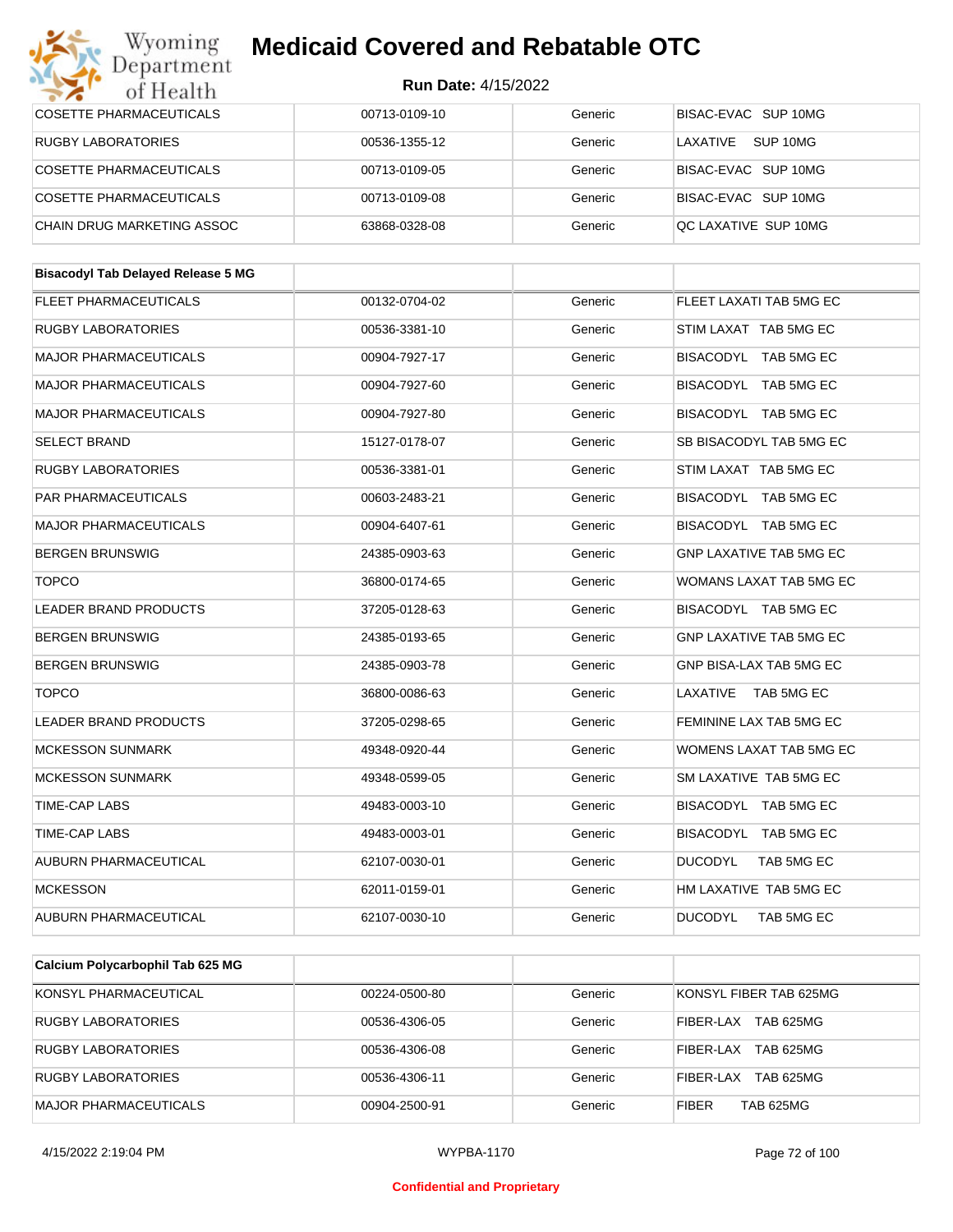

| <b>PERRIGO</b>          | 00113-0477-75 | Generic | FIBER LAXATV TAB 625MG |
|-------------------------|---------------|---------|------------------------|
| KONSYL PHARMACEUTICAL   | 00224-0500-90 | Generic | KONSYL FIBER TAB 625MG |
| <b>BERGEN BRUNSWIG</b>  | 24385-0125-76 | Generic | FIBER-CAPS TAB 625MG   |
| <b>TOPCO</b>            | 36800-0477-92 | Generic | FIBER LAXATV TAB 625MG |
| LEADER BRAND PRODUCTS   | 37205-0213-75 | Generic | FIBER LAXATV TAB 625MG |
| <b>TOPCO</b>            | 36800-0477-75 | Generic | FIBER LAXATV TAB 625MG |
| <b>MCKESSON SUNMARK</b> | 49348-0759-13 | Generic | FIBER LAXATV TAB 625MG |

| Castor Oil 100%         |               |         |                                 |
|-------------------------|---------------|---------|---------------------------------|
| <b>MCKESSON SUNMARK</b> | 49348-0016-36 | Generic | OIL<br><b>SM CASTOR</b><br>100% |

| Docusate Calcium Cap 240 MG  |               |         |                             |
|------------------------------|---------------|---------|-----------------------------|
| <b>RUGBY LABORATORIES</b>    | 00536-3755-01 | Generic | STOOL SOFTNR CAP 240MG      |
| RUGBY LABORATORIES           | 00536-3755-05 | Generic | STOOL SOFTNR CAP 240MG      |
| RUGBY LABORATORIES           | 00536-3755-10 | Generic | STOOL SOFTNR CAP 240MG      |
| RUGBY LABORATORIES           | 00536-1065-01 | Generic | STOOL SOFTNR CAP 240MG      |
| <b>RUGBY LABORATORIES</b>    | 00536-1065-05 | Generic | STOOL SOFTNR CAP 240MG      |
| <b>MAJOR PHARMACEUTICALS</b> | 00904-5779-40 | Generic | KAO-TIN<br><b>CAP 240MG</b> |
| <b>MAJOR PHARMACEUTICALS</b> | 00904-6459-59 | Generic | KAO-TIN<br><b>CAP 240MG</b> |
| <b>MAJOR PHARMACEUTICALS</b> | 00904-5779-60 | Generic | KAO-TIN<br><b>CAP 240MG</b> |
| <b>BERGEN BRUNSWIG</b>       | 24385-0435-78 | Generic | DOCUSATE CAL CAP 240MG      |
| <b>MCKESSON SUNMARK</b>      | 49348-0280-10 | Generic | DOCUSATE CAL CAP 240MG      |

| Docusate Sodium Cap 100 MG   |               |         |                              |
|------------------------------|---------------|---------|------------------------------|
| <b>FLEET PHARMACEUTICALS</b> | 00132-0751-60 | Generic | CAP 100MG<br>SOF-LAX         |
| <b>PERRIGO</b>               | 00113-0486-72 | Generic | STOOL SOFTNR CAP 100MG       |
| <b>RUGBY LABORATORIES</b>    | 00536-3756-01 | Generic | STOOL SOFTNR CAP 100MG       |
| <b>RUGBY LABORATORIES</b>    | 00536-1062-10 | Generic | STOOL SOFTNR CAP 100MG       |
| <b>RUGBY LABORATORIES</b>    | 00536-3756-10 | Generic | STOOL SOFTNR CAP 100MG       |
| <b>PAR PHARMACEUTICALS</b>   | 00603-0150-21 | Generic | <b>DOCQLACE</b><br>CAP 100MG |
| <b>PAR PHARMACEUTICALS</b>   | 00603-0150-32 | Generic | CAP 100MG<br>DOCQLACE        |
| <b>MAJOR PHARMACEUTICALS</b> | 00904-6457-80 | Generic | DOK.<br>CAP 100MG            |
| <b>MAJOR PHARMACEUTICALS</b> | 00904-6457-60 | Generic | DOK.<br>CAP 100MG            |
| <b>MAJOR PHARMACEUTICALS</b> | 00904-7889-59 | Generic | DOK.<br>CAP 100MG            |
| <b>MAJOR PHARMACEUTICALS</b> | 00904-7889-80 | Generic | DOK.<br>CAP 100MG            |
| PHARBEST PHARMACEUTICALS     | 16103-0384-11 | Generic | DOCUSATE SOD CAP 100MG       |
| <b>RUGBY LABORATORIES</b>    | 00536-1062-29 | Generic | STOOL SOFTNR CAP 100MG       |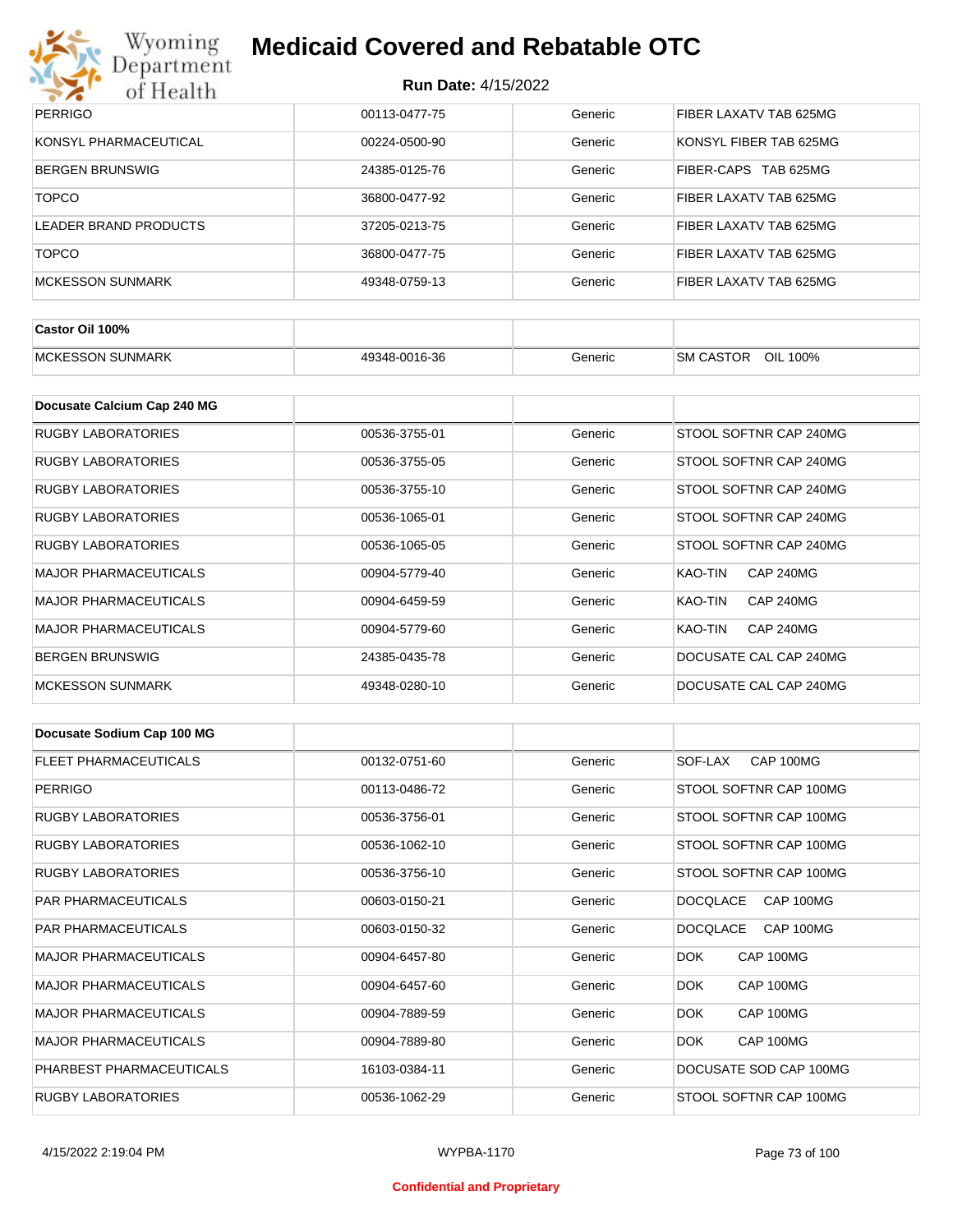

| <b>SELECT BRAND</b>          | 15127-0288-10 | Generic      | DOCUSATE SOD CAP 100MG      |
|------------------------------|---------------|--------------|-----------------------------|
| <b>MAJOR PHARMACEUTICALS</b> | 00904-2244-61 | Generic      | CAP 100MG<br>DOK.           |
| <b>TOPCO</b>                 | 36800-0486-72 | Generic      | STOOL SOFTNR CAP 100MG      |
| <b>TOPCO</b>                 | 36800-0486-78 | Generic      | STOOL SOFTNR CAP 100MG      |
| MAJOR PHARMACEUTICALS        | 00904-7889-60 | Generic      | CAP 100MG<br>DOK.           |
| PHARBEST PHARMACEUTICALS     | 16103-0384-08 | Generic      | DOCUSATE SOD CAP 100MG      |
| <b>BERGEN BRUNSWIG</b>       | 24385-0436-78 | Generic      | STOOL SOFTNR CAP 100MG      |
| <b>MCKESSON SUNMARK</b>      | 49348-0058-19 | Generic      | STOOL SOFTNR CAP 100MG      |
| <b>MCKESSON SUNMARK</b>      | 49348-0483-90 | Generic      | STOOL SOFTNR CAP 100MG      |
| <b>MCKESSON SUNMARK</b>      | 49348-0616-90 | Generic      | STOOL SOFTNR CAP 100MG      |
| <b>PADAGIS</b>               | 45802-0486-78 | Generic      | DOCUSATE SOD CAP 100MG      |
| AMERISOURCE BERGEN DRUGS     | 46122-0231-72 | Generic      | STOOL SOFTNR CAP 100MG      |
| AMERISOURCE BERGEN DRUGS     | 46122-0231-78 | Generic      | STOOL SOFTNR CAP 100MG      |
| <b>MCKESSON SUNMARK</b>      | 49348-0483-10 | Generic      | STOOL SOFTNR CAP 100MG      |
| <b>MCKESSON SUNMARK</b>      | 49348-0483-19 | Generic      | STOOL SOFTNR CAP 100MG      |
| <b>MCKESSON SUNMARK</b>      | 49348-0917-05 | Generic      | STOOL SOFTNR CAP 100MG      |
| AMERICAN HEALTH PACKAGING    | 62584-0683-11 | Generic      | DOCUSATE SOD CAP 100MG      |
| AMERICAN HEALTH PACKAGING    | 62584-0683-01 | Generic      | DOCUSATE SOD CAP 100MG      |
| AUBURN PHARMACEUTICAL        | 62107-0033-01 | Generic      | CAP 100MG<br><b>DOCUSIL</b> |
| AUBURN PHARMACEUTICAL        | 62107-0033-10 | Generic      | <b>DOCUSIL</b><br>CAP 100MG |
| <b>SDA LABORATORIES INC</b>  | 66424-0030-10 | Generic      | STOOL SOFTNR CAP 100MG      |
| AVRIO HEALTH LP              | 67618-0101-10 | <b>Brand</b> | <b>COLACE</b><br>CAP 100MG  |
| <b>AVRIO HEALTH LP</b>       | 67618-0101-52 | <b>Brand</b> | <b>COLACE</b><br>CAP 100MG  |
| <b>MCKESSON</b>              | 62011-0163-03 | Generic      | STOOL SOFTNR CAP 100MG      |
| <b>MCKESSON</b>              | 62011-0224-01 | Generic      | STOOL SOFTNR CAP 100MG      |
| <b>SKY PACKAGING</b>         | 63739-0478-01 | Generic      | DOCUSATE SOD CAP 100MG      |
| <b>SKY PACKAGING</b>         | 63739-0478-10 | Generic      | DOCUSATE SOD CAP 100MG      |
| AVRIO HEALTH LP              | 67618-0101-30 | <b>Brand</b> | <b>COLACE</b><br>CAP 100MG  |
| AVRIO HEALTH LP              | 67618-0101-60 | <b>Brand</b> | <b>COLACE</b><br>CAP 100MG  |

| Docusate Sodium Cap 250 MG   |               |         |                                |
|------------------------------|---------------|---------|--------------------------------|
| <b>RUGBY LABORATORIES</b>    | 00536-1064-01 | Generic | STOOL SOFTNR CAP 250MG         |
| <b>RUGBY LABORATORIES</b>    | 00536-3757-10 | Generic | STOOL SOFTNR CAP 250MG         |
| <b>MAJOR PHARMACEUTICALS</b> | 00904-6458-59 | Generic | <b>CAP 250MG</b><br><b>DOK</b> |
| <b>RUGBY LABORATORIES</b>    | 00536-1064-10 | Generic | STOOL SOFTNR CAP 250MG         |
| <b>RUGBY LABORATORIES</b>    | 00536-3757-01 | Generic | STOOL SOFTNR CAP 250MG         |
| BERGEN BRUNSWIG              | 24385-0443-78 | Generic | STOOL SOFTNR CAP 250MG         |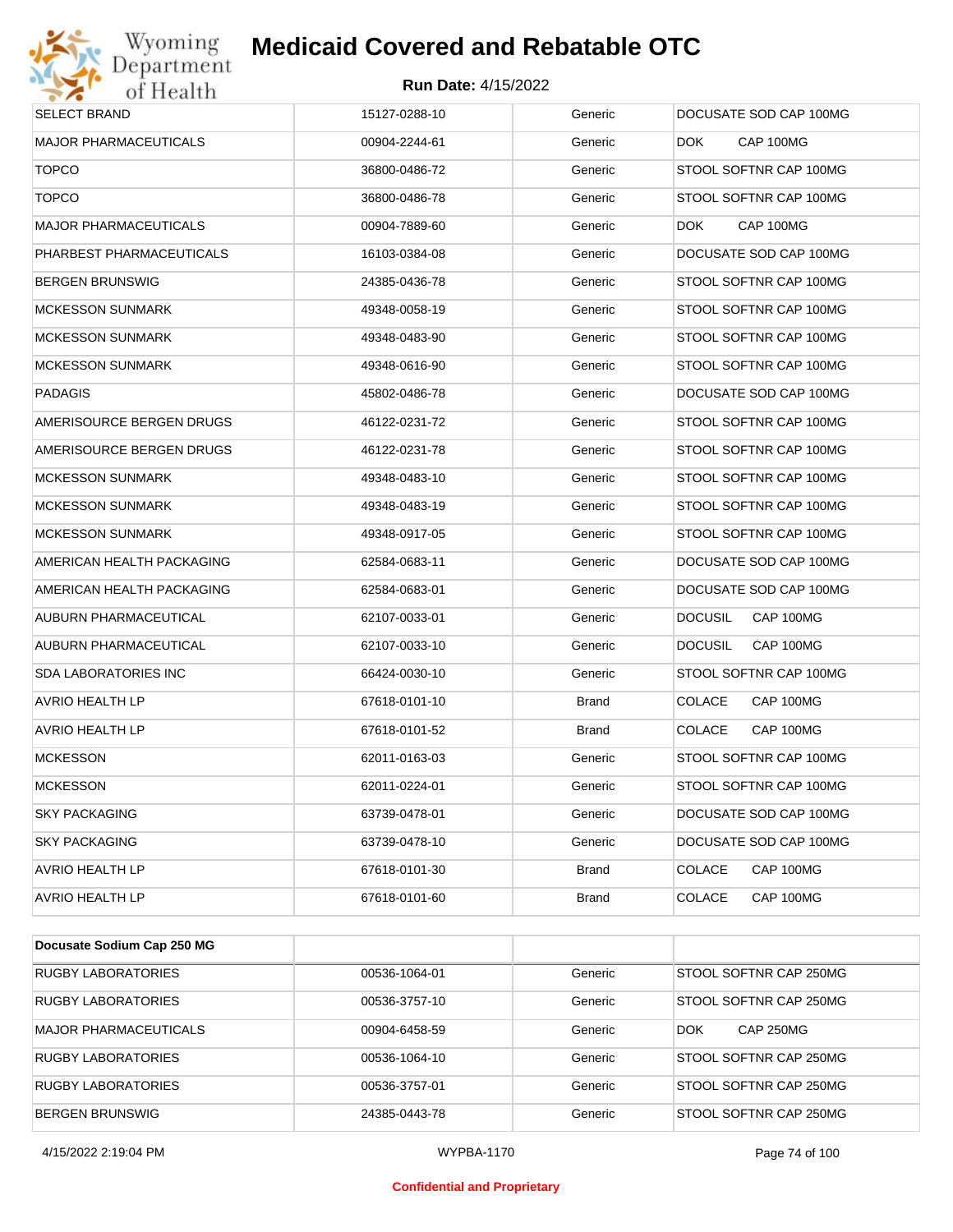| Department                                                   | <b>Run Date: 4/15/2022</b> |              |                               |
|--------------------------------------------------------------|----------------------------|--------------|-------------------------------|
| of Health<br><b>MAJOR PHARMACEUTICALS</b>                    | 00904-7891-59              | Generic      | <b>CAP 250MG</b><br>DOK.      |
| AMERISOURCE BERGEN DRUGS                                     | 46122-0263-78              | Generic      | STOOL SOFTNR CAP 250MG        |
| <b>MCKESSON SUNMARK</b>                                      | 49348-0714-10              | Generic      | STOOL SOFTNR CAP 250MG        |
| <b>MCKESSON</b>                                              |                            | Generic      | STOOL SOFTNR CAP 250MG        |
|                                                              | 62011-0164-01              |              |                               |
| <b>MCKESSON</b>                                              | 62011-0244-01              | Generic      | STOOL SOFTNR CAP 250MG        |
| Docusate Sodium Cap 50 MG                                    |                            |              |                               |
| PURDUE PRODUCTS LP                                           | 67618-0100-30              | <b>Brand</b> | CAP 50MG<br><b>COLACE</b>     |
| PURDUE PRODUCTS LP                                           | 67618-0100-60              | <b>Brand</b> | COLACE<br>CAP 50MG            |
| AVRIO HEALTH LP                                              | 67618-0109-28              | <b>Brand</b> | COLACE CLEAR CAP 50 MG        |
| Docusate Sodium Enema 100 MG/5ML                             |                            |              |                               |
| <b>ENEMEEZ</b>                                               | 17433-9884-05              | <b>Brand</b> | DOCUSOL KIDS ENE 100MG/5M     |
| Docusate Sodium Enema 283 MG/5ML                             |                            |              |                               |
| <b>ENEMEEZ</b>                                               | 17433-9878-05              | Generic      | DOCUSOL MINI ENE              |
| <b>ENEMEEZ</b>                                               | 17433-9876-03              | Generic      | ENEMEEZ MINI ENE              |
| Docusate Sodium Liquid 150 MG/15ML                           |                            |              |                               |
| PHARMACEUTICAL ASSOCIATES                                    | 00121-0544-10              | Generic      | DOCUSATE SOD LIQ 50MG/5ML     |
| <b>RUGBY LABORATORIES</b>                                    | 00536-0590-85              | Generic      | <b>DIOCTO</b><br>LIQ 50MG/5ML |
| HI-TECH                                                      | 50383-0771-10              | Generic      | <b>DOCU</b><br>LIQ 50MG/5ML   |
| HI-TECH                                                      | 50383-0771-11              | Generic      | <b>DOCU</b><br>LIQ 50MG/5ML   |
| HI-TECH                                                      | 50383-0771-16              | Generic      | <b>DOCU</b><br>LIQ 50MG/5ML   |
| <b>SILARX</b>                                                | 54838-0116-80              | Generic      | <b>SILACE</b><br>LIQ 10MG/ML  |
| Docusate Sodium Liquid 50 MG/15ML                            |                            |              |                               |
| FLEET PHARMACEUTICALS                                        | 00132-0106-24              | <b>Brand</b> | PEDIA-LAX LIQ 50MG            |
| Docusate Sodium Syrup 60 MG/15ML                             |                            |              |                               |
| <b>RUGBY LABORATORIES</b>                                    | 00536-1001-85              | Generic      | SYP 60/15ML<br><b>DIOCTO</b>  |
| <b>SILARX</b>                                                | 54838-0107-80              | Generic      | <b>SILACE</b><br>SYP 60/15ML  |
| Docusate Sodium Tab 100 MG                                   |                            |              |                               |
| <b>MAJOR PHARMACEUTICALS</b>                                 | 00904-5869-60              | Generic      | DOK.<br><b>TAB 100MG</b>      |
| Glycerin Enema Adult 5.4 GM/Average<br><b>Delivered Dose</b> |                            |              |                               |
| FLEET PHARMACEUTICALS                                        | 00132-0185-82              | <b>Brand</b> | FLEET LIQUID ENE GLYCERIN     |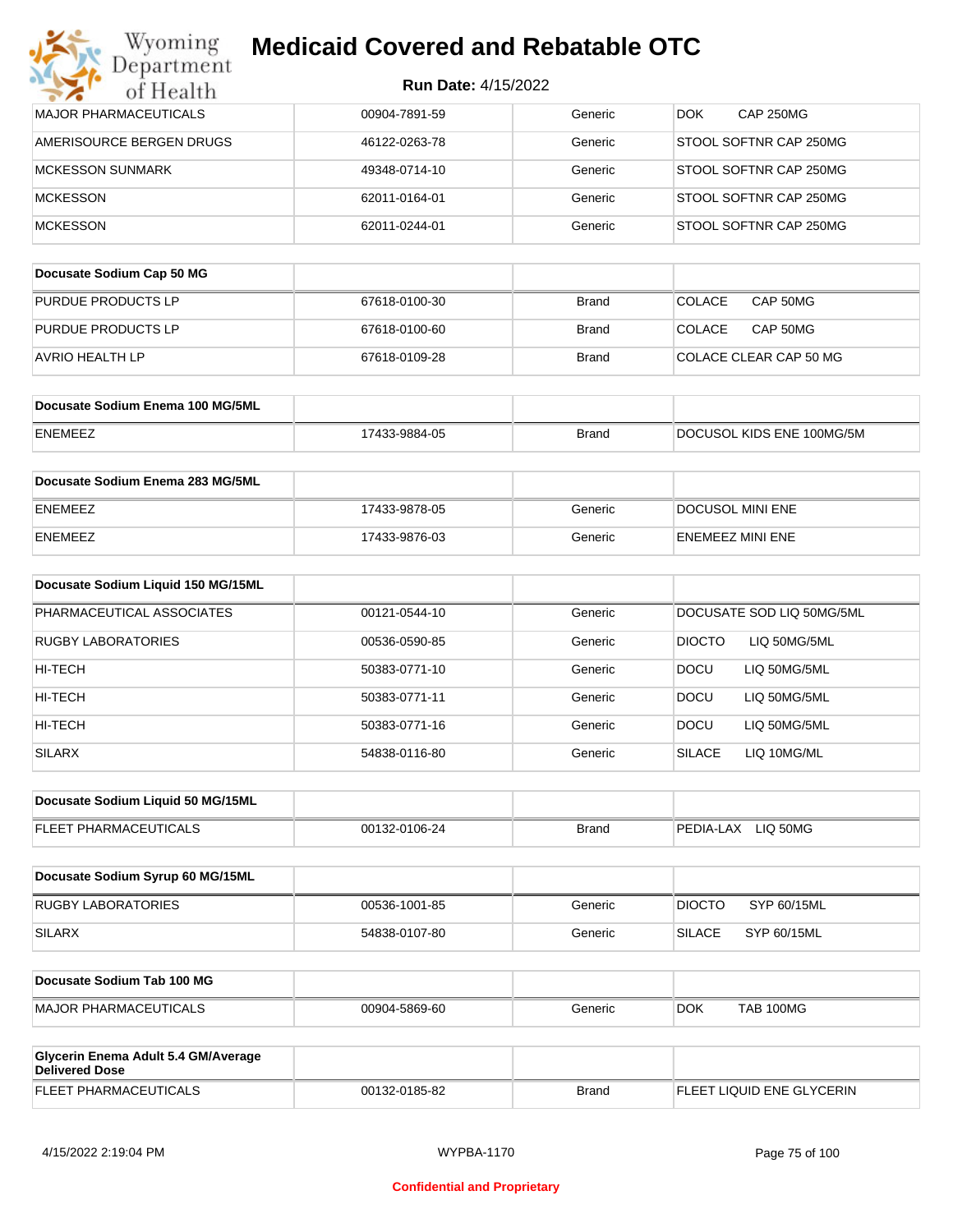

| Glycerin Liquid Suppos 2.8 GM (2.7 ML) |               |              |                                       |
|----------------------------------------|---------------|--------------|---------------------------------------|
| <b>FLEET PHARMACEUTICALS</b>           | 00132-0190-12 | <b>Brand</b> | PEDIA-LAX SUP 2.8GM                   |
| <b>Glycerin Suppos 1 GM</b>            |               |              |                                       |
| FLEET PHARMACEUTICALS                  | 00132-0081-12 | <b>Brand</b> | PEDIA-LAX SUP 1GM                     |
|                                        |               |              |                                       |
| <b>Glycerin Suppos 1.2 GM</b>          |               |              |                                       |
| <b>COSETTE PHARMACEUTICALS</b>         | 00713-0102-09 | Generic      | SANI-SUPP<br><b>SUP PEDIATRI</b>      |
| <b>COSETTE PHARMACEUTICALS</b>         | 00713-0102-25 | Generic      | <b>SUP PEDIATRI</b><br>SANI-SUPP      |
| G & W LABS                             | 00713-0102-26 | Generic      | GLYCERIN PED SUP 1.2GM                |
| G & W LABS                             | 00713-0102-13 | Generic      | GLYCERIN PED SUP 1.2GM                |
| <b>Glycerin Suppos 2 GM</b>            |               |              |                                       |
| FLEET PHARMACEUTICALS                  | 00132-0079-12 | Generic      | SUP <sub>2GM</sub><br><b>GLYCERIN</b> |
| <b>FLEET PHARMACEUTICALS</b>           | 00132-0079-24 | Generic      | GLYCERIN<br>SUP 2GM                   |
| FLEET PHARMACEUTICALS                  | 00132-0079-50 | Generic      | <b>GLYCERIN</b><br>SUP 2GM            |
| COSETTE PHARMACEUTICALS                | 00713-0101-25 | Generic      | SANI-SUPP<br><b>SUP ADULT</b>         |
| <b>COSETTE PHARMACEUTICALS</b>         | 00713-0101-09 | Generic      | SANI-SUPP<br><b>SUP ADULT</b>         |
|                                        |               |              |                                       |
| <b>Glycerin Suppos 2.1 GM</b>          |               |              |                                       |
| G & W LABS                             | 00713-0101-13 | Generic      | <b>GLYCERIN</b><br><b>SUP 2.1GM</b>   |
| G & W LABS                             | 00713-0101-26 | Generic      | <b>GLYCERIN</b><br><b>SUP 2.1GM</b>   |
| G & W LABS                             | 00713-0101-02 | Generic      | <b>GLYCERIN</b><br><b>SUP 2.1GM</b>   |
| G & W LABS                             | 00713-0101-51 | Generic      | <b>GLYCERIN</b><br><b>SUP 2.1GM</b>   |
| <b>Magnesium Citrate Soln</b>          |               |              |                                       |
| MAJOR PHARMACEUTICALS                  | 00904-6304-77 | Generic      | MAG CITRATE SOL LEMON                 |
| <b>BERGEN BRUNSWIG</b>                 | 24385-0675-10 | Generic      | MAG CITRATE SOL LEMON                 |
| <b>BERGEN BRUNSWIG</b>                 | 24385-0910-10 | Generic      | MAG CITRATE SOL CHERRY                |
| <b>MCKESSON SUNMARK</b>                | 49348-0504-49 | Generic      | MAG CITRATE SOL CHERRY                |
| <b>MCKESSON SUNMARK</b>                | 49348-0696-49 | Generic      | MAG CITRATE SOL LEMON                 |
| <b>MCKESSON</b>                        | 62011-0166-01 | Generic      | MAG CITRATE SOL LEMON                 |
| CHAIN DRUG MARKETING ASSOC             | 63868-0934-10 | Generic      | MAG CITRATE SOL CHERRY                |
| CHAIN DRUG MARKETING ASSOC             | 63868-0935-10 | Generic      | MAG CITRATE SOL LEMON                 |
|                                        |               |              |                                       |
| Magnesium Hydroxide Chew Tab 400 MG    |               |              |                                       |

| ELI<br>. MA' | $\mathsf{A}$<br>001<br>ט-כ | <b>Brand</b> | ``<br>`400MG<br>HW.<br>AIC<br>∼<br>n r |
|--------------|----------------------------|--------------|----------------------------------------|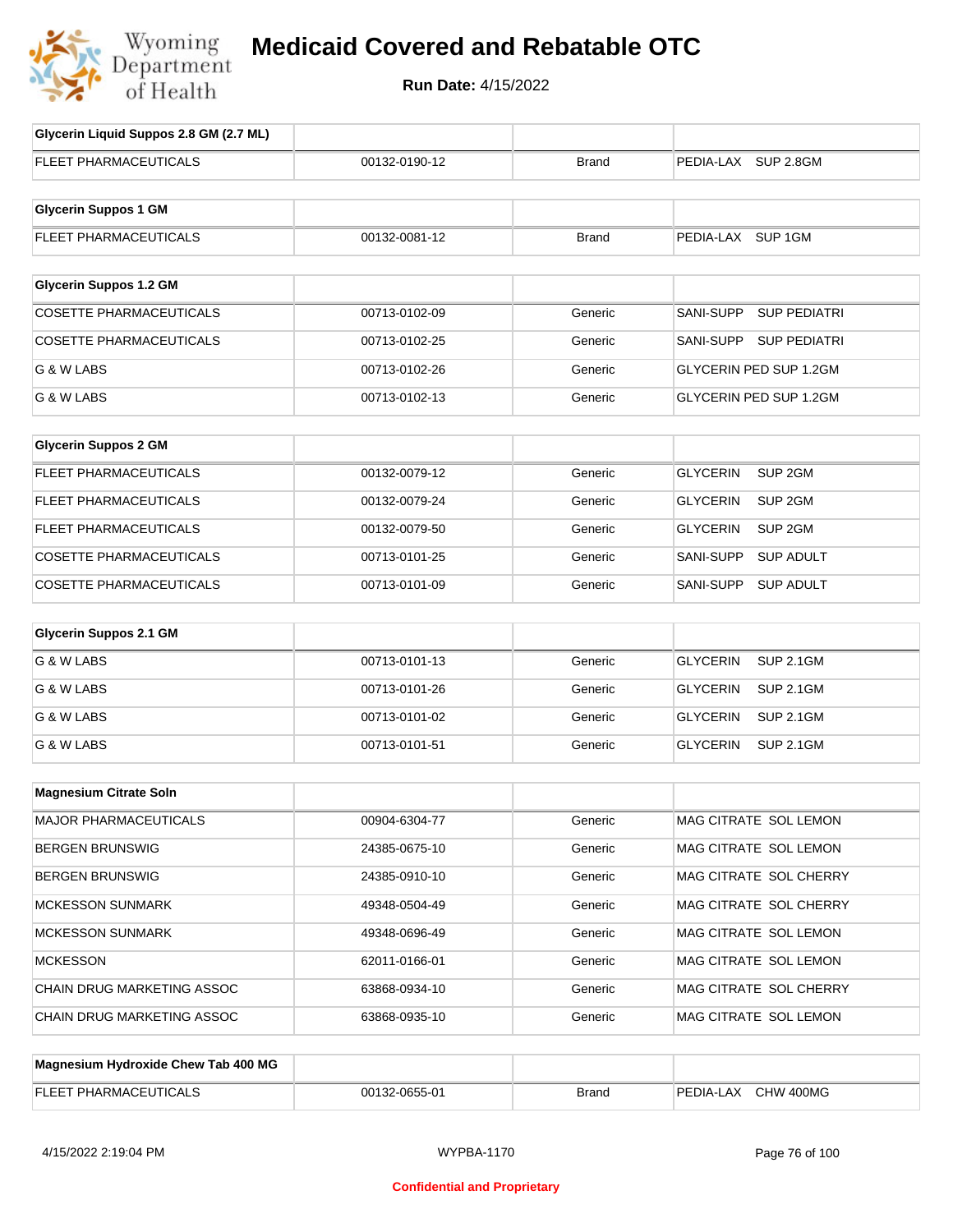

| <b>PERRIGO</b><br><b>PERRIGO</b><br>PHARMACEUTICAL ASSOCIATES | 00113-0332-40<br>00113-0396-40<br>00121-0431-30 | Generic<br>Generic | MILK OF MAGN SUS FRSH MNT<br><b>MILK OF MAGN SUS</b> |
|---------------------------------------------------------------|-------------------------------------------------|--------------------|------------------------------------------------------|
|                                                               |                                                 |                    |                                                      |
|                                                               |                                                 |                    |                                                      |
|                                                               |                                                 | Generic            | MILK OF MAGN SUS                                     |
| <b>RUGBY LABORATORIES</b>                                     | 00536-2470-85                                   | Generic            | <b>MILK OF MAGN SUS</b>                              |
| <b>MAJOR PHARMACEUTICALS</b>                                  | 00904-0788-14                                   | Generic            | MILK OF MAGN SUS 1200/15                             |
| <b>MAJOR PHARMACEUTICALS</b>                                  | 00904-0789-14                                   | Generic            | MILK OF MAGN SUS MINT                                |
| <b>MAJOR PHARMACEUTICALS</b>                                  | 00904-0788-16                                   | Generic            | MILK OF MAGN SUS 1200/15                             |
| <b>SELECT BRAND</b>                                           | 15127-0833-73                                   | Generic            | <b>SB MILK MAGN SUS</b>                              |
| <b>SELECT BRAND</b>                                           | 15127-0835-73                                   | Generic            | SB MILK MAGN SUS MINT                                |
| <b>BERGEN BRUNSWIG</b>                                        | 24385-0332-40                                   | Generic            | <b>GNP MILK MAG SUS</b>                              |
| <b>RUGBY LABORATORIES</b>                                     | 00536-2470-83                                   | Generic            | MILK OF MAGN SUS                                     |
| <b>TOPCO</b>                                                  | 36800-0332-40                                   | Generic            | MILK OF MAGN SUS 1200/15                             |
| <b>BERGEN BRUNSWIG</b>                                        | 24385-0396-40                                   | Generic            | <b>GNP MILK MAG SUS</b>                              |
| <b>BERGEN BRUNSWIG</b>                                        | 24385-0608-40                                   | Generic            | <b>GNP MILK MAG SUS</b>                              |
| <b>TOPCO</b>                                                  | 36800-0396-40                                   | Generic            | MILK OF MAGN SUS                                     |
| LEADER BRAND PRODUCTS                                         | 37205-0834-40                                   | Generic            | MILK OF MAGN SUS MINT                                |
| <b>TOPCO</b>                                                  | 36800-0949-40                                   | Generic            | MILK OF MAGN SUS CHERRY                              |
| LEADER BRAND PRODUCTS                                         | 37205-0833-40                                   | Generic            | MILK OF MAGN SUS 400/5ML                             |
| <b>MCKESSON SUNMARK</b>                                       | 49348-0307-39                                   | Generic            | MILK OF MAGN SUS 1200/15                             |
| <b>MCKESSON</b>                                               | 62011-0124-01                                   | Generic            | MILK OF MAGN SUS 400/5ML                             |
| <b>CHAIN DRUG MARKETING ASSOC</b>                             | 63868-0310-12                                   | Generic            | MILK OF MAGN SUS 400/5ML                             |
| <b>CHAIN DRUG MARKETING ASSOC</b>                             | 63868-0788-57                                   | Generic            | MILK OF MAGN SUS 400/5ML                             |
| <b>CHAIN DRUG MARKETING ASSOC</b>                             | 63868-0787-57                                   | Generic            | MILK OF MAGN SUS 400/5ML                             |
| <b>MCKESSON</b>                                               | 62011-0123-01                                   | Generic            | MILK OF MAGN SUS 400/5ML                             |

| Magnesium Hydroxide Susp Concentrate<br>2400 MG/10ML |               |         |                         |
|------------------------------------------------------|---------------|---------|-------------------------|
| PHARMACEUTICAL ASSOCIATES                            | 00121-0527-10 | Generic | MILK OF MAGN SUS 2400MG |
| <b>HIKMA</b>                                         | 00054-3567-49 | Generic | MILK OF MAGN SUS 2400MG |
| <b>HIKMA</b>                                         | 00054-3567-61 | Generic | MILK OF MAGN SUS 2400MG |

| <b>Magnesium Sulfate Oral Granules</b> |               |         |                                    |
|----------------------------------------|---------------|---------|------------------------------------|
| <b>BERGEN BRUNSWIG</b>                 | 24385-0807-01 | Generic | GRA SALT<br><b>GNP EPSOM</b>       |
| BERGEN BRUNSWIG                        | 24385-0807-04 | Generic | GRA SALT<br><b>GNP EPSOM</b>       |
| MCKESSON SUNMARK                       | 49348-0018-75 | Generic | <b>SM EPSOM</b><br>GRA SALT        |
| MCKESSON SUNMARK                       | 49348-0018-63 | Generic | <b>SM EPSOM</b><br><b>GRA SALT</b> |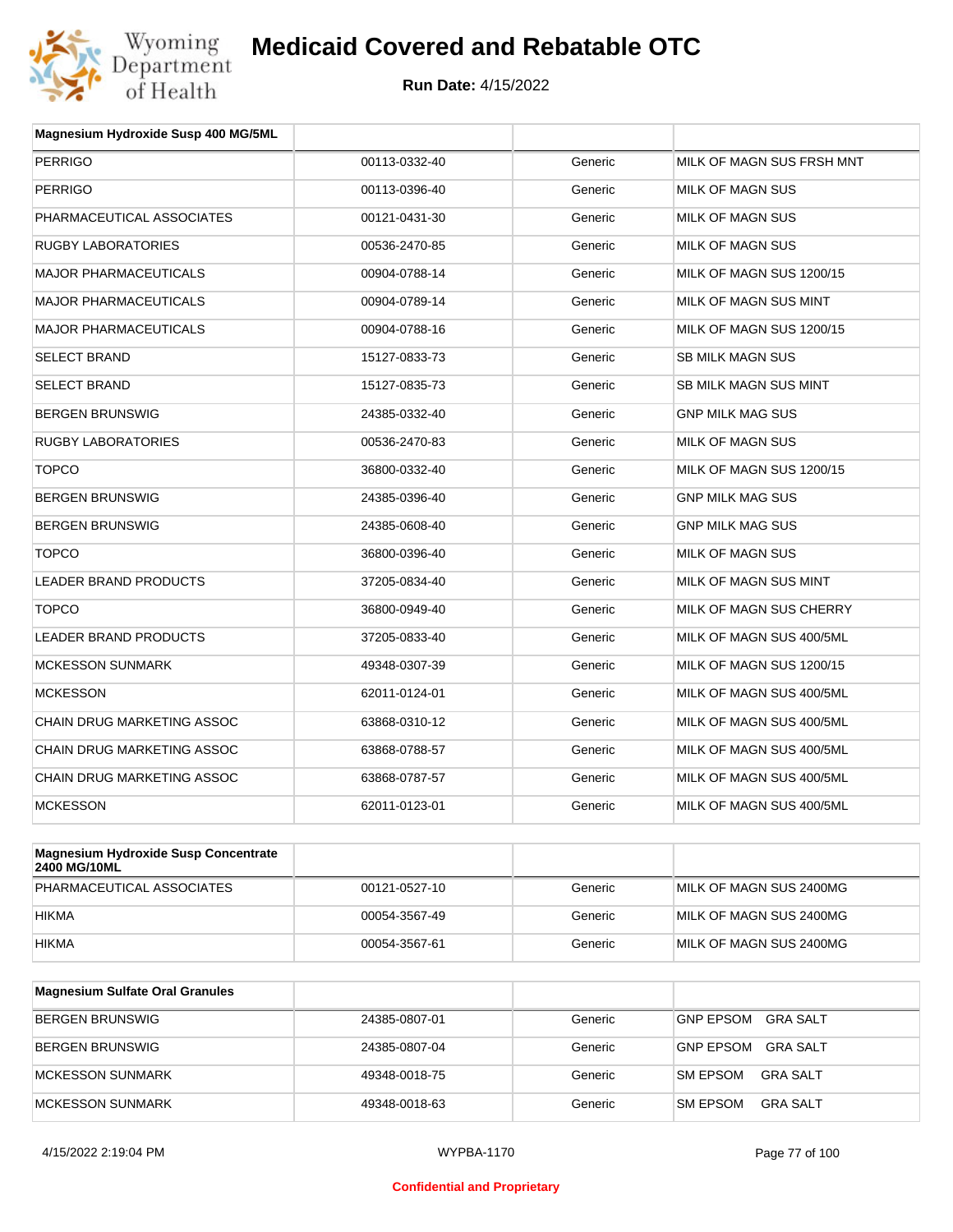

| <b>Methylcellulose Powder Laxative</b>        |               |              |                                        |  |
|-----------------------------------------------|---------------|--------------|----------------------------------------|--|
| GLAXO CONSUMER HEALTHCARE L.P.                | 00135-0089-69 | <b>Brand</b> | <b>CITRUCEL</b><br>POW ORANGE          |  |
| GLAXO CONSUMER HEALTHCARE L.P.                | 00135-0090-70 | <b>Brand</b> | <b>CITRUCEL</b><br>POW SF ORANG        |  |
| GLAXO CONSUMER HEALTHCARE L.P.                | 00135-0090-74 | <b>Brand</b> | <b>CITRUCEL</b><br><b>POW SF ORANG</b> |  |
| GLAXO CONSUMER HEALTHCARE L.P.                | 00135-0090-75 | <b>Brand</b> | <b>CITRUCEL</b><br>POW SF ORANG        |  |
| <b>MAJOR PHARMACEUTICALS</b>                  | 00904-5675-16 | Generic      | SOLUBLE FIB POW THERAPY                |  |
| GLAXO CONSUMER HEALTHCARE L.P.                | 00135-0089-71 | <b>Brand</b> | <b>CITRUCEL</b><br><b>POW ORANGE</b>   |  |
|                                               |               |              |                                        |  |
| Methylcellulose Tab 500 MG                    |               |              |                                        |  |
| GLAXO CONSUMER HEALTHCARE L.P.                | 00135-0199-01 | <b>Brand</b> | <b>CITRUCEL</b><br><b>TAB 500MG</b>    |  |
| GLAXO CONSUMER HEALTHCARE L.P.                | 00135-0199-02 | <b>Brand</b> | <b>CITRUCEL</b><br><b>TAB 500MG</b>    |  |
| <b>GLAXO CONSUMER HEALTHCARE L.P.</b>         | 00135-0199-07 | <b>Brand</b> | <b>CITRUCEL</b><br><b>TAB 500MG</b>    |  |
| <b>BERGEN BRUNSWIG</b>                        | 24385-0466-78 | Generic      | FIBER THERAP TAB 500MG                 |  |
| <b>MCKESSON SUNMARK</b>                       | 49348-0541-10 | Generic      | SM FIBER LAX TAB 500MG                 |  |
| <b>MCKESSON</b>                               | 62011-0134-01 | Generic      | HM FIBER<br>TAB 500MG                  |  |
|                                               |               |              |                                        |  |
| <b>Mineral Oil</b>                            |               |              |                                        |  |
| <b>PERRIGO</b>                                | 00574-0618-16 | Generic      | OIL<br><b>MINERAL</b>                  |  |
| <b>BERGEN BRUNSWIG</b>                        | 24385-0685-16 | Generic      | <b>GNP MINERAL OIL HEAVY</b>           |  |
| <b>MCKESSON SUNMARK</b>                       | 49348-0804-38 | Generic      | SM MINERAL OIL                         |  |
| CHAIN DRUG MARKETING ASSOC                    | 63868-0938-16 | Generic      | QC MINERAL OIL HEAVY                   |  |
|                                               |               |              |                                        |  |
| <b>Mineral Oil Enema</b>                      |               |              |                                        |  |
| FLEET PHARMACEUTICALS                         | 00132-0301-40 | <b>Brand</b> | FLEET OIL ENE                          |  |
| <b>MCKESSON</b>                               | 62011-0190-01 | Generic      | MINERAL OIL ENE                        |  |
|                                               |               |              |                                        |  |
| Polyethylene Glycol 3350 Oral Packet 17<br>GМ |               |              |                                        |  |
| <b>MAJOR PHARMACEUTICALS</b>                  | 00904-6422-86 | Generic      | PEG 3350<br><b>POW</b>                 |  |
| MAJOR PHARMACEUTICALS                         | 00904-6025-61 | Generic      | PEG 3350<br><b>POW</b>                 |  |
| <b>MAJOR PHARMACEUTICALS</b>                  | 00904-6422-81 | Generic      | PEG 3350<br><b>POW</b>                 |  |
| <b>TOPCO</b>                                  | 36800-0306-52 | Generic      | CLEARLAX<br><b>POW</b>                 |  |
| <b>MYLAN INSTITUTIONAL</b>                    | 51079-0306-01 | Generic      | POLYETH GLYC POW 3350 NF               |  |
| <b>MYLAN INSTITUTIONAL</b>                    | 51079-0306-30 | Generic      | POLYETH GLYC POW 3350 NF               |  |
| AMERICAN HEALTH PACKAGING                     | 68084-0430-98 | Generic      | HEALTHYLAX POW                         |  |
| AMERICAN HEALTH PACKAGING                     | 68084-0430-99 | Generic      | HEALTHYLAX POW                         |  |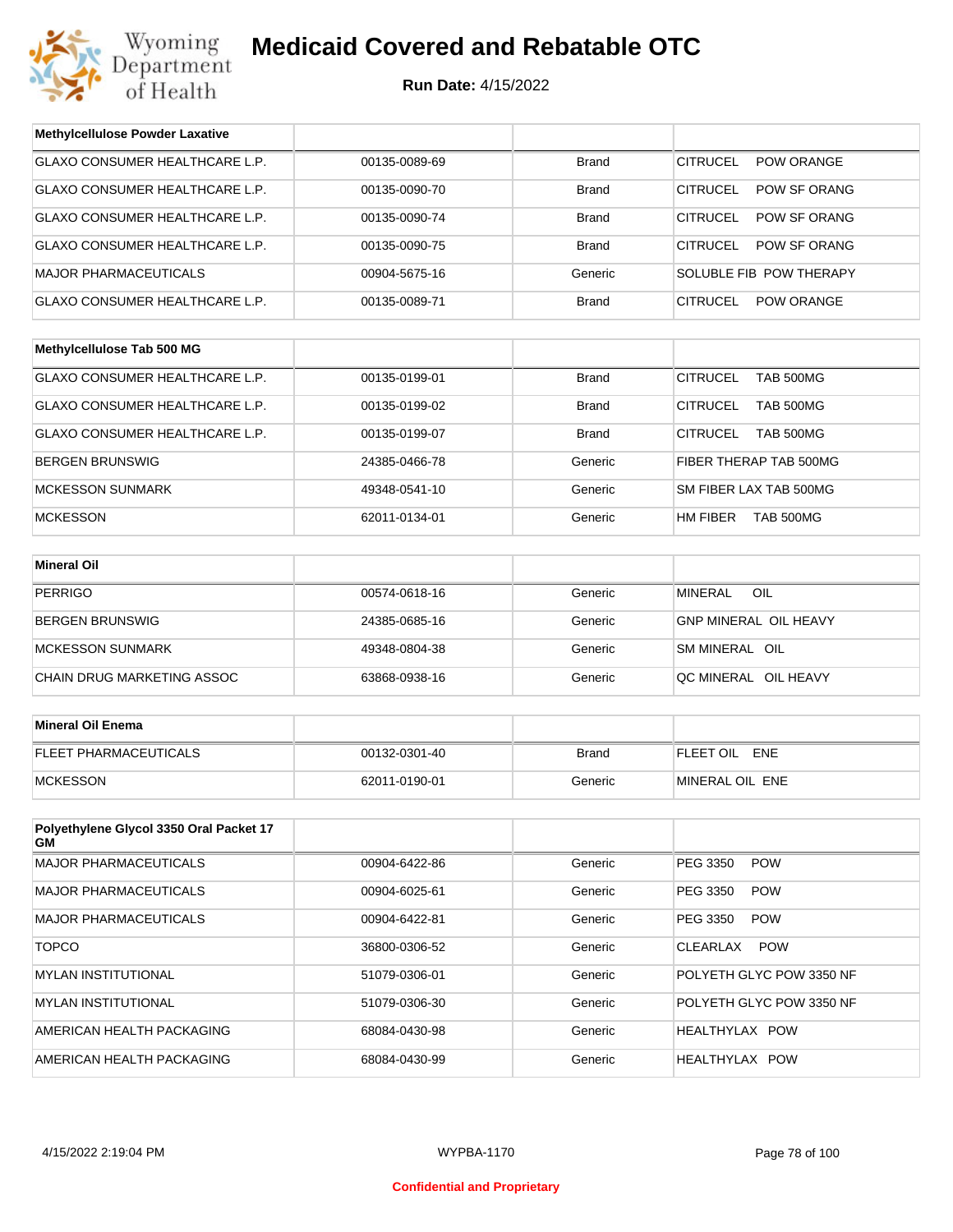

| Polyethylene Glycol 3350 Oral Powder 17<br><b>GM/SCOOP</b> |               |         |                                |
|------------------------------------------------------------|---------------|---------|--------------------------------|
| <b>RUGBY LABORATORIES</b>                                  | 00536-1052-24 | Generic | PEG3350<br><b>POW</b>          |
| RUGBY LABORATORIES                                         | 00536-1052-27 | Generic | <b>POW</b><br>PEG3350          |
| RUGBY LABORATORIES                                         | 00536-1052-84 | Generic | <b>POW</b><br>PEG3350          |
| <b>MAJOR PHARMACEUTICALS</b>                               | 00904-6025-76 | Generic | <b>POW</b><br>PEG 3350         |
| MAJOR PHARMACEUTICALS                                      | 00904-6025-84 | Generic | <b>POW</b><br>PEG 3350         |
| <b>MAJOR PHARMACEUTICALS</b>                               | 00904-6025-77 | Generic | <b>POW</b><br>PEG 3350         |
| <b>TOPCO</b>                                               | 36800-0181-04 | Generic | <b>CLEARLAX</b><br><b>POW</b>  |
| <b>TOPCO</b>                                               | 36800-0306-01 | Generic | <b>POW</b><br>CLEARLAX         |
| <b>TOPCO</b>                                               | 36800-0306-02 | Generic | CLEARLAX<br><b>POW</b>         |
| PADAGIS                                                    | 45802-0868-03 | Generic | POLYETH GLYC POW 3350 NF       |
| LEADER BRAND PRODUCTS                                      | 37205-0612-71 | Generic | CLEARLAX<br><b>POW</b>         |
| <b>LEADER BRAND PRODUCTS</b>                               | 37205-0612-72 | Generic | <b>CLEARLAX</b><br><b>POW</b>  |
| <b>LEADER BRAND PRODUCTS</b>                               | 37205-0612-73 | Generic | <b>POW</b><br>CLEARLAX         |
| LUPIN PHARMACEUTICALS                                      | 43386-0312-08 | Generic | <b>GAVILAX</b><br><b>POW</b>   |
| LUPIN PHARMACEUTICALS                                      | 43386-0312-14 | Generic | <b>POW</b><br>GAVILAX          |
| PADAGIS                                                    | 45802-0868-01 | Generic | POLYETH GLYC POW 3350 NF       |
| AMERISOURCE BERGEN DRUGS                                   | 46122-0014-31 | Generic | <b>GNP CLEARLAX POW</b>        |
| AMERISOURCE BERGEN DRUGS                                   | 46122-0014-71 | Generic | <b>GNP CLEARLAX POW</b>        |
| <b>TOPCO</b>                                               | 36800-0306-03 | Generic | CLEARLAX POW                   |
| PADAGIS                                                    | 45802-0868-02 | Generic | POLYETH GLYC POW 3350 NF       |
| AMERISOURCE BERGEN DRUGS                                   | 46122-0014-33 | Generic | <b>GNP CLEARLAX POW</b>        |
| <b>MCKESSON SUNMARK</b>                                    | 49348-0893-70 | Generic | SM CLEARLAX POW                |
| <b>MCKESSON</b>                                            | 62011-0153-01 | Generic | HM CLEARLAX POW                |
| <b>MCKESSON</b>                                            | 62011-0153-02 | Generic | HM CLEARLAX POW                |
| <b>KREMERS URBAN</b>                                       | 62175-0190-15 | Generic | GLYCOLAX POW 3350 NF           |
| KREMERS URBAN                                              | 62175-0195-07 | Generic | POLYETH GLYC POW 3350 NF       |
| KREMERS URBAN                                              | 62175-0195-31 | Generic | POLYETH GLYC POW 3350 NF       |
| MCKESSON SUNMARK                                           | 49348-0893-50 | Generic | SM CLEARLAX POW                |
| MCKESSON SUNMARK                                           | 49348-0893-92 | Generic | SM CLEARLAX POW                |
| KREMERS URBAN                                              | 62175-0190-31 | Generic | GLYCOLAX<br><b>POW 3350 NF</b> |
| KREMERS URBAN                                              | 62175-0195-15 | Generic | POLYETH GLYC POW 3350 NF       |
| CHAIN DRUG MARKETING ASSOC                                 | 63868-0002-14 | Generic | NATURA-LAX POW 3350 NF         |

| <b>Psyllium Cap 0.52 GM</b> |               |         |         |           |
|-----------------------------|---------------|---------|---------|-----------|
| KONSYL PHARMACEUTICAL       | 00224-1847-80 | Generic | 'KONSYL | CAP 520MG |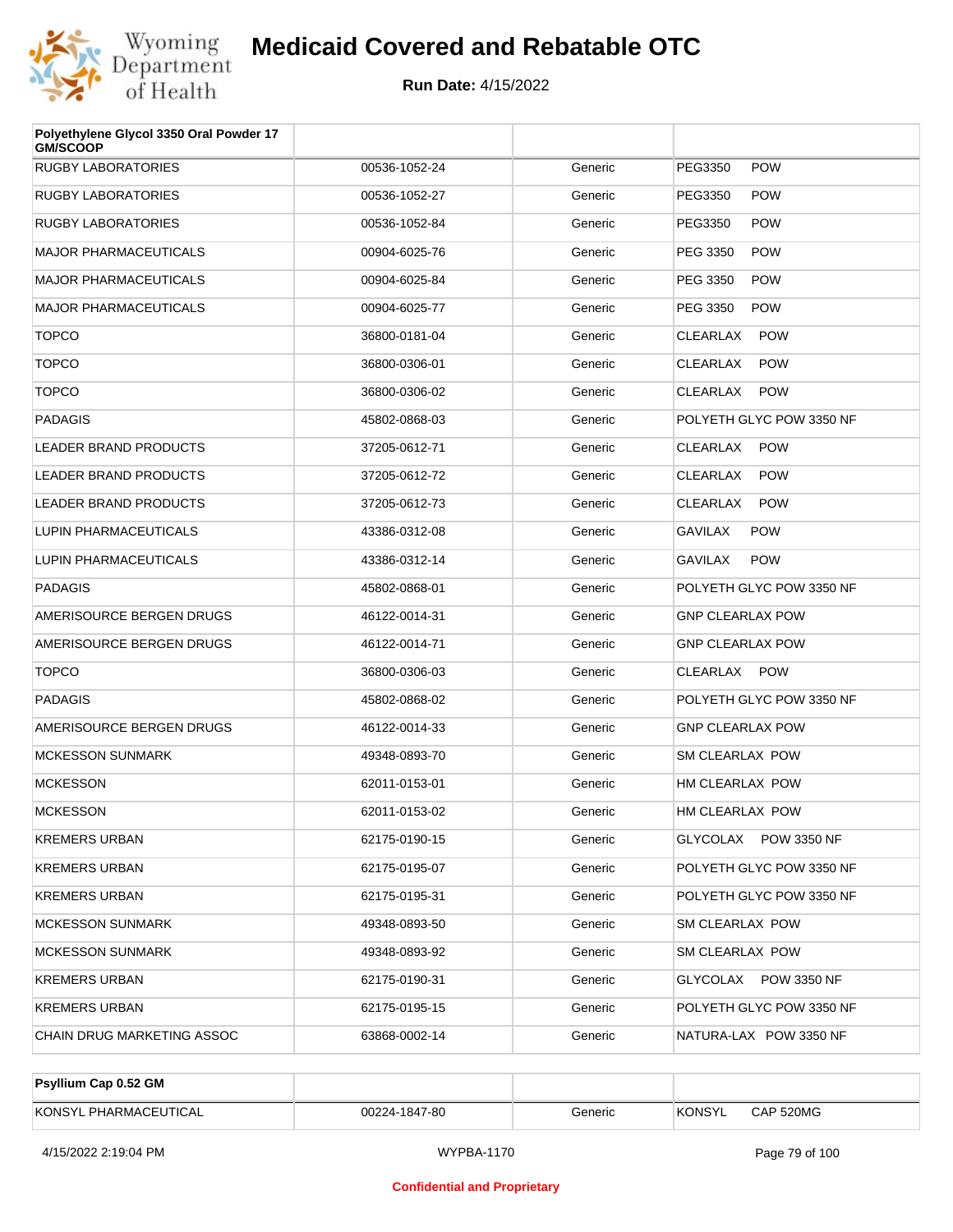| KONSYL PHARMACEUTICAL        | 00224-1847-10 | Generic      | CAP 520MG<br><b>KONSYL</b>    |
|------------------------------|---------------|--------------|-------------------------------|
| <b>RUGBY LABORATORIES</b>    | 00536-1500-60 | Generic      | CAP 0.52GM<br><b>REGULOID</b> |
| <b>LEADER BRAND PRODUCTS</b> | 37205-0372-78 | Generic      | FIBER LAXTIV CAP 0.52GM       |
| <b>MCKESSON SUNMARK</b>      | 49348-0633-49 | Generic      | SM FIBER LAX CAP 0.52GM       |
| <b>MCKESSON</b>              | 62011-0053-01 | Generic      | HM FIBER<br>CAP 0.52GM        |
|                              |               |              |                               |
| Psyllium Powder 100%         |               |              |                               |
| KONSYL PHARMACEUTICAL        | 00224-1801-06 | <b>Brand</b> | KONSYL DAILY POW 100%         |
|                              |               |              |                               |

| KONSYL PHARMACEUTICAL | 00224-1801-07 | Brand | KONSYL DAILY POW 100% |
|-----------------------|---------------|-------|-----------------------|
| KONSYL PHARMACEUTICAL | 00224-1801-80 | Brand | KONSYL DAILY POW 100% |
| KONSYL PHARMACEUTICAL | 00224-1801-81 | Brand | KONSYL DAILY POW 100% |

| <b>Psyllium Powder 28.3%</b> |               |         |                              |
|------------------------------|---------------|---------|------------------------------|
| RUGBY LABORATORIES           | 00536-4445-54 | Generic | <b>REGULOID</b><br>POW 28.3% |
| <b>RUGBY LABORATORIES</b>    | 00536-4445-89 | Generic | POW 28.3%<br><b>REGULOID</b> |
| KONSYL PHARMACEUTICAL        | 00224-1852-06 | Generic | KONSYL DAILY POW 28.3%       |
| KONSYL PHARMACEUTICAL        | 00224-1852-80 | Generic | KONSYL DAILY POW 28.3%       |
| <b>MAJOR PHARMACEUTICALS</b> | 00904-5200-65 | Generic | NATURL FIBER POW 28.3%       |
| <b>MAJOR PHARMACEUTICALS</b> | 00904-5200-66 | Generic | NATURL FIBER POW 28.3%       |
| <b>MCKESSON SUNMARK</b>      | 49348-0047-65 | Generic | SM FIBER<br>POW 28.3%        |
| <b>MCKESSON SUNMARK</b>      | 49348-0091-68 | Generic | SM FIBER<br>POW 28.3%        |
| <b>MCKESSON</b>              | 62011-0133-01 | Generic | HM FIBER<br>POW 28.3%        |

| <b>Psyllium Powder 30.9%</b> |               |         |                            |
|------------------------------|---------------|---------|----------------------------|
| KONSYL PHARMACEUTICAL        | 00224-1841-03 | Generic | <b>KONSYL</b><br>POW 30.9% |
| KONSYL PHARMACEUTICAL        | 00224-1841-80 | Generic | KONSYL<br>POW 30.9%        |
| <b>IMCKESSON</b>             | 62011-0135-01 | Generic | HM FIBER<br>POW 30.9%      |

| Psyllium Powder 48.57%       |               |         |                                        |
|------------------------------|---------------|---------|----------------------------------------|
| <b>RUGBY LABORATORIES</b>    | 00536-4444-54 | Generic | <b>REGULOID</b><br>POW 48.57%          |
| <b>RUGBY LABORATORIES</b>    | 00536-4444-89 | Generic | <b>REGULOID</b><br>POW 48.57%          |
| <b>MAJOR PHARMACEUTICALS</b> | 00904-5199-65 | Generic | <b>NAT FIBER</b><br><b>POW THERAPY</b> |
| <b>MAJOR PHARMACEUTICALS</b> | 00904-5199-66 | Generic | NAT FIBER<br><b>POW THERAPY</b>        |
| <b>BERGEN BRUNSWIG</b>       | 24385-0301-27 | Generic | <b>NAT FIBER</b><br>POW 48.57%         |
| MCKESSON SUNMARK             | 49348-0166-93 | Generic | SM FIBER<br>POW 48.57%                 |
| MCKESSON SUNMARK             | 49348-0166-65 | Generic | <b>SM FIBER</b><br>POW 48.57%          |
| <b>MCKESSON</b>              | 62011-0136-01 | Generic | HM FIBER<br>POW 48.57%                 |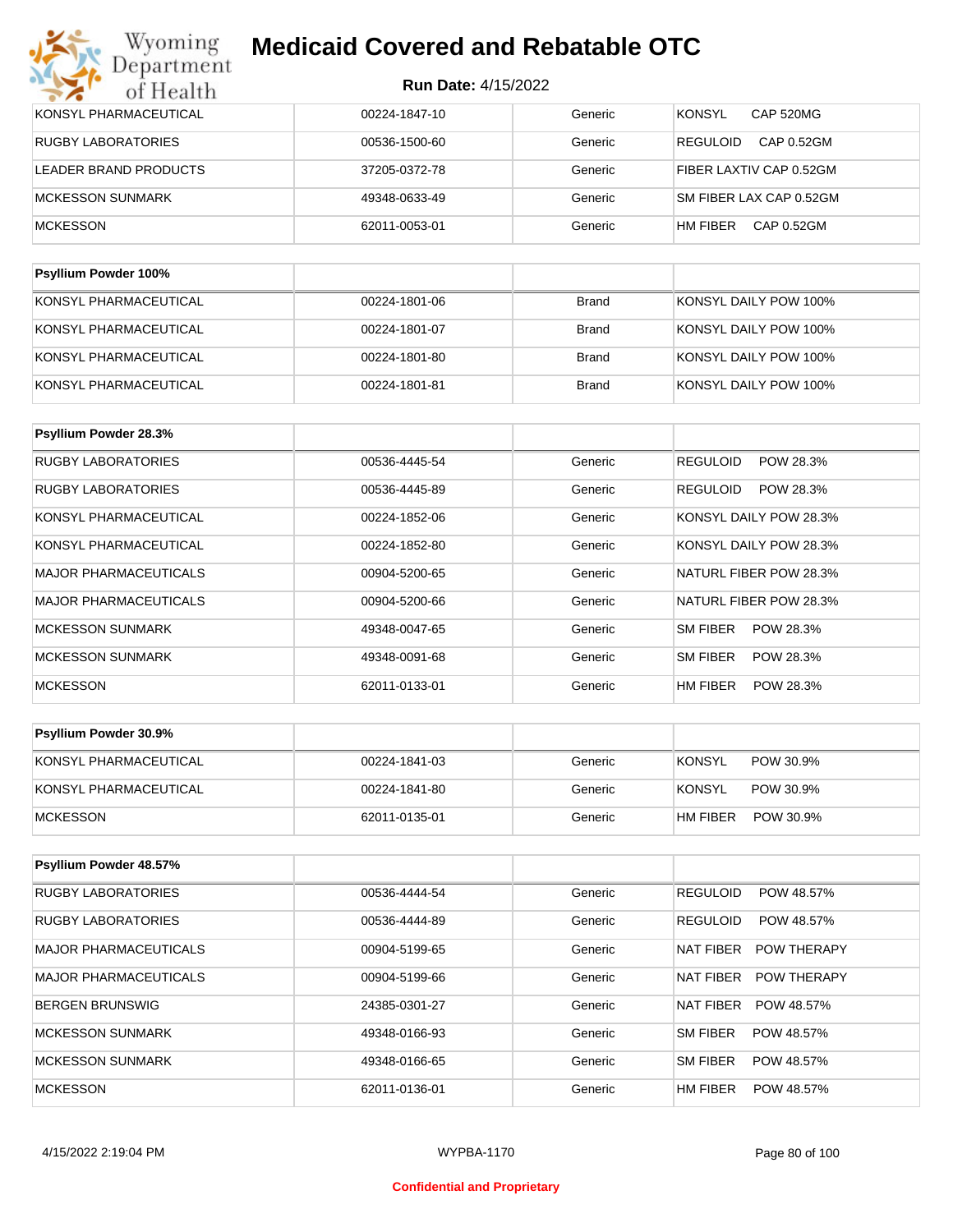

**Run Date:** 4/15/2022

| Psyllium Powder 52.3%          |               |              |                              |
|--------------------------------|---------------|--------------|------------------------------|
| KONSYL PHARMACEUTICAL          | 00224-1822-80 | <b>Brand</b> | KONSYL-D<br>POW 52.3%        |
| KONSYL PHARMACEUTICAL          | 00224-1822-03 | <b>Brand</b> | KONSYL-D<br>POW 52.3%        |
| Psyllium Powder 58.6%          |               |              |                              |
| <b>RUGBY LABORATORIES</b>      | 00536-1875-16 | Generic      | <b>REGULOID</b><br>POW 58.6% |
| <b>RUGBY LABORATORIES</b>      | 00536-1875-79 | Generic      | REGULOID<br>POW 58.6%        |
| <b>RUGBY LABORATORIES</b>      | 00536-1881-16 | Generic      | REGULOID<br>POW 58.6%        |
| <b>MAJOR PHARMACEUTICALS</b>   | 00904-5788-77 | Generic      | FIBER THERAP POW 58.6%       |
| <b>RUGBY LABORATORIES</b>      | 00536-1881-79 | Generic      | REGULOID<br>POW 58.6%        |
| <b>MCKESSON SUNMARK</b>        | 49348-0090-92 | Generic      | SM FIBER<br>POW 58.6%        |
| <b>MCKESSON</b>                | 62011-0137-01 | Generic      | HM FIBER<br>POW 58.6%        |
|                                |               |              |                              |
| Psyllium Powder 60.3%          |               |              |                              |
| KONSYL PHARMACEUTICAL          | 00224-1855-81 | <b>Brand</b> | <b>KONSYL</b><br>POW 60.3%   |
| KONSYL PHARMACEUTICAL          | 00224-1866-28 | <b>Brand</b> | <b>KONSYL</b><br>POW 60.3%   |
| KONSYL PHARMACEUTICAL          | 00224-1866-80 | <b>Brand</b> | <b>KONSYL</b><br>POW 60.3%   |
| KONSYL PHARMACEUTICAL          | 00224-1855-07 | <b>Brand</b> | <b>KONSYL</b><br>POW 60.3%   |
| Psyllium Powder 71.67%         |               |              |                              |
| KONSYL PHARMACEUTICAL          | 00224-1856-06 | <b>Brand</b> | <b>KONSYL</b><br>POW 71.67%  |
| KONSYL PHARMACEUTICAL          | 00224-1856-80 | <b>Brand</b> | KONSYL<br>POW 71.67%         |
|                                |               |              |                              |
| Psyllium Powder Packet 100%    |               |              |                              |
| KONSYL PHARMACEUTICAL          | 00224-1801-24 | <b>Brand</b> | KONSYL DAILY POW 100%        |
| KONSYL PHARMACEUTICAL          | 00224-1801-84 | <b>Brand</b> | KONSYL DAILY POW 100%        |
| KONSYL PHARMACEUTICAL          | 00224-1801-35 | <b>Brand</b> | KONSYL DAILY POW 100%        |
|                                |               |              |                              |
| Psyllium Powder Packet 28.3%   |               |              |                              |
| KONSYL PHARMACEUTICAL          | 00224-1852-13 | Brand        | KONSYL DAILY POW 28.3%       |
| KONSYL PHARMACEUTICAL          | 00224-1852-81 | <b>Brand</b> | KONSYL DAILY POW 28.3%       |
| Psyllium Powder Packet 60.3%   |               |              |                              |
|                                |               |              |                              |
| KONSYL PHARMACEUTICAL          | 00224-1855-82 | Brand        | <b>KONSYL</b><br>POW 60.3%   |
| KONSYL PHARMACEUTICAL          | 00224-1855-30 | Brand        | <b>KONSYL</b><br>POW 60.3%   |
| Sennosides Chew Tab 15 MG      |               |              |                              |
| GLAXO CONSUMER HEALTHCARE L.P. | 00067-0005-12 | Brand        | EX-LAX<br>CHW 15MG           |
|                                |               |              |                              |

4/15/2022 2:19:04 PM WYPBA-1170 Page 81 of 100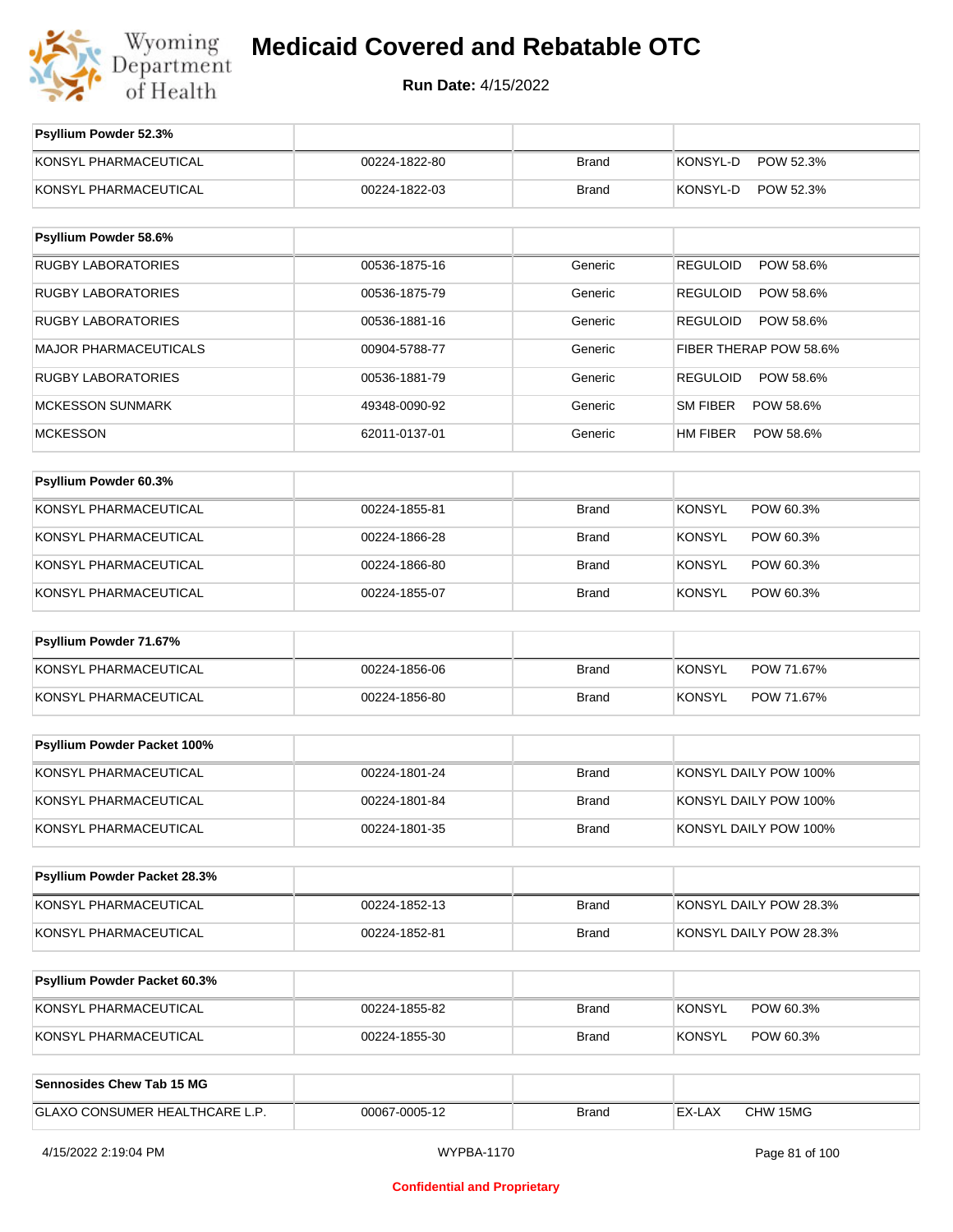| Wyoming<br><b>Medicaid Covered and Rebatable OTC</b><br>Department |                            |              |        |          |  |  |
|--------------------------------------------------------------------|----------------------------|--------------|--------|----------|--|--|
| of Health                                                          | <b>Run Date: 4/15/2022</b> |              |        |          |  |  |
| <b>GLAXO CONSUMER HEALTHCARE L.P.</b>                              | 00067-0005-24              | <b>Brand</b> | EX-LAX | CHW 15MG |  |  |
| <b>GLAXO CONSUMER HEALTHCARE L.P.</b>                              | 00067-0005-48              | <b>Brand</b> | EX-LAX | CHW 15MG |  |  |

| Sennosides Syrup 8.8 MG/5ML |               |         |                             |
|-----------------------------|---------------|---------|-----------------------------|
| RUGBY LABORATORIES          | 00536-1000-59 | Generic | LIQ 8.8MG/5<br>SENEXON      |
| MAJOR PHARMACEUTICALS       | 00904-6289-09 | Generic | <b>SENNA</b><br>SYP 8.8MG/5 |

| <b>Sennosides Tab 15 MG</b>     |               |              |                       |
|---------------------------------|---------------|--------------|-----------------------|
| IGLAXO CONSUMER HEALTHCARE L.P. | 00067-6025-60 | Generic      | PERDIEM OVER TAB 15MG |
| GLAXO CONSUMER HEALTHCARE L.P.  | 00067-0003-30 | <b>Brand</b> | EX-LAX<br>TAB 15MG    |
| GLAXO CONSUMER HEALTHCARE L.P.  | 00067-0003-08 | Brand        | TAB 15MG<br>EX-LAX    |

| Sennosides Tab 17.2 MG |               |              |                         |
|------------------------|---------------|--------------|-------------------------|
| <b>AVRIO HEALTH LP</b> | 67618-0315-12 | <b>Brand</b> | SENOKOT XTRA TAB 17.2MG |

| Sennosides Tab 25 MG           |               |              |                              |
|--------------------------------|---------------|--------------|------------------------------|
| GLAXO CONSUMER HEALTHCARE L.P. | 00067-0016-48 | <b>Brand</b> | EX-LAX<br>TAB MAX ST         |
| GLAXO CONSUMER HEALTHCARE L.P. | 00067-0016-90 | <b>Brand</b> | TAB MAX ST<br>EX-LAX         |
| GLAXO CONSUMER HEALTHCARE L.P. | 00067-0016-24 | <b>Brand</b> | TAB MAX ST<br>EX-LAX         |
| <b>BERGEN BRUNSWIG</b>         | 24385-0369-62 | Generic      | <b>GNP LAXATIVE TAB 25MG</b> |
| <b>LEADER BRAND PRODUCTS</b>   | 37205-0294-62 | Generic      | TAB 25MG<br>LAXATIVE         |
| <b>MCKESSON SUNMARK</b>        | 49348-0224-04 | Generic      | SM SENNA LAX TAB MAX STR     |
| CHAIN DRUG MARKETING ASSOC     | 63868-0549-24 | Generic      | LAXATIVE<br>TAB MAX-STR      |

| Sennosides Tab 8.6 MG        |               |         |                             |
|------------------------------|---------------|---------|-----------------------------|
| <b>RUGBY LABORATORIES</b>    | 00536-5904-10 | Generic | TAB 8.6MG<br>SENEXON        |
| <b>PAR PHARMACEUTICAL</b>    | 00603-0282-32 | Generic | SENNA LAX TAB 8.6MG         |
| <b>MAJOR PHARMACEUTICALS</b> | 00904-5165-61 | Generic | TAB 8.6MG<br><b>SENNA</b>   |
| <b>MAJOR PHARMACEUTICALS</b> | 00904-5165-80 | Generic | TAB 8.6MG<br><b>SENNA</b>   |
| <b>MAJOR PHARMACEUTICALS</b> | 00904-5165-59 | Generic | TAB 8.6MG<br><b>SENNA</b>   |
| <b>MAJOR PHARMACEUTICALS</b> | 00904-6434-59 | Generic | <b>SENNA</b><br>TAB 8.6MG   |
| <b>MAJOR PHARMACEUTICALS</b> | 00904-6434-80 | Generic | TAB 8.6MG<br><b>SENNA</b>   |
| PHARBEST PHARMACEUTICALS     | 16103-0363-08 | Generic | SENNA-TABS TAB 8.6MG        |
| PHARBEST PHARMACEUTICALS     | 16103-0363-11 | Generic | SENNA-TABS TAB 8.6MG        |
| <b>SELECT BRAND</b>          | 15127-0105-01 | Generic | SB SENNA-LAX TAB 8.6MG      |
| <b>RUGBY LABORATORIES</b>    | 00536-5904-01 | Generic | <b>SENEXON</b><br>TAB 8.6MG |
| <b>PAR PHARMACEUTICAL</b>    | 00603-0282-21 | Generic | SENNA LAX TAB 8.6MG         |
| <b>BERGEN BRUNSWIG</b>       | 24385-0404-78 | Generic | SENNA-LAX TAB 8.6MG         |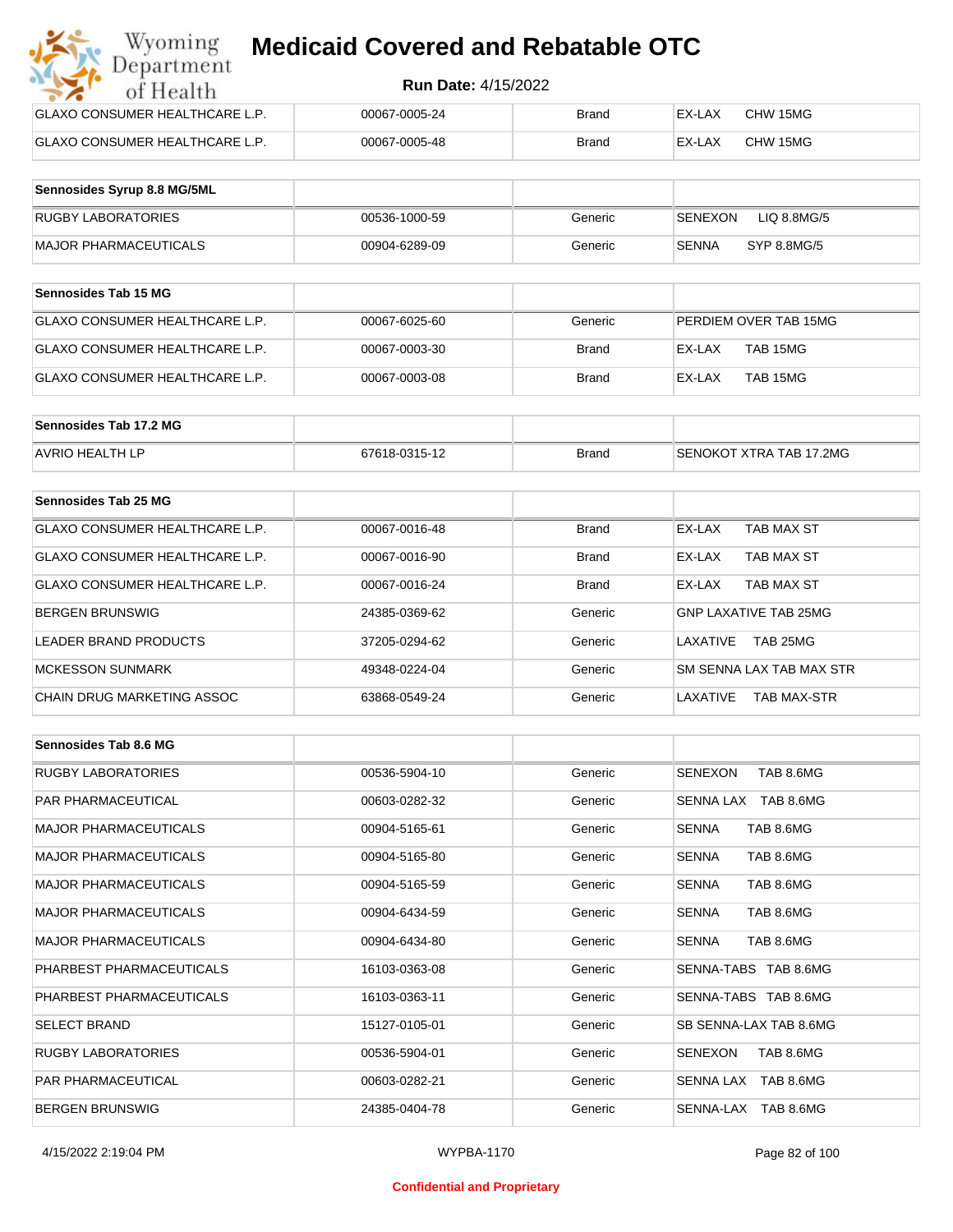

| LEADER BRAND PRODUCTS      | 37205-0241-78 | Generic      | TAB 8.6MG<br><b>SENNA</b>    |
|----------------------------|---------------|--------------|------------------------------|
| TIME-CAP LABS              | 49483-0080-01 | Generic      | TAB 8.6MG<br>SENNA-TIME      |
| TIME-CAP LABS              | 49483-0080-10 | Generic      | SENNA-TIME<br>TAB 8.6MG      |
| AUBURN PHARMACEUTICAL      | 62107-0031-01 | Generic      | <b>SENNO</b><br>TAB 8.6MG    |
| AVRIO HEALTH LP            | 67618-0300-50 | <b>Brand</b> | TAB 8.6MG<br><b>SENOKOT</b>  |
| CHAIN DRUG MARKETING ASSOC | 63868-0257-10 | Generic      | NAT VEG LAX TAB 8.6MG        |
| AVRIO HEALTH LP            | 67618-0300-10 | <b>Brand</b> | TAB 8.6MG<br><b>SENOKOT</b>  |
| <b>AVRIO HEALTH LP</b>     | 67618-0300-20 | <b>Brand</b> | <b>SENOKOT</b><br>TAB 8.6MG  |
| <b>MCKESSON</b>            | 62011-0192-01 | Generic      | <b>HM SENNA</b><br>TAB 8.6MG |
| PURDUE PRODUCTS LP         | 67618-0300-11 | <b>Brand</b> | <b>SENOKOT</b><br>TAB 8.6MG  |

| Sennosides-Docusate Sodium Tab 8.6-50<br>МG |               |         |                           |
|---------------------------------------------|---------------|---------|---------------------------|
| PAR PHARMACEUTICAL                          | 00603-0283-21 | Generic | SENNALAX-S TAB 8.6-50MG   |
| PAR PHARMACEUTICAL                          | 00603-0283-32 | Generic | SENNALAX-S TAB 8.6-50MG   |
| RUGBY LABORATORIES                          | 00536-0355-10 | Generic | DSS/SENNA TAB 8.6-50MG    |
| RUGBY LABORATORIES                          | 00536-4086-10 | Generic | SENEXON-S TAB 8.6-50MG    |
| PAR PHARMACEUTICAL                          | 00603-0149-32 | Generic | DOC-Q-LAX TAB 8.6-50MG    |
| MAJOR PHARMACEUTICALS                       | 00904-5643-60 | Generic | DOK PLUS<br>TAB 8.6-50MG  |
| <b>MAJOR PHARMACEUTICALS</b>                | 00904-6339-61 | Generic | SENNA PLUS TAB 8.6-50MG   |
| RUGBY LABORATORIES                          | 00536-0355-01 | Generic | DSS/SENNA TAB 8.6-50MG    |
| <b>RUGBY LABORATORIES</b>                   | 00536-4086-01 | Generic | SENEXON-S TAB 8.6-50MG    |
| PAR PHARMACEUTICAL                          | 00603-0149-21 | Generic | DOC-Q-LAX TAB 8.6-50MG    |
| MAJOR PHARMACEUTICALS                       | 00904-5643-61 | Generic | DOK PLUS<br>TAB 8.6-50MG  |
| BERGEN BRUNSWIG                             | 24385-0495-78 | Generic | STOOL SOFTNR TAB 8.6-50MG |
| <b>LEADER BRAND PRODUCTS</b>                | 37205-0251-72 | Generic | SENNA PLUS TAB 8.6-50MG   |
| BERGEN BRUNSWIG                             | 24385-0495-72 | Generic | STOOL SOFTNR TAB 8.6-50MG |
| BERGEN BRUNSWIG                             | 24385-0505-72 | Generic | SENNA PLUS TAB 8.6-50MG   |
| <b>MCKESSON SUNMARK</b>                     | 49348-0544-19 | Generic | STOOL SOFTNR TAB 8.6-50MG |
| <b>MCKESSON SUNMARK</b>                     | 49348-0532-12 | Generic | LAX/STL SOFT TAB 8.6-50MG |
| <b>MCKESSON SUNMARK</b>                     | 49348-0544-10 | Generic | STOOL SOFTNR TAB 8.6-50MG |
| TIME-CAP LABS                               | 49483-0081-01 | Generic | SENNA-TIME S TAB 8.6-50MG |
| CYPRESS PHARMACEUTICAL                      | 60258-0951-06 | Generic | SENNA-S<br>TAB 8.6-50MG   |
| <b>SKY PACKAGING</b>                        | 63739-0432-10 | Generic | SENNA/DSS TAB 8.6-50MG    |
| <b>MCKESSON</b>                             | 62011-0161-01 | Generic | SENNA-S<br>TAB 8.6-50MG   |
| TIME-CAP LABS                               | 49483-0081-10 | Generic | SENNA-TIME S TAB 8.6-50MG |
| <b>SKY PACKAGING</b>                        | 63739-0432-01 | Generic | SENNA/DSS TAB 8.6-50MG    |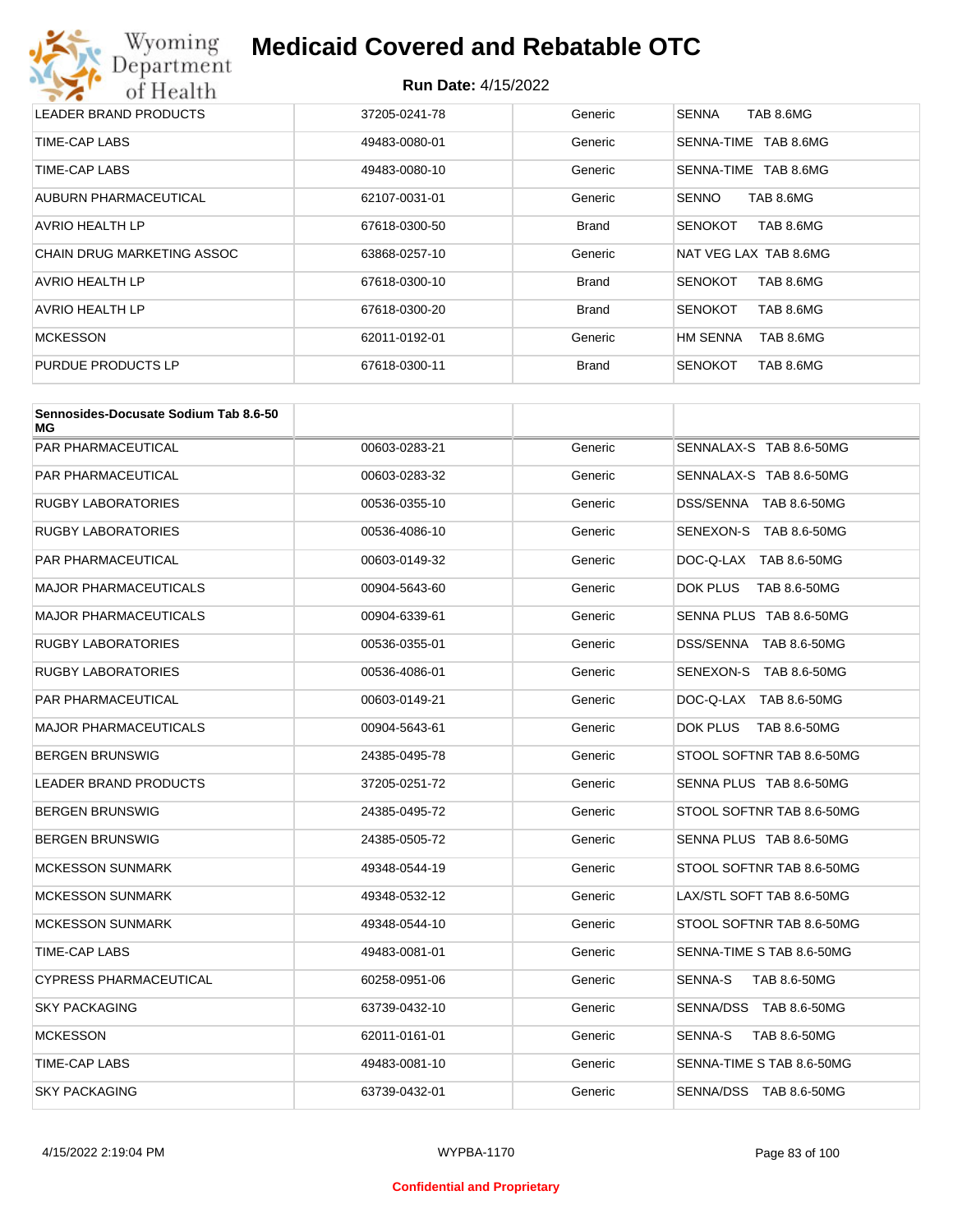| Wyoming<br><b>Medicaid Covered and Rebatable OTC</b><br>Department |                            |              |                                  |  |
|--------------------------------------------------------------------|----------------------------|--------------|----------------------------------|--|
| of Health                                                          | <b>Run Date: 4/15/2022</b> |              |                                  |  |
| CHAIN DRUG MARKETING ASSOC                                         | 63868-0131-01              | Generic      | STOOL SOFTNR TAB 8.6-50MG        |  |
| AVRIO HEALTH LP                                                    | 67618-0106-10              | Generic      | PERI-COLACE TAB 8.6-50MG         |  |
| AVRIO HEALTH LP                                                    | 67618-0106-30              | Generic      | PERI-COLACE TAB 8.6-50MG         |  |
| AVRIO HEALTH LP                                                    | 67618-0106-60              | Generic      | PERI-COLACE TAB 8.6-50MG         |  |
| AVRIO HEALTH LP                                                    | 67618-0310-01              | <b>Brand</b> | SENOKOT S<br>TAB 8.6-50MG        |  |
| PURDUE PRODUCTS LP                                                 | 67618-0310-11              | <b>Brand</b> | SENOKOT S<br>TAB 8.6-50MG        |  |
| AVRIO HEALTH LP                                                    | 67618-0310-60              | <b>Brand</b> | <b>SENOKOT S</b><br>TAB 8.6-50MG |  |
| <b>MCKESSON</b>                                                    | 62011-0165-01              | Generic      | STOOL SOFTNR TAB 8.6-50MG        |  |
| AVRIO HEALTH LP                                                    | 67618-0310-30              | <b>Brand</b> | SENOKOT S<br>TAB 8.6-50MG        |  |

| Sennosides-Psyllium Cap 9-500 MG   |               |              |                          |
|------------------------------------|---------------|--------------|--------------------------|
| KONSYL PHARMACEUTICAL              | 00224-1860-60 | <b>Brand</b> | SENNA PROMPT CAP 9-500MG |
| KONSYL PHARMACEUTICAL              | 00224-1860-81 | <b>Brand</b> | SENNA PROMPT CAP 9-500MG |
| <b>MINERALS &amp; ELECTROLYTES</b> |               |              |                          |

| Calcium Carbonate Tab 1250 MG (500 MG<br>Elemental Ca) |               |         |                         |
|--------------------------------------------------------|---------------|---------|-------------------------|
| <b>HIKMA</b>                                           | 00054-8120-25 | Generic | CALCIUM CARB TAB 1250MG |
| <b>HIKMA</b>                                           | 00054-4120-25 | Generic | CALCIUM CARB TAB 1250MG |

| <b>Calcium Carbonate-Magnesium Carbonate</b><br>Tab 250-300 MG |               |              |                                    |
|----------------------------------------------------------------|---------------|--------------|------------------------------------|
| NEPHRO-TECH                                                    | 59528-0508-05 | <b>Brand</b> | <b>TAB 300</b><br><b>MAGNEBIND</b> |

| Calcium Gluconate Tab 500 MG                         |               |         |                        |
|------------------------------------------------------|---------------|---------|------------------------|
| <b>HIKMA</b>                                         | 00054-0262-20 | Generic | CALCIUM GLUC TAB 500MG |
| <b>HIKMA</b>                                         | 00054-0262-25 | Generic | CALCIUM GLUC TAB 500MG |
| <b>NASAL AGENTS - SYSTEMIC AND</b><br><b>TOPICAL</b> |               |         |                        |

| Cromolyn Sodium Nasal Aerosol Soln 5.2<br><b>MG/ACT (4%)</b> |               |         |                          |
|--------------------------------------------------------------|---------------|---------|--------------------------|
| MAJOR PHARMACEUTICALS                                        | 00904-5532-67 | Generic | CROMOLYN SOD SPR 5.2/ACT |
| BAUSCH HEALTH                                                | 57782-0397-26 | Generic | CROMOLYN SOD SPR 5.2/ACT |

| Oxymetazoline HCI Nasal Soln 0.05% |               |         |                           |
|------------------------------------|---------------|---------|---------------------------|
| GEISS DESTIN & DUNN                | 00113-0304-10 | Generic | NASAL 12 HR SPR 0.05%     |
| GEISS DESTIN & DUNN                | 00113-0388-10 | Generic | 12 HR NASAL SPR 0.05%     |
| <b>MAJOR PHARMACEUTICALS</b>       | 00904-5711-30 | Generic | NASAL DECONG SPR 0.05%    |
| <b>MAJOR PHARMACEUTICALS</b>       | 00904-5711-35 | Generic | NASAL DECONG SPR 0.05%    |
| <b>PERRIGO</b>                     | 00113-0065-10 | Generic | <b>NASAL</b><br>SPR 0.05% |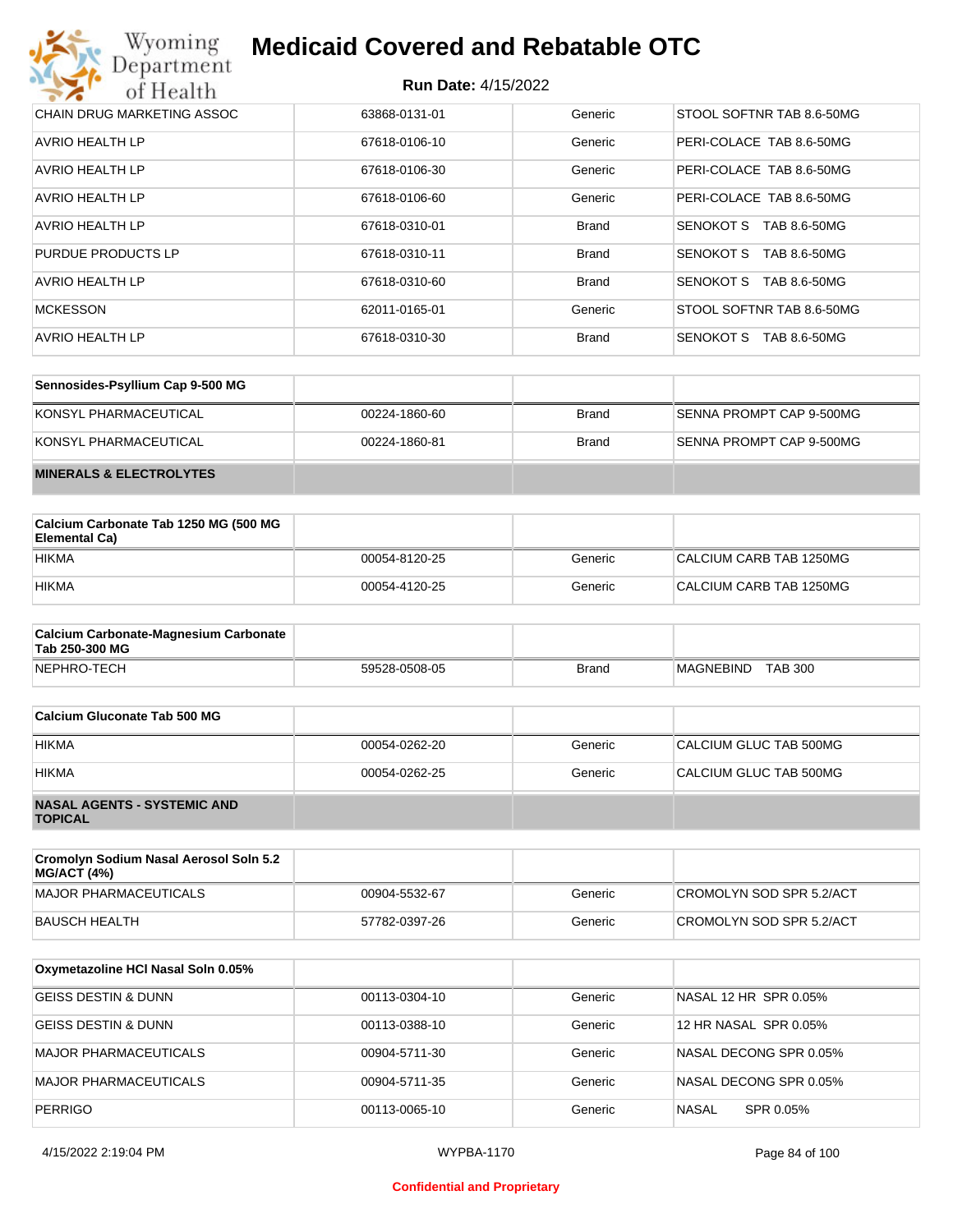

| <b>PERRIGO</b>            | 00113-0817-10 | Generic | SINUS NASAL SPR 0.05%  |
|---------------------------|---------------|---------|------------------------|
| <b>SELECT BRAND</b>       | 15127-0304-05 | Generic | 12 HR NASAL SPR 0.05%  |
| <b>SELECT BRAND</b>       | 15127-0304-10 | Generic | 12 HR NASAL SPR 0.05%  |
| <b>RUGBY LABORATORIES</b> | 00536-1013-94 | Generic | NRS NASAL SPR 0.05%    |
| <b>BERGEN BRUNSWIG</b>    | 24385-0304-10 | Generic | 12 HR NASAL SPR 0.05%  |
| <b>BERGEN BRUNSWIG</b>    | 24385-0304-11 | Generic | 12 HR NASAL SPR 0.05%  |
| <b>BERGEN BRUNSWIG</b>    | 24385-0352-10 | Generic | GNP NASAL SPR 0.05%    |
| <b>BERGEN BRUNSWIG</b>    | 24385-0498-10 | Generic | 12 HR NASAL SPR 0.05%  |
| <b>TOPCO</b>              | 36800-0688-05 | Generic | SINUS RELIEF SPR 0.05% |
| <b>TOPCO</b>              | 36800-0388-10 | Generic | NO DRIP NASL SPR 0.05% |
| <b>TOPCO</b>              | 36800-0817-10 | Generic | NASAL 12 HR SPR 0.05%  |
| <b>PERRIGO</b>            | 45802-0410-59 | Generic | NASAL RELIEF SPR 0.05% |
| <b>BERGEN BRUNSWIG</b>    | 24385-0067-10 | Generic | GNP NASAL SPR 0.05%    |
| <b>TOPCO</b>              | 36800-0065-10 | Generic | NASAL 12 HR SPR 0.05%  |
| <b>TOPCO</b>              | 36800-0304-10 | Generic | NASAL 12 HR SPR 0.05%  |
| <b>MCKESSON SUNMARK</b>   | 49348-0472-27 | Generic | SM 12-HOUR SPR 0.05%   |
| AMERISOURCE BERGEN DRUGS  | 46122-0165-10 | Generic | GNP NASAL SPR 0.05%    |
| AMERISOURCE BERGEN DRUGS  | 46122-0165-11 | Generic | GNP NASAL SPR 0.05%    |
| <b>MCKESSON SUNMARK</b>   | 49348-0028-27 | Generic | SM NASAL 12H SPR 0.05% |
| <b>MCKESSON SUNMARK</b>   | 49348-0230-27 | Generic | SM NASAL SPR 0.05%     |
| <b>MCKESSON SUNMARK</b>   | 49348-0231-27 | Generic | SM NASAL SPR 0.05%     |
| <b>MCKESSON SUNMARK</b>   | 49348-0130-27 | Generic | SM NASAL SPR 0.05%     |
| <b>TARO</b>               | 51672-2030-03 | Generic | NASAL DECONG SPR 0.05% |
| TARO                      | 51672-2030-05 | Generic | NASAL DECONG SPR 0.05% |
| <b>MCKESSON</b>           | 62011-0080-01 | Generic | HM NASAL SPR 0.05%     |
| RB HEALTH (US)            | 63824-0127-75 | Generic | MUCINEX FF SPR 0.05%   |
| <b>MCKESSON</b>           | 62011-0079-01 | Generic | SINUS NASAL SPR 0.05%  |
| <b>MCKESSON</b>           | 62011-0081-01 | Generic | HM NASAL SPR 0.05%     |
| <b>RECKITT BENCKISER</b>  | 63824-0126-75 | Generic | MUCINEX MS SPR 0.05%   |
|                           |               |         |                        |

| <b>Phenylephrine HCI Nasal Soln 1%</b> |               |         |                              |
|----------------------------------------|---------------|---------|------------------------------|
| GLAXO CONSUMER HEALTHCARE L.P.         | 00067-2086-01 | Generic | 4-WAY FAST SPR 1%            |
| GEISS DESTIN & DUNN                    | 00113-0648-10 | Generic | NASAL FOUR SOL 1%            |
| <b>BERGEN BRUNSWIG</b>                 | 24385-0390-10 | Generic | <b>GNP NOSE</b><br>DRO 1%    |
| <b>TOPCO</b>                           | 36800-0390-10 | Generic | <b>NOSE</b><br><b>DRO 1%</b> |
| <b>TOPCO</b>                           | 36800-0648-10 | Generic | NASAL FOUR SOL 1%            |
| LEADER BRAND PRODUCTS                  | 37205-0483-10 | Generic | DECONGESTANT SOL 1%          |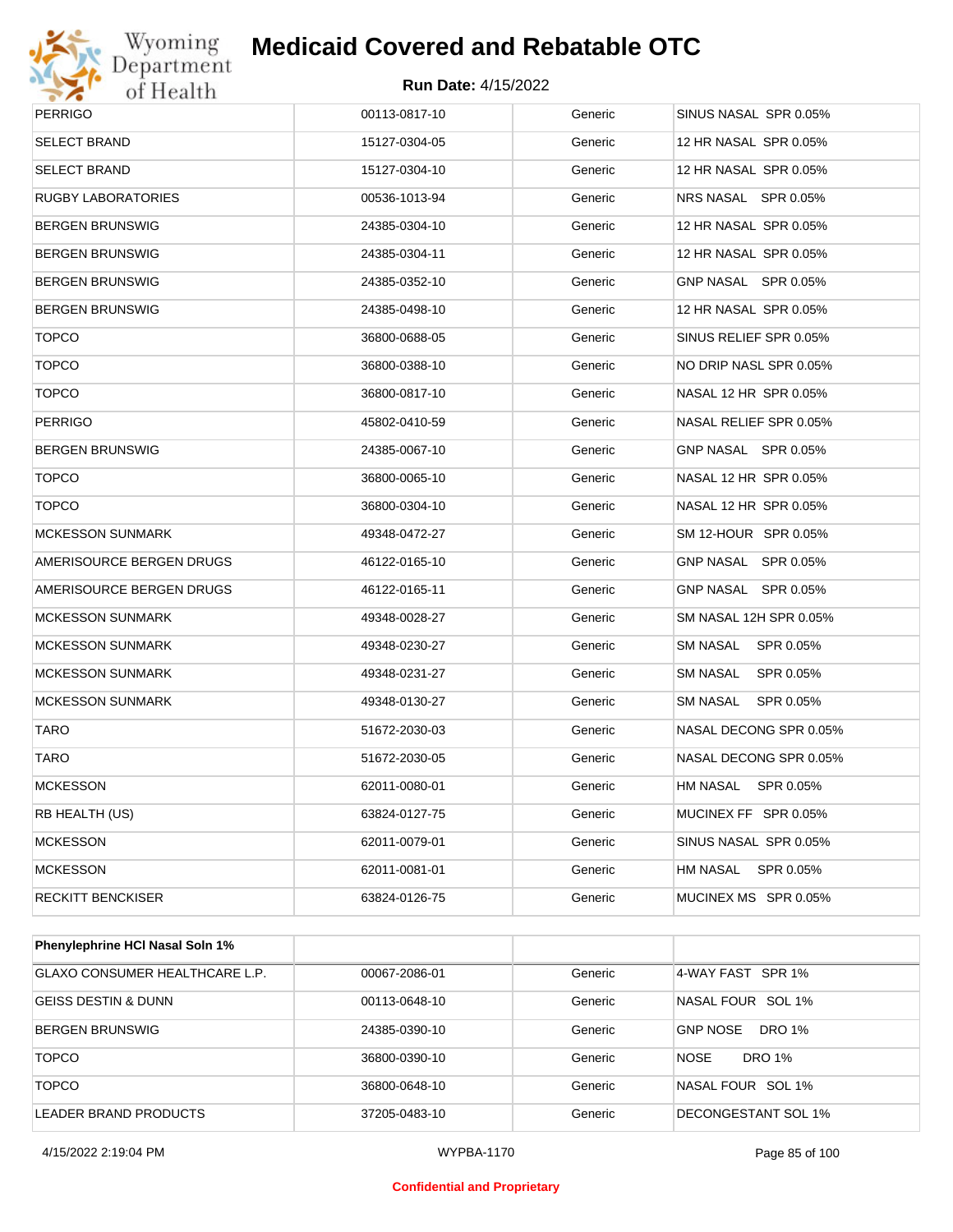| Wyoming<br>Department    | <b>Medicaid Covered and Rebatable OTC</b><br><b>Run Date: 4/15/2022</b> |         |                          |  |
|--------------------------|-------------------------------------------------------------------------|---------|--------------------------|--|
| of Health                |                                                                         |         |                          |  |
| <b>MCKESSON SUNMARK</b>  | 49348-0197-27                                                           | Generic | SM NOSE<br>DRO 1%        |  |
| AMERISOURCE BERGEN DRUGS | 46122-0149-03                                                           | Generic | GNP NASAL SPR 1%         |  |
| <b>MCKESSON</b>          | 62011-0085-01                                                           | Generic | <b>DRO 1%</b><br>HM NOSE |  |

| Phenylephrine HCI Tab 10 MG  |               |         |                       |
|------------------------------|---------------|---------|-----------------------|
| <b>PERRIGO</b>               | 00113-0094-68 | Generic | NASAL DECONG TAB 10MG |
| <b>PERRIGO</b>               | 00113-0094-23 | Generic | NASAL DECONG TAB 10MG |
| <b>MAJOR PHARMACEUTICALS</b> | 00904-5733-73 | Generic | SUDOGEST PE TAB 10MG  |
| <b>MAJOR PHARMACEUTICALS</b> | 00904-5733-49 | Generic | SUDOGEST PE TAB 10MG  |
| <b>PERRIGO</b>               | 00113-0094-89 | Generic | NASAL DECONG TAB 10MG |
| <b>BERGEN BRUNSWIG</b>       | 24385-0603-89 | Generic | NASAL DECONG TAB 10MG |
| <b>TOPCO</b>                 | 36800-0094-47 | Generic | NASAL DECONG TAB 10MG |
| <b>TOPCO</b>                 | 36800-0094-89 | Generic | NASAL DECONG TAB 10MG |
| <b>LEADER BRAND PRODUCTS</b> | 37205-0473-69 | Generic | NASAL DECONG TAB 10MG |
| <b>BERGEN BRUNSWIG</b>       | 24385-0603-68 | Generic | NASAL DECONG TAB 10MG |
| <b>TOPCO</b>                 | 36800-0094-23 | Generic | NASAL DECONG TAB 10MG |
| <b>TOPCO</b>                 | 36800-0094-68 | Generic | NASAL DECONG TAB 10MG |
| <b>MCKESSON SUNMARK</b>      | 49348-0700-48 | Generic | NASAL DECONG TAB 10MG |
| <b>MCKESSON SUNMARK</b>      | 49348-0700-07 | Generic | NASAL DECONG TAB 10MG |
| <b>LEADER BRAND PRODUCTS</b> | 37205-0473-89 | Generic | NASAL DECONG TAB 10MG |
| <b>MCKESSON</b>              | 62011-0077-01 | Generic | NASAL DECONG TAB 10MG |
| <b>MCKESSON</b>              | 62011-0077-02 | Generic | NASAL DECONG TAB 10MG |

| <b>Pseudoephedrine HCI Lig 15 MG/5ML</b> |               |         |                           |
|------------------------------------------|---------------|---------|---------------------------|
| <b>SILARX</b>                            | 54838-0104-40 | Generic | CHILD SILFED LIQ 15MG/5ML |
| SILARX                                   | 54838-0104-70 | Generic | CHILD SILFED LIQ 15MG/5ML |

| <b>Pseudoephedrine HCI Lig 30 MG/5ML</b> |               |       |                            |
|------------------------------------------|---------------|-------|----------------------------|
| <b>RUGBY LABORATORIES</b>                | 00536-1850-97 | Brand | INASAL DECONG LIQ 30MG/5ML |

| <b>Pseudoephedrine HCI Syrup 30 MG/5ML</b> |               |       |                           |
|--------------------------------------------|---------------|-------|---------------------------|
| RUGBY LABORATORIES                         | 00536-1850-85 | Brand | INASAL DECON SYP 30MG/5ML |

| <b>Pseudoephedrine HCI Tab 30 MG</b> |               |         |                       |
|--------------------------------------|---------------|---------|-----------------------|
| PERRIGO                              | 00113-2432-62 | Generic | NASAL DECONG TAB 30MG |
| PERRIGO                              | 00113-2432-80 | Generic | NASAL DECONG TAB 30MG |
| GEISS DESTIN & DUNN                  | 00113-0432-62 | Generic | NASAL DECONG TAB 30MG |
| <b>RUGBY LABORATORIES</b>            | 00536-3607-35 | Generic | NASAL DECONG TAB 30MG |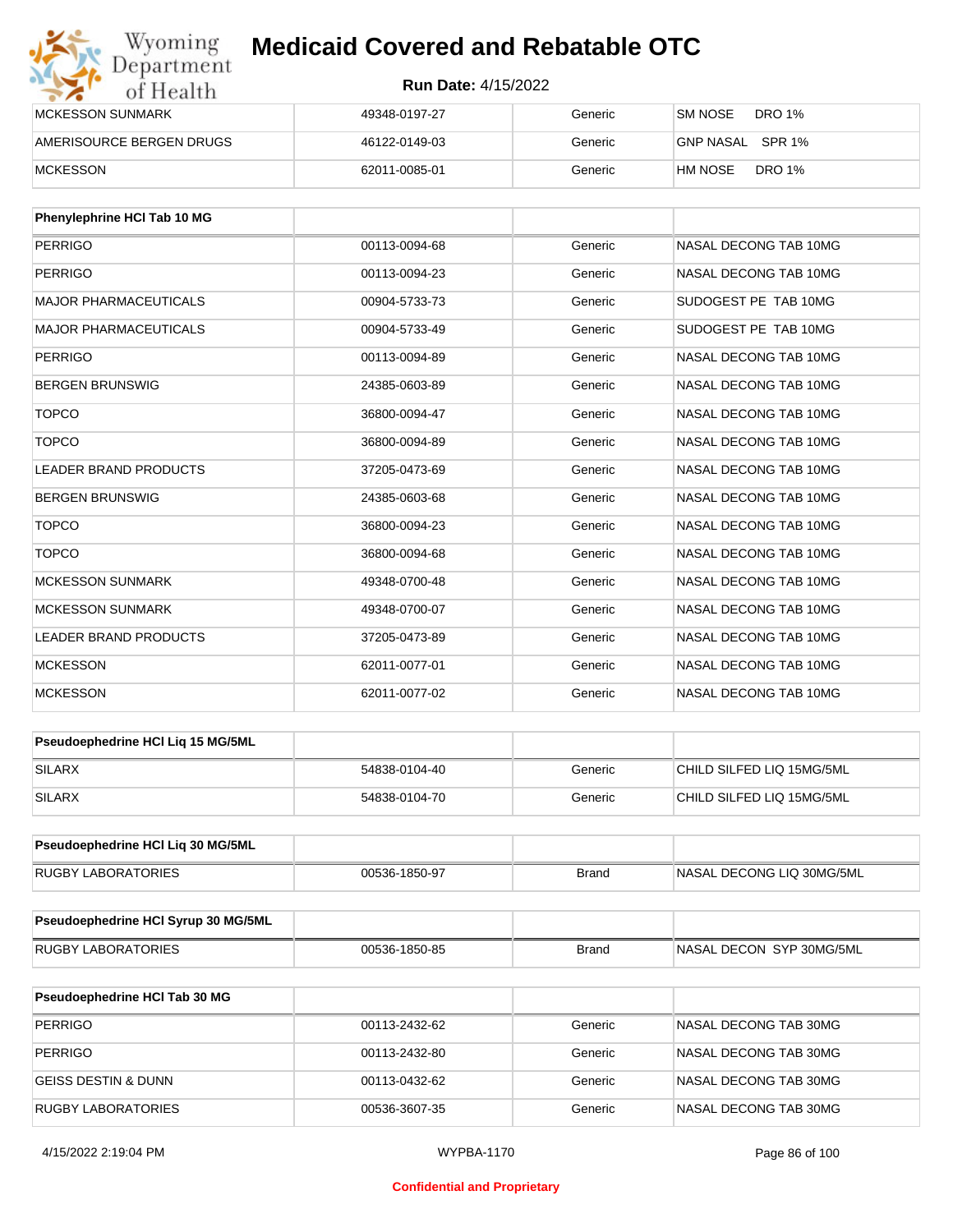#### **Run Date:** 4/15/2022

| Wyoming                                               | <b>Medicaid Covered and Rebatable OTC</b> |         |                             |  |  |
|-------------------------------------------------------|-------------------------------------------|---------|-----------------------------|--|--|
| Department<br><b>Run Date: 4/15/2022</b><br>of Health |                                           |         |                             |  |  |
| <b>MAJOR PHARMACEUTICALS</b>                          | 00904-5053-60                             | Generic | <b>SUDOGEST</b><br>TAB 30MG |  |  |
| <b>MAJOR PHARMACEUTICALS</b>                          | 00904-5053-24                             | Generic | <b>SUDOGEST</b><br>TAB 30MG |  |  |
| <b>PERRIGO</b>                                        | 00113-2432-67                             | Generic | NASAL DECONG TAB 30MG       |  |  |
| <b>MAJOR PHARMACEUTICALS</b>                          | 00904-6338-60                             | Generic | <b>SUDOGEST</b><br>TAB 30MG |  |  |
| <b>MAJOR PHARMACEUTICALS</b>                          | 00904-5053-59                             | Generic | <b>SUDOGEST</b><br>TAB 30MG |  |  |
| <b>BERGEN BRUNSWIG</b>                                | 24385-0432-80                             | Generic | NASAL DECONG TAB 30MG       |  |  |
| <b>TOPCO</b>                                          | 36800-0432-62                             | Generic | NASAL DECONG TAB 30MG       |  |  |
| <b>TOPCO</b>                                          | 36800-0432-67                             | Generic | NASAL DECONG TAB 30MG       |  |  |
| <b>PADAGIS</b>                                        | 45802-0432-62                             | Generic | PSEUDOEPHEDR TAB 30MG       |  |  |
| <b>LEADER BRAND PRODUCTS</b>                          | 37205-0445-80                             | Generic | PSEUDOEPHEDR TAB 30MG       |  |  |
| <b>BERGEN BRUNSWIG</b>                                | 24385-0432-62                             | Generic | NASAL DECONG TAB 30MG       |  |  |
| <b>MCKESSON SUNMARK</b>                               | 49348-0024-04                             | Generic | SM NASAL DEC TAB 30MG       |  |  |
| <b>MCKESSON SUNMARK</b>                               | 49348-0024-08                             | Generic | SM NASAL DEC TAB 30MG       |  |  |
| <b>MCKESSON SUNMARK</b>                               | 49348-0024-34                             | Generic | SM NASAL DEC TAB 30MG       |  |  |
| <b>MCKESSON</b>                                       | 62011-0078-01                             | Generic | NASAL DECONG TAB 30MG       |  |  |
| <b>MCKESSON</b>                                       | 62011-0078-02                             | Generic | NASAL DECONG TAB 30MG       |  |  |
| <b>CHAIN DRUG MARKETING ASSOC</b>                     | 63868-0146-48                             | Generic | SUPHEDRINE TAB 30MG         |  |  |
| <b>CHAIN DRUG MARKETING ASSOC</b>                     | 63868-0146-24                             | Generic | SUPHEDRINE TAB 30MG         |  |  |

| <b>Pseudoephedrine HCI Tab 60 MG</b> |               |         |                             |
|--------------------------------------|---------------|---------|-----------------------------|
| MAJOR PHARMACEUTICALS                | 00904-5125-59 | Generic | TAB 60MG<br><b>SUDOGEST</b> |
| MAJOR PHARMACEUTICALS                | 00904-5125-46 | Generic | TAB 60MG<br><b>SUDOGEST</b> |

| Pseudoephedrine HCI Tab ER 12HR 120<br>МG |               |         |                                 |
|-------------------------------------------|---------------|---------|---------------------------------|
| <b>PERRIGO</b>                            | 00113-2054-60 | Generic | DECONGESTANT TAB 120MG ER       |
| <b>MAJOR PHARMACEUTICALS</b>              | 00904-5803-15 | Generic | TAB 120MG ER<br><b>SUDOGEST</b> |
| <b>GEISS DESTIN &amp; DUNN</b>            | 00113-0054-52 | Generic | SUPHEDRINE TAB 120MG ER         |
| <b>TOPCO</b>                              | 36800-0054-52 | Generic | DECONGESTANT TAB 120MG ER       |
| <b>TOPCO</b>                              | 36800-0054-60 | Generic | DECONGESTANT TAB 120MG ER       |
| <b>LEADER BRAND PRODUCTS</b>              | 37205-0446-52 | Generic | DECONGESTANT TAB 120MG ER       |
| <b>BERGEN BRUNSWIG</b>                    | 24385-0054-52 | Generic | PSEUDOEPHEDR TAB 120MG ER       |
| <b>MCKESSON SUNMARK</b>                   | 49348-0361-01 | Generic | DECONGESTANT TAB 120MG ER       |
| AMERISOURCE BERGEN DRUGS                  | 46122-0166-60 | Generic | PSEUDOEPHEDR TAB 120MG ER       |
| <b>PADAGIS</b>                            | 45802-0107-52 | Generic | PSEUDOEPHEDR TAB 120MG ER       |
| <b>OHM LABS</b>                           | 51660-0204-69 | Generic | PSEUDOEPHEDR TAB 120MG ER       |
| <b>MCKESSON</b>                           | 62011-0087-01 | Generic | NASAL DECONG TAB 120MG ER       |
| <b>CHAIN DRUG MARKETING ASSOC</b>         | 63868-0143-10 | Generic | OC SUPHEDRIN TAB 120MG SR       |

#### **Confidential and Proprietary**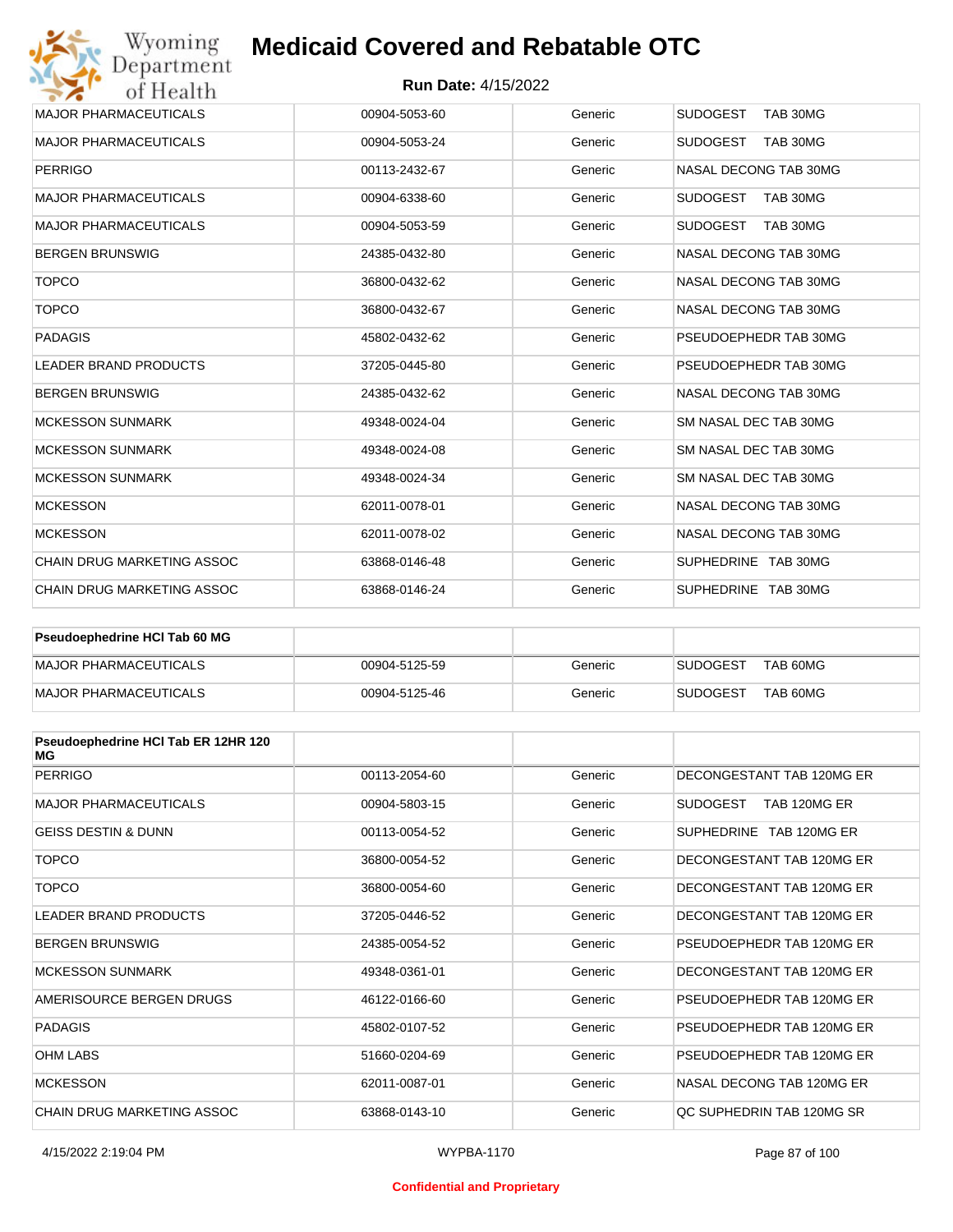

**Run Date:** 4/15/2022

**OPHTHALMIC AGENTS**

| Sodium Chloride Hypertonic Ophth Oint<br>5% |               |              |                              |
|---------------------------------------------|---------------|--------------|------------------------------|
| <b>MAJOR PHARMACEUTICALS</b>                | 00904-5315-38 | Generic      | SOD CHLORIDE OIN 5% OP       |
| BAUSCH HEALTH                               | 24208-0385-55 | <b>Brand</b> | <b>MURO 128</b><br>OIN 5% OP |
| <b>BAUSCH HEALTH</b>                        | 24208-0385-56 | <b>Brand</b> | MURO 128<br>OIN 5% OP        |
| <b>AKORN</b>                                | 17478-0622-35 | Generic      | SOD CHLORIDE OIN 5% OP       |

| Sodium Chloride Hypertonic Ophth Soln<br>2% |               |              |          |           |
|---------------------------------------------|---------------|--------------|----------|-----------|
| BAUSCH HEALTH                               | 24208-0276-15 | <b>Brand</b> | MURO 128 | SOL 2% OP |

| Sodium Chloride Hypertonic Ophth Soln<br>5%                 |               |              |                              |
|-------------------------------------------------------------|---------------|--------------|------------------------------|
| <b>MAJOR PHARMACEUTICALS</b>                                | 00904-5314-35 | Generic      | SOD CHLORIDE SOL 5% OP       |
| <b>AKORN</b>                                                | 17478-0623-12 | Generic      | SOD CHLORIDE SOL 5% OP       |
| <b>BAUSCH HEALTH</b>                                        | 24208-0277-15 | <b>Brand</b> | SOL 5% OP<br><b>MURO 128</b> |
| <b>BAUSCH HEALTH</b>                                        | 24208-0277-30 | <b>Brand</b> | <b>MURO 128</b><br>SOL 5% OP |
| <b>PSYCHOTHERAPEUTIC AND</b><br>NEUROLOGICAL AGENTS - MISC. |               |              |                              |

| <b>Nicotine Polacrilex Gum 2 MG</b>   |               |              |                                         |
|---------------------------------------|---------------|--------------|-----------------------------------------|
| <b>GLAXO CONSUMER HEALTHCARE L.P.</b> | 00135-0157-11 | <b>Brand</b> | NICORETTE GUM 2MG ORIG                  |
| <b>GLAXO CONSUMER HEALTHCARE L.P.</b> | 00135-0225-02 | <b>Brand</b> | NICORETTE ST GUM 2MG MINT               |
| <b>GLAXO CONSUMER HEALTHCARE L.P.</b> | 00135-0229-05 | <b>Brand</b> | NICORETTE GUM 2MG MINT                  |
| <b>GLAXO CONSUMER HEALTHCARE L.P.</b> | 00135-0241-03 | <b>Brand</b> | <b>GUM 2MGFRUIT</b><br><b>NICORETTE</b> |
| <b>GLAXO CONSUMER HEALTHCARE L.P.</b> | 00135-0241-06 | <b>Brand</b> | <b>NICORETTE</b><br>GUM 2MGFRUIT        |
| GLAXO CONSUMER HEALTHCARE L.P.        | 00135-0466-03 | <b>Brand</b> | <b>NICORETTE</b><br><b>GUM 2MG CINN</b> |
| GLAXO CONSUMER HEALTHCARE L.P.        | 00135-0474-03 | <b>Brand</b> | <b>NICORETTE</b><br><b>GUM 2MG MINT</b> |
| <b>GLAXO CONSUMER HEALTHCARE L.P.</b> | 00135-0157-07 | <b>Brand</b> | NICORETTE ST GUM 2MG ORIG               |
| <b>GLAXO CONSUMER HEALTHCARE L.P.</b> | 00135-0474-01 | <b>Brand</b> | <b>NICORETTE</b><br><b>GUM 2MG MINT</b> |
| <b>GLAXO CONSUMER HEALTHCARE L.P.</b> | 00135-0474-02 | <b>Brand</b> | NICORETTE GUM 2MG MINT                  |
| <b>PERRIGO</b>                        | 00113-0206-25 | Generic      | NICOTINE POL GUM 2MG MINT               |
| <b>RUGBY LABORATORIES</b>             | 00536-3112-37 | Generic      | NICOTINE POL GUM 2MG MINT               |
| GLAXO CONSUMER HEALTHCARE L.P.        | 00135-0241-02 | <b>Brand</b> | NICORETTE GUM 2MGFRUIT                  |
| <b>GLAXO CONSUMER HEALTHCARE L.P.</b> | 00135-0466-01 | <b>Brand</b> | <b>NICORETTE</b><br><b>GUM 2MG CINN</b> |
| GLAXO CONSUMER HEALTHCARE L.P.        | 00135-0466-02 | <b>Brand</b> | NICORETTE GUM 2MG CINN                  |
| <b>RUGBY LABORATORIES</b>             | 00536-1362-06 | Generic      | NICOTINE POL GUM 2MG                    |
| <b>RUGBY LABORATORIES</b>             | 00536-1362-23 | Generic      | NICOTINE POL GUM 2MG                    |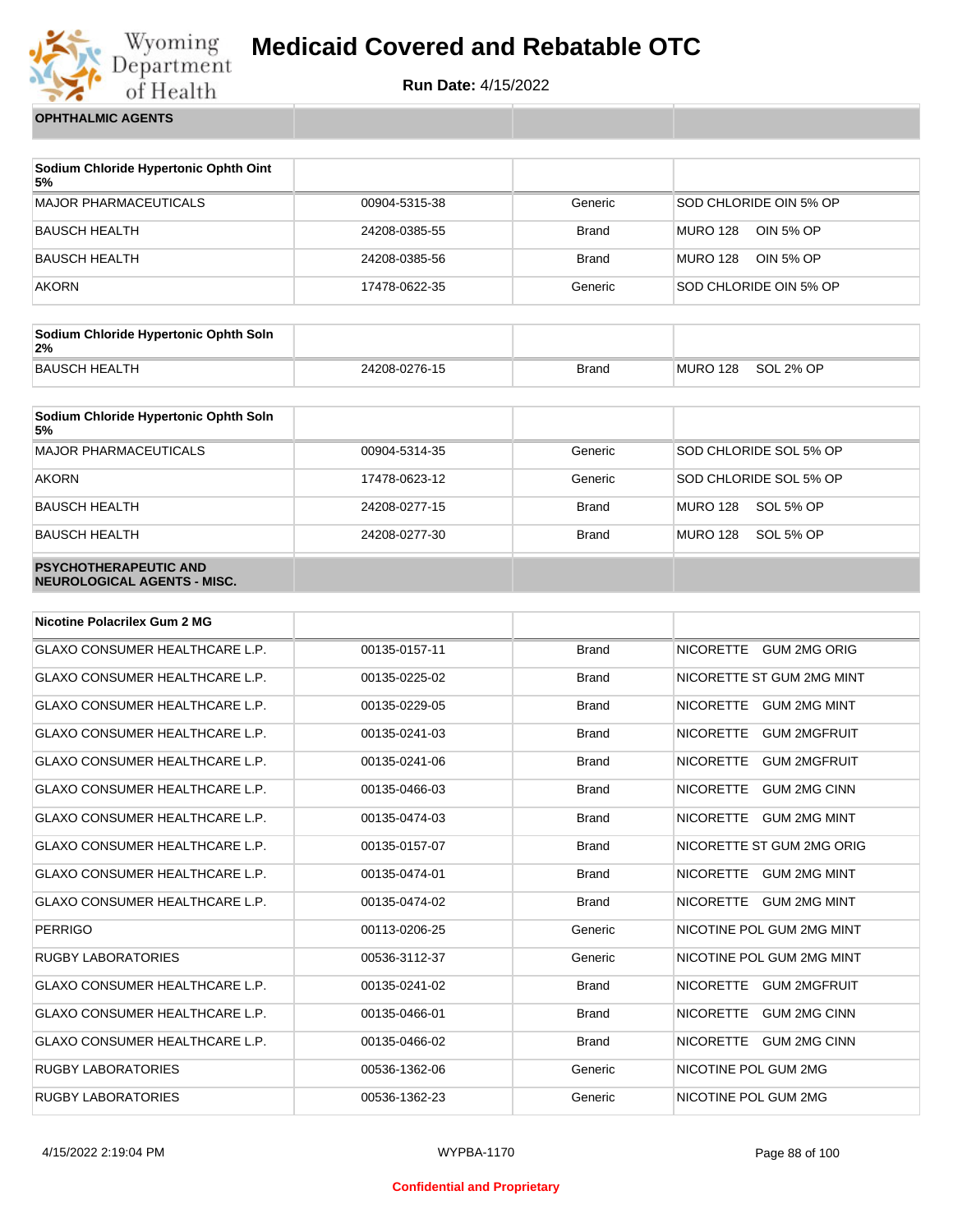

| RUGBY LABORATORIES                    | 00536-1362-34 | Generic      | NICOTINE POL GUM 2MG                    |
|---------------------------------------|---------------|--------------|-----------------------------------------|
| RUGBY LABORATORIES                    | 00536-3029-06 | Generic      | NICOTINE POL GUM 2MG ORIG               |
| RUGBY LABORATORIES                    | 00536-3029-23 | Generic      | NICOTINE POL GUM 2MG ORIG               |
| RUGBY LABORATORIES                    | 00536-3029-34 | Generic      | NICOTINE POL GUM 2MG ORIG               |
| RUGBY LABORATORIES                    | 00536-3386-01 | Generic      | NICOTINE POL GUM 2MGFRUIT               |
| MAJOR PHARMACEUTICALS                 | 00904-5734-11 | Generic      | NICORELIEF GUM 2MG ORIG                 |
| MAJOR PHARMACEUTICALS                 | 00904-5734-51 | Generic      | NICORELIEF GUM 2MG ORIG                 |
| MAJOR PHARMACEUTICALS                 | 00904-5736-11 | Generic      | NICORELIEF GUM 2MG MINT                 |
| GLAXO CONSUMER HEALTHCARE L.P.        | 00135-0157-10 | <b>Brand</b> | NICORETTE GUM 2MG ORIG                  |
| GLAXO CONSUMER HEALTHCARE L.P.        | 00135-0225-03 | <b>Brand</b> | NICORETTE<br><b>GUM 2MG MINT</b>        |
| GLAXO CONSUMER HEALTHCARE L.P.        | 00135-0229-04 | <b>Brand</b> | NICORETTE<br><b>GUM 2MG MINT</b>        |
| GLAXO CONSUMER HEALTHCARE L.P.        | 00135-0241-05 | <b>Brand</b> | <b>NICORETTE</b><br><b>GUM 2MGFRUIT</b> |
| GLAXO CONSUMER HEALTHCARE L.P.        | 00135-0241-08 | <b>Brand</b> | NICORETTE<br><b>GUM 2MGFRUIT</b>        |
| <b>GLAXO CONSUMER HEALTHCARE L.P.</b> | 00135-0466-05 | <b>Brand</b> | NICORETTE<br><b>GUM 2MG CINN</b>        |
| GLAXO CONSUMER HEALTHCARE L.P.        | 00135-0474-05 | <b>Brand</b> | NICORETTE<br><b>GUM 2MG MINT</b>        |
| GLAXO CONSUMER HEALTHCARE L.P.        | 00135-0474-08 | <b>Brand</b> | NICORETTE GUM 2MG MINT                  |
| RUGBY LABORATORIES                    | 00536-3112-01 | Generic      | NICOTINE POL GUM 2MG MINT               |
| RUGBY LABORATORIES                    | 00536-3404-01 | Generic      | NICOTINE POL GUM 2MG CINN               |
| MAJOR PHARMACEUTICALS                 | 00904-5736-51 | Generic      | NICORELIEF GUM 2MG MINT                 |
| BERGEN BRUNSWIG                       | 24385-0594-71 | Generic      | GNP NICOTINE GUM 2MG MINT               |
| <b>TOPCO</b>                          | 36800-0206-25 | Generic      | NICOTINE POL GUM 2MG MINT               |
| <b>TOPCO</b>                          | 36800-0456-78 | Generic      | NICOTINE POL GUM 2MG MINT               |
| <b>TOPCO</b>                          | 36800-0029-25 | Generic      | NICOTINE POL GUM 2MG ORIG               |
| LEADER BRAND PRODUCTS                 | 37205-0203-71 | Generic      | NICOTINE POL GUM 2MG                    |
| LEADER BRAND PRODUCTS                 | 37205-0967-78 | Generic      | NICOTINE POL GUM 2MG MINT               |
| BERGEN BRUNSWIG                       | 24385-0170-58 | Generic      | <b>GNP NICOTINE GUM 2MG MINT</b>        |
| <b>TOPCO</b>                          | 36800-0352-78 | Generic      | NICOTINE POL GUM 2MGFRUIT               |
| AMERISOURCE BERGEN DRUGS              | 46122-0173-20 | Generic      | <b>GNP NICOTINE GUM 2MG ORIG</b>        |
| <b>MCKESSON SUNMARK</b>               | 49348-0573-08 | Generic      | SM NICOTINE GUM 2MG                     |
| MCKESSON SUNMARK                      | 49348-0573-36 | Generic      | SM NICOTINE GUM 2MG                     |
| LEADER BRAND PRODUCTS                 | 37205-0967-58 | Generic      | NICOTINE POL GUM 2MG MINT               |
| PERRIGO                               | 45802-0206-25 | Generic      | NICOTINE POL GUM 2MG MINT               |
| <b>MCKESSON SUNMARK</b>               | 49348-0691-36 | Generic      | SM NICOTINE GUM 2MG MINT                |
| MCKESSON SUNMARK                      | 49348-0787-10 | Generic      | SM NICOTINE GUM 2MG MINT                |
| <b>MCKESSON</b>                       | 62011-0047-02 | Generic      | HM NICOTINE GUM 2MG MINT                |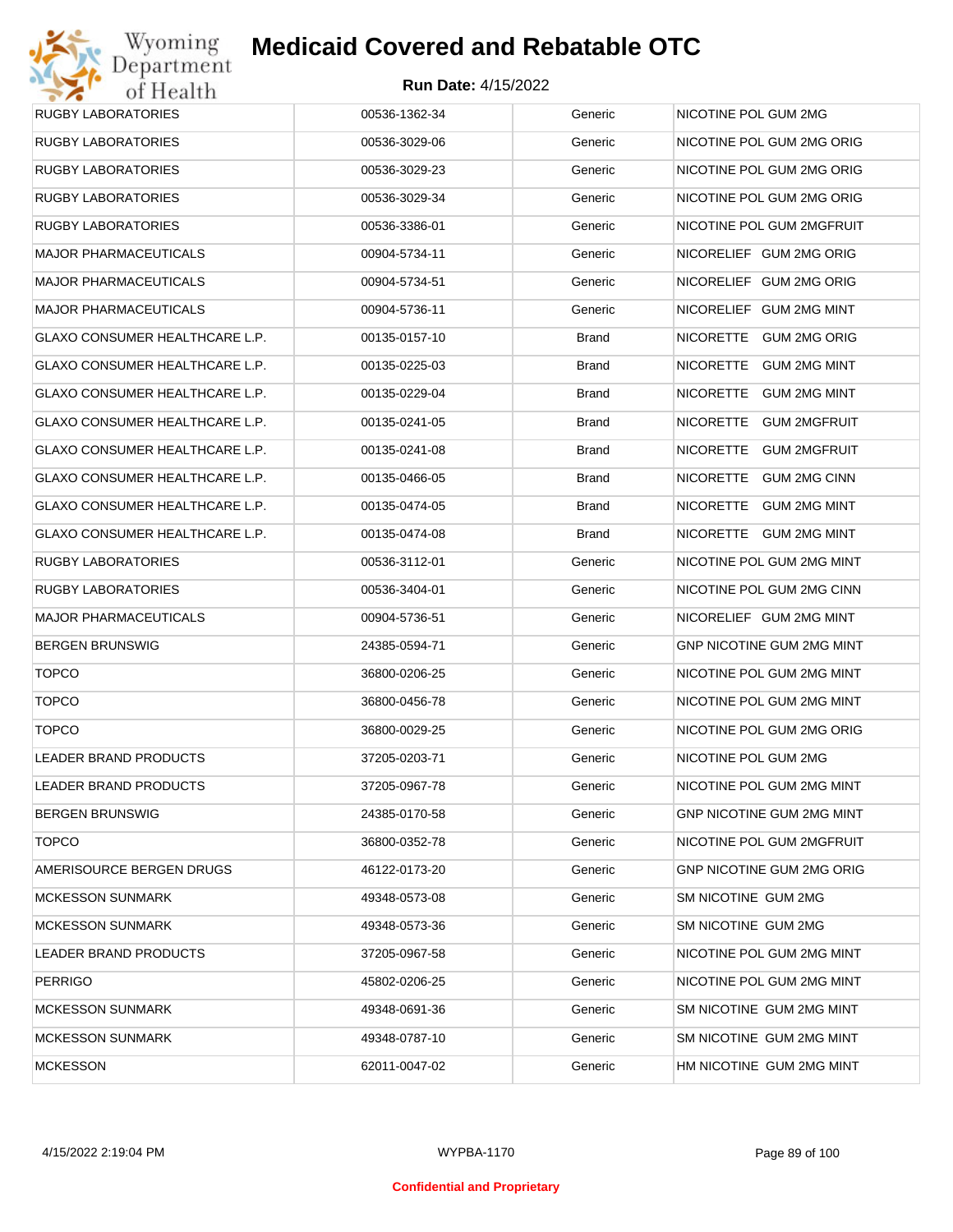

| <b>Nicotine Polacrilex Gum 4 MG</b>   |               |              |                            |
|---------------------------------------|---------------|--------------|----------------------------|
| GLAXO CONSUMER HEALTHCARE L.P.        | 00135-0158-11 | <b>Brand</b> | NICORETTE GUM 4MG ORIG     |
| GLAXO CONSUMER HEALTHCARE L.P.        | 00135-0230-05 | <b>Brand</b> | NICORETTE GUM 4MG MINT     |
| GLAXO CONSUMER HEALTHCARE L.P.        | 00135-0242-08 | <b>Brand</b> | NICORETTE GUM 4MGFRUIT     |
| GLAXO CONSUMER HEALTHCARE L.P.        | 00135-0467-02 | <b>Brand</b> | NICORETTE GUM 4MG CINN     |
| GLAXO CONSUMER HEALTHCARE L.P.        | 00135-0467-05 | <b>Brand</b> | NICORETTE GUM 4MG CINN     |
| <b>GLAXO CONSUMER HEALTHCARE L.P.</b> | 00135-0475-08 | <b>Brand</b> | NICORETTE GUM 4MG MINT     |
| GLAXO CONSUMER HEALTHCARE L.P.        | 00135-0226-02 | <b>Brand</b> | NICORETTE GUM 4MG MINT     |
| GLAXO CONSUMER HEALTHCARE L.P.        | 00135-0226-03 | <b>Brand</b> | NICORETTE GUM 4MG MINT     |
| GLAXO CONSUMER HEALTHCARE L.P.        | 00135-0242-01 | <b>Brand</b> | NICORETTE GUM 4MGFRUIT     |
| GLAXO CONSUMER HEALTHCARE L.P.        | 00135-0242-02 | <b>Brand</b> | NICORETTE GUM 4MGFRUIT     |
| GLAXO CONSUMER HEALTHCARE L.P.        | 00135-0242-03 | <b>Brand</b> | NICORETTE GUM 4MGFRUIT     |
| GLAXO CONSUMER HEALTHCARE L.P.        | 00135-0242-05 | <b>Brand</b> | NICORETTE GUM 4MGFRUIT     |
| GLAXO CONSUMER HEALTHCARE L.P.        | 00135-0242-06 | <b>Brand</b> | NICORETTE GUM 4MGFRUIT     |
| GLAXO CONSUMER HEALTHCARE L.P.        | 00135-0158-07 | <b>Brand</b> | NICORETTE ST GUM 4MG ORIG  |
| <b>RUGBY LABORATORIES</b>             | 00536-1372-06 | Generic      | NICOTINE POL GUM 4MG MINT  |
| RUGBY LABORATORIES                    | 00536-1372-34 | Generic      | NICOTINE POL GUM 4MG MINT  |
| RUGBY LABORATORIES                    | 00536-3030-06 | Generic      | NICOTINE POL GUM 4MG ORIG  |
| RUGBY LABORATORIES                    | 00536-3113-37 | Generic      | NICOTINE POL GUM 4MG MINT  |
| GLAXO CONSUMER HEALTHCARE L.P.        | 00135-0475-01 | <b>Brand</b> | NICORETTE GUM 4MG MINT     |
| GLAXO CONSUMER HEALTHCARE L.P.        | 00135-0475-02 | <b>Brand</b> | NICORETTE GUM 4MG MINT     |
| GLAXO CONSUMER HEALTHCARE L.P.        | 00135-0475-03 | <b>Brand</b> | NICORETTE GUM 4MG MINT     |
| <b>GLAXO CONSUMER HEALTHCARE L.P.</b> | 00135-0475-05 | <b>Brand</b> | NICORETTE GUM 4MG MINT     |
| RUGBY LABORATORIES                    | 00536-3387-01 | Generic      | NICOTINE POL GUM 4MG       |
| <b>MAJOR PHARMACEUTICALS</b>          | 00904-5735-51 | Generic      | NICORELIEF GUM 4MG ORIG    |
| <b>MAJOR PHARMACEUTICALS</b>          | 00904-5737-11 | Generic      | NICORELIEF GUM 4MG MINT    |
| <b>MAJOR PHARMACEUTICALS</b>          | 00904-5737-51 | Generic      | NICORELIEF GUM 4MG MINT    |
| <b>PERRIGO</b>                        | 00113-0422-25 | Generic      | NICOTINE POL GUM 4MG MINT  |
| <b>PERRIGO</b>                        | 00113-0532-78 | Generic      | <b>NICOTINE</b><br>GUM 4MG |
| GLAXO CONSUMER HEALTHCARE L.P.        | 00135-0158-10 | Brand        | NICORETTE GUM 4MG ORIG     |
| GLAXO CONSUMER HEALTHCARE L.P.        | 00135-0230-04 | <b>Brand</b> | NICORETTE GUM 4MG MINT     |
| GLAXO CONSUMER HEALTHCARE L.P.        | 00135-0467-03 | Brand        | NICORETTE GUM 4MG CINN     |
| RUGBY LABORATORIES                    | 00536-1372-23 | Generic      | NICOTINE POL GUM 4MG MINT  |
| RUGBY LABORATORIES                    | 00536-3030-23 | Generic      | NICOTINE POL GUM 4MG ORIG  |
| RUGBY LABORATORIES                    | 00536-3113-01 | Generic      | NICOTINE POL GUM 4MG MINT  |
| RUGBY LABORATORIES                    | 00536-3405-01 | Generic      | NICOTINE POL GUM 4MG       |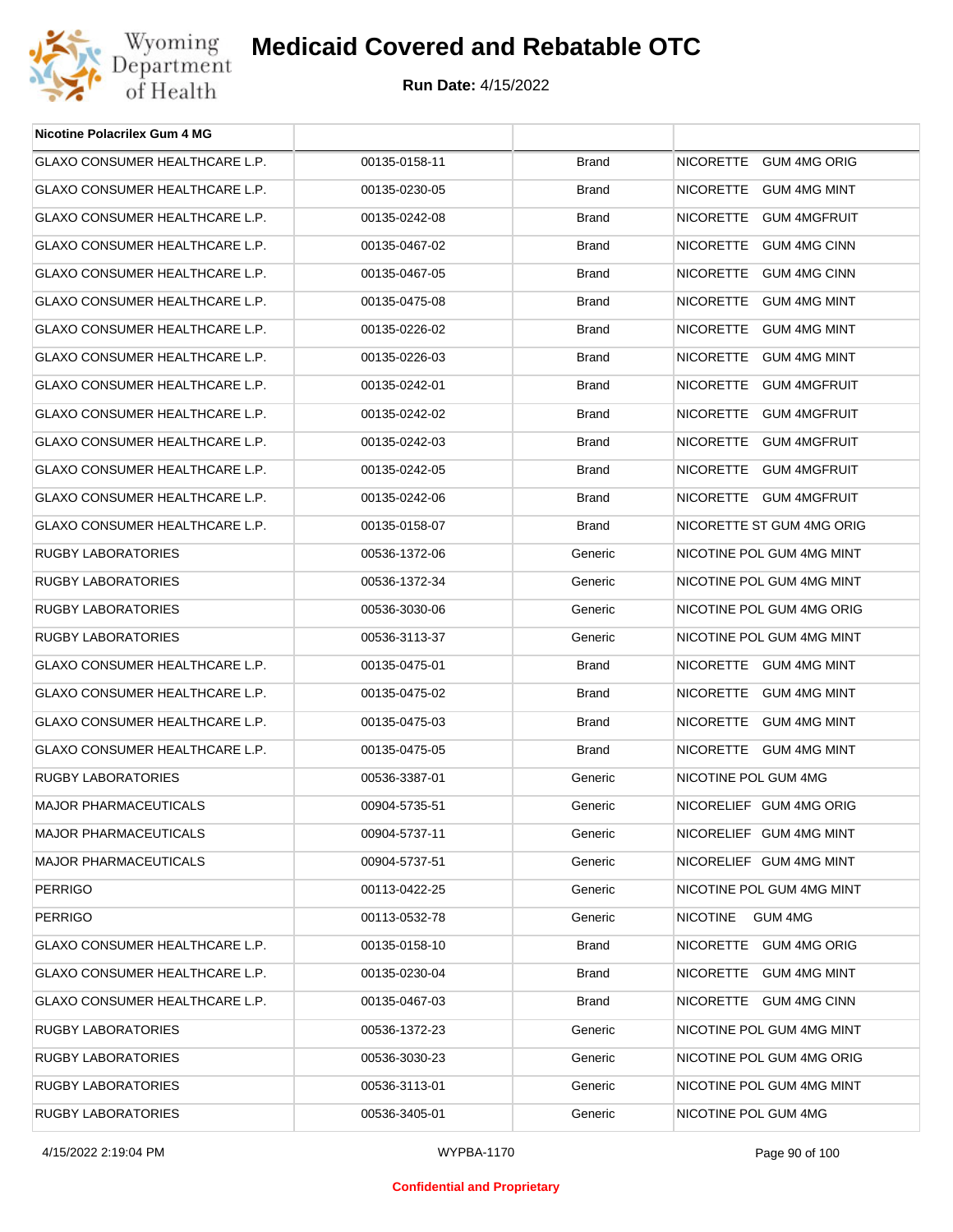

| <b>MAJOR PHARMACEUTICALS</b> | 00904-5735-11 | Generic | NICORELIEF GUM 4MG ORIG          |
|------------------------------|---------------|---------|----------------------------------|
| <b>TOPCO</b>                 | 36800-0170-25 | Generic | NICOTINE POL GUM 4MG ORIG        |
| <b>TOPCO</b>                 | 36800-0422-71 | Generic | NICOTINE POL GUM 4MG MINT        |
| <b>TOPCO</b>                 | 36800-0532-78 | Generic | NICOTINE POL GUM 4MG MINT        |
| <b>LEADER BRAND PRODUCTS</b> | 37205-0204-71 | Generic | NICOTINE POL GUM 4MG             |
| <b>BERGEN BRUNSWIG</b>       | 24385-0598-71 | Generic | <b>GNP NICOTINE GUM 4MG MINT</b> |
| <b>LEADER BRAND PRODUCTS</b> | 37205-0968-78 | Generic | NICOTINE POL GUM 4MG MINT        |
| <b>PERRIGO</b>               | 45802-0001-25 | Generic | NICOTINE POL GUM 4MG MINT        |
| <b>TOPCO</b>                 | 36800-0170-71 | Generic | NICOTINE POL GUM 4MG ORIG        |
| <b>MCKESSON SUNMARK</b>      | 49348-0572-08 | Generic | SM NICOTINE GUM 4MG              |
| <b>MCKESSON SUNMARK</b>      | 49348-0572-36 | Generic | SM NICOTINE GUM 4MG              |
| <b>TOPCO</b>                 | 36800-0854-78 | Generic | NICOTINE POL GUM 4MGFRUIT        |
| <b>LEADER BRAND PRODUCTS</b> | 37205-0968-58 | Generic | NICOTINE POL GUM 4MG MINT        |
| <b>PERRIGO</b>               | 45802-0110-78 | Generic | NICOTINE POL GUM 4MG MINT        |
| AMERISOURCE BERGEN DRUGS     | 46122-0286-60 | Generic | <b>GNP NICOTINE GUM 4MG MINT</b> |
| <b>MCKESSON SUNMARK</b>      | 49348-0692-36 | Generic | SM NICOTINE GUM 4MG MINT         |
| <b>MCKESSON SUNMARK</b>      | 49348-0788-10 | Generic | SM NICOTINE GUM 4MG MINT         |
| <b>MCKESSON</b>              | 62011-0170-01 | Generic | HM NICOTINE GUM 4MG MINT         |
|                              |               |         |                                  |

| Nicotine Polacrilex Lozenge 2 MG      |               |              |                                         |
|---------------------------------------|---------------|--------------|-----------------------------------------|
| <b>GLAXO CONSUMER HEALTHCARE L.P.</b> | 00135-0512-01 | <b>Brand</b> | NICORETTE LOZ 2MG CHRY                  |
| <b>GLAXO CONSUMER HEALTHCARE L.P.</b> | 00135-0512-05 | <b>Brand</b> | <b>NICORETTE</b><br>LOZ 2MG CHRY        |
| <b>GLAXO CONSUMER HEALTHCARE L.P.</b> | 00135-0508-02 | <b>Brand</b> | <b>NICORETTE</b><br>LOZ 2MG MINT        |
| <b>GLAXO CONSUMER HEALTHCARE L.P.</b> | 00135-0510-05 | <b>Brand</b> | <b>NICORETTE</b><br><b>LOZ 2MG MINT</b> |
| <b>RUGBY LABORATORIES</b>             | 00536-1038-81 | Generic      | NICOTINE POL LOZ 2MG MINT               |
| <b>GLAXO CONSUMER HEALTHCARE L.P.</b> | 00135-0508-03 | <b>Brand</b> | NICORETTE LOZ 2MG MINT                  |
| <b>GLAXO CONSUMER HEALTHCARE L.P.</b> | 00135-0510-01 | <b>Brand</b> | <b>NICORETTE</b><br>LOZ 2MG MINT        |
| <b>GLAXO CONSUMER HEALTHCARE L.P.</b> | 00135-0510-02 | <b>Brand</b> | NICORETTE LOZ 2MG MINT                  |
| <b>PERRIGO</b>                        | 00113-0344-05 | Generic      | NICOTINE POL LOZ 2MG MINT               |
| <b>GLAXO CONSUMER HEALTHCARE L.P.</b> | 00135-0510-03 | <b>Brand</b> | NICORETTE LOZ 2MG MINT                  |
| <b>GLAXO CONSUMER HEALTHCARE L.P.</b> | 00135-0514-03 | <b>Brand</b> | NICORETTE LOZ 2MG ORIG                  |
| <b>TOPCO</b>                          | 36800-0344-05 | Generic      | NICOTINE POL LOZ 2MG MINT               |
| <b>LEADER BRAND PRODUCTS</b>          | 37205-0987-69 | Generic      | NICOTINE POL LOZ 2MG MINT               |
| <b>PADAGIS</b>                        | 45802-0344-05 | Generic      | NICOTINE POL LOZ 2MG MINT               |
| AMERISOURCE BERGEN DRUGS              | 46122-0254-15 | Generic      | <b>GNP NICOTINE LOZ MINI 2MG</b>        |
| AMERISOURCE BERGEN DRUGS              | 46122-0176-08 | Generic      | <b>GNP NICOTINE LOZ 2MG MINT</b>        |
| <b>MCKESSON SUNMARK</b>               | 49348-0852-16 | Generic      | SM NICOTINE LOZ 2MG MINT                |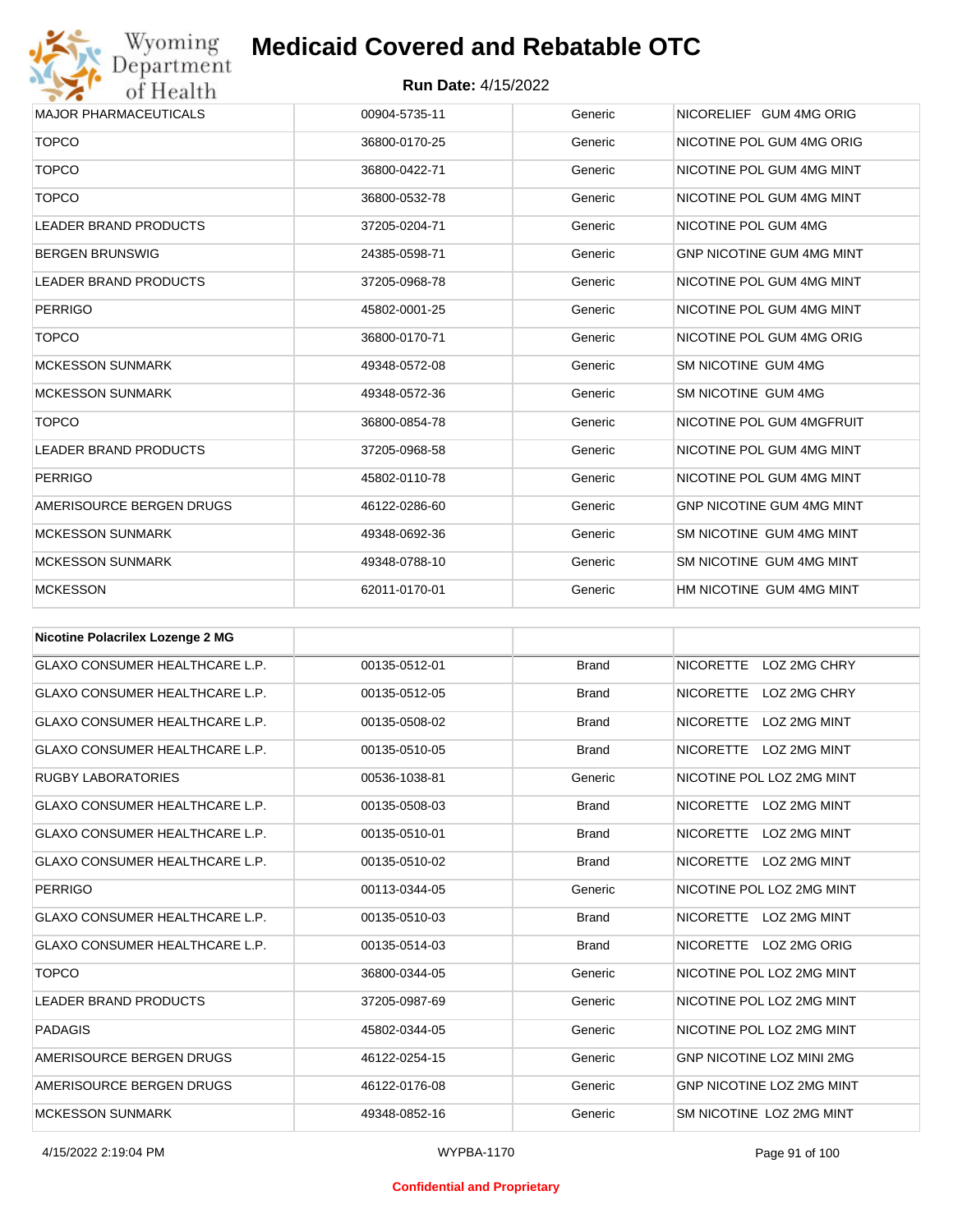

| <b>MCKESSON</b> | 62011-0048-01 | Generic | HM NICOTINE LOZ 2MG MINT |
|-----------------|---------------|---------|--------------------------|
| <b>MCKESSON</b> | 62011-0199-01 | Beneric | HM NICOTINE LOZ 2MG MINT |

| Nicotine Polacrilex Lozenge 4 MG      |               |              |                                         |
|---------------------------------------|---------------|--------------|-----------------------------------------|
| <b>GLAXO CONSUMER HEALTHCARE L.P.</b> | 00135-0511-05 | <b>Brand</b> | NICORETTE LOZ 4MG MINT                  |
| <b>GEISS DESTIN &amp; DUNN</b>        | 00113-0873-05 | Generic      | NICOTINE POL LOZ 4MG MINT               |
| <b>GLAXO CONSUMER HEALTHCARE L.P.</b> | 00135-0513-01 | <b>Brand</b> | <b>NICORETTE</b><br>LOZ 4MG CHRY        |
| <b>GLAXO CONSUMER HEALTHCARE L.P.</b> | 00135-0511-02 | <b>Brand</b> | <b>NICORETTE</b><br><b>LOZ 4MG MINT</b> |
| <b>GLAXO CONSUMER HEALTHCARE L.P.</b> | 00135-0513-05 | <b>Brand</b> | <b>NICORETTE</b><br>LOZ 4MG CHRY        |
| <b>GLAXO CONSUMER HEALTHCARE L.P.</b> | 00135-0515-03 | <b>Brand</b> | <b>NICORETTE</b><br>LOZ 4MG ORIG        |
| <b>GLAXO CONSUMER HEALTHCARE L.P.</b> | 00135-0509-02 | <b>Brand</b> | <b>NICORETTE</b><br>LOZ 4MG MINT        |
| <b>GLAXO CONSUMER HEALTHCARE L.P.</b> | 00135-0509-03 | <b>Brand</b> | <b>NICORETTE</b><br><b>LOZ 4MG MINT</b> |
| <b>GLAXO CONSUMER HEALTHCARE L.P.</b> | 00135-0511-01 | <b>Brand</b> | NICORETTE LOZ 4MG MINT                  |
| <b>RUGBY LABORATORIES</b>             | 00536-1039-81 | Generic      | NICOTINE POL LOZ 4MG MINT               |
| <b>TOPCO</b>                          | 36800-0873-05 | Generic      | NICOTINE POL LOZ 4MG MINT               |
| <b>LEADER BRAND PRODUCTS</b>          | 37205-0988-69 | Generic      | NICOTINE POL LOZ 4MG MINT               |
| <b>PADAGIS</b>                        | 45802-0873-05 | Generic      | NICOTINE POL LOZ 4MG MINT               |
| AMERISOURCE BERGEN DRUGS              | 46122-0177-08 | Generic      | GNP NICOTINE LOZ 4MG MINT               |
| AMERISOURCE BERGEN DRUGS              | 46122-0255-15 | Generic      | <b>GNP NICOTINE LOZ 4MG MINT</b>        |
| <b>MCKESSON SUNMARK</b>               | 49348-0853-16 | Generic      | SM NICOTINE LOZ 4MG MINT                |
| <b>MCKESSON</b>                       | 62011-0171-01 | Generic      | HM NICOTINE LOZ 4MG MINT                |
| <b>MCKESSON</b>                       | 62011-0200-01 | Generic      | HM NICOTINE LOZ 4MG MINT                |
| <b>MCKESSON</b>                       | 62011-0171-02 | Generic      | HM NICOTINE LOZ 4MG MINT                |

| Nicotine TD Patch 24 HR Kit 21-14-7<br>MG/24HR |               |         |                           |
|------------------------------------------------|---------------|---------|---------------------------|
| IDR.REDDY'S LABORATORIES                       | 00067-6045-56 | Generic | NICOTINE SYS KIT TRANSDER |
| DR.REDDY'S LABORATORIES. INC.                  | 43598-0445-56 | Generic | NICOTINE SYS KIT TRANSDER |

| Nicotine TD Patch 24HR 14 MG/24HR |               |              |                                        |
|-----------------------------------|---------------|--------------|----------------------------------------|
| DR.REDDY'S LABORATORIES           | 00067-5125-14 | Generic      | <b>NICOTINE</b><br><b>DIS 14MG/24H</b> |
| <b>RUGBY LABORATORIES</b>         | 00536-5895-88 | Generic      | NICOTINE TD DIS 14MG/24H               |
| GLAXO CONSUMER HEALTHCARE L.P.    | 00135-0195-02 | <b>Brand</b> | NICODERM CO DIS 14MG/24H               |
| GLAXO CONSUMER HEALTHCARE L.P.    | 00135-0195-03 | <b>Brand</b> | NICODERM CO DIS 14MG/24H               |
| DR.REDDY'S LABORATORIES           | 00067-5125-07 | Generic      | <b>NICOTINE</b><br><b>DIS 14MG/24H</b> |
| <b>MCKESSON SUNMARK</b>           | 00067-6129-14 | Generic      | SM NICOTINE DIS 14MG/24H               |
| GLAXO CONSUMER HEALTHCARE L.P.    | 00135-0195-05 | <b>Brand</b> | NICODERM CO DIS 14MG/24H               |
| LEADER BRAND PRODUCTS             | 37205-0361-74 | Generic      | NICOTINE TD DIS 14MG/24H               |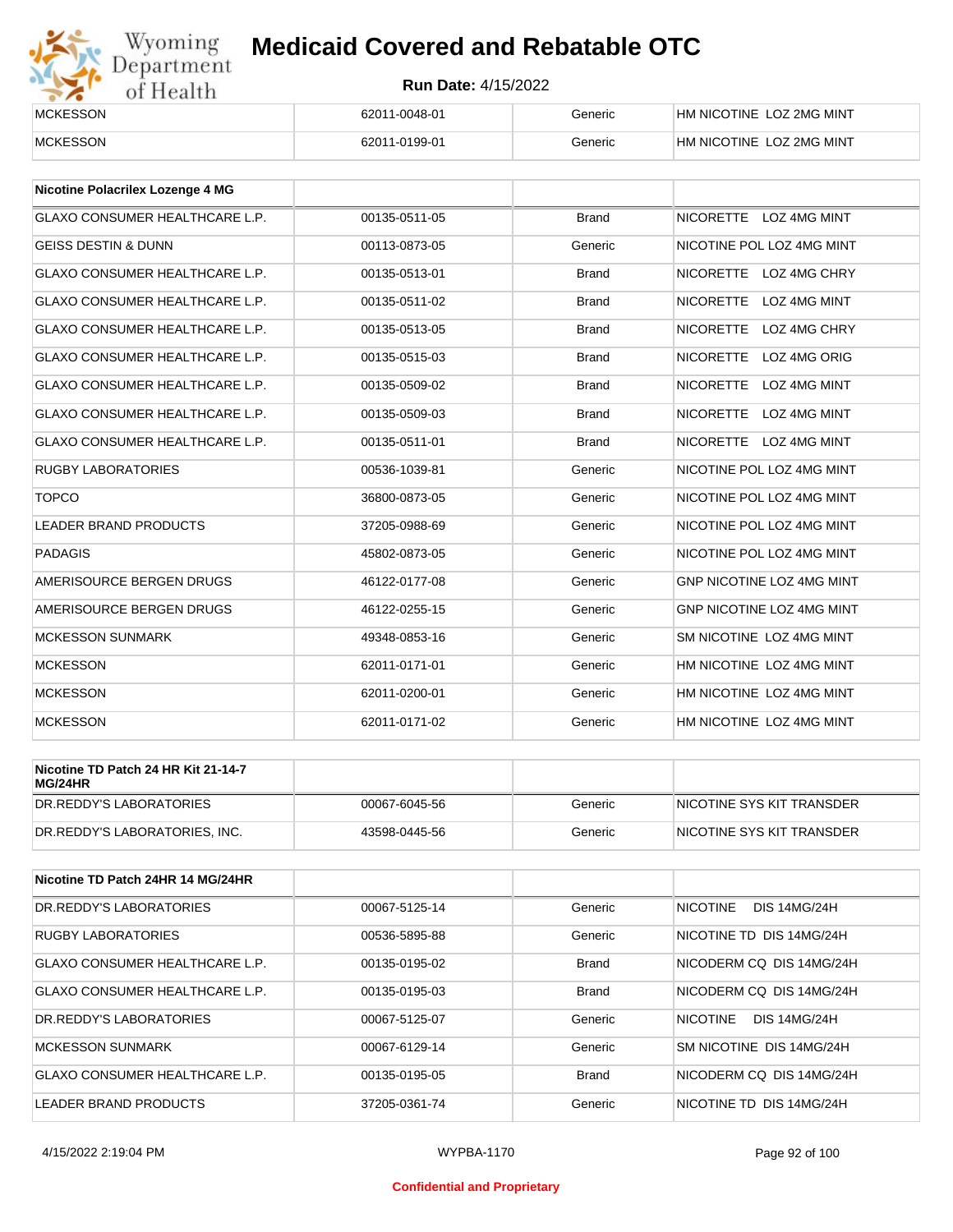| Wyoming<br><b>Medicaid Covered and Rebatable OTC</b><br>Department |                            |         |                          |  |
|--------------------------------------------------------------------|----------------------------|---------|--------------------------|--|
| of Health                                                          | <b>Run Date: 4/15/2022</b> |         |                          |  |
| DR.REDDY'S LABORATORIES, INC.                                      | 43598-0447-70              | Generic | NICOTINE TD DIS 14MG/24H |  |
| DR.REDDY'S LABORATORIES, INC.                                      | 43598-0447-74              | Generic | NICOTINE TD DIS 14MG/24H |  |
| <b>MCKESSON</b>                                                    | 62011-0172-01              | Generic | HM NICOTINE DIS 14MG/24H |  |

| Nicotine TD Patch 24HR 21 MG/24HR     |               |              |                                        |
|---------------------------------------|---------------|--------------|----------------------------------------|
| <b>MCKESSON SUNMARK</b>               | 00067-6130-14 | Generic      | SM NICOTINE DIS 21MG                   |
| <b>GLAXO CONSUMER HEALTHCARE L.P.</b> | 00135-0194-01 | <b>Brand</b> | NICODERM CO DIS 21MG/24H               |
| DR. REDDY'S LABORATORIES              | 00067-5126-14 | Generic      | <b>NICOTINE</b><br><b>DIS 21MG/24H</b> |
| DR. REDDY'S LABORATORIES              | 00067-5126-28 | Generic      | <b>NICOTINE</b><br><b>DIS 21MG/24H</b> |
| GLAXO CONSUMER HEALTHCARE L.P.        | 00135-0145-02 | <b>Brand</b> | NICODERM CO DIS 21MG/24H               |
| GLAXO CONSUMER HEALTHCARE L.P.        | 00135-0194-03 | <b>Brand</b> | NICODERM CO DIS 21MG/24H               |
| <b>RUGBY LABORATORIES</b>             | 00536-5896-88 | Generic      | NICOTINE TD DIS 21MG/24H               |
| <b>GLAXO CONSUMER HEALTHCARE L.P.</b> | 00135-0194-05 | <b>Brand</b> | NICODERM CO DIS 21MG/24H               |
| DR.REDDY'S LABORATORIES               | 00067-5126-07 | Generic      | <b>NICOTINE</b><br><b>DIS 21MG/24H</b> |
| <b>GLAXO CONSUMER HEALTHCARE L.P.</b> | 00135-0194-02 | <b>Brand</b> | NICODERM CO DIS 21MG/24H               |
| DR.REDDY'S LABORATORIES, INC.         | 43598-0448-70 | Generic      | NICOTINE TD DIS 21MG/24H               |
| <b>LEADER BRAND PRODUCTS</b>          | 37205-0358-74 | Generic      | NICOTINE TD DIS 21MG/24H               |
| DR.REDDY'S LABORATORIES, INC.         | 43598-0448-28 | Generic      | NICOTINE TD DIS 21MG/24H               |
| DR. REDDY'S LABORATORIES. INC.        | 43598-0448-74 | Generic      | NICOTINE TD DIS 21MG/24H               |
| <b>MCKESSON</b>                       | 62011-0173-01 | Generic      | HM NICOTINE DIS 21MG/24H               |

| Nicotine TD Patch 24HR 7 MG/24HR                                 |               |              |                                 |
|------------------------------------------------------------------|---------------|--------------|---------------------------------|
| DR.REDDY'S LABORATORIES                                          | 00067-5124-14 | Generic      | DIS 7MG/24HR<br><b>NICOTINE</b> |
| <b>MCKESSON SUNMARK</b>                                          | 00067-6128-14 | Generic      | SM NICOTINE DIS 7MG/24HR        |
| GLAXO CONSUMER HEALTHCARE L.P.                                   | 00135-0196-02 | <b>Brand</b> | NICODERM CQ DIS 7MG/24HR        |
| DR. REDDY'S LABORATORIES                                         | 00067-5124-07 | Generic      | NICOTINE<br>DIS 7MG/24HR        |
| <b>RUGBY LABORATORIES</b>                                        | 00536-5894-88 | Generic      | NICOTINE TD DIS 7MG/24HR        |
| GLAXO CONSUMER HEALTHCARE L.P.                                   | 00135-0196-05 | <b>Brand</b> | NICODERM CO DIS 7MG/24HR        |
| DR.REDDY'S LABORATORIES, INC.                                    | 43598-0446-70 | Generic      | NICOTINE TD DIS 7MG/24HR        |
| DR.REDDY'S LABORATORIES, INC.                                    | 43598-0446-74 | Generic      | NICOTINE TD DIS 7MG/24HR        |
| <b>LEADER BRAND PRODUCTS</b>                                     | 37205-0363-74 | Generic      | NICOTINE TD DIS 7MG/24HR        |
| <b>MCKESSON</b>                                                  | 62011-0050-01 | Generic      | NICOTINE TD DIS 7MG/24HR        |
| <b>ULCER</b><br>DRUGS/ANTISPASMODICS/ANTICHOLINE<br><b>RGICS</b> |               |              |                                 |

| <b>Cimetidine Tab 200 MG</b> |               |         |                               |  |
|------------------------------|---------------|---------|-------------------------------|--|
| <b>BERGEN BRUNSWIG</b>       | 24385-0111-65 | Generic | <b>TAB 200MG</b><br>HEARTBURN |  |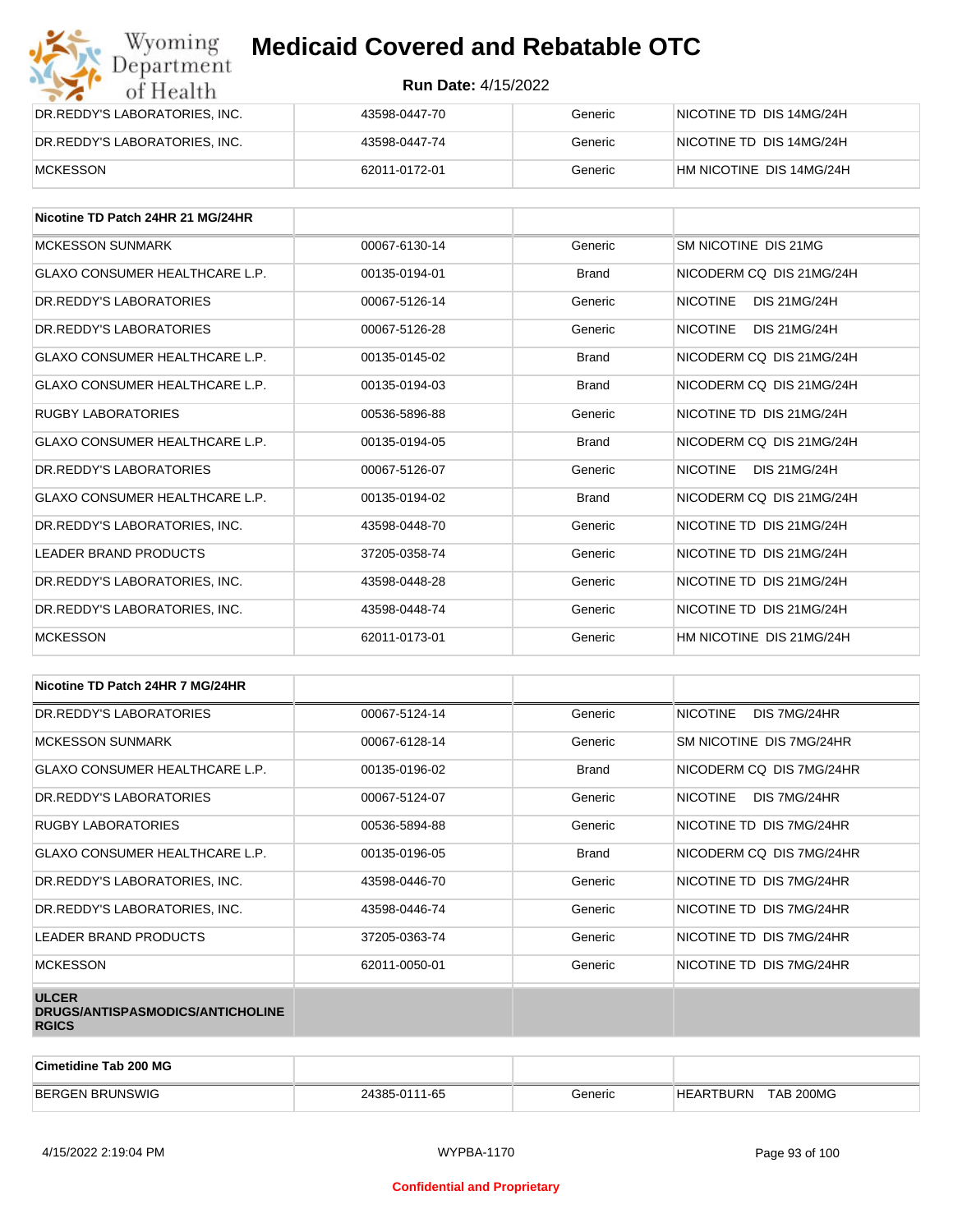

| ______<br><b>TOPCO</b>   | 36800-0022-39 | Generic | <b>TAB RELIEF</b><br><b>HEARTBURN</b> |
|--------------------------|---------------|---------|---------------------------------------|
| <b>IMCKESSON SUNMARK</b> | 49348-0246-44 | Generic | SM ACID REDU TAB 200MG                |

| <b>Famotidine Tab 10 MG</b>  |               |         |                             |
|------------------------------|---------------|---------|-----------------------------|
| <b>PERRIGO</b>               | 00113-0141-65 | Generic | ACID REDUCER TAB 10MG       |
| TEVA PHARMACEUTICALS USA     | 00093-2748-65 | Generic | FAMOTIDINE TAB 10MG         |
| TEVA PHARMACEUTICALS USA     | 00093-2748-92 | Generic | FAMOTIDINE TAB 10MG         |
| TEVA PHARMACEUTICALS USA     | 00093-2748-94 | Generic | FAMOTIDINE TAB 10MG         |
| <b>MAJOR PHARMACEUTICALS</b> | 00904-5529-87 | Generic | <b>HEARTBURN TAB RELIEF</b> |
| <b>SELECT BRAND</b>          | 15127-0370-30 | Generic | ACID REDUCER TAB 10MG       |
| <b>MAJOR PHARMACEUTICALS</b> | 00904-5529-52 | Generic | <b>HEARTBURN TAB RELIEF</b> |
| <b>TOPCO</b>                 | 36800-0141-65 | Generic | ACID REDUCER TAB 10MG       |
| <b>LEADER BRAND PRODUCTS</b> | 37205-0614-65 | Generic | ACID REDUCER TAB 10MG       |
| <b>BERGEN BRUNSWIG</b>       | 24385-0255-72 | Generic | ACID REDUCER TAB 10MG       |
| <b>TOPCO</b>                 | 36800-0141-72 | Generic | ACID REDUCER TAB 10MG       |
| <b>MCKESSON SUNMARK</b>      | 49348-0442-13 | Generic | ACID REDUCER TAB 10MG       |
| <b>MCKESSON</b>              | 62011-0142-01 | Generic | FAMOTIDINE TAB 10MG         |
| CHAIN DRUG MARKETING ASSOC   | 63868-0714-30 | Generic | ACID CONTROL TAB 10MG       |

| <b>Famotidine Tab 20 MG</b>       |               |         |                       |
|-----------------------------------|---------------|---------|-----------------------|
| PERRIGO                           | 00113-0194-02 | Generic | ACID REDUCER TAB 20MG |
| <b>MAJOR PHARMACEUTICALS</b>      | 00904-5780-17 | Generic | HEARTBURN TAB 20MG    |
| <b>MAJOR PHARMACEUTICALS</b>      | 00904-5780-51 | Generic | TAB 20MG<br>HEARTBURN |
| <b>BERGEN BRUNSWIG</b>            | 24385-0385-63 | Generic | ACID REDUCER TAB 20MG |
| <b>TOPCO</b>                      | 36800-0194-71 | Generic | ACID REDUCER TAB 20MG |
| <b>BERGEN BRUNSWIG</b>            | 24385-0385-71 | Generic | ACID REDUCER TAB 20MG |
| <b>TOPCO</b>                      | 36800-0194-02 | Generic | ACID REDUCER TAB 20MG |
| <b>BERGEN BRUNSWIG</b>            | 24385-0385-51 | Generic | ACID REDUCER TAB 20MG |
| <b>TOPCO</b>                      | 36800-0194-51 | Generic | ACID REDUCER TAB 20MG |
| <b>LEADER BRAND PRODUCTS</b>      | 37205-0861-63 | Generic | ACID REDUCER TAB 20MG |
| <b>MCKESSON SUNMARK</b>           | 49348-0817-09 | Generic | ACID REDUCER TAB 20MG |
| AMERISOURCE BERGEN DRUGS          | 46122-0168-78 | Generic | ACID REDUCER TAB 20MG |
| <b>MCKESSON SUNMARK</b>           | 49348-0817-05 | Generic | ACID REDUCER TAB 20MG |
| <b>MCKESSON</b>                   | 62011-0143-01 | Generic | FAMOTIDINE TAB 20MG   |
| <b>CHAIN DRUG MARKETING ASSOC</b> | 63868-0486-25 | Generic | ACID CONTROL TAB 20MG |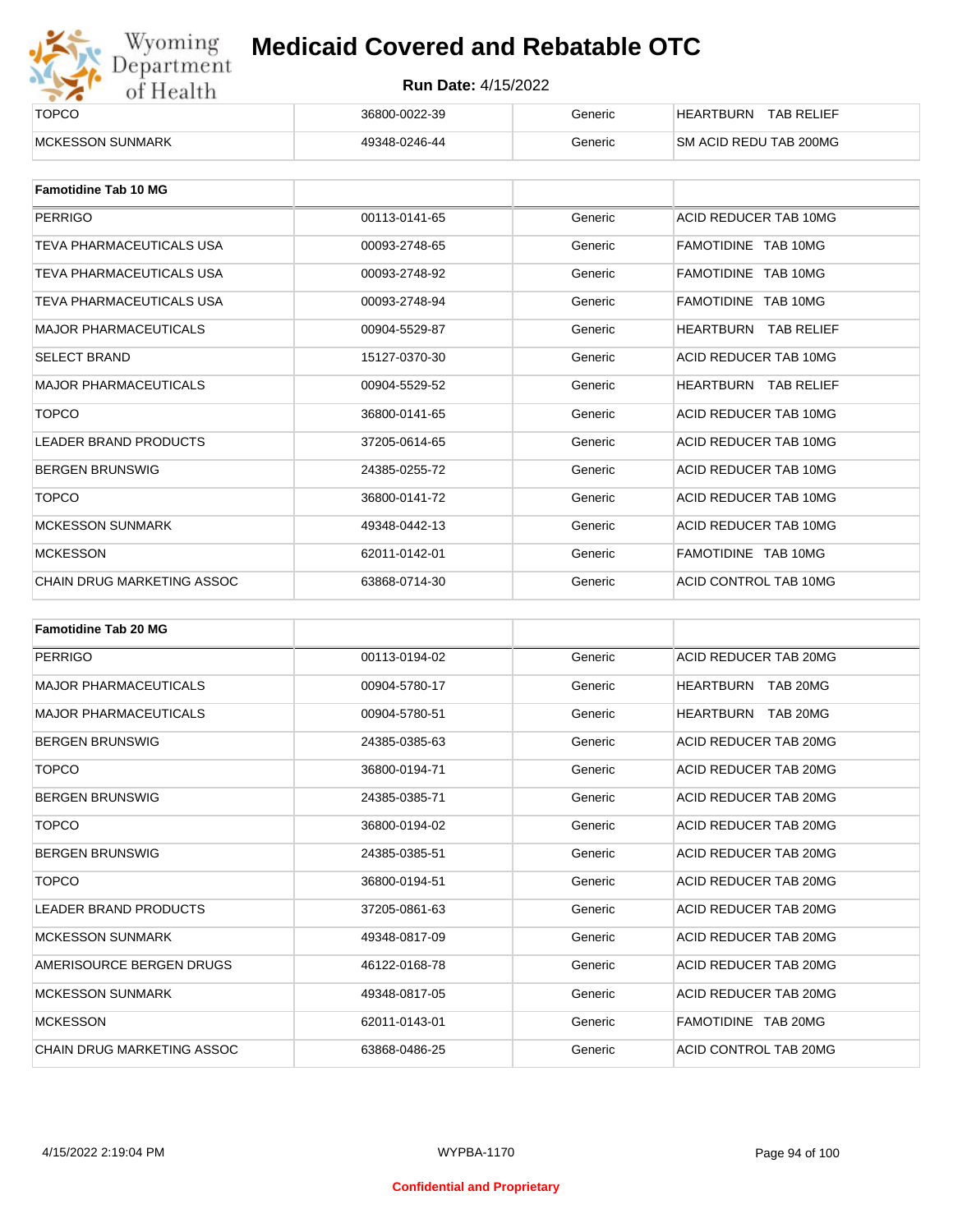

| Famotidine-Ca Carbonate-Mag Hydroxide<br>Chew Tab 10-800-165 MG |               |         |                                 |
|-----------------------------------------------------------------|---------------|---------|---------------------------------|
| <b>PERRIGO</b>                                                  | 00113-0321-63 | Generic | DUAL ACTION CHW COMPLETE        |
| <b>BERGEN BRUNSWIG</b>                                          | 24385-0201-63 | Generic | DUAL ACTION CHW COMPLETE        |
| <b>TOPCO</b>                                                    | 36800-0321-71 | Generic | DUAL ACTION CHW COMPLETE        |
| <b>TOPCO</b>                                                    | 36800-0546-71 | Generic | DUAL ACTION CHW COMPLETE        |
| LEADER BRAND PRODUCTS                                           | 37205-0680-63 | Generic | ACID REDUCER CHW COMPLETE       |
| <b>BERGEN BRUNSWIG</b>                                          | 24385-0202-63 | Generic | DUAL ACTION CHW COMPLETE        |
| <b>TOPCO</b>                                                    | 36800-0321-63 | Generic | DUAL ACTION CHW COMPLETE        |
| <b>TOPCO</b>                                                    | 36800-0546-63 | Generic | DUAL ACTION CHW COMPLETE        |
| <b>MCKESSON SUNMARK</b>                                         | 49348-0403-05 | Generic | SM COMPLETE CHW DUAL ACT        |
| <b>MCKESSON</b>                                                 | 62011-0182-01 | Generic | <b>COMPLETE</b><br>CHW DUAL ACT |

| Lansoprazole Cap Delayed Release 15 MG |               |              |                              |
|----------------------------------------|---------------|--------------|------------------------------|
| <b>PERRIGO</b>                         | 00067-6286-28 | <b>Brand</b> | PREVACID 24H CAP 15MG DR     |
| <b>PERRIGO</b>                         | 00067-6286-42 | <b>Brand</b> | PREVACID 24H CAP 15MG DR     |
| <b>RUGBY LABORATORIES</b>              | 00536-1034-13 | Generic      | <b>HEARTBURN TR CAP 15MG</b> |
| <b>RUGBY LABORATORIES</b>              | 00536-1034-71 | Generic      | <b>HEARTBURN TR CAP 15MG</b> |
| <b>RUGBY LABORATORIES</b>              | 00536-1034-88 | Generic      | <b>HEARTBURN TR CAP 15MG</b> |
| <b>PERRIGO</b>                         | 00067-6286-14 | <b>Brand</b> | PREVACID 24H CAP 15MG DR     |
| <b>PADAGIS</b>                         | 45802-0245-01 | Generic      | LANSOPRAZOLE CAP 15MG DR     |
| <b>PADAGIS</b>                         | 45802-0245-03 | Generic      | LANSOPRAZOLE CAP 15MG DR     |
| AMERISOURCE BERGEN DRUGS               | 46122-0107-03 | Generic      | LANSOPRAZOLE CAP 15MG DR     |
| <b>MCKESSON SUNMARK</b>                | 49348-0301-61 | Generic      | LANSOPRAZOLE CAP 15MG DR     |
| AMERISOURCE BERGEN DRUGS               | 46122-0107-04 | Generic      | LANSOPRAZOLE CAP 15MG DR     |
| AMERISOURCE BERGEN DRUGS               | 46122-0107-74 | Generic      | LANSOPRAZOLE CAP 15MG DR     |
| <b>LEADER BRAND PRODUCTS</b>           | 37205-0661-74 | Generic      | LANSOPRAZOLE CAP 15MG DR     |
| <b>PADAGIS</b>                         | 45802-0245-02 | Generic      | LANSOPRAZOLE CAP 15MG DR     |
| <b>MCKESSON SUNMARK</b>                | 49348-0301-46 | Generic      | LANSOPRAZOLE CAP 15MG DR     |
| <b>MCKESSON SUNMARK</b>                | 49348-0301-78 | Generic      | LANSOPRAZOLE CAP 15MG DR     |
| <b>MCKESSON</b>                        | 62011-0168-01 | Generic      | LANSOPRAZOLE CAP 15MG DR     |
| <b>MCKESSON</b>                        | 62011-0168-02 | Generic      | LANSOPRAZOLE CAP 15MG DR     |
| <b>MCKESSON</b>                        | 62011-0168-03 | Generic      | LANSOPRAZOLE CAP 15MG DR     |

| Omeprazole Delayed Release Tab 20 MG |               |         |                     |
|--------------------------------------|---------------|---------|---------------------|
| PERRIGO                              | 00113-0915-74 | Generic | OMEPRAZOLE TAB 20MG |
| PERRIGO                              | 00113-0915-30 | Generic | OMEPRAZOLE TAB 20MG |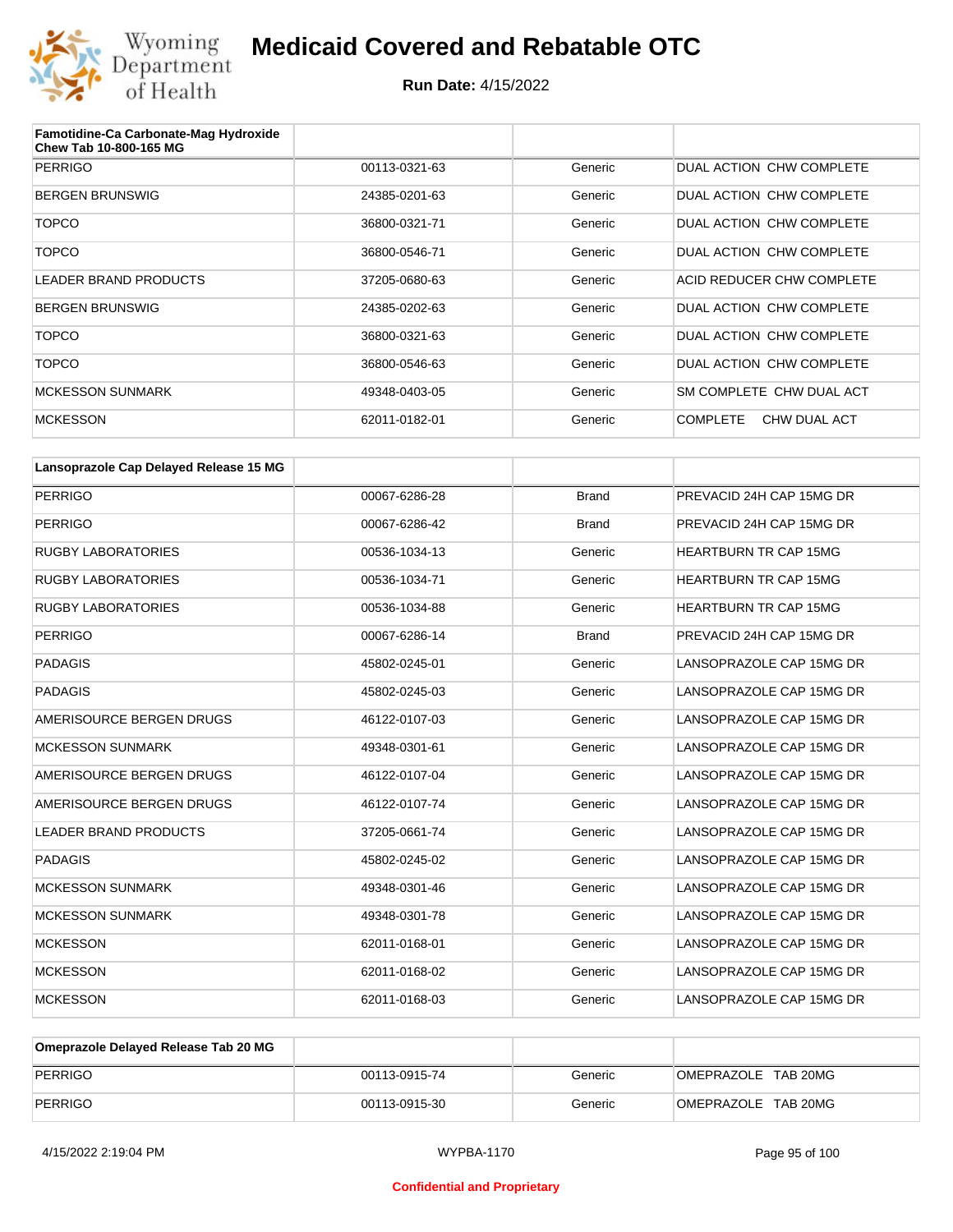

| <b>PERRIGO</b>               | 00113-0915-55 | Generic | OMEPRAZOLE TAB 20MG |
|------------------------------|---------------|---------|---------------------|
| <b>MAJOR PHARMACEUTICALS</b> | 00904-5834-41 | Generic | OMEPRAZOLE TAB 20MG |
| <b>MAJOR PHARMACEUTICALS</b> | 00904-5834-42 | Generic | OMEPRAZOLE TAB 20MG |
| <b>MAJOR PHARMACEUTICALS</b> | 00904-5834-71 | Generic | OMEPRAZOLE TAB 20MG |
| <b>TOPCO</b>                 | 36800-0915-01 | Generic | OMEPRAZOLE TAB 20MG |
| <b>TOPCO</b>                 | 36800-0915-30 | Generic | OMEPRAZOLE TAB 20MG |
| <b>TOPCO</b>                 | 36800-0915-74 | Generic | OMEPRAZOLE TAB 20MG |
| <b>LEADER BRAND PRODUCTS</b> | 37205-0837-66 | Generic | OMEPRAZOLE TAB 20MG |
| <b>LEADER BRAND PRODUCTS</b> | 37205-0837-06 | Generic | OMEPRAZOLE TAB 20MG |
| LEADER BRAND PRODUCTS        | 37205-0837-15 | Generic | OMEPRAZOLE TAB 20MG |
| <b>PERRIGO</b>               | 45802-0888-55 | Generic | OMEPRAZOLE TAB 20MG |
| AMERISOURCE BERGEN DRUGS     | 46122-0029-04 | Generic | OMEPRAZOLE TAB 20MG |
| <b>MCKESSON SUNMARK</b>      | 49348-0846-46 | Generic | OMEPRAZOLE TAB 20MG |
| <b>MCKESSON SUNMARK</b>      | 49348-0846-61 | Generic | OMEPRAZOLE TAB 20MG |
| <b>TOPCO</b>                 | 36800-0915-55 | Generic | OMEPRAZOLE TAB 20MG |
| <b>LEADER BRAND PRODUCTS</b> | 37205-0837-74 | Generic | OMEPRAZOLE TAB 20MG |
| AMERISOURCE BERGEN DRUGS     | 46122-0029-99 | Generic | OMEPRAZOLE TAB 20MG |
| <b>PERRIGO</b>               | 45802-0888-30 | Generic | OMEPRAZOLE TAB 20MG |
| AMERISOURCE BERGEN DRUGS     | 46122-0029-03 | Generic | OMEPRAZOLE TAB 20MG |
| AMERISOURCE BERGEN DRUGS     | 46122-0029-74 | Generic | OMEPRAZOLE TAB 20MG |
| <b>MCKESSON SUNMARK</b>      | 49348-0846-78 | Generic | OMEPRAZOLE TAB 20MG |
| <b>MCKESSON</b>              | 62011-0157-02 | Generic | OMEPRAZOLE TAB 20MG |
| <b>MCKESSON</b>              | 62011-0157-01 | Generic | OMEPRAZOLE TAB 20MG |
| <b>MCKESSON</b>              | 62011-0157-03 | Generic | OMEPRAZOLE TAB 20MG |

| Omeprazole Magnesium Cap DR 20.6 MG<br>$(20 \text{ MG Base}$ Equiv) |               |         |                         |
|---------------------------------------------------------------------|---------------|---------|-------------------------|
| <b>CHAIN DRUG MARKETING ASSOC</b>                                   | 63868-0177-42 | Generic | OMEPRAZOLE CAP 20.6MGDR |

| Ranitidine HCI Tab 150 MG |               |              |                                   |
|---------------------------|---------------|--------------|-----------------------------------|
| <b>PERRIGO</b>            | 00113-0852-71 | Generic      | ACID REDUCER TAB 150MG            |
| CHATTEM INC               | 00597-0120-24 | <b>Brand</b> | <b>ZANTAC</b><br><b>TAB 150MG</b> |
| CHATTEM INC               | 00597-0121-68 | <b>Brand</b> | ZANTAC<br><b>TAB 150MG</b>        |
| <b>CHATTEM INC</b>        | 00597-0121-95 | <b>Brand</b> | ZANTAC<br><b>TAB 150MG</b>        |
| <b>CHATTEM INC</b>        | 00597-0120-50 | <b>Brand</b> | <b>ZANTAC</b><br><b>TAB 150MG</b> |
| CHATTEM INC               | 00597-0120-68 | <b>Brand</b> | ZANTAC<br><b>TAB 150MG</b>        |
| <b>CHATTEM INC</b>        | 00597-0121-24 | <b>Brand</b> | <b>ZANTAC</b><br><b>TAB 150MG</b> |
| CHATTEM INC               | 00597-0121-50 | <b>Brand</b> | ZANTAC<br><b>TAB 150MG</b>        |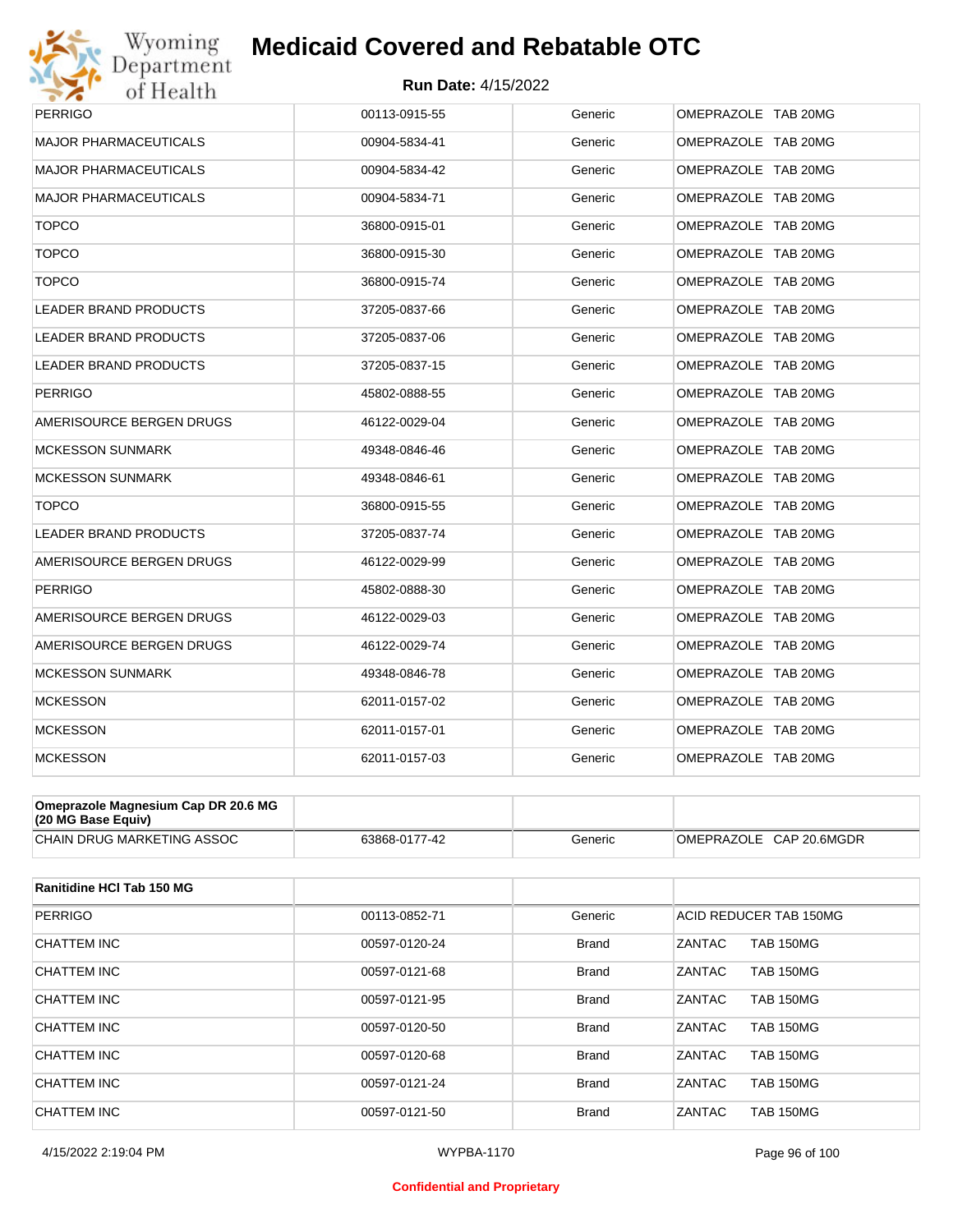| <b>PERRIGO</b>               | 00113-0852-02 | Generic      | ACID REDUCER TAB 150MG     |
|------------------------------|---------------|--------------|----------------------------|
| <b>MAJOR PHARMACEUTICALS</b> | 00904-6350-24 | Generic      | RANITIDINE TAB 150MG       |
| <b>MAJOR PHARMACEUTICALS</b> | 00904-6350-51 | Generic      | RANITIDINE TAB 150MG       |
| CHATTEM INC                  | 00597-0121-90 | <b>Brand</b> | <b>TAB 150MG</b><br>ZANTAC |
| <b>TOPCO</b>                 | 36800-0047-02 | Generic      | HEARTBURN TAB 150MG        |
| <b>BERGEN BRUNSWIG</b>       | 24385-0268-62 | Generic      | ACID CONTROL TAB 150MG     |
| <b>BERGEN BRUNSWIG</b>       | 24385-0268-71 | Generic      | ACID CONTROL TAB 150MG     |
| <b>TOPCO</b>                 | 36800-0047-71 | Generic      | HEARTBURN TAB 150MG        |
| AMERISOURCE BERGEN DRUGS     | 46122-0224-62 | Generic      | ACID CONTROL TAB 150MG     |
| AMERISOURCE BERGEN DRUGS     | 46122-0041-62 | Generic      | ACID CONTROL TAB 150MG     |
| AMERISOURCE BERGEN DRUGS     | 46122-0041-71 | Generic      | ACID CONTROL TAB 150MG     |
| <b>MCKESSON SUNMARK</b>      | 49348-0026-54 | Generic      | ACID REDUCER TAB 150MG     |
| <b>OHM LABS</b>              | 51660-0351-60 | Generic      | ACID REDUCER TAB 150MG     |
| <b>MCKESSON</b>              | 62011-0227-01 | Generic      | ACID REDUCER TAB 150MG     |
|                              |               |              |                            |

| <b>Ranitidine HCI Tab 75 MG</b> |               |              |                              |
|---------------------------------|---------------|--------------|------------------------------|
| CHATTEM INC                     | 00597-0122-27 | <b>Brand</b> | <b>ZANTAC</b><br>TAB 75MG    |
| <b>CHATTEM INC</b>              | 00597-0122-37 | <b>Brand</b> | ZANTAC<br>TAB 75MG           |
| <b>CHATTEM INC</b>              | 00597-0122-54 | <b>Brand</b> | ZANTAC<br>TAB 75MG           |
| <b>CHATTEM INC</b>              | 00597-0122-81 | <b>Brand</b> | ZANTAC<br>TAB 75MG           |
| <b>MAJOR PHARMACEUTICALS</b>    | 00904-6349-52 | Generic      | RANITIDINE TAB 75MG          |
| <b>CHATTEM INC</b>              | 00597-0122-13 | <b>Brand</b> | ZANTAC<br>TAB 75MG           |
| <b>MAJOR PHARMACEUTICALS</b>    | 00904-6349-46 | Generic      | RANITIDINE TAB 75MG          |
| <b>TOPCO</b>                    | 36800-0271-39 | Generic      | <b>HEARTBRN REL TAB 75MG</b> |
| <b>TOPCO</b>                    | 36800-0271-72 | Generic      | <b>HEARTBRN REL TAB 75MG</b> |
| <b>MCKESSON SUNMARK</b>         | 49348-0473-44 | Generic      | <b>ACID REDUCER TAB 75MG</b> |
| AMERISOURCE BERGEN DRUGS        | 46122-0223-65 | Generic      | <b>ACID REDUCER TAB 75MG</b> |
| <b>MCKESSON SUNMARK</b>         | 49348-0473-12 | Generic      | <b>ACID REDUCER TAB 75MG</b> |
| AMERISOURCE BERGEN DRUGS        | 46122-0223-72 | Generic      | <b>ACID REDUCER TAB 75MG</b> |
| <b>MCKESSON</b>                 | 62011-0144-01 | Generic      | <b>ACID REDUCER TAB 75MG</b> |
| <b>OHM LABS</b>                 | 51660-0352-30 | Generic      | ACID REDUCER TAB 75MG        |
| <b>MCKESSON</b>                 | 62011-0225-01 | Generic      | <b>ACID REDUCER TAB 75MG</b> |
| <b>MCKESSON</b>                 | 62011-0225-02 | Generic      | <b>ACID REDUCER TAB 75MG</b> |
| <b>MCKESSON</b>                 | 62011-0144-02 | Generic      | ACID REDUCER TAB 75MG        |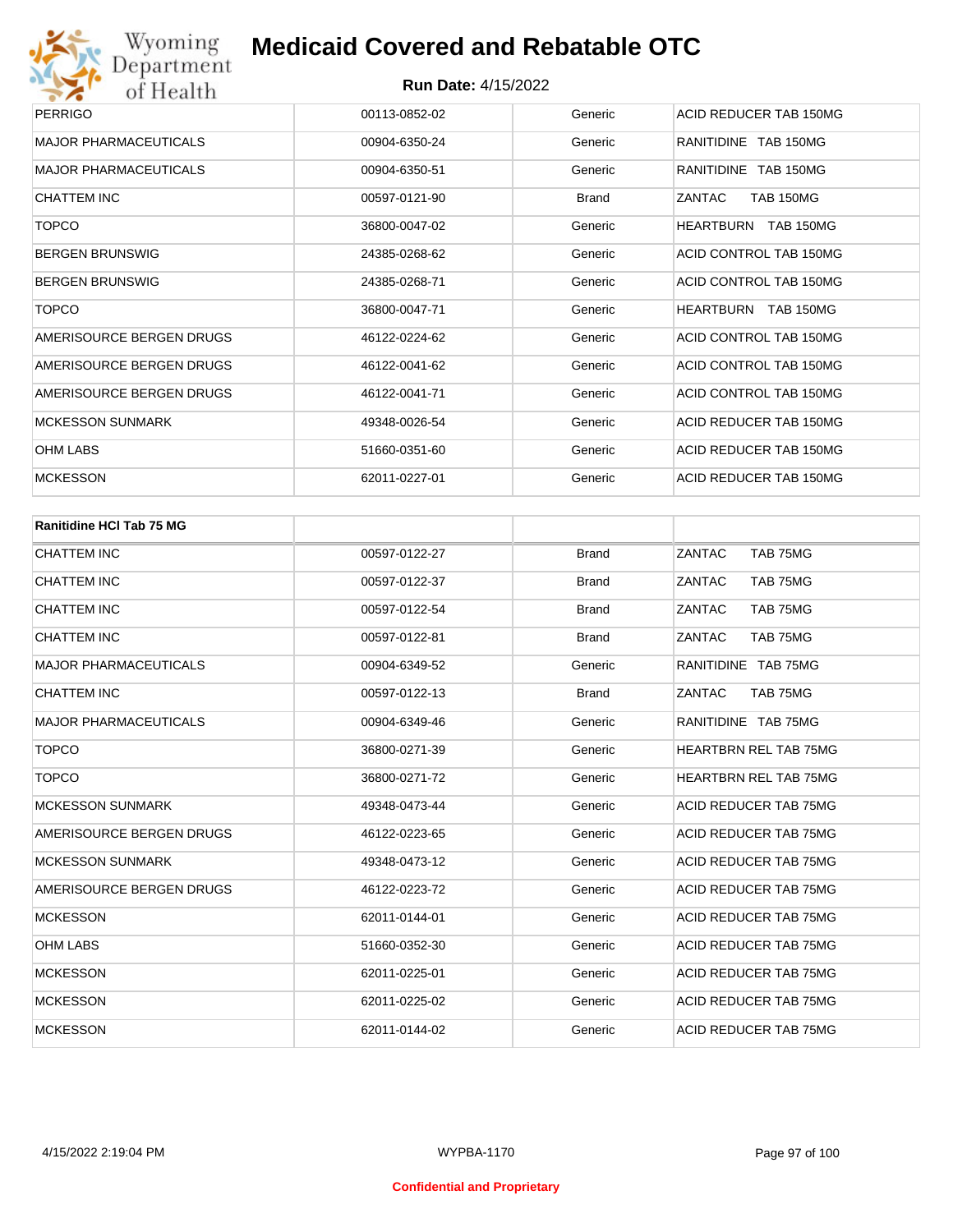

Wyoming<br>Department<br>of Health **VAGINAL AND RELATED PRODUCTS**

| <b>Clotrimazole Vaginal Cream 1%</b> |               |         |                            |
|--------------------------------------|---------------|---------|----------------------------|
| ACTAVIS MID ATLANTIC                 | 00472-0220-41 | Generic | <b>CLOTRIMAZOLE CRE 1%</b> |
| ACTAVIS MID ATLANTIC                 | 00472-0220-63 | Generic | <b>CLOTRIMAZOLE CRE 1%</b> |
| <b>MCKESSON SUNMARK</b>              | 49348-0793-76 | Generic | CLOTRIMAZOLE CRE 1% VAG    |
| TARO                                 | 51672-2003-06 | Generic | CLOTRIMAZOLE CRE 1% VAG    |

| <b>Clotrimazole Vaginal Cream 2%</b> |               |         |                        |
|--------------------------------------|---------------|---------|------------------------|
| BERGEN BRUNSWIG                      | 24385-0110-09 | Generic | CLOTRIMAZOLE CRE 3 DAY |
| MCKESSON SUNMARK                     | 49348-0379-54 | Generic | 3 DAY VAGINL CRE 2%    |
| <b>TARO</b>                          | 51672-2062-00 | Generic | 3 DAY VAGINL CRE 2%    |

| Miconazole Nitrate Vaginal App 200 MG &<br>2% Cream 9 GM Kit |               |         |                            |
|--------------------------------------------------------------|---------------|---------|----------------------------|
| MCKESSON SUNMARK                                             | 49348-0645-73 | Generic | MICONAZOLE 3 KIT COMBINAT  |
| <b>TOPCO</b>                                                 | 36800-0982-00 | Generic | ™IICONAZOLE 3 KIT COMBINAT |
| AMERISOURCE BERGEN DRUGS                                     | 46122-0144-04 | Generic | MICONAZOLE 3 KIT COMBO PK  |

| <b>Miconazole Nitrate Vaginal Cream 2%</b> |               |         |                           |
|--------------------------------------------|---------------|---------|---------------------------|
| <b>GEISS DESTIN &amp; DUNN</b>             | 00113-0214-29 | Generic | MICONAZOLE 7 CRE TUBE/KIT |
| <b>GEISS DESTIN &amp; DUNN</b>             | 00113-0825-29 | Generic | MICONAZOLE 7 CRE 2%       |
| COSETTE PHARMACEUTICALS                    | 00713-0252-37 | Generic | MICONAZOLE CRE 2%         |
| <b>ACTAVIS MID ATLANTIC</b>                | 00472-0730-41 | Generic | MICONAZOLE CRE 2%         |
| <b>MAJOR PHARMACEUTICALS</b>               | 00904-7734-57 | Generic | MICONAZOLE 7 CRE 2%       |
| ACTAVIS MID ATLANTIC                       | 00472-0730-63 | Generic | MICONAZOLE CRE 2%         |
| <b>MAJOR PHARMACEUTICALS</b>               | 00904-7734-45 | Generic | MICONAZOLE 7 CRE 2%       |
| <b>BERGEN BRUNSWIG</b>                     | 24385-0590-29 | Generic | MICONAZOLE 7 CRE 2%       |
| <b>TOPCO</b>                               | 36800-0825-29 | Generic | MICONAZOLE 7 CRE 2%       |
| <b>MCKESSON SUNMARK</b>                    | 49348-0530-77 | Generic | MICONAZOLE 7 CRE 2%       |
| <b>MCKESSON SUNMARK</b>                    | 49348-0872-77 | Generic | MICONAZOLE 7 CRE 2%       |
| <b>TARO</b>                                | 51672-2035-06 | Generic | MICONAZOLE CRE 2%         |

| Miconazole Nitrate Vaginal Cream 4% (200<br>MG/5GM) |               |         |                            |
|-----------------------------------------------------|---------------|---------|----------------------------|
| CHAIN DRUG MARKETING ASSOC                          | 63868-0197-25 | Generic | <b>3 DAY VAGNAL CRE 4%</b> |

| Miconazole Nitrate Vaginal Supp 1200 MG<br>8 2% Cream Kit |               |         |                          |
|-----------------------------------------------------------|---------------|---------|--------------------------|
| LEADER BRAND PRODUCTS                                     | 37205-0640-03 | Generic | MICONAZOLE 1 KIT 1200-2% |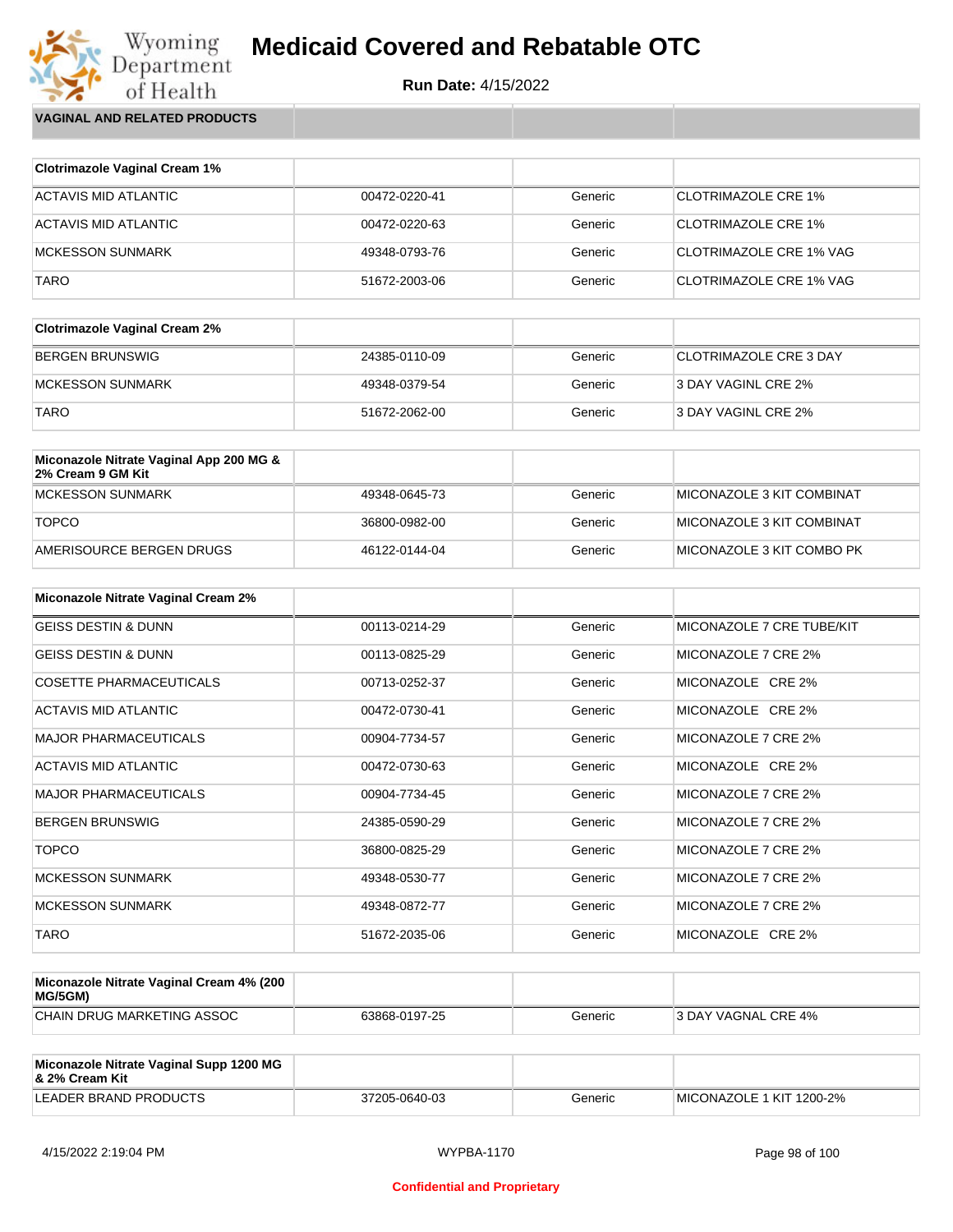|  | от пеани                 |          |
|--|--------------------------|----------|
|  | AMERISOURCE BERGEN DRUGS | 46122-00 |
|  |                          |          |

| AMERISOURCE BERGEN DRUGS | 46122-0027-02 | Generic | <b>IMICONAZOLE 1 KIT</b> |
|--------------------------|---------------|---------|--------------------------|
| <b>TOPCO</b>             | 36800-0737-45 | Generic | <b>IMICONAZOLE 1 KIT</b> |

| Miconazole Nitrate Vaginal Supp 200 MG &<br>2% Cream 9 GM Kit |               |         |                           |
|---------------------------------------------------------------|---------------|---------|---------------------------|
| GLAXO CONSUMER HEALTHCARE L.P.                                | 00067-2091-03 | Generic | VAGISTAT-3 KIT COMBO PK   |
| MAJOR PHARMACEUTICALS                                         | 00904-5415-01 | Generic | MICONAZOLE 3 KIT COMBO PK |
| GEISS DESTIN & DUNN                                           | 00113-0081-00 | Generic | MICONAZOLE 3 KIT COMBO PK |
| <b>BERGEN BRUNSWIG</b>                                        | 24385-0606-02 | Generic | MICONAZOLE 3 KIT COMBO PK |
| <b>TOPCO</b>                                                  | 36800-0081-00 | Generic | MICONAZOLE 3 KIT COMBO PK |
| MCKESSON SUNMARK                                              | 49348-0355-43 | Generic | MICONAZOLE 3 KIT COMBO PK |

| Miconazole Nitrate Vaginal Suppos 100 MG |               |         |                        |
|------------------------------------------|---------------|---------|------------------------|
| ACTAVIS MID ATLANTIC                     | 00472-1736-07 | Generic | MICONAZOLE 7 SUP 100MG |
| COSETTE PHARMACEUTICALS                  | 00713-0197-57 | Generic | MICONAZOLE SUP 100MG   |
| MCKESSON SUNMARK                         | 49348-0833-61 | Generic | SM MICON 7 SUP 100MG   |

| Nonoxynol-9 Film 28% |               |              |                                 |
|----------------------|---------------|--------------|---------------------------------|
| APOTHECUS            | 52925-0112-01 | <b>Brand</b> | <b>VCF VAGINAL MIS CONTRACP</b> |
| <b>APOTHECUS</b>     | 52925-0112-02 | <b>Brand</b> | <b>VCF VAGINAL MIS CONTRACP</b> |
| <b>APOTHECUS</b>     | 52925-0112-03 | <b>Brand</b> | <b>VCF VAGINAL MIS CONTRACP</b> |

| Nonoxynol-9 Foam 12.5% |               |              |                               |
|------------------------|---------------|--------------|-------------------------------|
| <b>APOTHECUS</b>       | 52925-0312-14 | <b>Brand</b> | . AER CONTRACP<br>VCF VAGINAL |

| Nonoxynol-9 Gel 2% |               |       |                            |
|--------------------|---------------|-------|----------------------------|
| <b>MILEX</b>       | 00396-4010-00 | Brand | <b>GEL 2%</b><br>SHUR-SEAL |

| Nonoxynol-9 Gel 3%              |               |       |                           |  |
|---------------------------------|---------------|-------|---------------------------|--|
| <b>CALDWELL CONSUMER HEALTH</b> | 34362-0302-13 | Brand | <b>GYNOL II</b><br>GEL 3% |  |

| Nonoxynol-9 Gel 4%              |               |       |                   |
|---------------------------------|---------------|-------|-------------------|
| <b>REVIVE PERSONAL PRODUCTS</b> | 34362-0300-10 | Brand | CONCEPTROL GEL 4% |

| Nonoxynol-9 Vaginal Sponge 1000 MG |               |       |                  |
|------------------------------------|---------------|-------|------------------|
| MAYER LABORATORIES                 | 16169-0404-03 | Brand | TODAY SPONGE MIS |

| Nonoxynol-9 Vaginal Suppos 100 MG |               |              |        |           |
|-----------------------------------|---------------|--------------|--------|-----------|
| BLAIREX LABS                      | 50486-0221-12 | <b>Brand</b> | ENCARE | SUP 100MG |